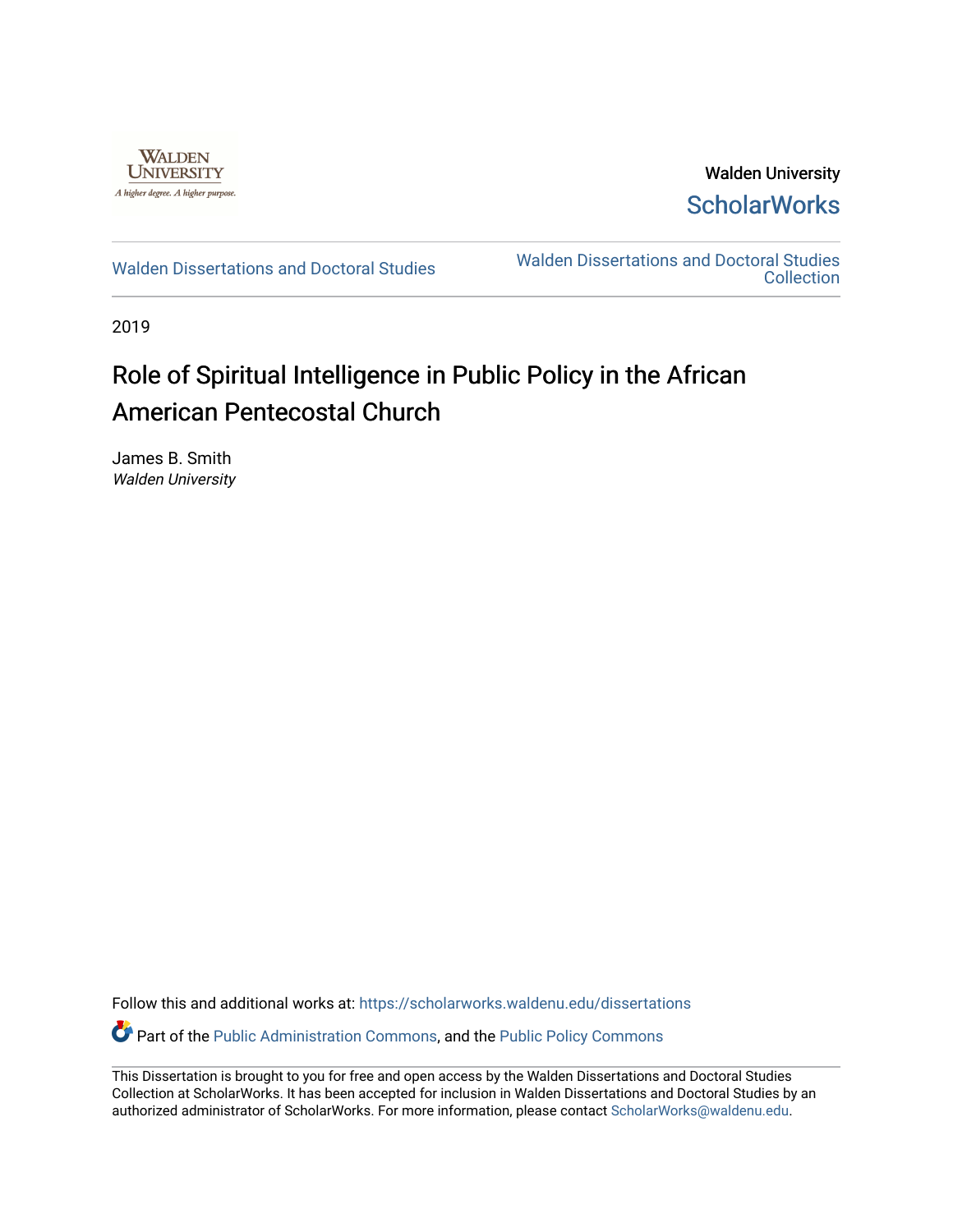# **Walden University**

College of Social and Behavioral Sciences

This is to certify that the doctoral dissertation by

James B. Smith

has been found to be complete and satisfactory in all respects, and that any and all revisions required by the review committee have been made.

> Review Committee Dr. Eliesh Lane, Committee Chairperson, Public Policy and Administration Faculty

> Dr. Anne Hacker, Committee Member, Public Policy and Administration Faculty

> Dr. Olivia Yu, University Reviewer, Public Policy and Administration Faculty

> > The Office of the Provost

Walden University 2019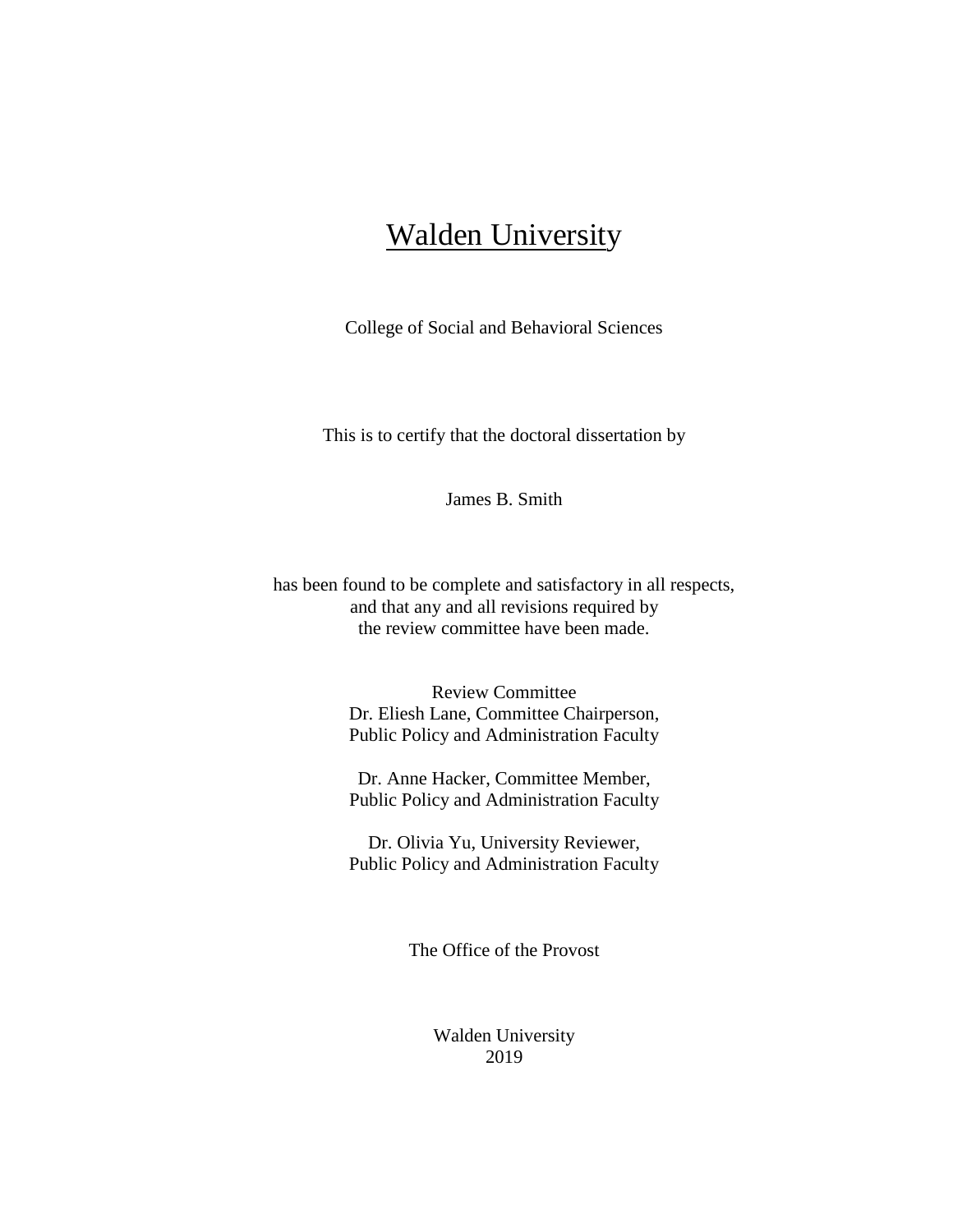# Abstract

Role of Spiritual Intelligence in Public Policy in the African American Pentecostal

Church

by

James B. Smith

MPA, University of Baltimore, 2000

BS, Coppin State University, 1997

Dissertation Submitted in Partial Fulfillment

of the Requirements for the Degree of

Doctor of Philosophy

Public Policy and Public Administration

Walden University

November 2019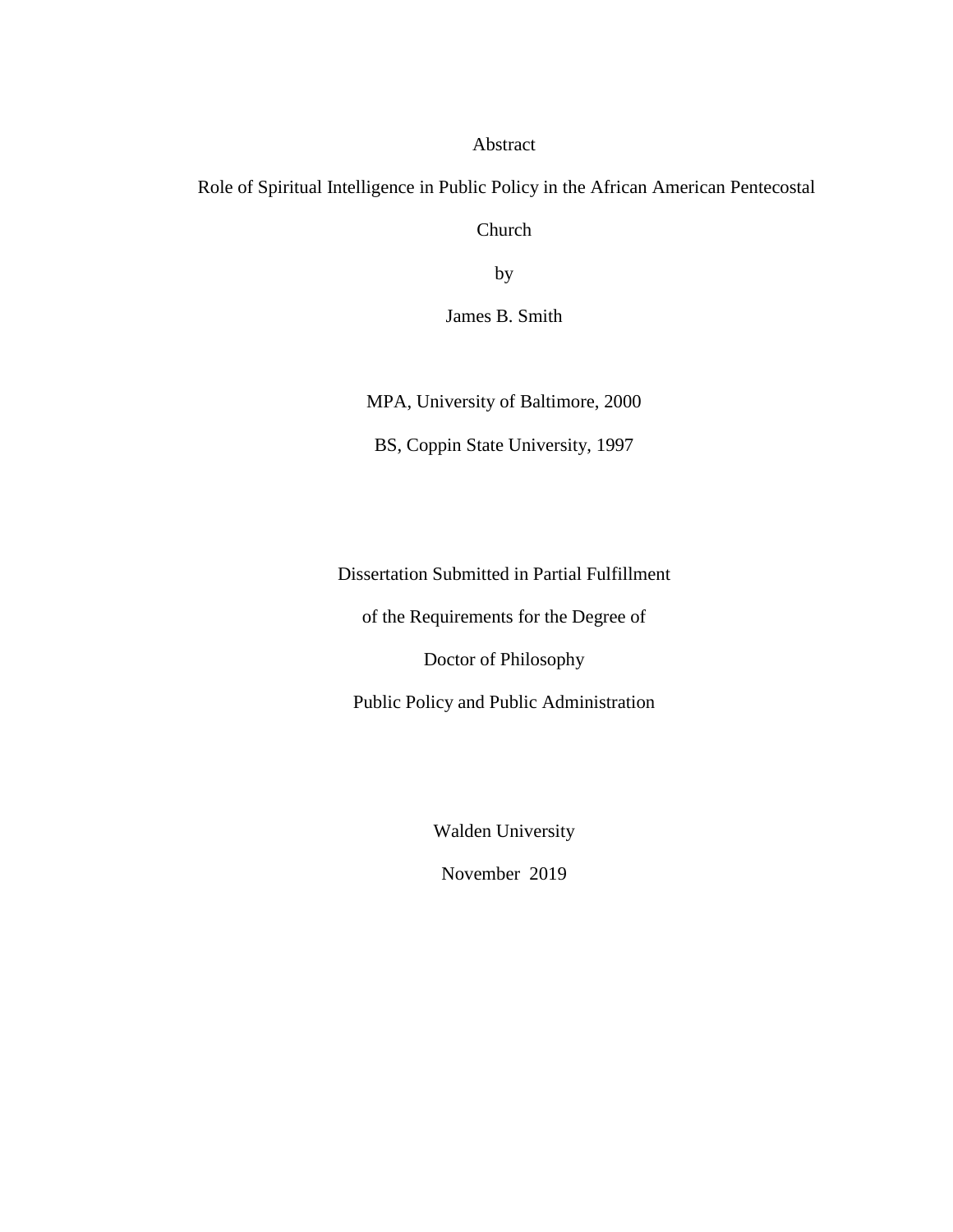**Abstract** 

Although many U.S. faith-based organizations have become partners to the government, the African American Pentecostal Church (AAPC), which holds spirituality as a means of serving humanity as its theological framework, has remained a silent partner in public policy engagement. With the framework of spiritual intelligence, this qualitative case study addressed the perceptions of African American Pentecostal leaders regarding how the church's theology may have an impact on the public policy engagement of its parishioners. Twelve African American Pentecostal Bishops were interviewed, and data were coded and analyzed to identify themes. Results revealed that participants use their spirituality to connect with public policy issues that relate to their personal experiences. Findings also indicated that the AAPC is not an organized denomination, but rather a conglomeration of factions. Lack of an organized epicenter and lack of training and development of its leaders prevent this church from engaging in the public sphere. Although members embrace their responsibility to care for the needs of others, the church lacks a collective response to community issues. Findings may be used to prepare the next generation of AAPC leaders to unify the church to offer spiritual solutions to public policy issues.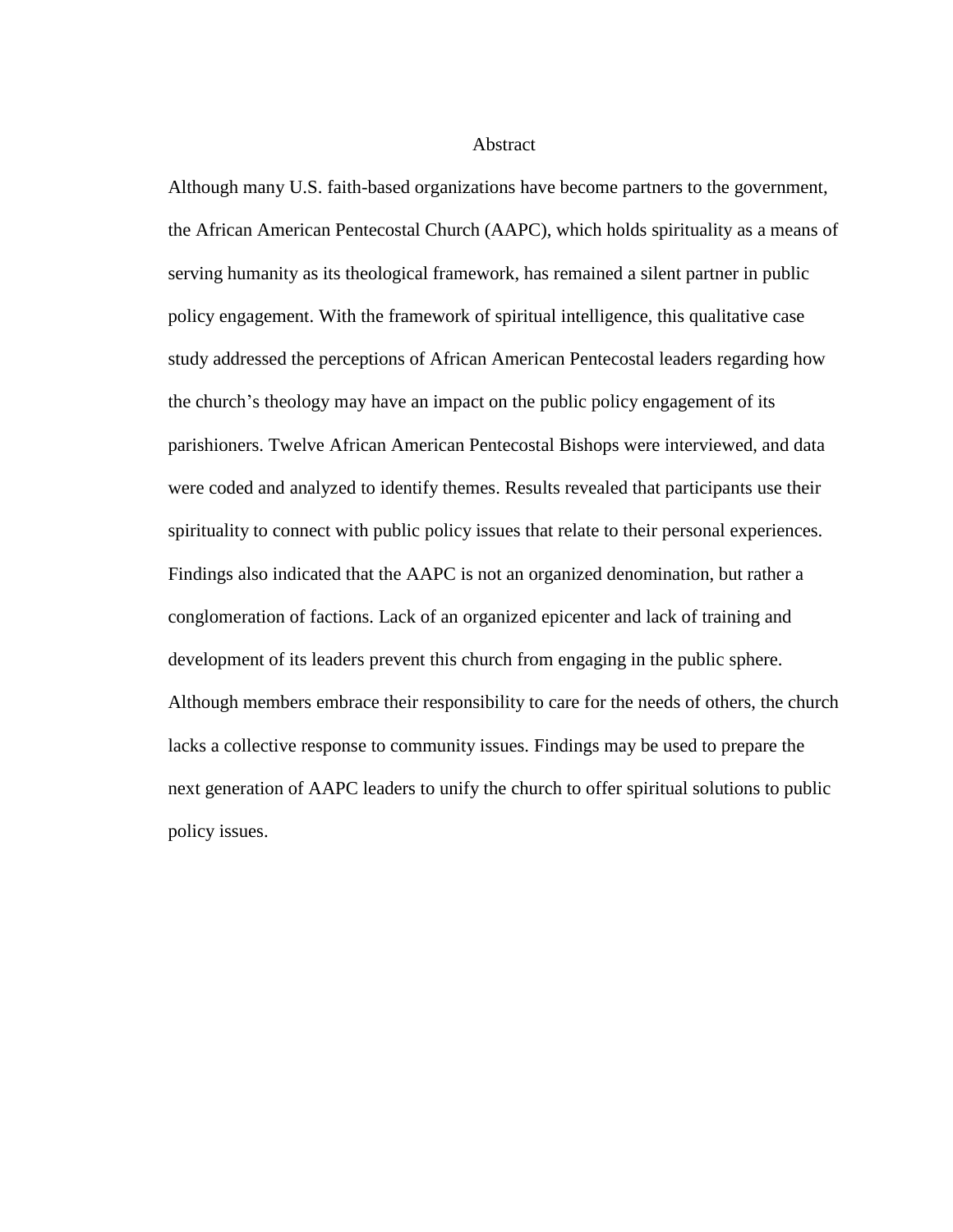# Role of Spiritual Intelligence in Public Policy in the African American Pentecostal

Church

by

James B. Smith

MPA, University of Baltimore, 2000

BS, Coppin State University, 1997

Dissertation Submitted in Partial Fulfillment

of the Requirements for the Degree of

Doctor of Philosophy

Public Policy and Public Administration

Walden University

November 2019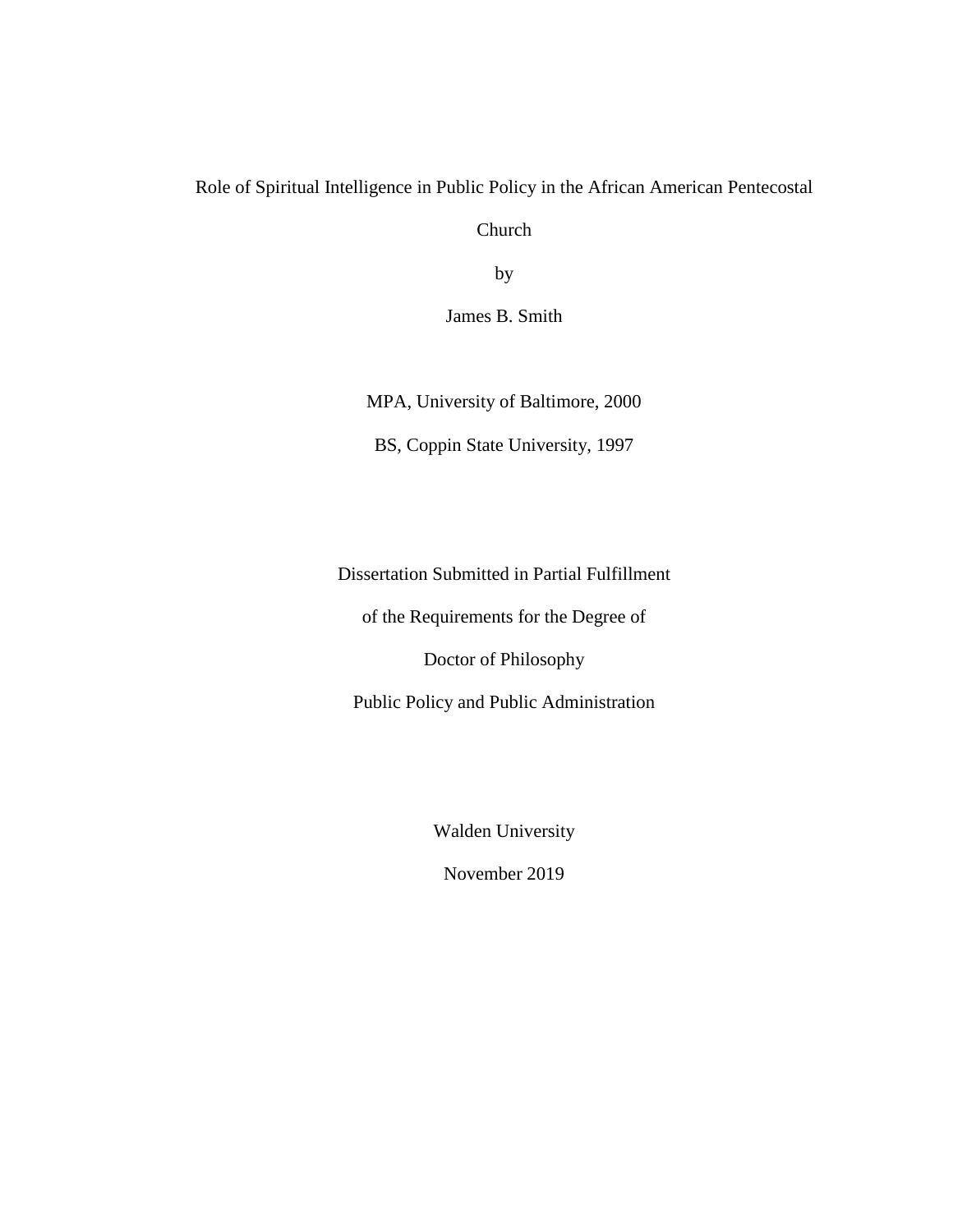# Dedication

This dissertation is dedicated to my village—all of the people who have influenced and impacted my life; some of whom have transitioned from labor to reward. The members of my village are too many to name. I carry each of you in my heart, and thank each of you for your consistency and unwavering support. I am because of each of you.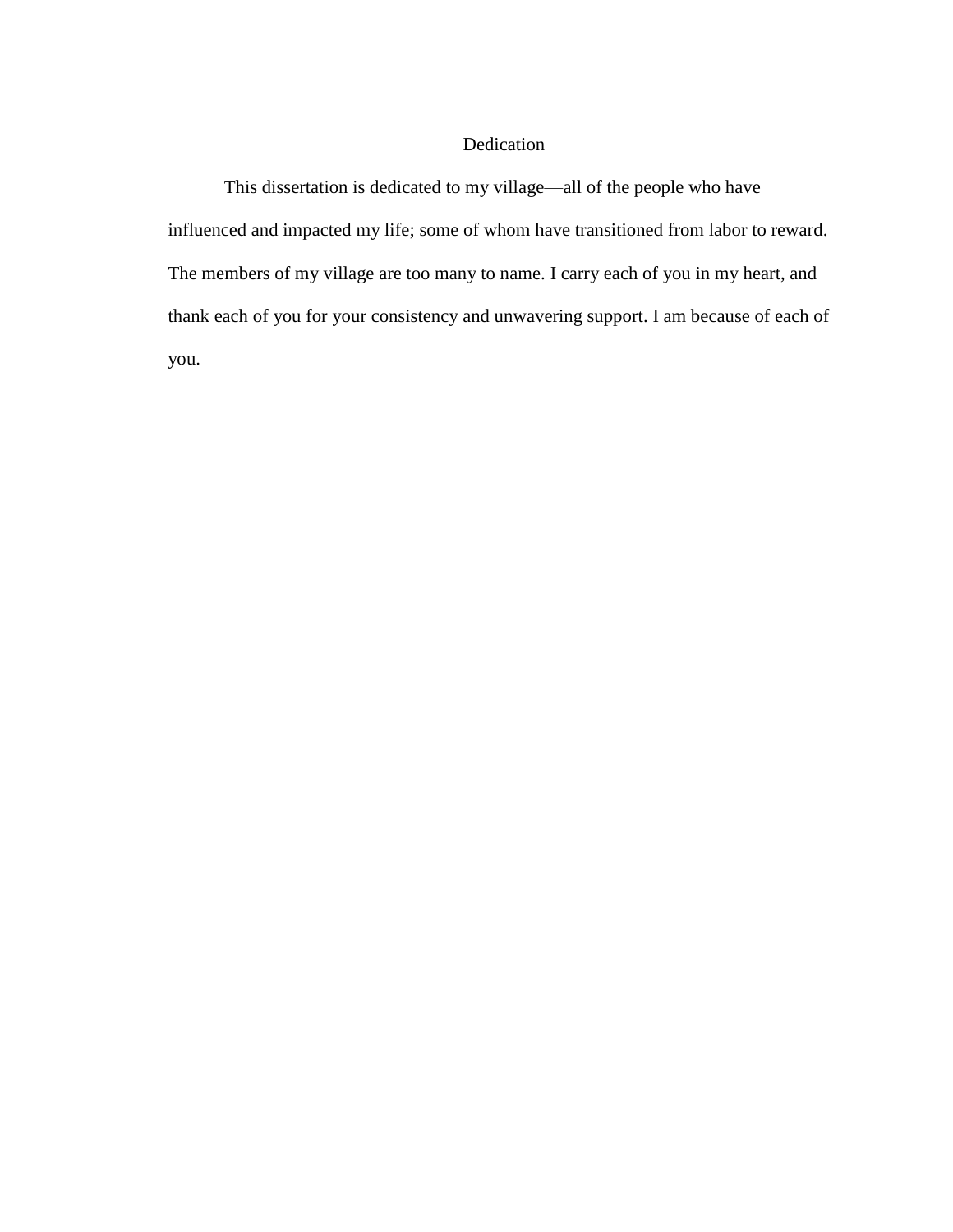# Acknowledgments

My sincerest appreciation is extended to Dr. Eliesh O. Lane, Dr. Anne Hacker, and Dr. Olivia Yu for their guidance, patience, and encouragement. To my wife, Cheryl, and daughter, Lisa, I thank you for your prayers and unconditional love. To my mother, Cynthia, thank for every sacrifice you made for me, both seen and unseen. To my father, Dexter, and my sister, Kalisa, you have become an integral part of my being. To my maternal grandmother, Ella Grey Hatcher, who loved me unconditionally. To my spiritual fathers, Apostle Robert Evans, Jr. and Bishop Kenneth H. Moales, Sr., who shaped and groomed me for ministry. To my mentors, Dr. T. J. Bryan and Dr. Ioanna T. Morfessis, you will forever have my gratitude for using your wisdom to guide my steps. Finally, to my dearest and closest friends, Alicia, Sheri, Mark, and Beverly, my life is enriched because of each of you, and I am complete because of our friendships.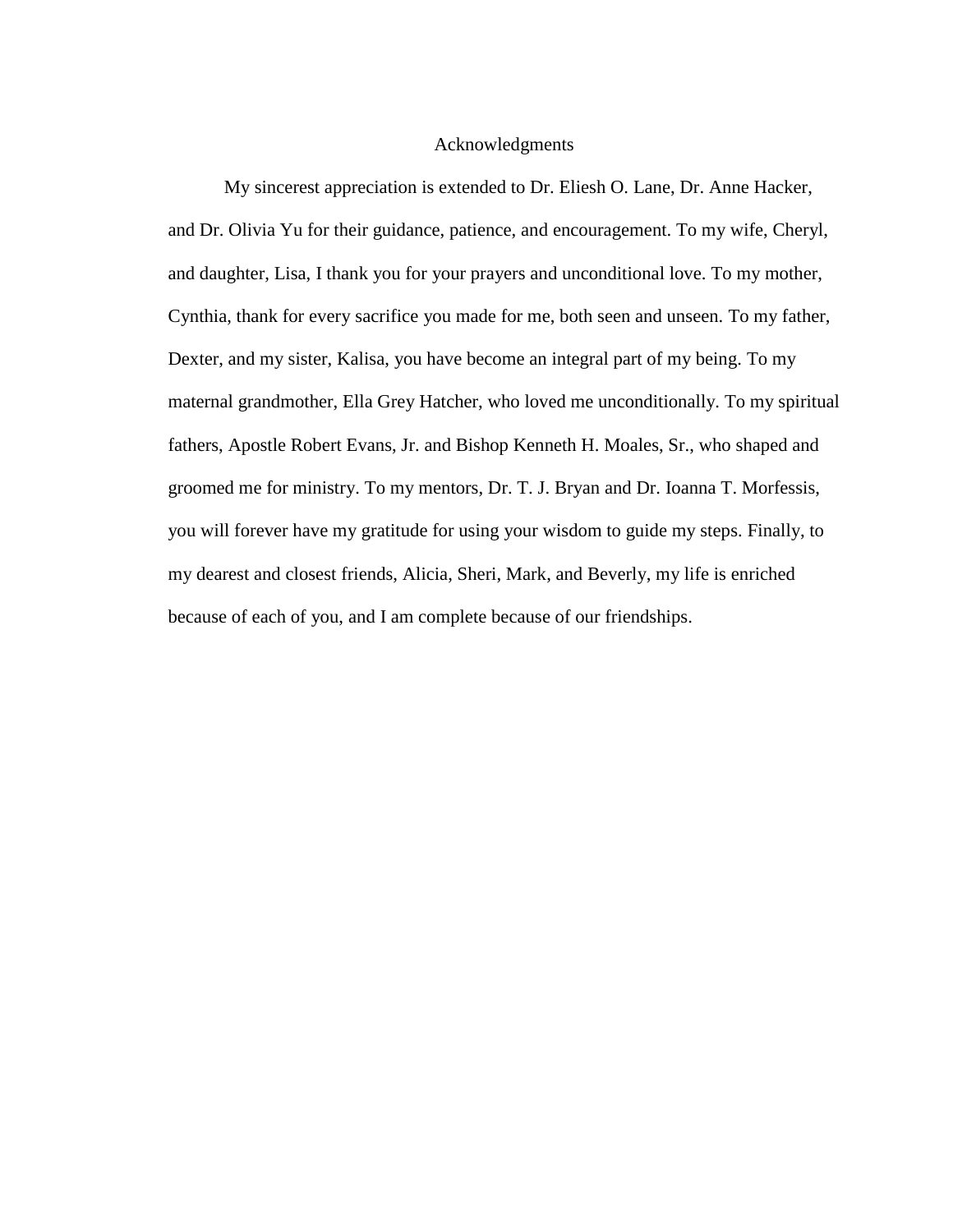# Table of Contents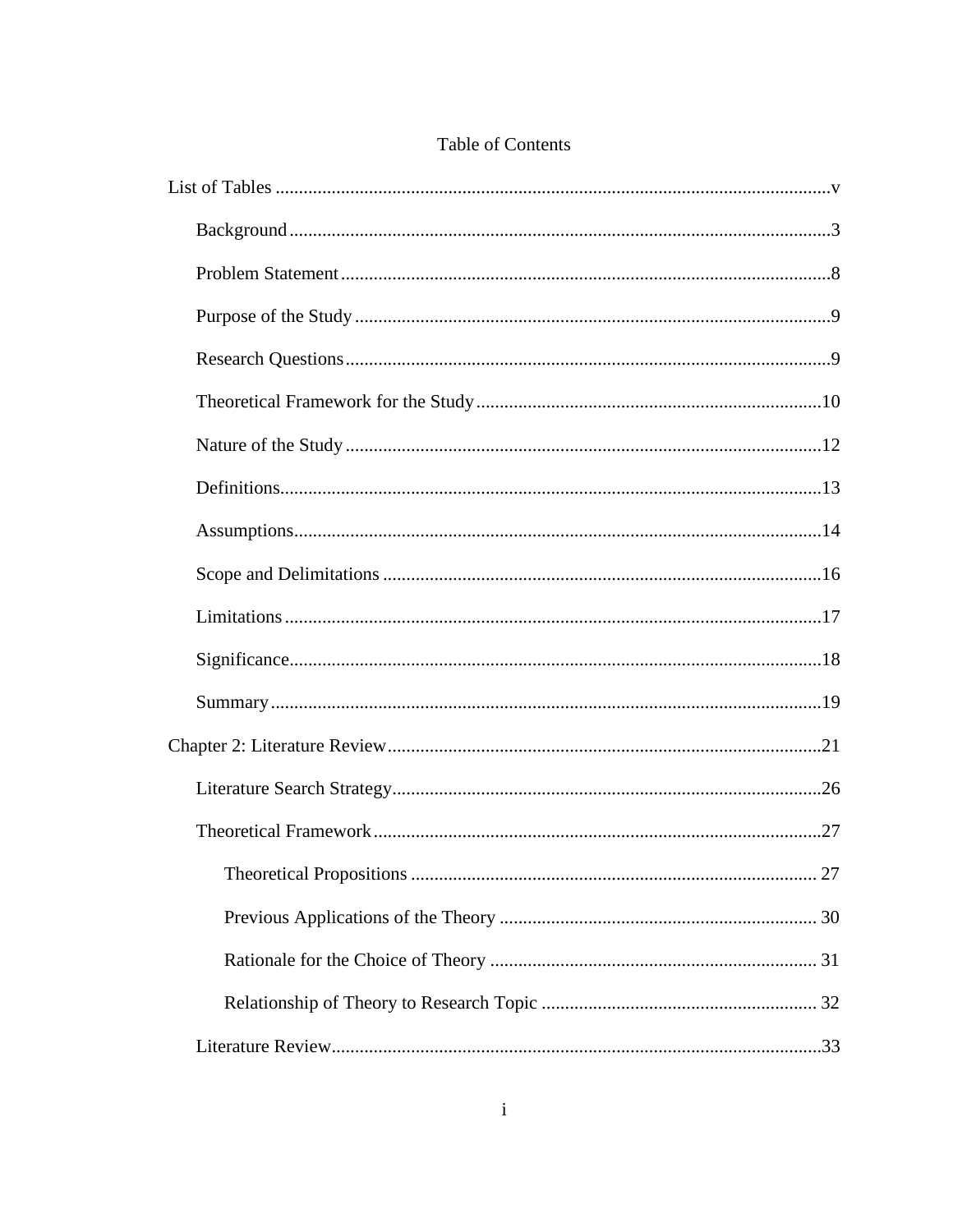| Procedures for Recruitment, Participation, and Data Collection  49 |  |
|--------------------------------------------------------------------|--|
|                                                                    |  |
|                                                                    |  |
|                                                                    |  |
|                                                                    |  |
|                                                                    |  |
|                                                                    |  |
|                                                                    |  |
|                                                                    |  |
|                                                                    |  |
|                                                                    |  |
|                                                                    |  |
|                                                                    |  |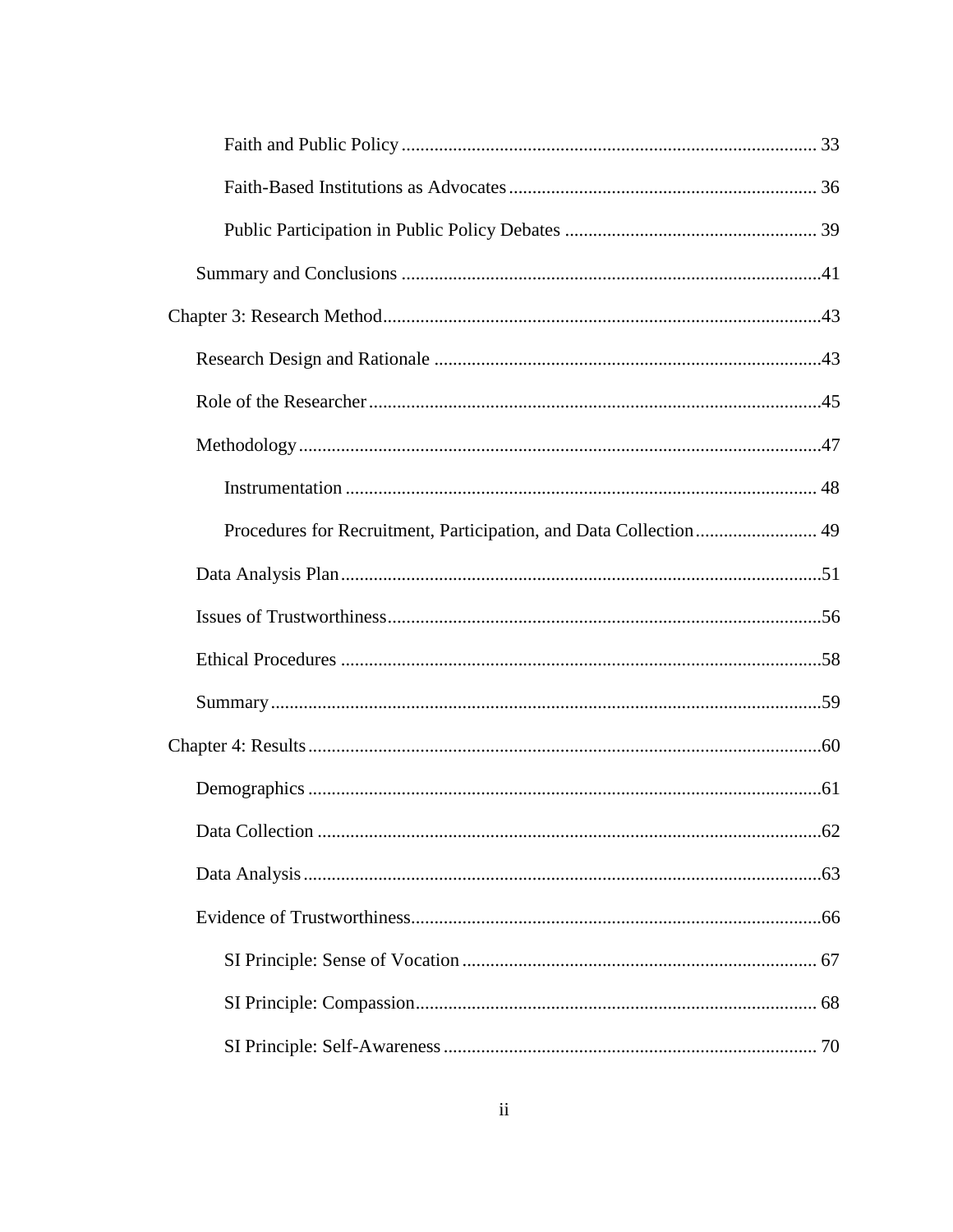| .92 |
|-----|
|     |
|     |
|     |
|     |
|     |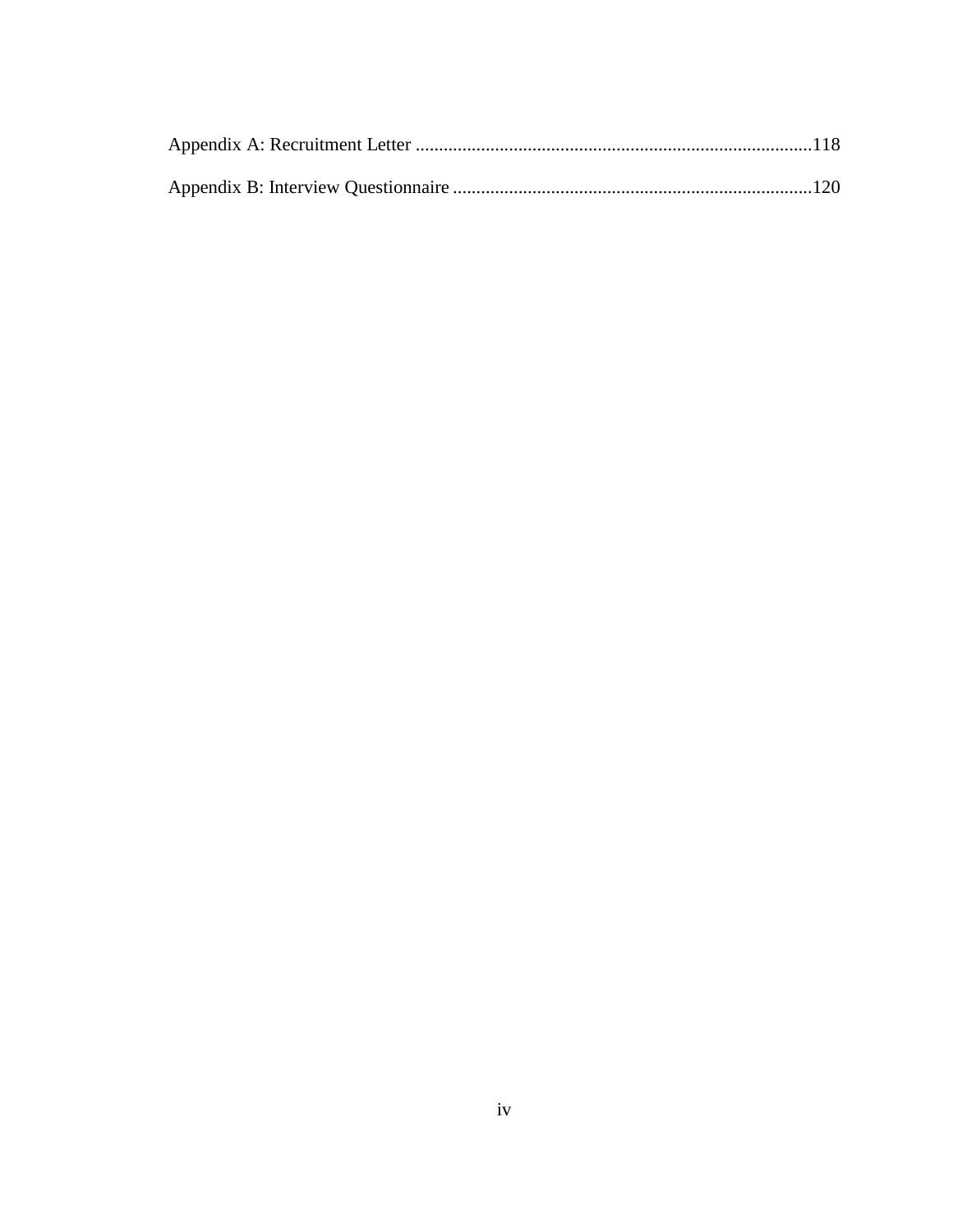# List of Tables

<span id="page-11-0"></span>

| Table 2. SI Principles – Coding and Interview Questions Corresponding Correlation 52   |  |
|----------------------------------------------------------------------------------------|--|
|                                                                                        |  |
|                                                                                        |  |
| Table 5. SI Principles – Coding and Interview Questions Corresponding Correlation 65   |  |
|                                                                                        |  |
|                                                                                        |  |
| Table 8. Participants' Responses to Values, Beliefs, and Attitudes – Data Analysis  86 |  |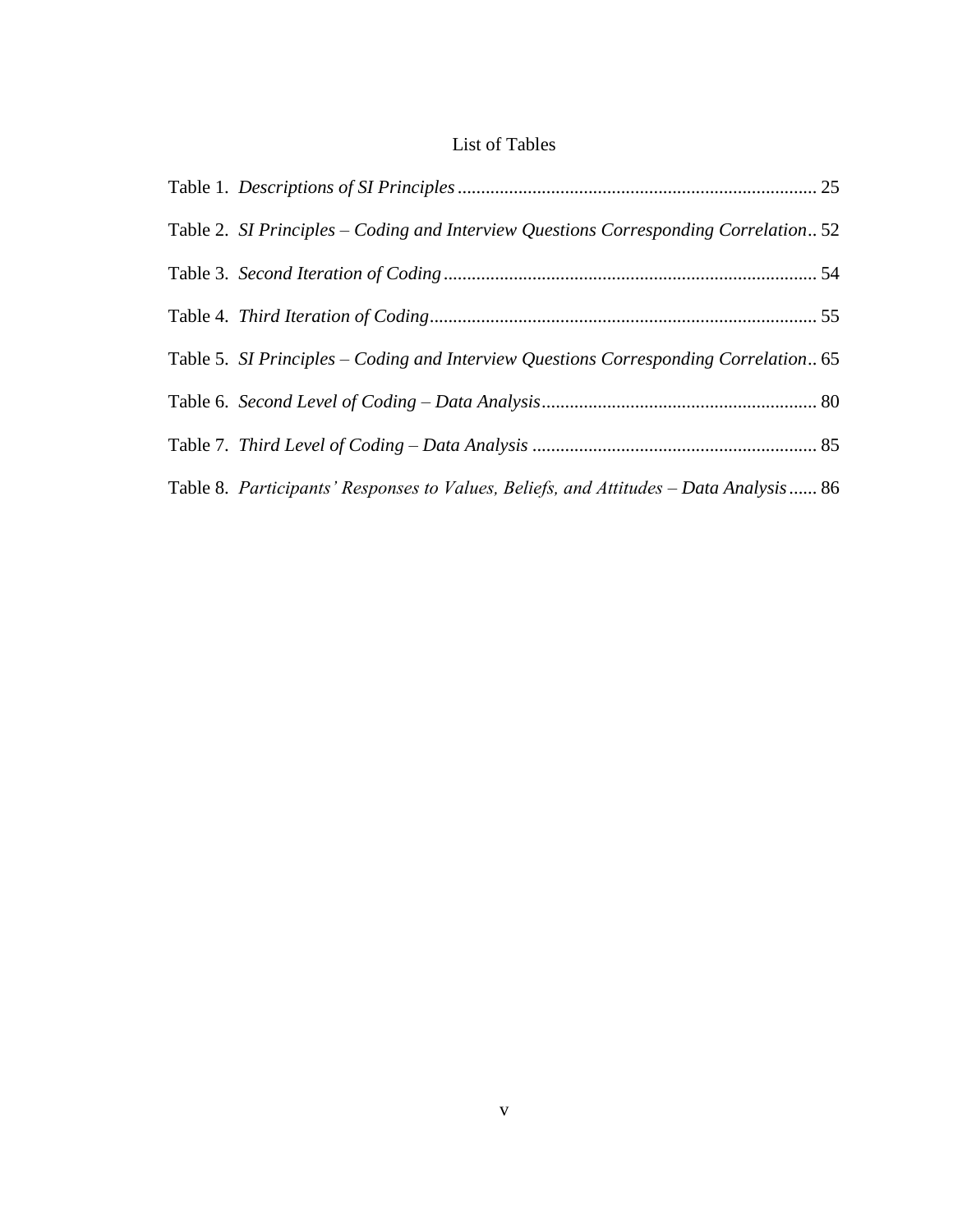#### **Chapter 1: Introduction to the Study**

The U.S. is framed on the principle that each person has uncontestable freedoms. Among those privileges is the notion of a complete separation of church and state. The two entities have maintained a degree of autonomy in which each has been guided and governed by its ideologies. However, the two institutions have come to rely on each other to advance their mission and causes. Faith and public policy are two institutions in the U.S. that have worked together for decades to address the public's social, civil, and economic needs. In modern times, faith-based institutions have played a significant role in developing, advancing, and implementing legislation. Recent examples in the U.S. include the civil rights movement, the women's liberation movement, and the Personal Responsibility and Work Opportunity Reconciliation Act of 1996.

Literature provides examples of how some religious institutions have used their theological framework to support or oppose legislation. From conservative movements to liberal reformations, some religious organizations have taken an active role in advancing public policy. Those actions of direct engagement are usually framed from an institutional context. Mainstream faith-based organizations tend to galvanize their entire religious system to influence public policy.

Although some faith-based institutions have been on the forefront of public policy engagement, many have taken an indirect approach in the political arena. The African American Pentecostal Church (AAPC) is one religious institution that has remained on the outskirts of the political landscape. Though this church provides for the spiritual direction of millions of people of color who are directly impacted by public issues such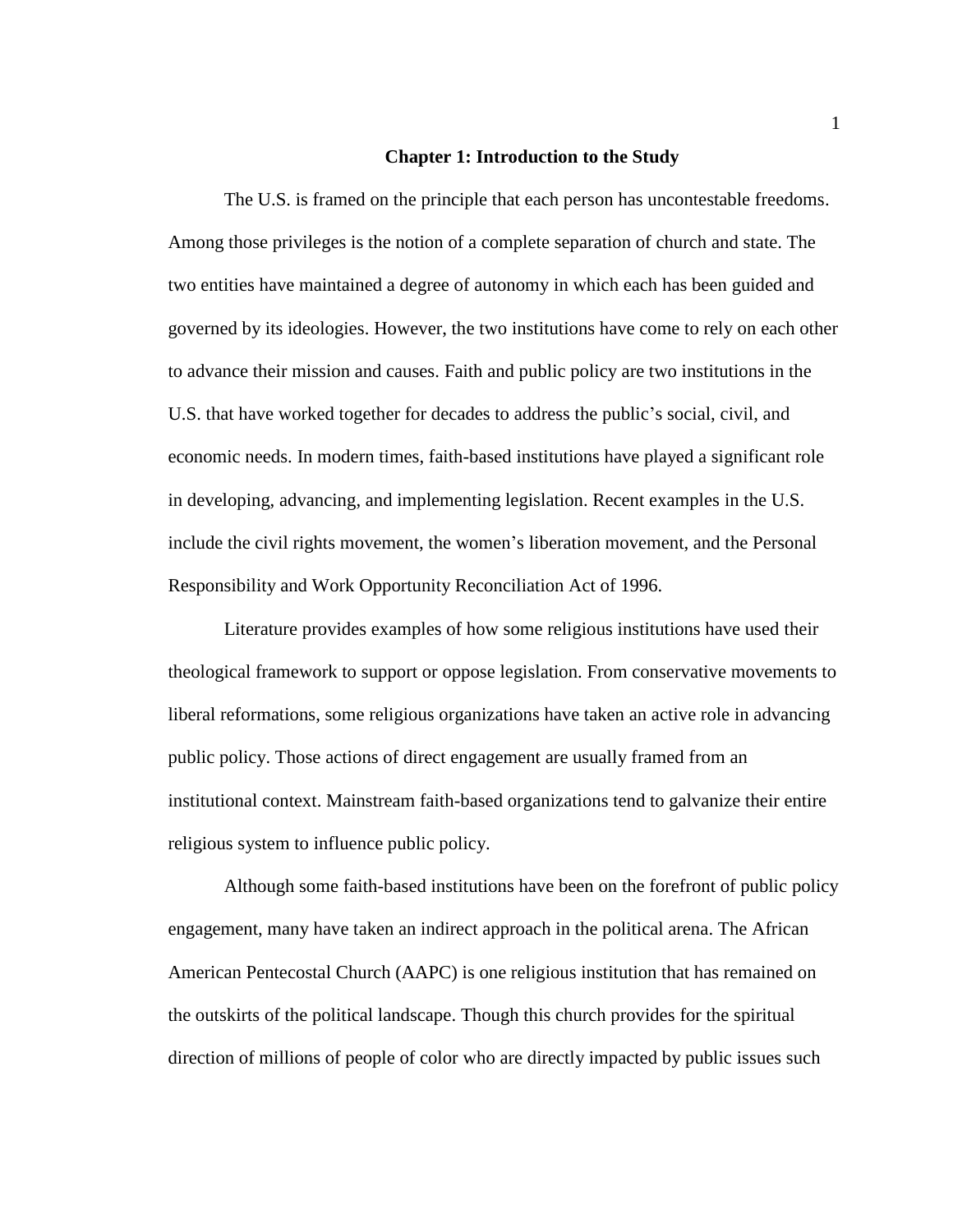as health care, education, and housing, the influence of the AAPC in public policy has been minuscule (Butler, 2014; Pitt, 2012). The AAPC, like other faith-based institutions, is not required by its church canon or civil law to play a role in the American political system. This reformation, however, holds a theological framework different from its counterparts. The AAPC advocates the notion that individual behavior is derivative of a person's understanding and embracing of spirituality. In other words, the AAPC teaches its parishioners to live their lives according to a personal sense of spirituality, which evolves over time and requires intentionality.

The spiritual principles to which the AAPC subscribes are closely related to the characteristics of spiritual intelligence (SI), a human phenomenon that suggests that individuals possess a deep connection to a higher power that guides their thoughts and influences their behaviors (Albursan et al., 2016; Hyson, 2013; Zohar & Marshall, 2000). This study was designed to explore how the principles of spirituality equate to public policy engagement, if at all. At the epicenter of the AAPC's theology is the notion of care and concern for others. Other faith-based institutions have used their religious convictions to influence public policies, and the AAPC may also have had an impact through indirect means of embracing SI by community volunteerism (i.e., care for the poor).

This chapter addresses how faith-based institutions, using various theological frameworks, have played a role in the American political system. Further, I explain the connection between the principles of spiritual intelligence and the religious context of the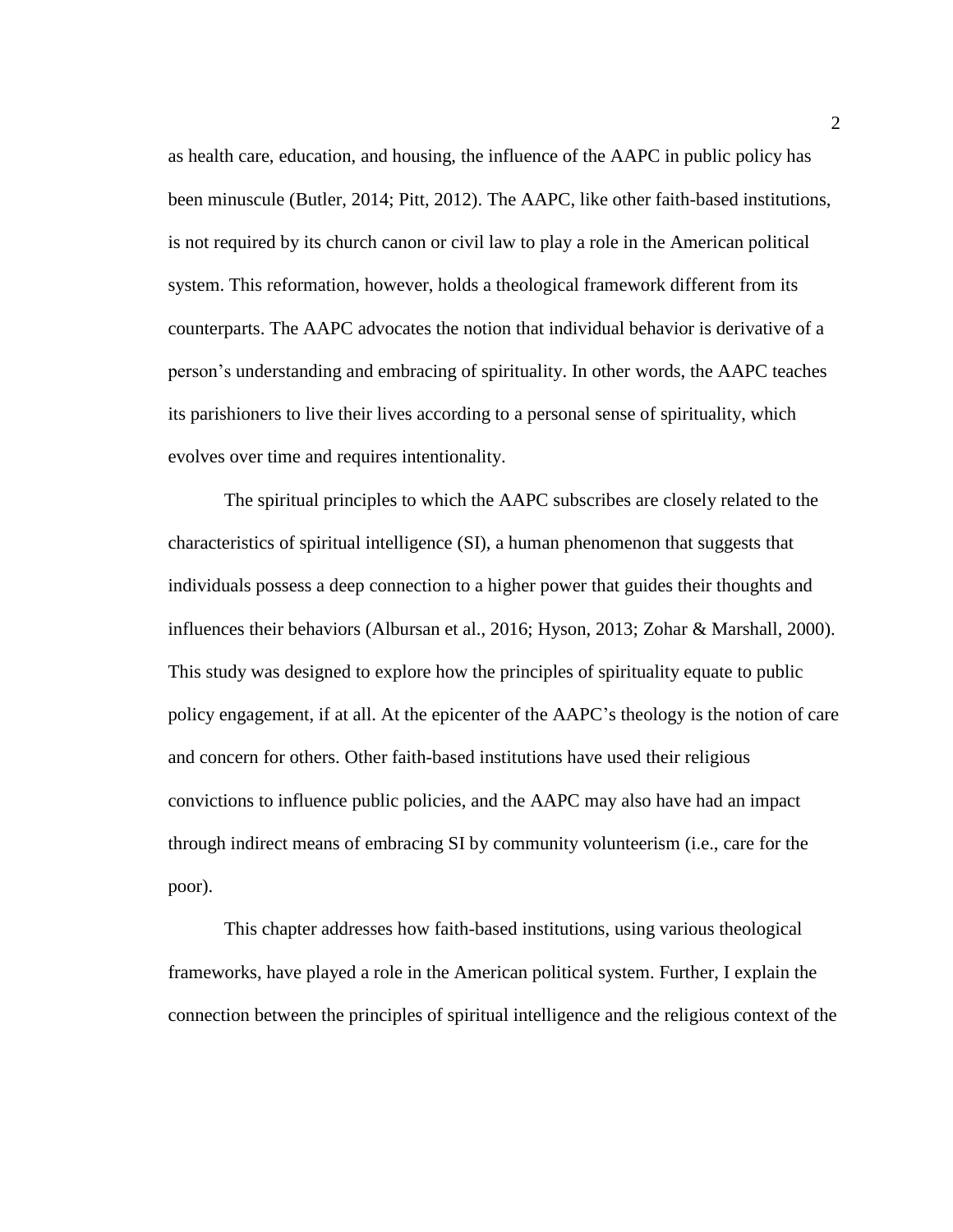AAPC to establish a conceptual framework for the study. The chapter concludes with a description of how spiritual intelligence can effect change in communities.

#### **Background**

<span id="page-14-0"></span>Faith and public policy are distinct entities. Faith is the application of spiritual principles to life. Public policies emerge as a result of legislation from all levels of government. The separation of church and state attempts to keep spirituality and government contained in their appropriate silos. Both entities have a common focal point: the welfare of the community (Campbell, 2011; Clemenger, 2003; Grzymala-Busse, 2016). Despite deliberate efforts to mandate that each remain separate from the other, faith and public policy find ways to connect. Former U.S. Presidents have used their influence and power to create opportunities for church and state to partner and advance social and political agendas (Dinham, 2010; Persons, 2011). All levels of government have relied on faith-based institutions to advance their legislative agendas (Tucker-Worgs & Worgs, 2014). Government and the faith community are partners on many levels. The manifestation of how faith-based institutions engage in public policy work varies (Duff and Buckingham, 2015).

Religious systems have embraced public policy initiatives. The literature points to reformations such as conservative evangelical movements, the Catholic Church, and Jewish sects that used their influence to guide the development and implementation of public policies. Several examples provide a context for faith-based community involvement in advocacy and public policy. Dunn (2012) shared that the conservative evangelical Christian movement in Colorado Springs attempted to influence local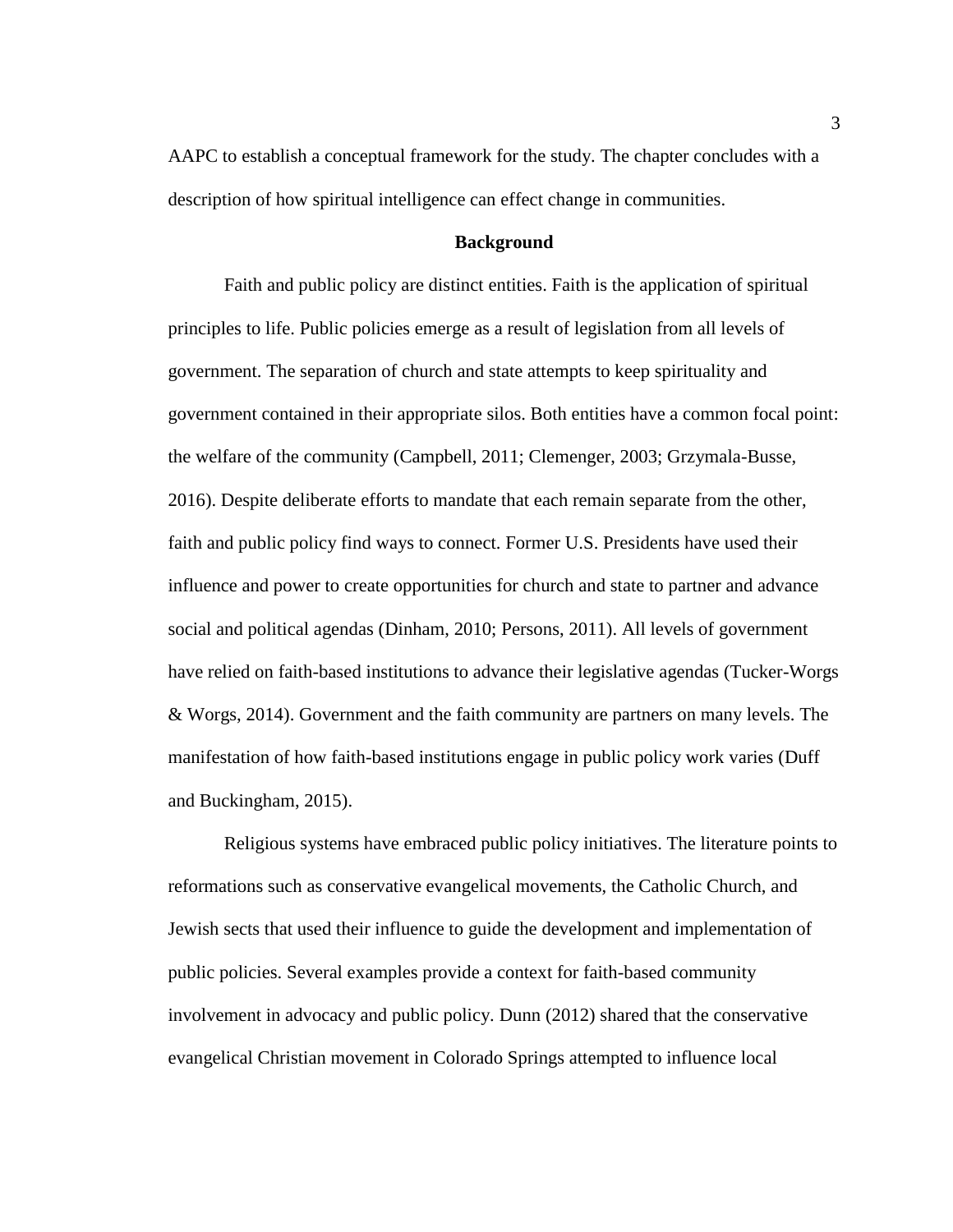legislation around education, medical marijuana, and gay rights. Mihut (2011) added that the church, in some communities, was a major stakeholder in shaping public policies. Recent public issues such as immigration and HIV/AIDS have become societal causes for which the faith-based community has staked a claim (Dyer, 2014; Smyers, 2011).

Like all other Bible-teaching churches, the AAPC ascribes to the foundational instructions of Jesus Christ including salvation, baptism, and communion. Born out of racial inequality and social injustice, this church has a profound empirical understanding of social issues that divide and separate (Butler, 2014; Pinn, 2013). From a theological context, the AAPC also embraces social justice as a critical part of its responsibility to the community but does little to manifest its belief (Nel, 2016). Early church leaders believed that the followers of Christ are endowed with his spirit for personal spiritual development through the evidence of speaking in tongues, a language that believers could not study, but rather was supernaturally given as a manifested sign of personal spirituality. At its inception, the Pentecostal church was fully integrated attracting both White and Black followers. Almost immediately, the divisiveness of race plaguing the country separated the movement, causing African Americans to develop their reformations throughout the country (Samuel, 2011). The AAPC was conceived as a direct result of social inequalities of that period.

The AAPC's theological context holds its believers personally responsible for the care of the community. This church has not taken a leading role in addressing macro level public policy issues because this endeavor is counter to the church's doctrine and theology of personal responsibility (Bielefeld and Cleveland, 2013; Ha, 2015; Rousseau,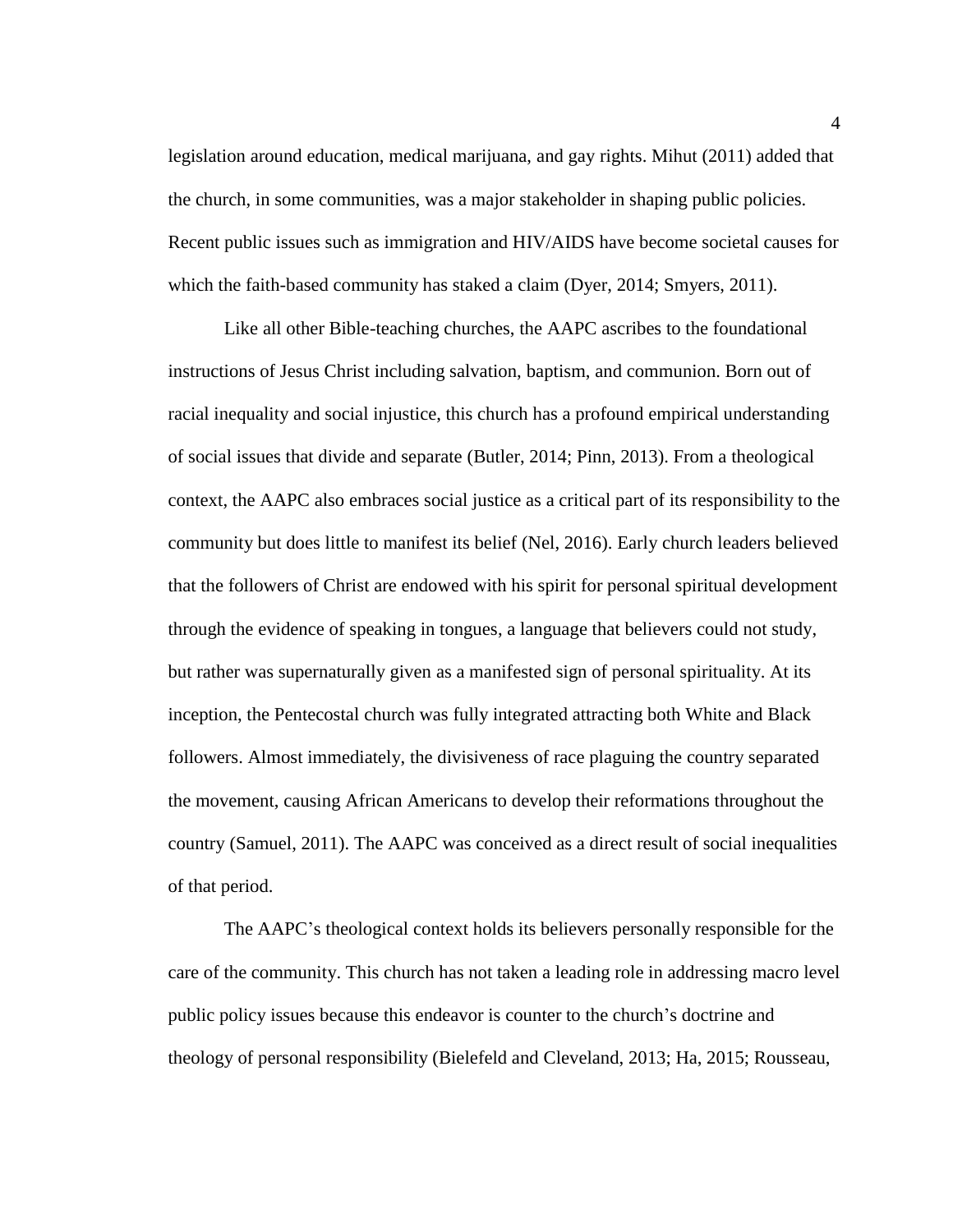2014). Members of this church are expected to devote time to their spiritual development that includes a genuine care and concern for members of the community (Randolph, 2011). This concept directly mirrors the ideals of SI, the notion that people's spirituality influences their behaviors and practices (Brice & Hardy, 2015). The review of the existing literature revealed three concepts that establish the role of faith in public policy advocacy: (a) the underlying connection between religion and public policy, (b) faithbased organizations as providers and advocates of the common interest, and (c) public participation in public policy.

As early as the  $17<sup>th</sup>$  century, African American churches have been engaged with public policy frameworks. The aftermath of the civil rights movement of the 1960s influenced African American church theology (Butler, 2014). The 1970s ushered in a new energy and framework into churches that primarily attracted African Americans. The change transposed moral frameworks in this community as champions of economic empowerment and divided the community resulting in the emergence of several micro factions of the mainstream denominations (Pinn, 2013; Samuels, 2011). A decade later, the African American religious community experienced further separation from mainstream religions as the conservative evangelical Christian movement rose and developed a new political agenda for the country (Watkinson, 2015). Key issues such as abortion, same-sex marriage, and education began to play out as political ideas fueled by the conservative perspective of the scriptures (Tucker-Worgs and Worgs, 2014). Former Presidents Ronald Reagan, George H. W. Bush, and George W. Bush hailed from this movement and took full advantage of advancing conservative Christian values through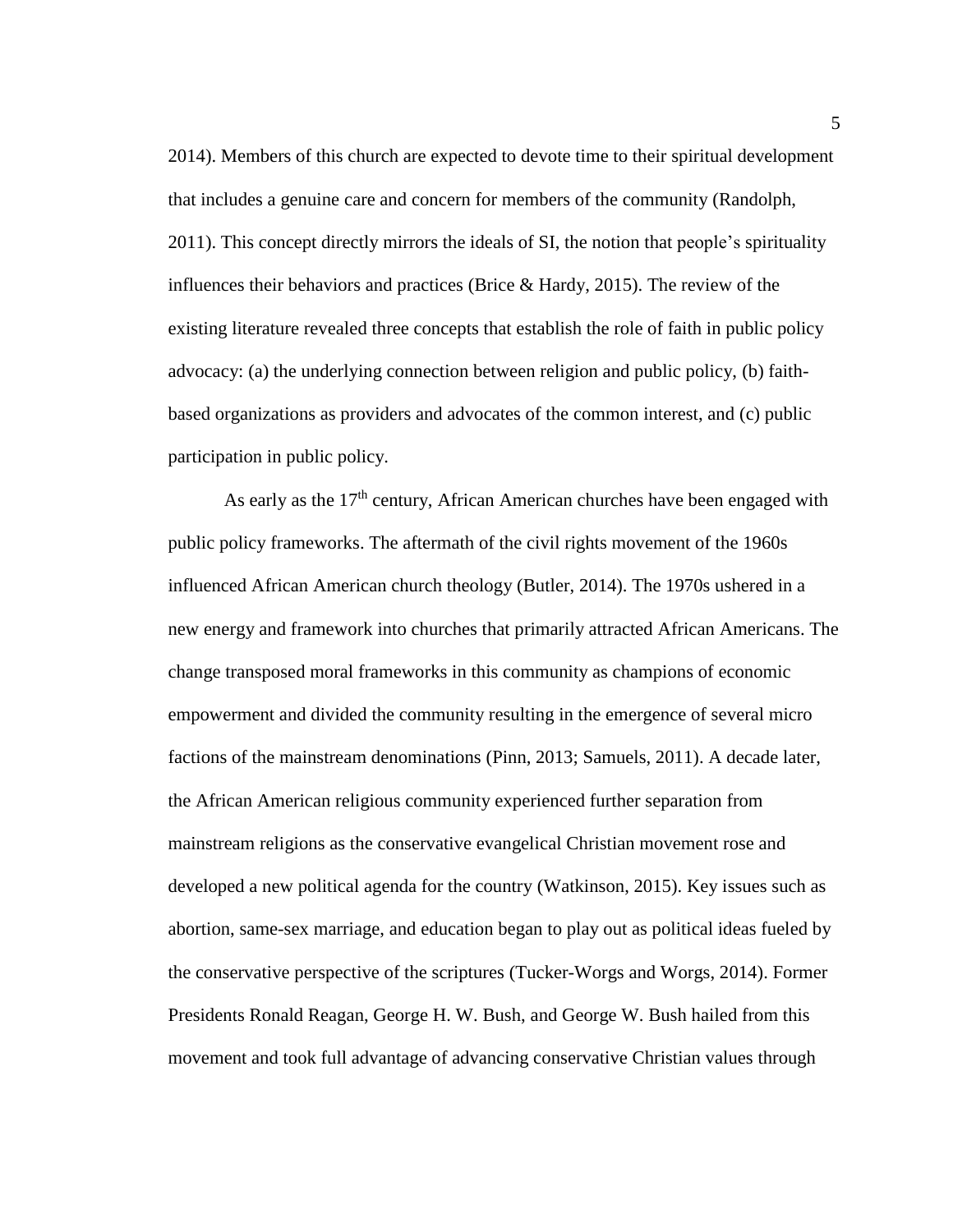their presidencies (Dyer, 2014). Consistent with the spiritual theology of the AAPC, the Obama administration's message of hope and change aligned with the principles of SI (Barnes & Nwosu, 2014). Instead of relying on political systems to create policies, individuals began to see their role in shaping and impacting legislation on a personal and practical level (Mainwaring, 2015).

Faith-based institutions and government entities have over time become partners to advance prospective organizational missions (Levin, 2013). The interdependence has been driven by the government's ability to fund public initiatives and the religious community's ability to deliver services. The range of services provided by this partnership includes work in human services, the penal system, and educational enterprises. With the complexity of the needs of the citizenry, the challenge often is the degree to which the faith-based institutions can create and sustain appropriate infrastructures to accommodate the needs (Campbell, 2011). Larger, well-funded religious systems tend to receive government work given their ability to understand complex grants systems, including reporting and economic structures (Grzymala-Busse, 2016). Smaller, urban churches tend to be attracted to societal issues that present the opportunity to build coalitions of support rather than assuming a leading role in managing change (Campbell, 2011).

With the emergence of SI as a conceptual, spiritual framework, individuals are beginning to engage in projects that focus on supporting others' needs. Kelly (2011) explored the concept of public theology, a notion that individual spirituality drives public engagement of societal issues. Clemenger (2003) added to the understanding of religion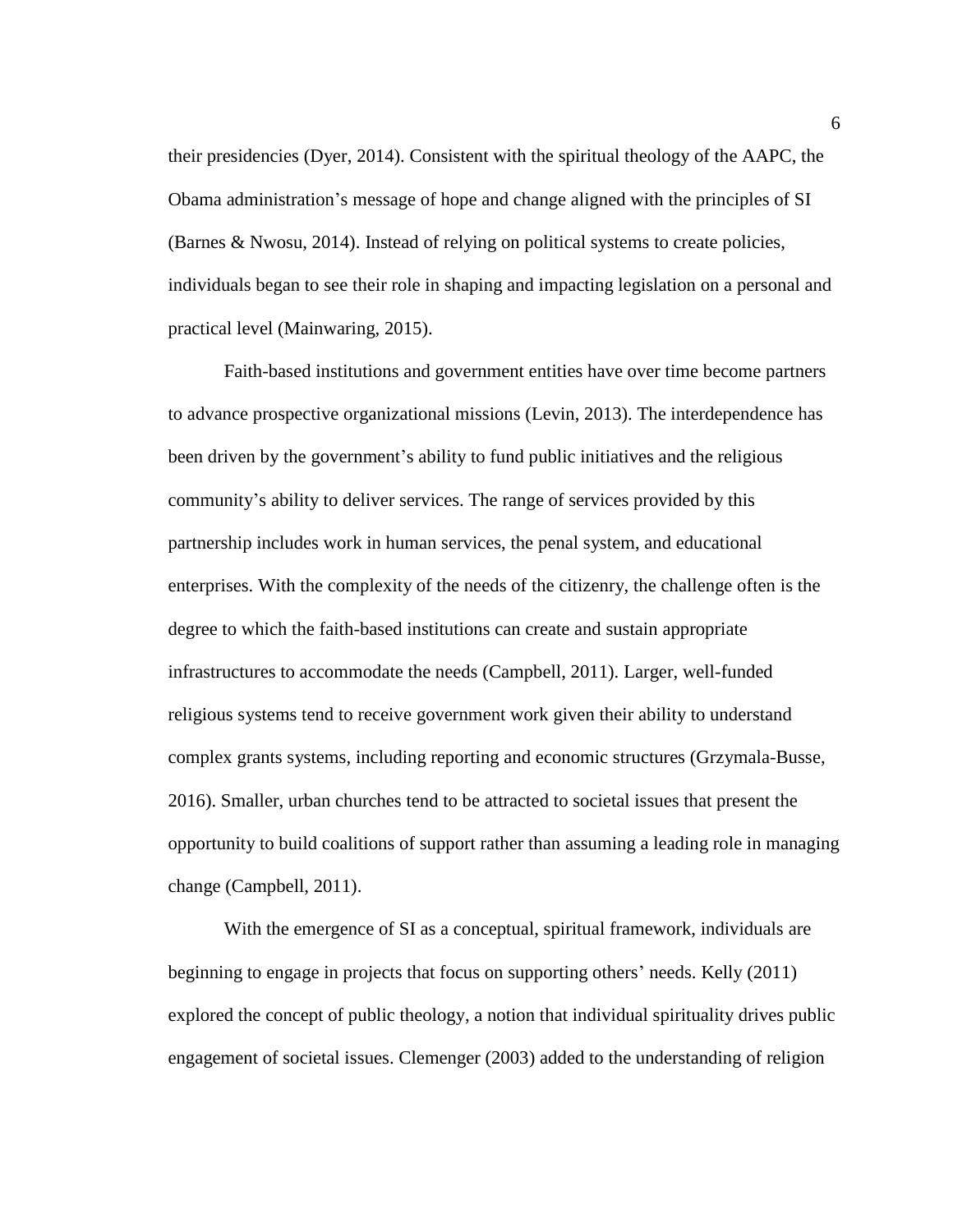in the context of freedom and equality. Individual engagement in the community is connected to people's level of spirituality (Braunstein, 2012). The context of societal issues is placed within the framework of the spiritual and becomes the lens through which people perceive their level of involvement and the degree to which they stay connected to public issues (Clemenger, 2003; Eggers & Macmillan 2013).

Members of the public have a history of involvement in the public policy debate. Green, Barton, and Johns (2012) noted that personal reconciliation of spirituality drives engagement at various levels. Dietrich and List (2013) explained that behavior as the theory of rational choice. People who consider themselves spiritual beings connect to community issues that are consistent with their values, and once that connection occurs, individual expressions of engagement are converted into tangible outcomes (Green et al., 2012; Trousset, Gupta, Jenkins-Smith, Silva, & Herron, 2015; Welch & Clark, 2015). Two factors tend to drive personal involvement with public engagement: cultural belief system and existing level of political activity. Further discussion is provided in Chapter 2 regarding these factors.

The literature provides several examples of the connection between faith-based institutions and public policy engagement. Religious systems and legislative bodies have worked in tandem for years and have managed to meet the complex needs of those in need of specialized services (Grigg, 2017; Keller, 2011; Levin, 2013). Partnerships have been developed and sustained among these groups. An apparent gap in the literature is how spiritual principles taught in churches and other places of worship translate to personal action at the individual level in the public policy arena. Religious institutions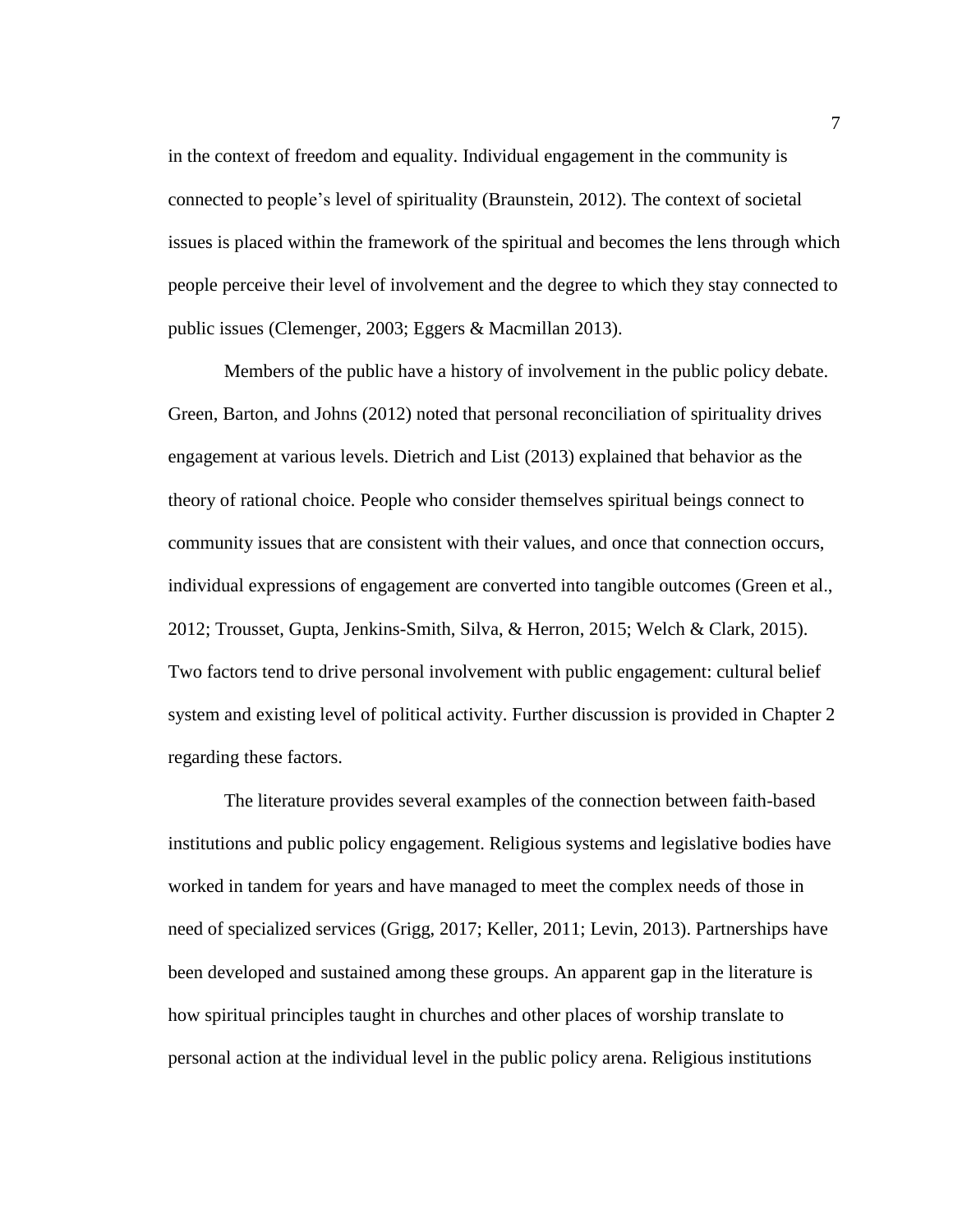use their theological framework to guide their public policy work (Clemenger, 2003). What remains unclear is the motivation at the individual level. Because doctrine guides institutional-level participation for religious systems in governmental affairs, I explored the extent to which SI informs personal engagement in the teachings and actions of the AAPC. There are complex societal issues that have significant implications for communities around the world. From global terrorism to racism, and from environmental issues to hunger, governments are expected to solve world problems; however, bureaucracies do not have all of the answers (Papouras, 2016; Tenai, 2016; Watkinson, 2015; Welch & Clark, 2015). SI can be a mechanism that offers meaningful solutions to chronic dilemmas.

### **Problem Statement**

<span id="page-19-0"></span>Societal issues such as housing, education, drug abuse, mental illness are complex and multidimensional. In the U.S., different levels of government assume the leading role in assessing and addressing public issues. Even with access to public finances, the government cannot adequately tend to the myriad public problems facing communities across this country.

The emergence of partnerships between the public sector and faith-based institutions has helped to alleviate some, but not all, of the burden on government systems to treat social problems (Duff, Battcock, Karam, & Taylor, 2016; Duff & Buckingham, 2015; Grigg, 2017). The relationship among these groups invites innovative thinking for the creation of new policies, involves religious leaders as thought partners on social problems, and engages faith-based institutions as change-agent organizations (Duff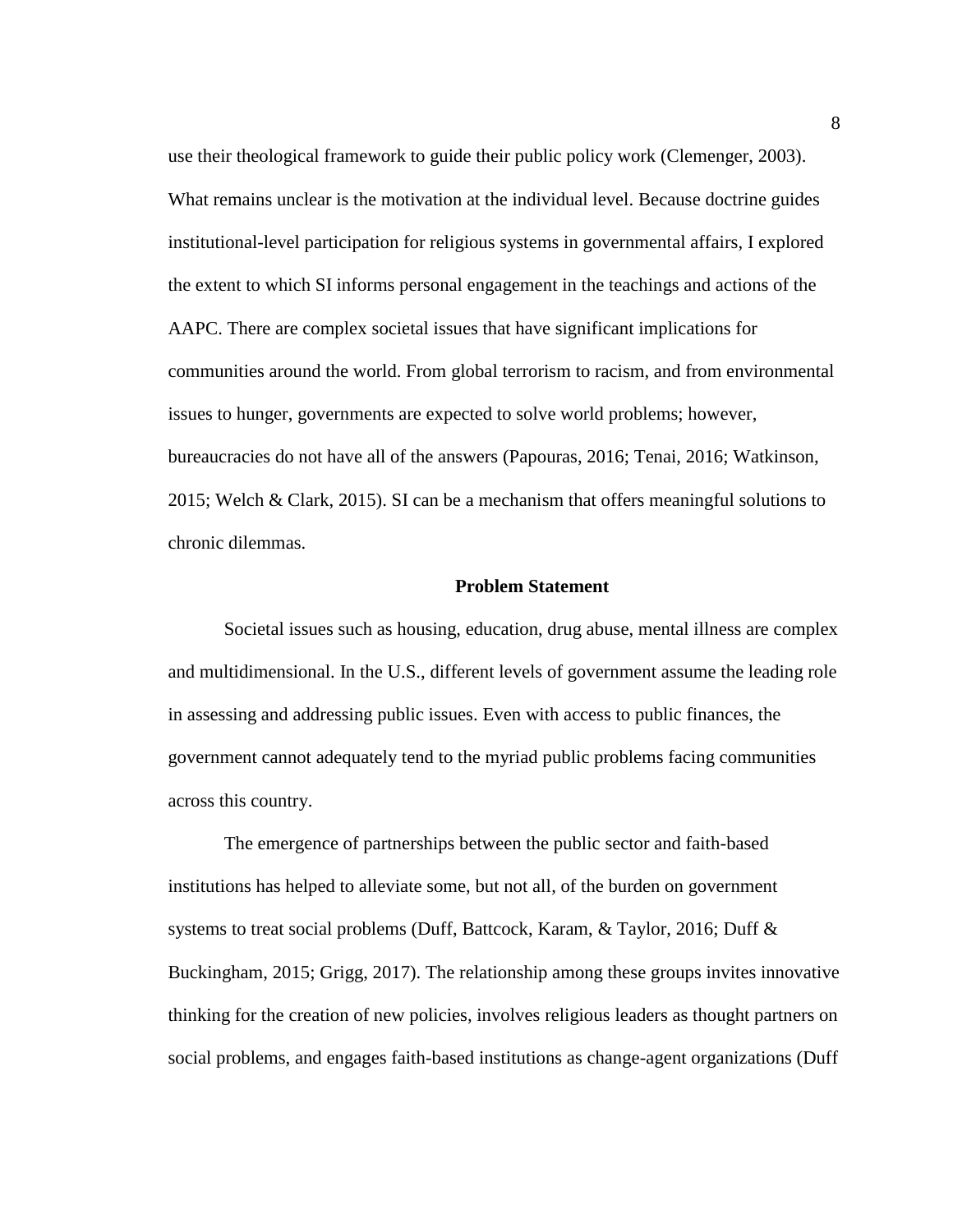et al., 2016). These sectors continue to work collaboratively at the macro level to build and sustain safe and healthy communities (Eggers & Macmillian, 2013; Lee & Clark, 2013). Researchers have not explained how spirituality at the micro level addresses social problems. In this qualitative case study, I explored how the principles of SI translate into effects and change within a community.

### **Purpose of the Study**

<span id="page-20-0"></span>The purpose of this qualitative study was to explore how AAPC leaders use SI to impact and change communities. The role of the AAPC is consistent with other faithbased institutions: to provide spiritual guidance and to be a voice of reason in matters that affect the human condition (Butler, 2014; Samuels, 2011; Wenk, 2002). This church's theological framework, however, is different from other religious sects. The AAPC teaches that each person is spiritually endowed to lead a life consistent with Jesus's demonstration of care and concern for others.

Through exploring the application of SI at the micro level with African American Pentecostal faith leaders, I aimed to identify how this denomination effects change in the community through its members' utilization of SI principles and to reveal potential barriers that prevent the AAPC from engaging in a direct role in public policy. Findings from this study may be used to assist in preparing members of the Pentecostal clergy in their position as spiritual leaders by connecting theological frameworks to public policy initiatives to bolster efforts from the AAPC as social change agents.

# **Research Questions**

<span id="page-20-1"></span>This study was guided by the following research questions: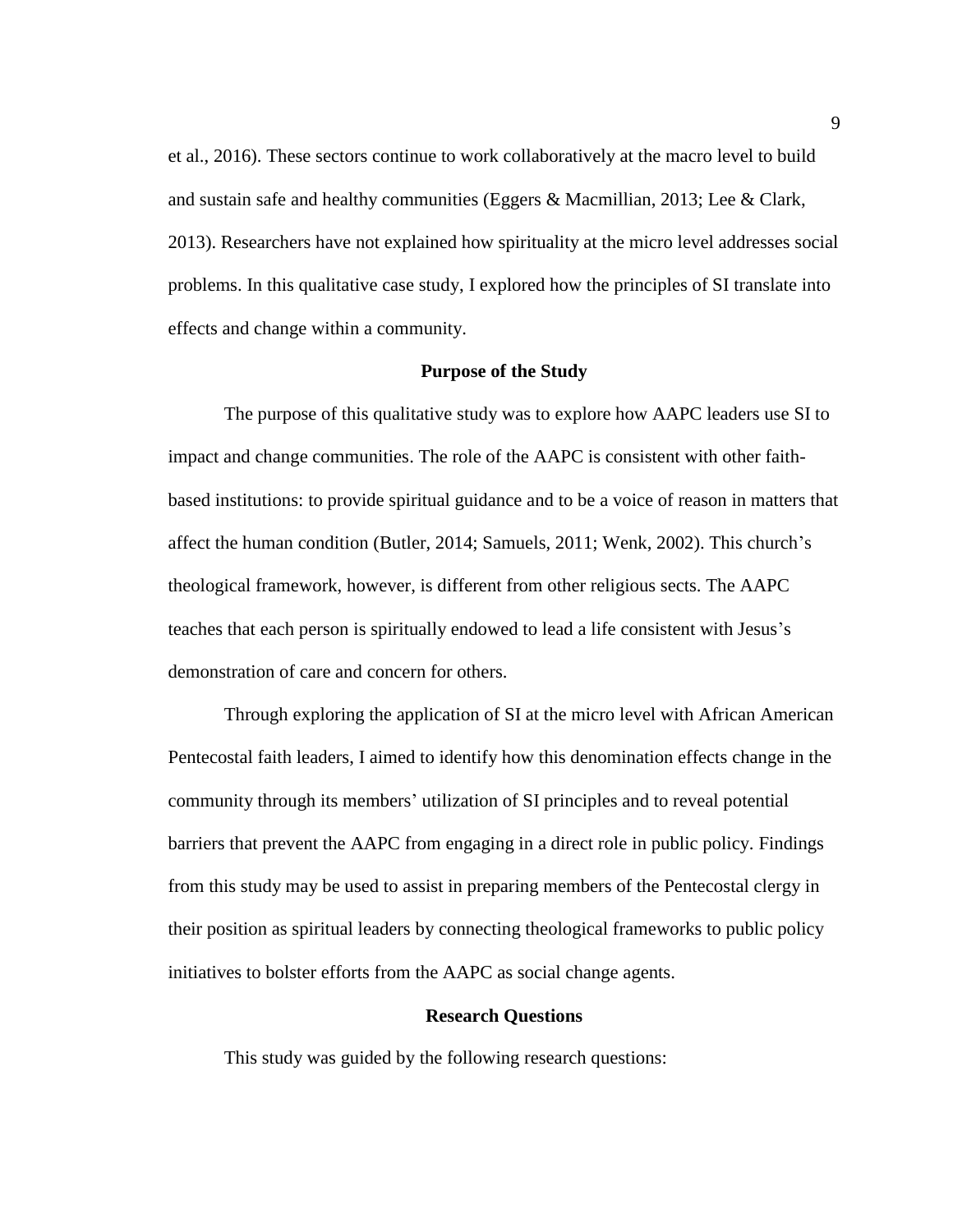- 1. How do leaders within the AAPC perceive that they use the principles of spiritual intelligence as a framework to engage their members in public policy initiatives in their communities?
- 2. What barriers prohibit leadership within the AAPC from engaging in direct public policy initiatives?

# **Theoretical Framework for the Study**

<span id="page-21-0"></span>SI explains individual behavior, and although the church is not a person, it comprises people who collectively become a unit (Kaur, Sambasivan, & Kumar, 2013). SI was applied as a means of understanding how individual members of a church utilize principles of spirituality as a means of public policy engagement. Rousseau (2014) defined *spirituality* as the mechanism by which meaning, value, and purpose are derived and by which outcomes, behaviors, and beliefs are formed.

Churches and religious orders define and dictate social constructs for their members. Usually, those norms and behaviors draw upon religious and spiritual principles from the specific reformation. Political engagement, both corporate and personal, is a social activity that has been influenced by religious institutions. Smith (2008) noted that in the immediate aftermath of September 11, 2001, several faith-based entities were invited to provide input into the development of foreign policy about the U.S.'s reaction to acts of terrorism. Churches were called upon by the President to elicit their guidance on elements of the policy that affected the notion of the country's responsibility of being global citizens. Frank (2014) added that religious-social constructs are often used to justify retaliation to acts of national terrorism. The Uniting and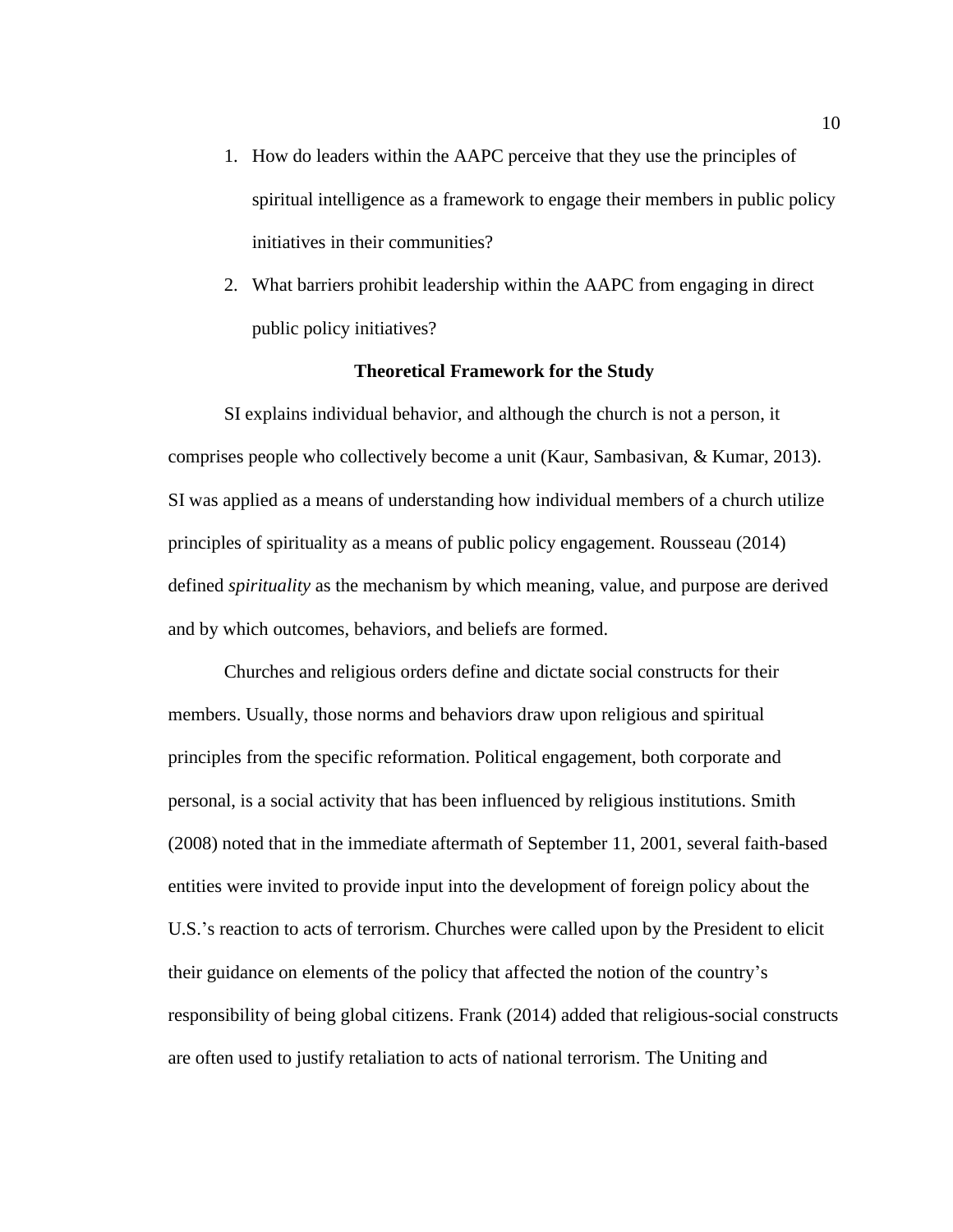Strengthening America by Providing Appropriate Tools Required to Intercept and Obstruct Terrorism (USA Patriot) Act of 2001 is a legislative example of how religious institutions were called upon to influence public policy. The language inserted in policies surrounding the controversial issue of same-sex marriage also draws from religious constructs to justify certain actions (Daly, 2013). Churches have also played a role in influencing social service public policies. The Personal Responsibility and Work Opportunity Reconciliation Act (PRWORA) of 1996 reformed social welfare by termlimiting those who were eligible to receive benefits and gave rise to the Faith-Based and Community Initiative, a consortium of churches and religious institutions that received federal grants to serve welfare recipients (Persons, 2011).

The complete separation of church and state is a principle upon which this country prides itself; however, over time, the two entities have relied on each other to advance their needs. Religious institutions are perceived as the social organizations that provide the moral compass in society (Clemenger, 2003; Gaskins, Golder, & Siegel, 2013). Although morality and public policies may not always align, the faith community has used its voice to be the consciousness of equality and bring to light issues that divide rather than unify (Gaskins et al., 2013; Martin, 2014).

One of the hallmarks of the church is to provide a spiritual context to a person's life. A defining framework helps the individual to perceive and experience life through a spiritual lens (Zohar & Marshall, 2000). Spirituality is not defined by religious rules and practices, but rather by a person's spiritual intelligence, an internal moral compass that regulates behaviors and choices (Zohar & Marshall, 2000). Spiritual intelligence is the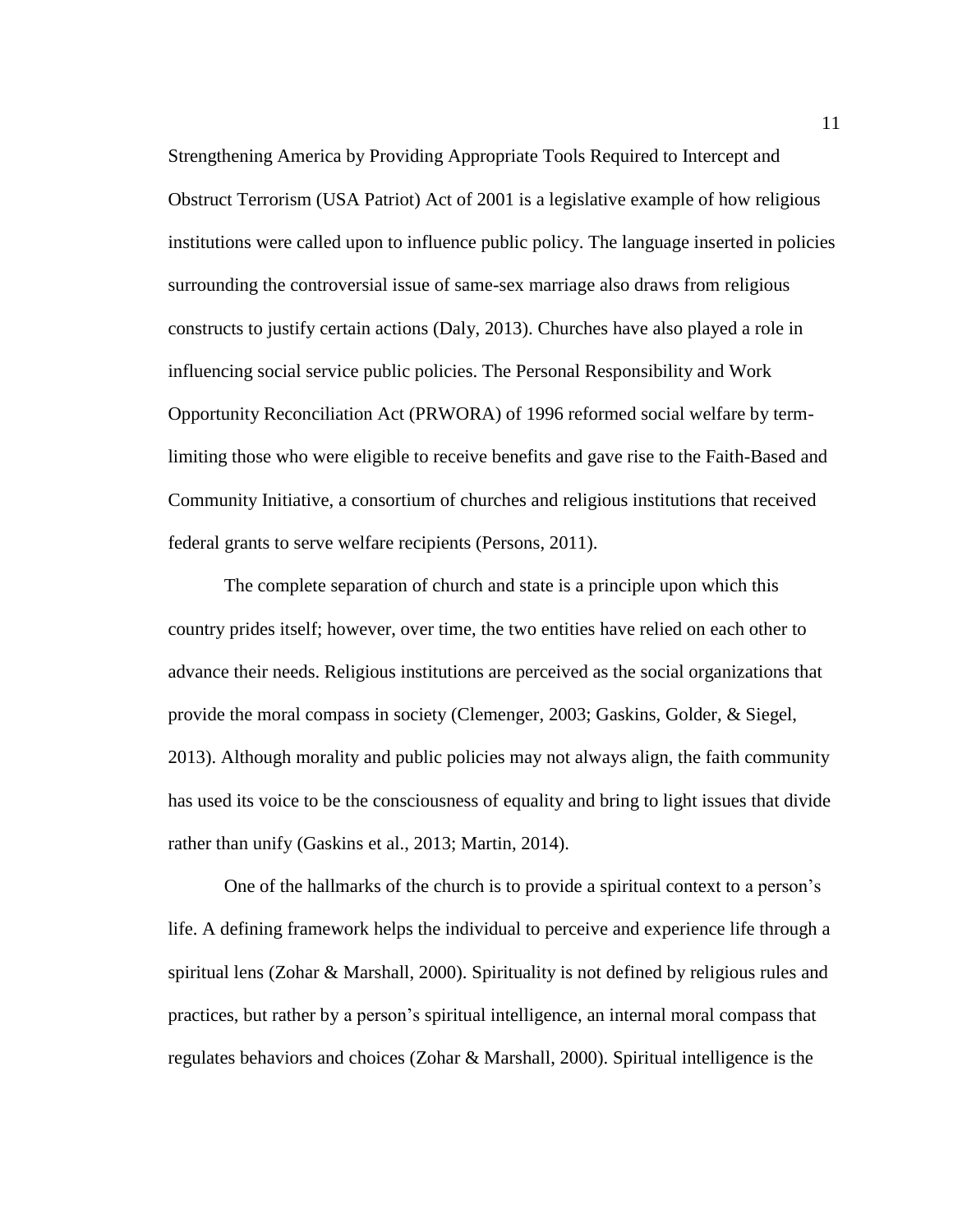personal, intrinsic indicator shaping a person's understanding of right and wrong and can be used to explain personal engagement of behaviors and norms (Flores, Green, Duncan, & Carmody-Bubb, 2013; Nita, 2014). In the current study, the theory of spiritual intelligence was applied as a means of understanding why individual members of a church choose to connect principles of spirituality to public policy engagement. Rousseau (2014) defined spirituality as the mechanism by which meaning, value, and purpose are derived and by which outcomes, behaviors, and beliefs are formed.

SI explains individual behavior, not group norms (Kaur et al., 2013). Dunn (2012) pointed out that a group of conservative Christians used principles of their faith to influence public policies in education, medical marijuana, and gay rights. A group of nurses depends on spiritual intelligence as it provides care to the critically ill (Kaur et al., 2013). Others have connected their religious convictions to workplace values and higher education (Flores et al., 2013; Gliebe, 2012). Spiritual intelligence was used to explain African American Pentecostal Church leaders' perceptions of their role in public policy formation.

# **Nature of the Study**

<span id="page-23-0"></span>The qualitative methodology was applied in this study. Qualitative methodology is used when an investigator seeks to explore the phenomenon of human behavior as a means of explaining rather than predicting (Creswell, 2013). There are various ways in which qualitative research can be conducted, and the design should be selected based on the nature of the research question (Creswell, 2013). I used the case study design to answer the research questions. A case study allows the researcher to study a particular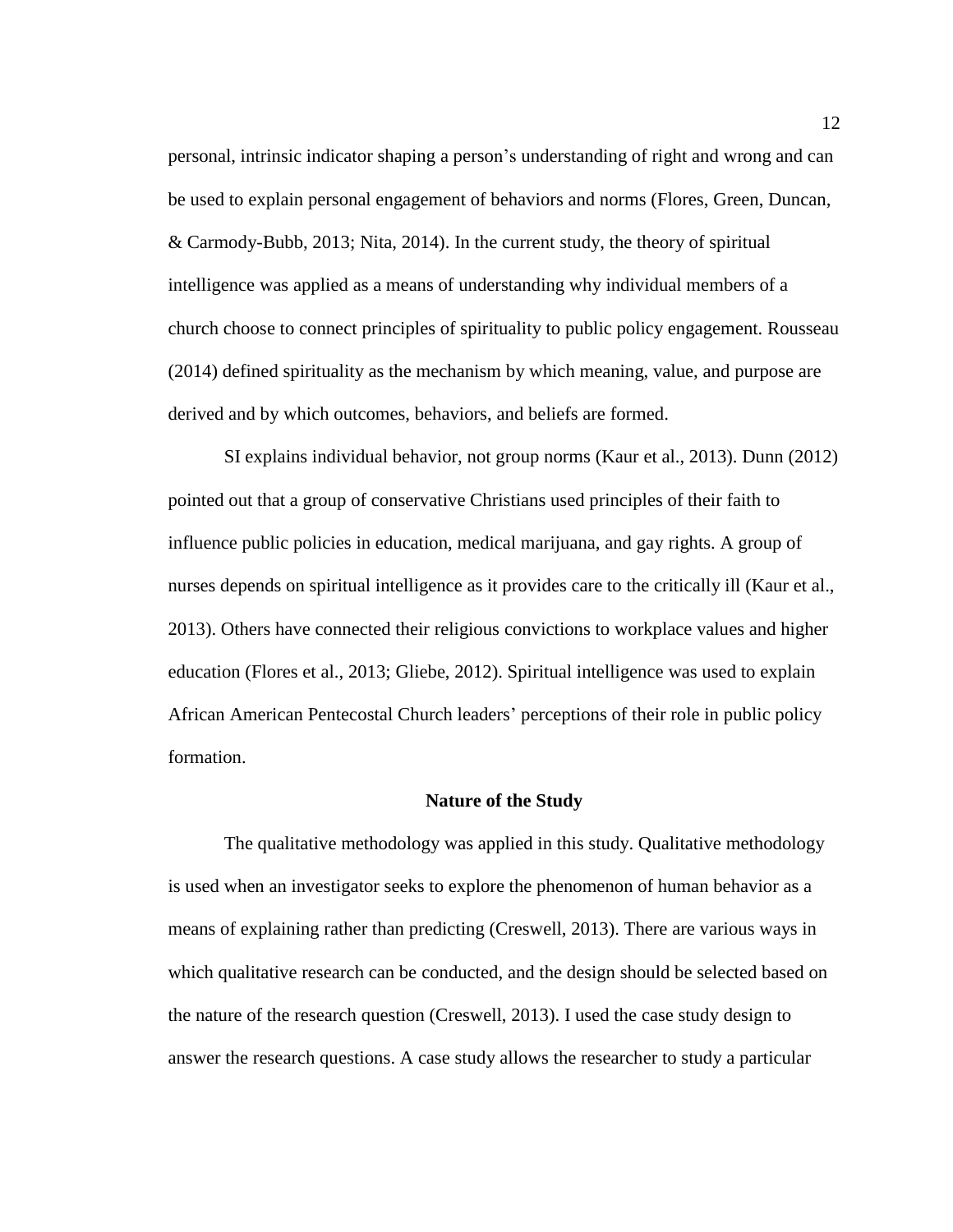unit of analysis as a means of fully understanding aspects of the group's characteristics, including language, norms, and meaning of specific cultural elements (Creswell, 2013). Using a case study model, I approached this study with the objective of understanding how African American Pentecostal church leaders connect, if at all, the principles of SI to community change.

The research question drives the selection of the study design and its methodology (Yin, 2014). The methodology is a function of the research question (Creswell, 2013). Qualitative inquiry focuses on understanding the meaning of experiences and is used to describe and discover as opposed to predict and test (O'Sullivan, Rassel, & Berner, 2008; Patton, 2015).

# **Definitions**

<span id="page-24-0"></span>Several terms were used in this work, and each is listed and defined in this section.

*African American Pentecostal Church*: A religious institution that holds Pentecostalism as its primary theology and historically has attracted African Americans as members of its system (Pitt, 2012).

*Pentecostalism*: A belief in salvation through the redemptive work of Jesus Christ, the Son of God, and a further understanding and embrace of the presence of God's Spirit in full operation through the life of each believer of the faith (Duffield & Cleave, 2008). Pentecostalism holds that each believer has been given the gift of God's Spirit as a spiritual guide, comforter, and teacher to assist maneuvering through life's journey.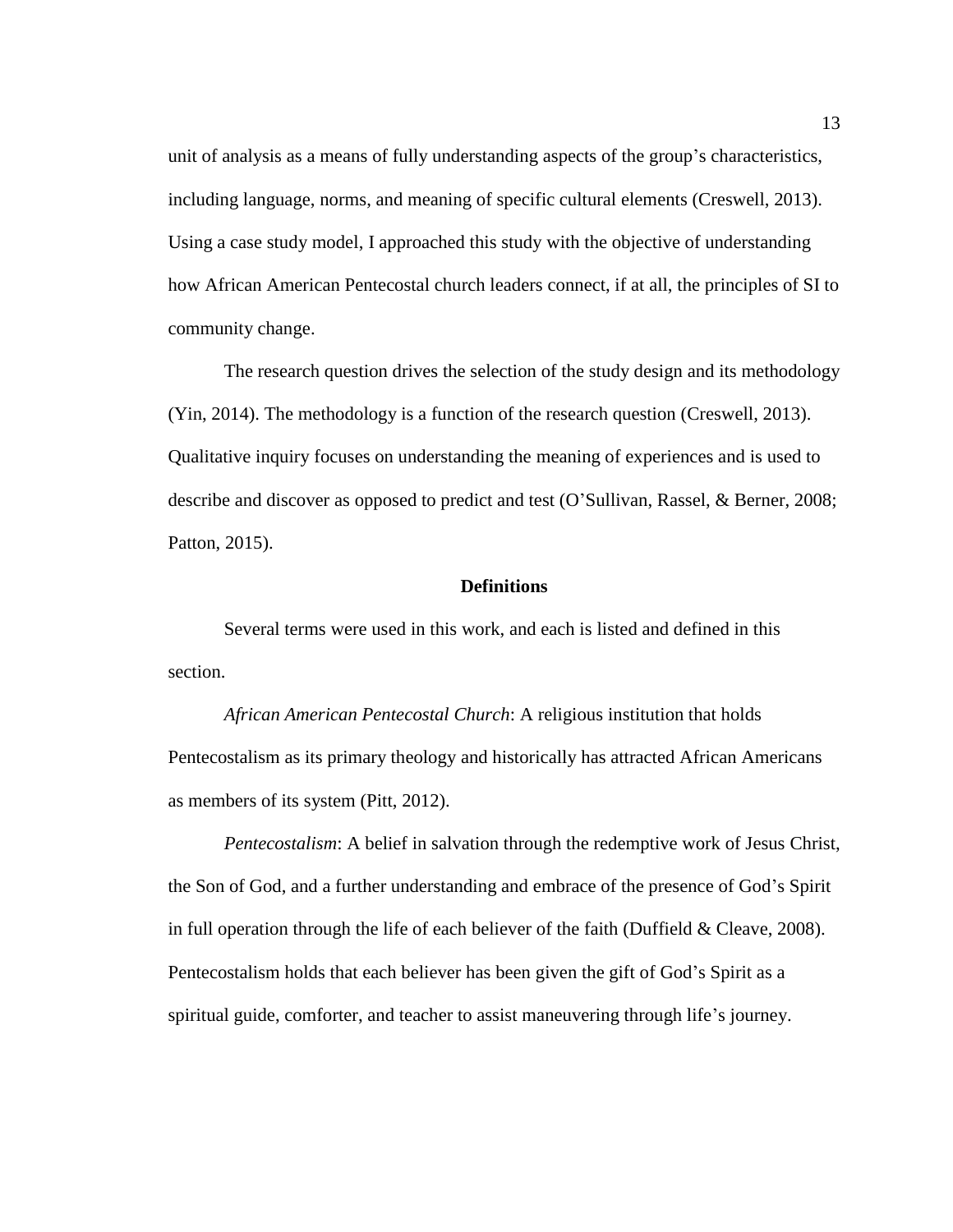*Public policy engagement*: A notion that governments, communities, and members of the citizenry can work together to solve complex issues and achieve meaningful change (Newman, 2011). Public policy engagement includes initiatives at all levels of government by which individuals are directly involved and have a vested interest (Duff & Buckingham, 2015).

*Religion*: An institution that creates and defines doctrine, or rules and laws by which members of a sect frame their personal moral and ethical conduct (Rousseau, 2014).

*Spiritual intelligence*: An innate, divine quality that each person possesses that informs and guides their behavior and engagement toward others (Hyson, 2013). The phenomenon is often connected to research on intelligence quotient and emotional intelligence and, in some cases, the three are perceived as one attribute.

*Spirituality*: The framework by which individuals entreat others, engage human connections, and understand self-awareness in the context of others (Albursan et al., 2016). Whereas religion is driven by church polity and organizational structure, spirituality is immersed in personal relationships between a person and a supreme entity.

#### **Assumptions**

<span id="page-25-0"></span>I used a qualitative approach, which allowed me to explore a phenomenon to understand or seek how best to change a particular behavior (see Creswell, 2013). Each research framework includes philosophical assumptions that ground a study in a context of how reality is defined (Sutton, 1993). Philosophical assumptions drive how a researcher derives conclusions and guide how realities are discovered and explained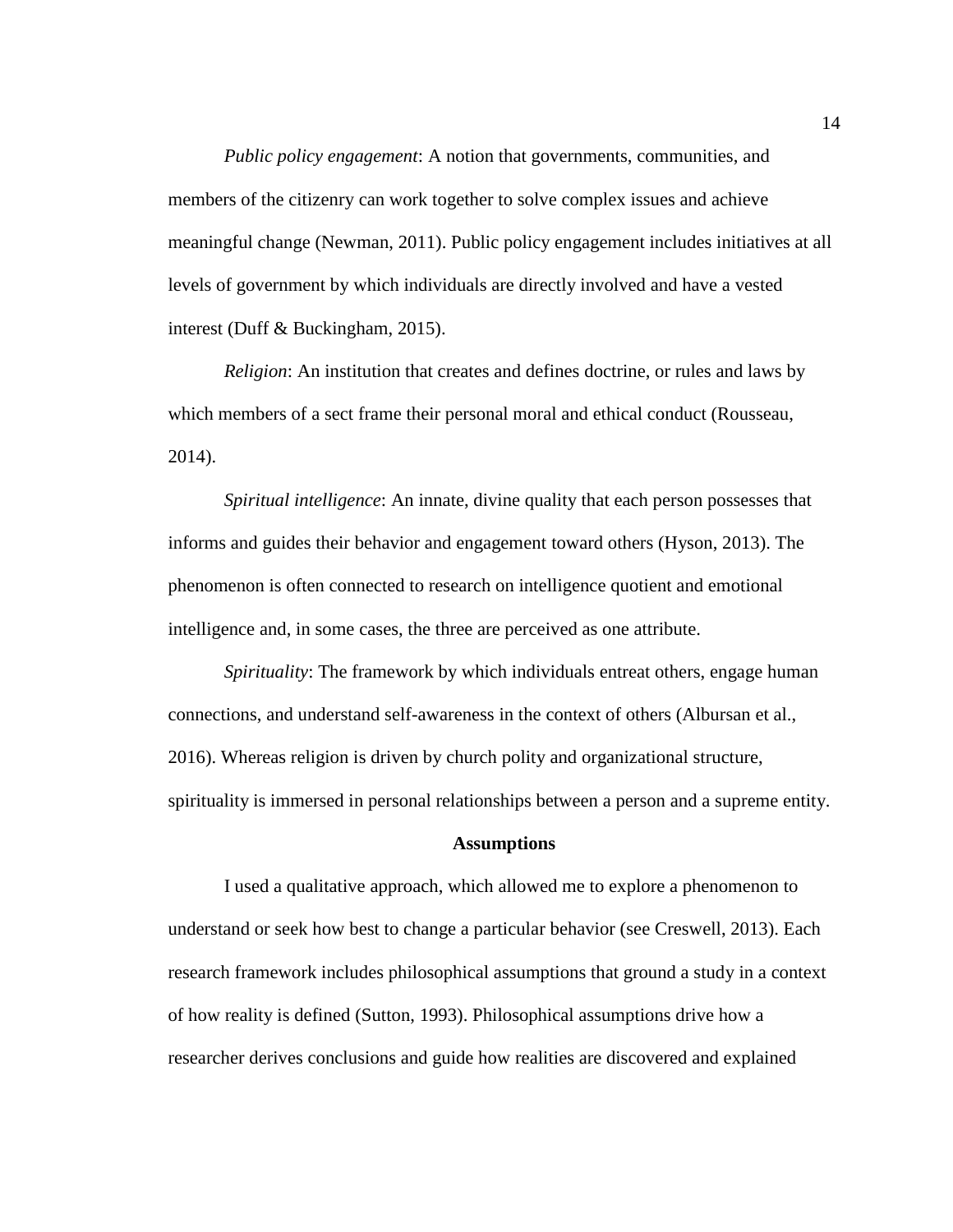(Blair, 2015; Gelo, Braakmann, & Gerhard Benetka, 2008). I applied the relativist approach and assumed that multiple realities exist and that truths emerge from different experiences. There is no one way in which the application of the principles of SI should be considered as the absolute reality. The various teachings of SI lend themselves to multiple outcomes, which is consistent with the relativist approach to research.

The qualitative approach has three criteria to explain these assumptions: ontology, epistemology, and axiology. These three compose a constructivist frame in qualitative research (Creswell, 2013; Goduka, 2012). Ontology is the element that focuses on identifying patterns through emergence rather than testing an assumption through a controlled environment (Gelo, Braakmann, & Gerhard Benetka, 2008). Through this lens, the researcher can explore the behavior of a group and make meaning of those findings (Creswell, 2013). The AAPC may have different methods of applying SI as a means of public policy engagement. The ontological approach allowed me to follow the patterns and describe the findings from a learning perspective rather than a testing stance.

Epistemology is the aspect of a study that frames how subjects construct their realities (Gelo et al., 2008). This approach allows the researcher to explore the phenomenon from the subjects' perspective. A significant part of epistemology is the researcher seeking an internal perception of behavior to understand how the knowledge frames from and at multiples levels (Sutton, 1993). I assumed there would be different perspectives on how the principles of SI should be taught and applied in the AAPC. This lens permitted me to see each of those dimensions to understand better how SI emerges within this group.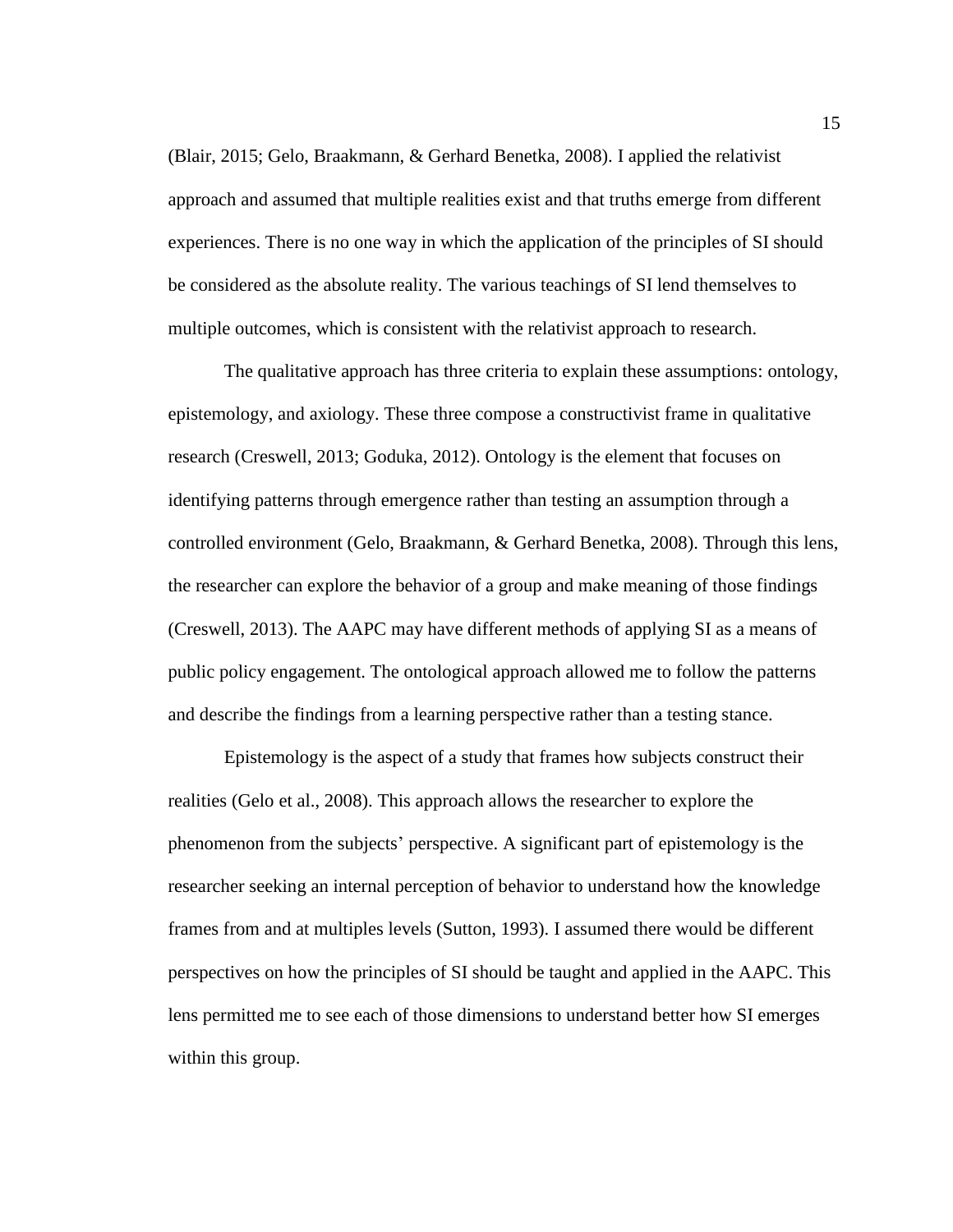The third dimension that was applied to this research study is axiology, which focuses on the role that values play in shaping how research is influenced (Goduka, 2012). One of the fundamental issues in axiology is whether the researcher seeks to understand behavior or to comprehend how to change the pattern. In my study, I proposed to do both. Because the AAPC places a value on serving humanity (as evident in its biblical teachings), axiology was used to reveal factors that have an impact on the church's understanding of SI as an institution.

### **Scope and Delimitations**

<span id="page-27-0"></span>The scope of a qualitative research project is defined as the boundaries of the study outlining what elements are included and which are not (Simon & Goes, 2013). I explored the application of SI to a segment of the Pentecostal faith that holds the tenets of the theory as the framework of its doctrine and practice. The literature indicated that SI impacts a person's behavior and how that behavior influences the human condition. Delimitations are factors that frame the parameters of the study (Simon, 2011). A delimitation of this study was its focus on one religious group located in the U.S.. The results can only be applied to this group and not applied to other Pentecostal reformations. The research findings revealed the practical applications of SI within the context of the AAPC. In theory, spirituality is a concept that all religious institutions inculcate; however, the nature of AAPC religious doctrine and practice distinguishes this church from other spiritual organizations.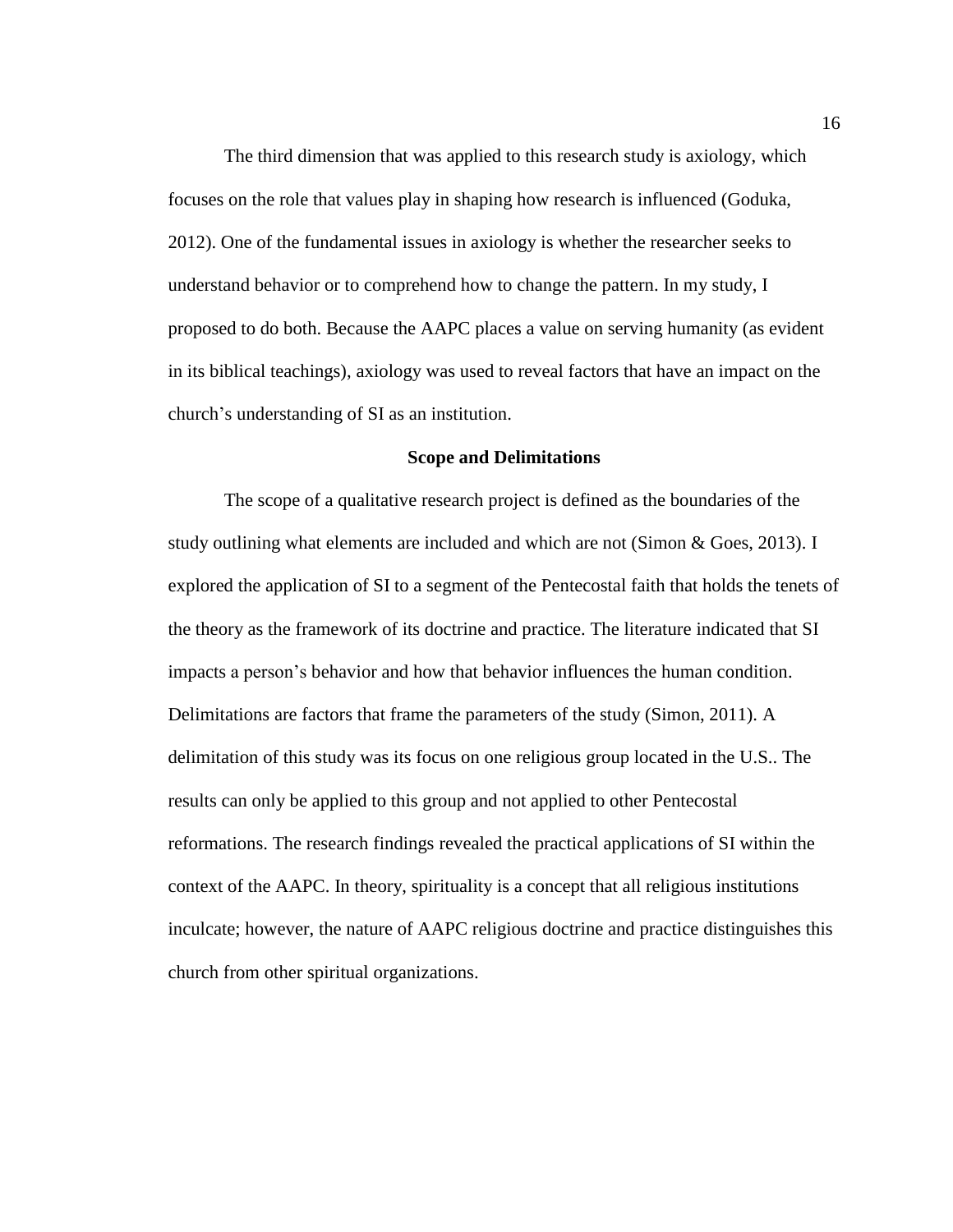#### **Limitations**

<span id="page-28-0"></span>The AAPC was the focus of this study. This church is only one religious group within the Pentecostal faith. Two characteristics of this group, race and geographic location, are elements that may influence how the group perceives its connection to SI principles. These factors were beyond my control and may have affected participants' answers to the interview questions. That which is beyond the purview of a researcher is considered a limitation in a study (Simon  $\&$  Goes, 2013). There are practitioners of this faith from various races and ethnicities and who reside in different geographic locations. This study was conducted in the context of the African American perspective of the faith, and findings were limited to this segment of faith. The findings may be used to understand the impact of SI within a particular religious community. I considered race and place when exploring the ways in which members of the faith apply SI. I believed it may have been difficult for research participants to solely answer the questions as believers of the faith who happen to be of the African American persuasion, rather than focus their answers from a theological perspective. As such, the findings were limited by race and geography.

To address some of the concerns about race and location, I recruited AAPC leaders from all parts of the country. Although race is an element over which I had no control, I attempted to include participants who live in different locations to safeguard against the influence of geographic location. Pentecostalism is practiced throughout the world and is affected by the community in which it is placed. There was an intentional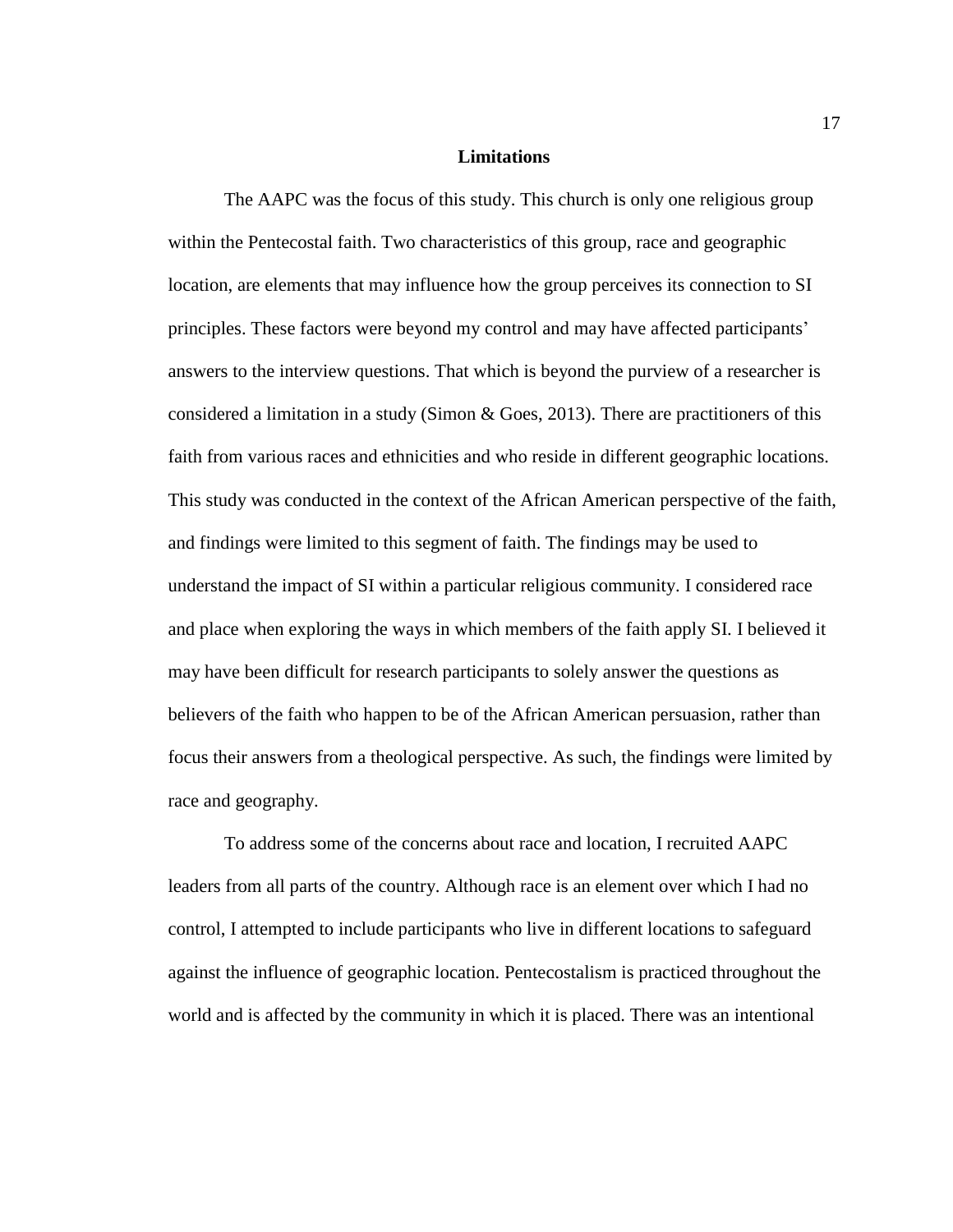selection of leaders who were dispersed throughout the country to address the limitation of geography.

As an AAPC bishop, I was aware of biases I brought to this study. Biases are personal, preconceived thoughts that influence a researcher's design, questions, and interpretation of data (Creswell, 2013). The concept of SI is a framework I use to teach others how to live their lives. With that personal recognition, I remained aware of how my convictions may have influenced participants' responses to the interview questions. To mitigate this bias, I tested the interview questions with AAPC leaders who were not included in the study. I asked these leaders to examine the language of the questions, clarify the intent of the inquiry, and identify potential bias built into the interview questions. Feedback from leaders was used to modify interview questions to eliminate potential bias.

# **Significance**

<span id="page-29-0"></span>For decades, government and religious systems have attempted to work together to solve pubic problems. From poverty to war to homelessness, both systems have combined their efforts to change social outcomes. This study offered another perspective through the use of SI to frame a spiritual connection to the human condition. By studying SI's potential impact within this church, I explored the possibility of understanding ways in which individuals can use their spirituality to effect social change in the world. As political systems change and world becomes more global, it is essential that people see themselves as being connected rather than being different and apart from each other (Anbugeetha, 2015). SI is a concept that can ground a new reality of interaction in the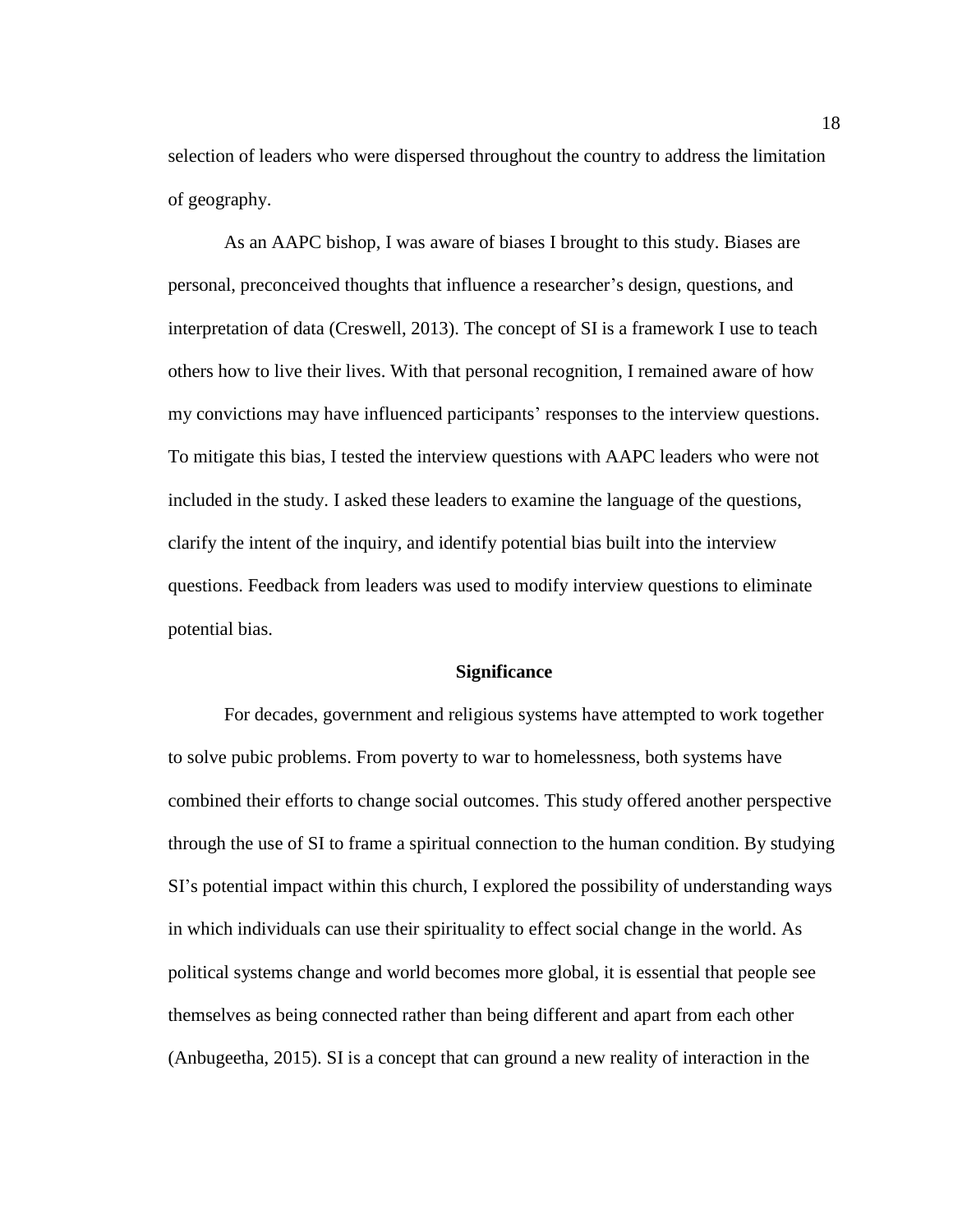human system and perhaps introduce a different level of thinking to develop new solutions to old paradigms (Campbell, 2011; Cones, 2016; Duff et al., 2016). Spirituality can be a power tool that can help bring about positive social changes in communities.

The study of SI is not new; however, exploring it as a way of leveraging public policy engagement was warranted. Educational systems help children to unveil their intelligence (Flores, Green, Duncan, & Carmody-Bubb, 2013). Family structures teach children to harness their emotional intelligence. Religious institutions teach from a theological framework. SI is different than religion (Jack, Friedman, Boyatzis, & Taylor, 2016). If more individuals are exposed to SI and its potential, it may be used to engage people in many different ways including at the human, group, and institutional/systems levels. Spirituality (as opposed to religion) can influence and impact complex social problems (Grzymala-Buse, 2016). SI is designed to expose individuals to a deeper consciousness of the human condition and the role each person can play in creating paradigm shifts. This study was conducted to understand the extent to which SI is being used and how further exposure to the subject matter can broaden its impact in the world.

#### **Summary**

<span id="page-30-0"></span>SI is a concept that provides an explanation of spirituality and its impact on a person's actions and behavior. The principles of SI do not constitute a religion, but rather offer a construct of how theology can be used to shape an individual's sense of self in relation to others. Building on the conceptual work of Zohar and Marshall (2000), I explored how the AAPC applies its understanding of spirituality to engage in public policy initiatives. Using a qualitative case study approach, I used the AAPC as the unit of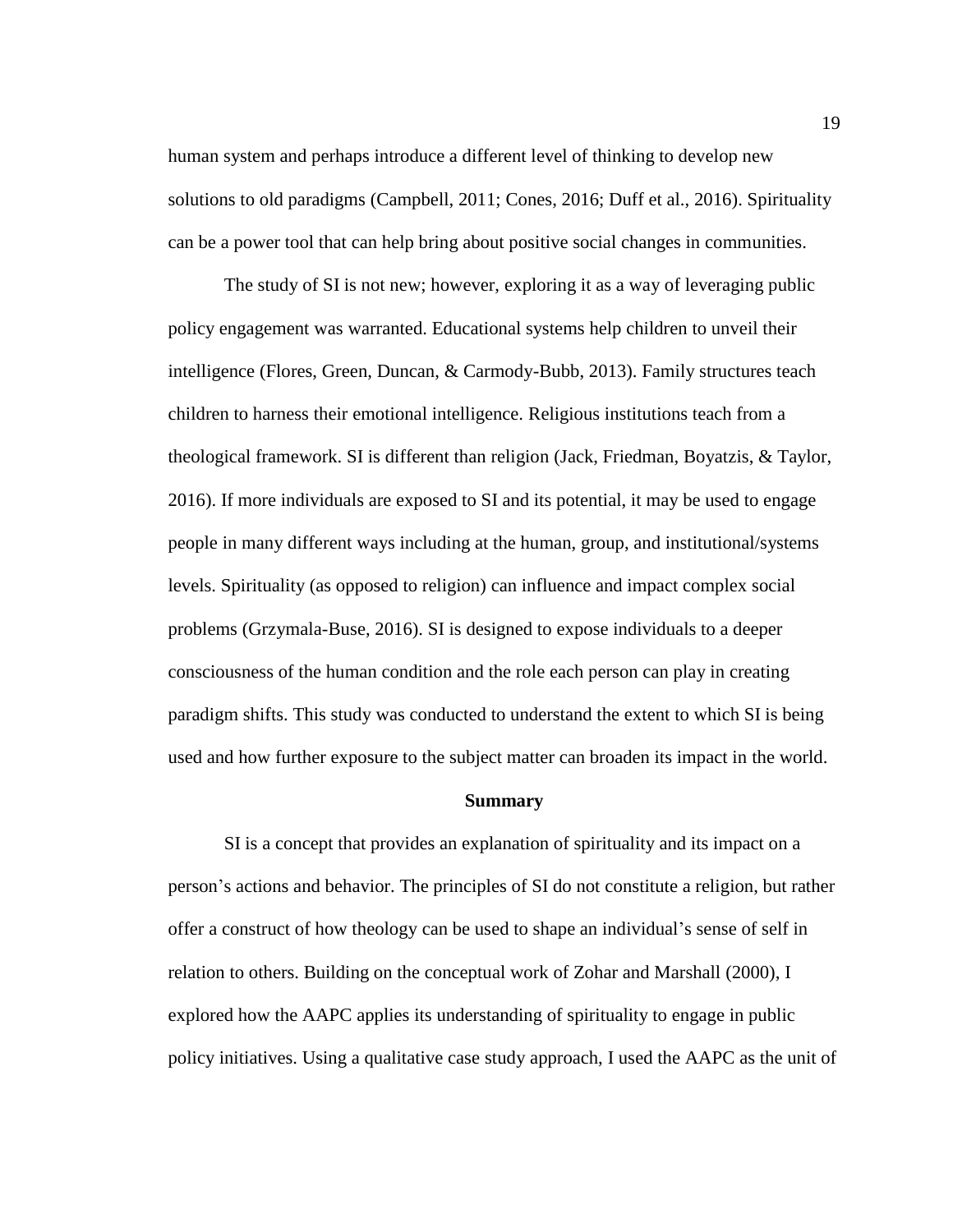analysis to determine how, if at all, SI is used a means of connecting theology to public policy. Given the difficult and complex social problems in the world, spirituality may be a means of addressing the social ills at the human, group, and institutional/systems levels. The following chapter provides an in-depth explanation of SI and its connection to the AAPC and also includes a detailed literature review of the relationship between religious institutions and levels of governments. Chapter 2 outlines the conceptual framework of SI and presents a review of existing literature using three themes: the connections of religious institutions to public policy engagement, faith-based institutions as service providers and policy advocates, and public participation in policy debates.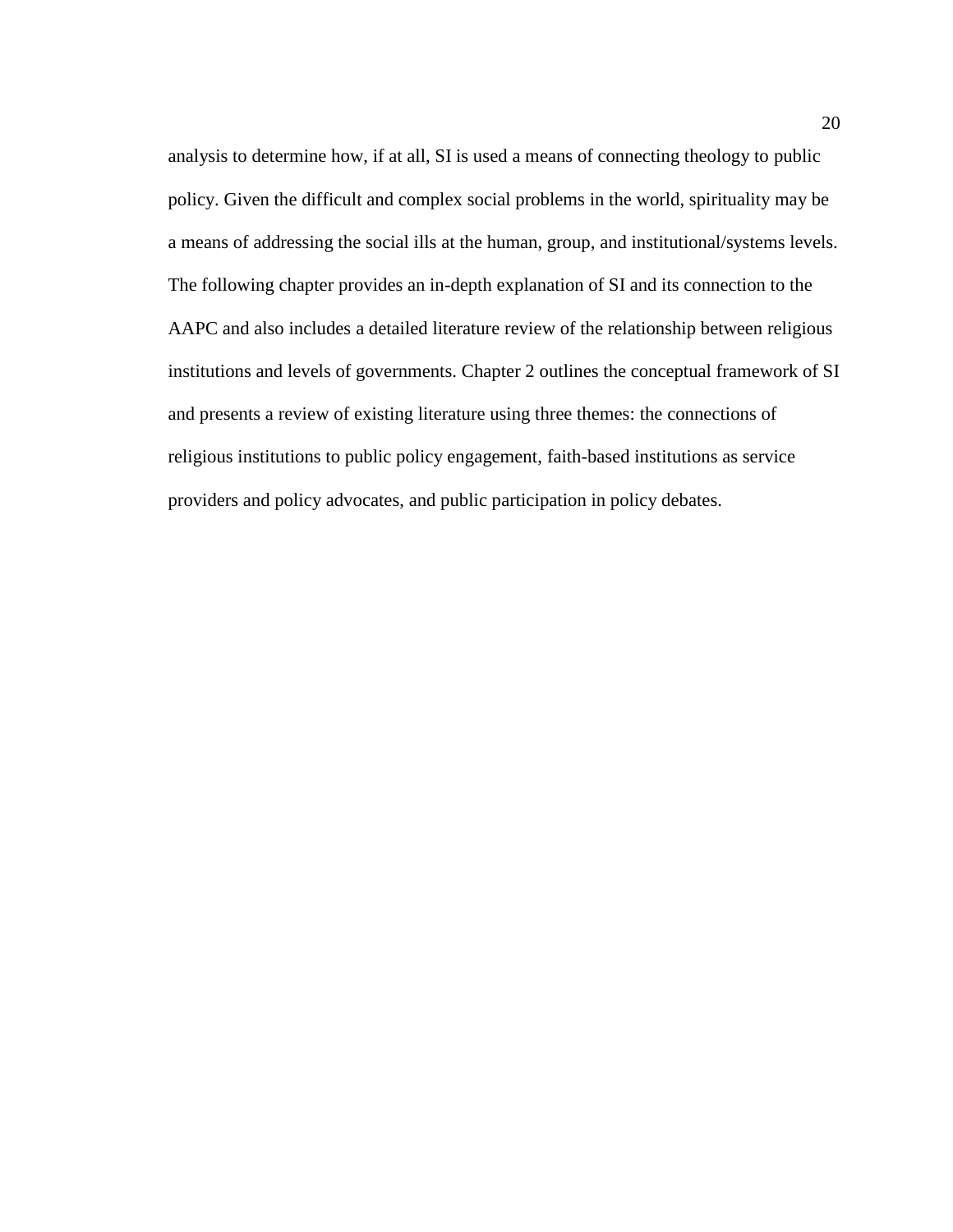#### **Chapter 2: Literature Review**

<span id="page-32-0"></span>The U.S. political system is structured as a representative form of government. The executive and legislative branches of the system are accountable to the citizens who elect members to represent their concerns and needs at all levels of government. Those who are elected, in theory, advocate for those whom they were elected to serve. The American political system is framed to address a myriad of public needs including housing, education, and defense. To maximize the public's resources and trust, the government engages partners to meet the demanding needs of the citizenry. Faith-based institutions are among the list of partners and have become a significant entity to assist the government in effecting change (Bielefeld & Cleveland, 2013; Campbell, 2011; Daly, 2013). Although these types of partnerships support all levels of governments, I explored the role that faith-based institutions play in supporting the public sector to meet its objectives of safeguarding basic human needs. Various initiatives executed by faith-based institutions demonstrate a connection between faith and public policy (Barnes & Nwosu, 2014; Borner, 2013; Keller, 2011). Spiritual intelligence (SI) can be considered a conduit that also connects these two elements (Liechty, 2013; Watkinson, 2015).

Anbugeetha (2015) defined SI as "the science of human energy management that clarifies and guides the structure of awareness" (p. 25). The concept of SI is rooted in the understanding that people's level of spirituality drives their self-awareness and impact on others (Zohar & Marshall, 2000). SI constructs depend on feelings rather than logic and rationality. The conscious state of self-expansion is driven by three elements: critical existential thinking, personal meaning production, and transcendental awareness (King  $\&$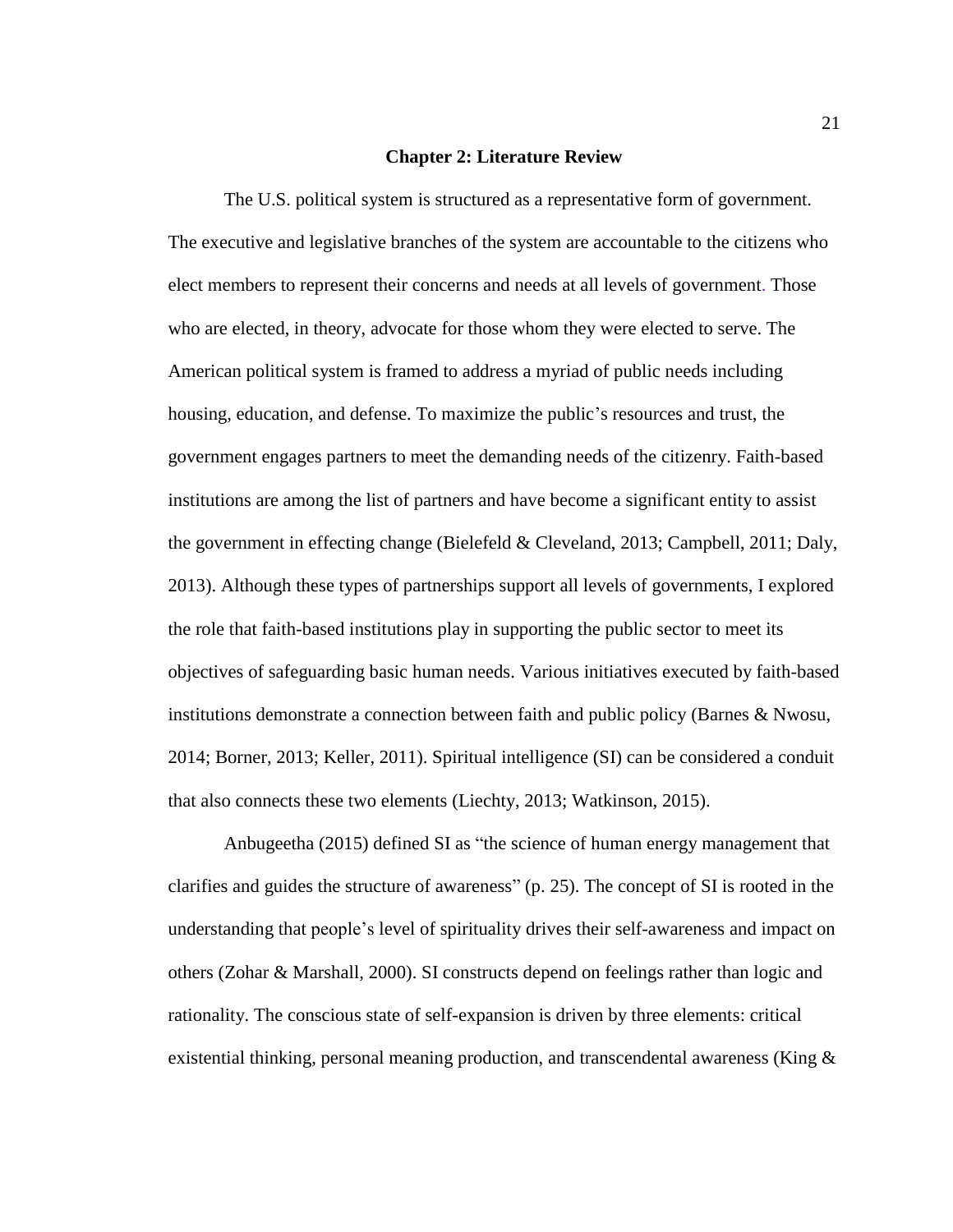DeCicco, 2009). SI is designed to bring a person into a deeper sense of inner consciousness, which shifts the person's thinking and actions to be driven to meet others' needs (Yadav & Punia, 2016). Amram (2007) purported that SI stimulates the search for the sacred as a means of guiding a person's life path. The ultimate resolve of SI is to have an individual become one with their spirituality, which Fry (2008) contended is a lifelong process.

SI has become a focal point across many sectors as a means of connecting emotional intelligence to spirituality. Fry (2008) asserted that three levels of being drives a person's development: the rational/logical, the emotional, and the spiritual. Mastery of these areas leads to a life of love and service to others. The awareness of others' needs is a hallmark of embracing SI (Yadav & Punia, 2016). The significance of SI begins to emerge when the needs of others take precedence over a personal desire. Caring for another outside of a familial or personal relationship in a meaningful and profound sense demonstrates how SI works to support and grow human systems (Giacalone & Jurkiewicz, 2015). SI may be best observed when everyday experiences are sanctified, spiritual principles are used to solve both simple and complex problems, and moral behaviors such as forgiveness, empathy, and gratitude become social norms (Shabnam & Tung, 2013).

SI shapes a person's perception of self and develops a sense of responsibility to act on concern for others (King, Mara, & DeCicco, 2012). At the epicenter of SI is the premise that each person has a moral responsibility to care for and support their fellow man in tangible ways (Singh & Sinha, 2013). The spirit teaches a person the meaning of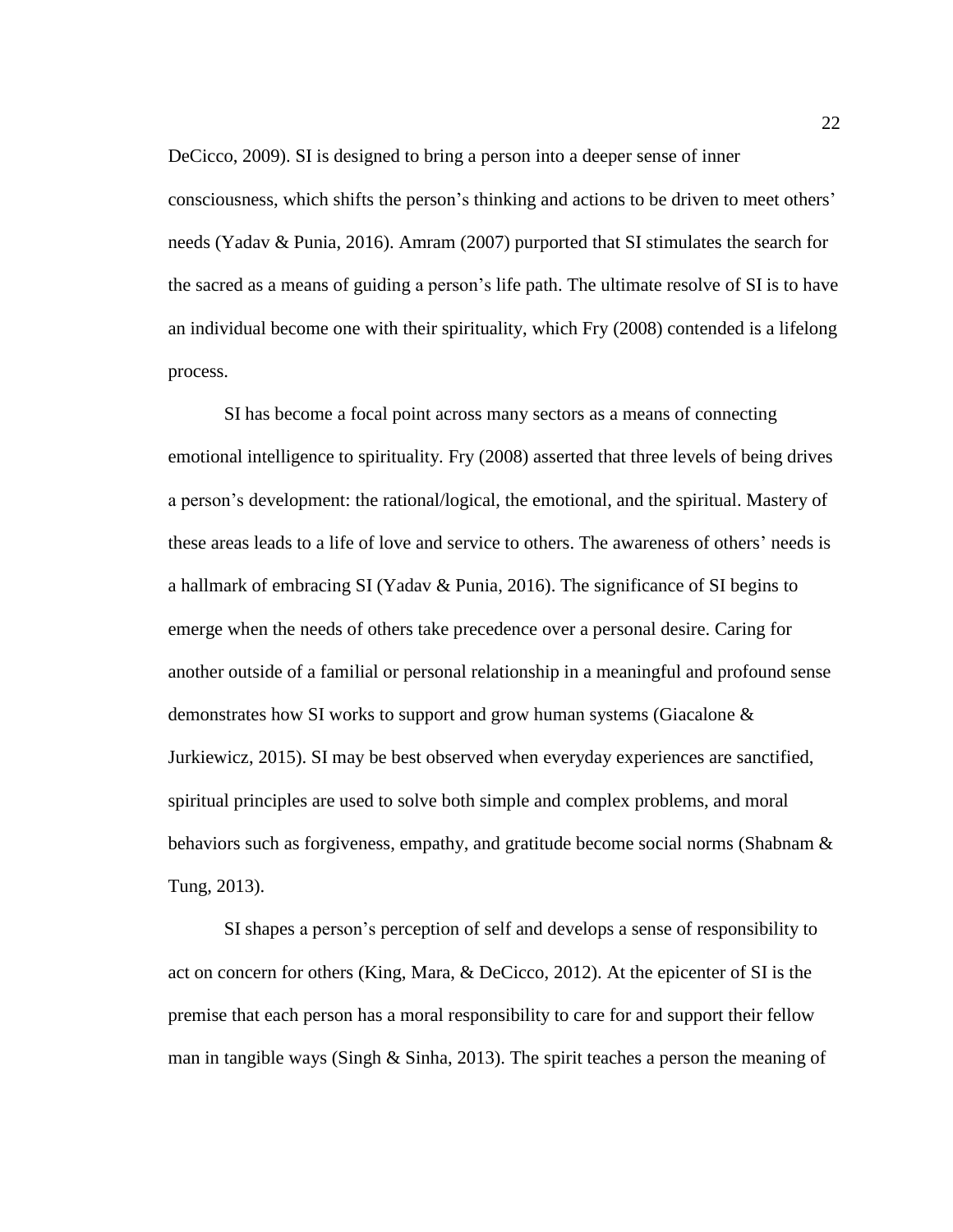humanity through the personal connection (Akhtar, bin Arshad, Mahmood, & Ahmed, 2015). SI connects spirituality to being sensitive to the fostering the quality of life for both self and others (Singh & Sinha, 2013). Concepts such as belongingness, cohesiveness, and helping are derivatives of spirituality, elements that contribute to building and shaping communities and human systems (Kalyanasundaram & Balasubramanian, 2014; King et al., 2012; Singh, Swarup, & Singh, 2015).

I explored how the principles of SI equate to direct public policy engagement as a result of the theological teachings of the African American Pentecostal Church (AAPC). Theorists connect SI to both intellectual and emotional intelligence (Flores et al., 2013). The AAPC is theologically framed on a doctrine aligned with SI. The AAPC holds that its believers are endowed with the spirit of God as a means of supernaturally empowering them to replicate the life of Jesus Christ on the earth. This church explicitly embraces that each person is expected to experience life through the lens and context of SI (Warrington, 2011).

Communities across the U.S. have come to rely on faith-based institutions to speak on behalf of those who have no voice yet have challenging social needs (Grzymala-Busse, 2016). Many denominations including Catholicism, reformed movements, and evangelical Christians have used their spiritual prowess to advocate for social change through public policy engagement (Dyer, 2014; Mihut, 2011; Scheitle & Hahn, 2011; Schreiber, 2011). Several examples provide a context for faith-based community involvement in advocacy and public policy. Dunn (2011) shared that the conservative evangelical Christian movement in Colorado Springs attempted to influence local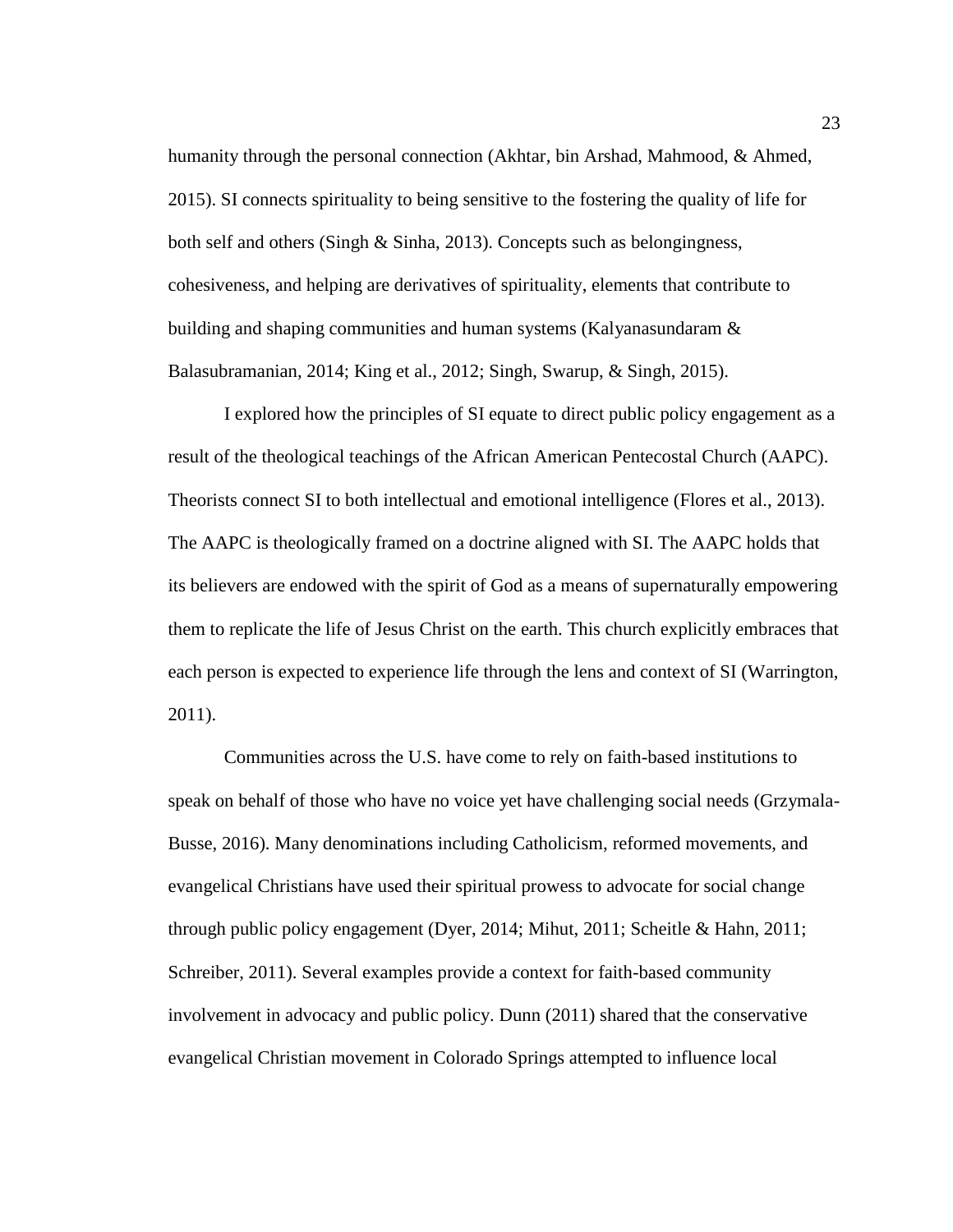legislation around education, medical marijuana, and gay rights. Mihut (2011) added that the universal church, specifically the conservative evangelicals, is a major stakeholder in shaping public policies. Faith-based institutions have engaged, both in supporting and opposing roles, in public issues such as immigration and HIV/AIDS (Dyer, 2014; Smyers, 2011).

Although some reformations have directly engaged in public policy work, the AAPC does not have a history of legislative work. Instead, it has used an indirect approach to influence the political system; there is a possibility that this could be SI. SI is a concept that suggests individuals are taught to follow their internal moral compass as a means of personal engagement with themselves and others (Hussain, 2012; Zohar, 2000). SI holds that through actions individuals possess the ability to effect change in the community, which is both broadly and unintentionally defined.

The 12 principles of SI theory are as follows: self-awareness, spontaneity, being vision and value led, holism, compassion, celebration of diversity, field independence, humility, tendency to ask fundamental *why* questions, ability to reframe, positive use of adversity, and sense of vocation (Zohar & Marshall, 2000). Table 1 provides a brief description of each element. These factors create a sense of spiritual balance whereby the individual is not regulated by religious institutions but rather by a personal relationship with an internal spiritual force. Several recent works provide a context for how SI has been used by individuals to impact not only the political system but also vital sectors including health care, education, and nonprofit engagement (Harrison, Murray, & Cornforth, 2016; Kaur et al., 2013; Seitz, 2014). SI also has been applied as a means of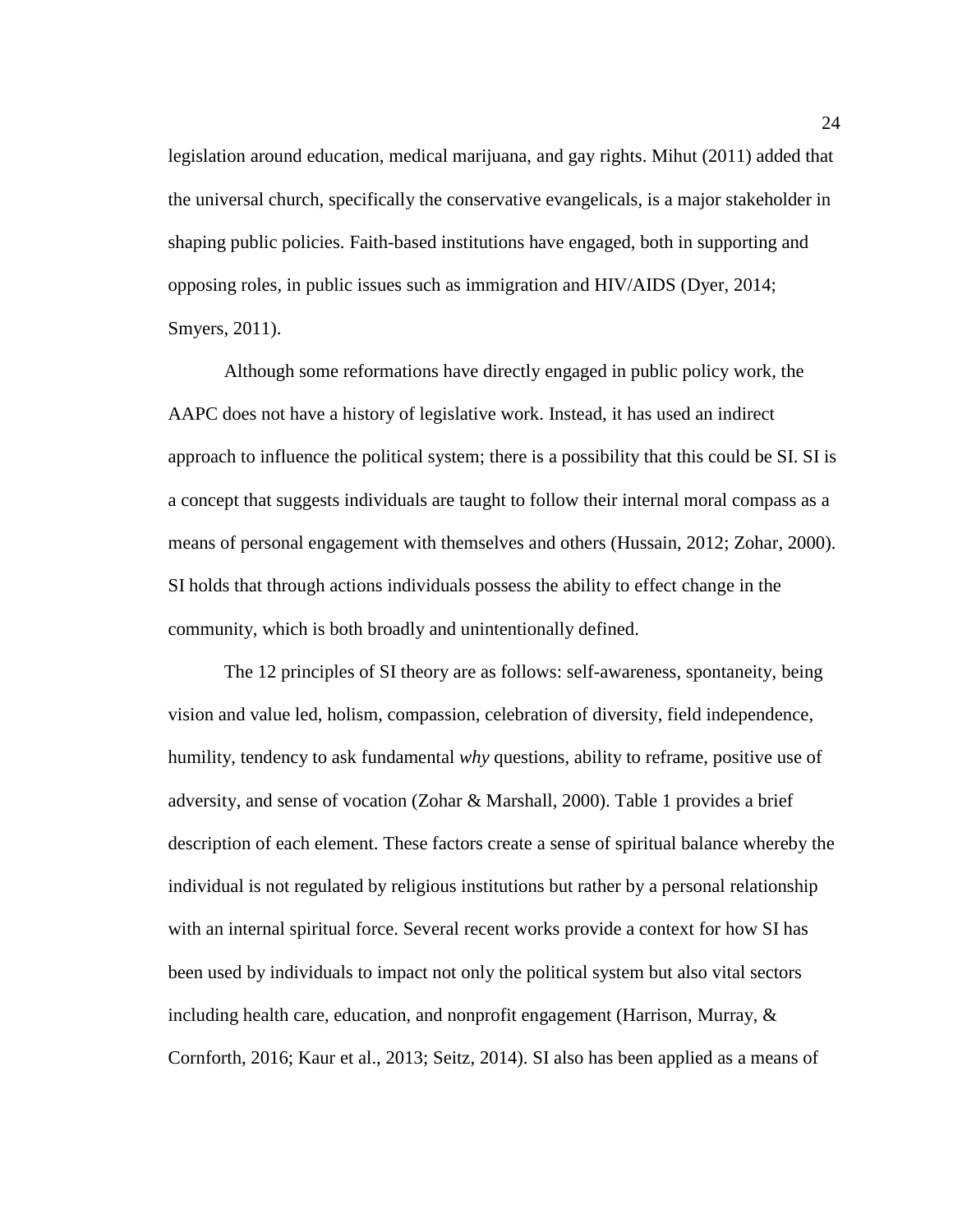addressing social justice issues, social work systems, and for-profit enterprises (Anwar & Osman-Gani, 2016; Bynum, 2016; Malik & Tariq, 2016; Todd, 2012). The findings of the literature review reveal SI is used in a myriad of ways to influence and inform systems change.

Table 1

*Descriptions of SI Principles*

| SI principle                                    | Description                                                                                                                       |
|-------------------------------------------------|-----------------------------------------------------------------------------------------------------------------------------------|
| Self-awareness                                  | Having a personal understanding of one's<br>values and its impact on self-motivation                                              |
| Spontaneity                                     | Being aware of the present and able to<br>respond and adjust accordingly                                                          |
| Being vision- and value led                     | Engaging from and living by consistent<br>principles                                                                              |
| Holism                                          | Making connections between and among<br>relationships and personal systems in order to<br>foster a sense of belonging and purpose |
| Compassion                                      | Possessing the ability to be consistently<br>empathetic                                                                           |
| Celebration of diversity                        | Appreciating the differences from others and<br>using those qualities to personally grow and<br>develop                           |
| Field independence                              | Being driven and led by personal convictions<br>in one's actions                                                                  |
| Humility                                        | Seeing oneself as a member of larger team<br>who contributes to the success of the group                                          |
| Tendency to ask fundamental "Why?"<br>questions | Questioning life to gain a better understanding                                                                                   |
| Ability to reframe                              | Separating from problems to perceiving an<br>issue from a macro level                                                             |
| Positive use of adversity                       | Using setbacks and pain as a means of<br>learning and growing                                                                     |
| Sense of vocation                               | Feeling the need to places others needs before<br>one's self                                                                      |

*Note*. From Amram, 2007; Anwar & Osman-Gani, 2016; Hussain, 2015; King et al., 2012; Wigglesworth, 2014; Zohar & Marshall, 2000.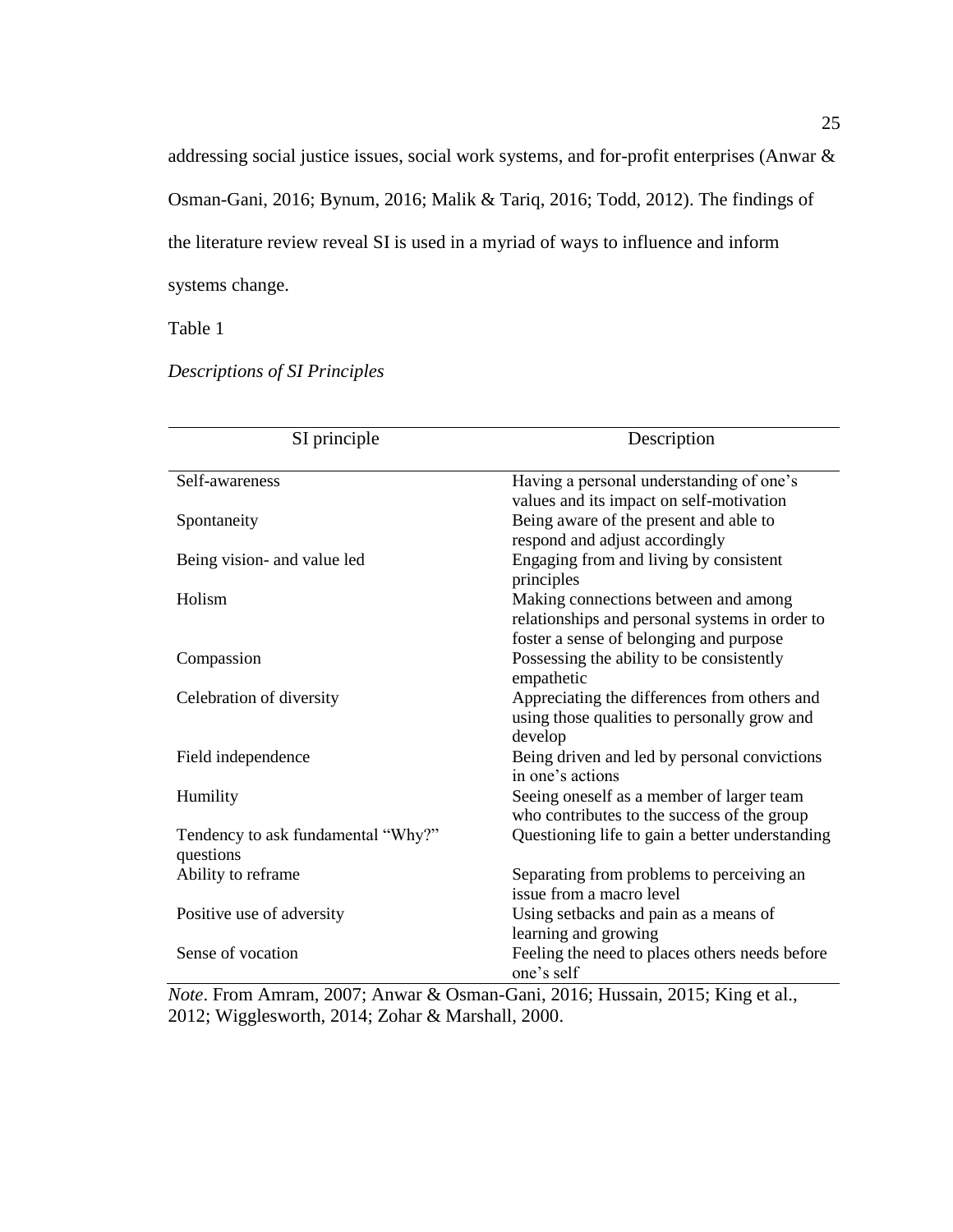The purpose of this qualitative study was to explore the perceptions of AAPC leaders regarding the use of SI to impact and change communities. The role of the AAPC is consistent with other faith-based institutions: to provide spiritual guidance and to be a voice of reason in matters that affect the human condition (Butler, 2014; Samuels, 2011; Wenk, 2002). This chapter presents a theoretical framework of SI and findings from the literature that provide an understanding of how the concept has been applied in research. Additionally, this chapter includes three themes that emerged from the literature and its connection to SI: relationship of religion to public policy, faith-based institutions as providers and advocates, and public participation in policy debates.

## **Literature Search Strategy**

The literature review was supported by Walden University's online library database system. The search began with a multidisciplinary approach using the Academic Search Complete and the ProQuest Central search portals. Additional inquiries were conducted through the university's dissertation search engine. All searches were time bound to works peer reviewed between January 2007 and September 2019.

Several combinations of search terms were applied. Initially, each of the following terms was searched alone: *spiritual intelligence*, *public policy*, *community engagement*, *community*, *public affairs*, *spiritual quotient*, *moral concern*, *theological actions*, and *public theology engagement*. In subsequent inquiries I combined and crossed-referenced the terms as a means of determining the connections between these words in the literature. The ProQuest Central database yielded 10,376 articles, with 3,065 published in the last 3 years. The Academic Search Complete search yielded 2,498 pieces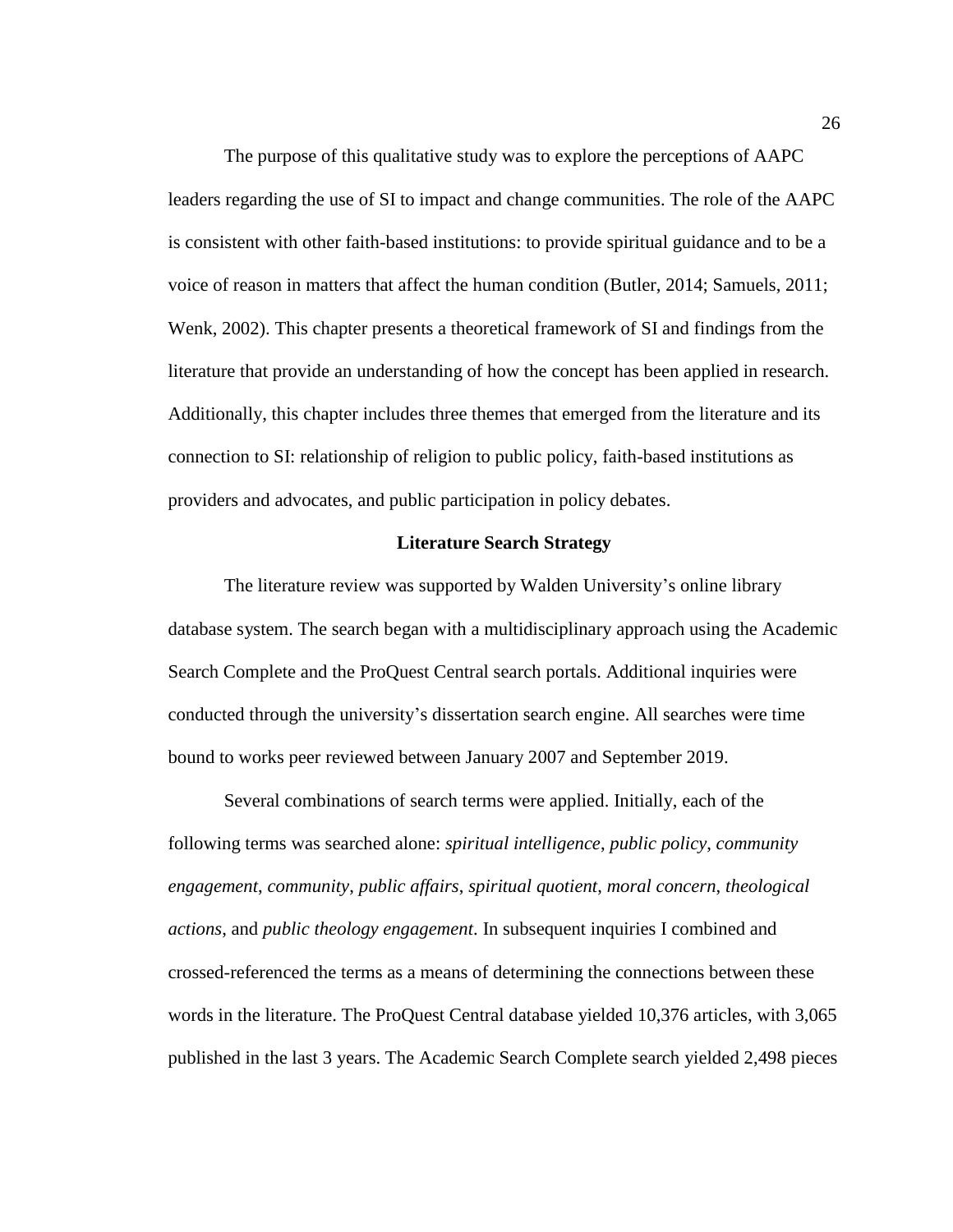of writing. The inquiry for recent dissertations revealed 808 recent works by Walden University graduates; however, very few manuscripts were written on spiritual intelligence.

**Theoretical Framework**

## **Theoretical Propositions**

SI is the conceptual framework in which this research was grounded. A relatively new phenomenon, SI takes its context from previous works of intelligence, including intellectual and emotional structures, which suggests that each person is hard wired with internal psychodynamics that determines and regulates one's behaviors (Nita, 2014; Wigglesworth, 2014; Zohar & Marshall, 2000). Theories of human intelligence are deeply rooted in the notion that human beings are multi-dimensional and have many innate networks for processing the complexities of life (Gardner, 1983; Goleman, 1995). The concept of spiritual intelligence was applied as a means of understanding how individual members of a church utilize principles of spirituality as a means of public policy engagement.

Zohar and Marshall's (2000) theory purports that SI, as other intelligences, is innate and when understood and revealed to an individual, can shape the behavior of engagement. The achievement and application of SI in one's life requires self-awareness, personal growth, and the application of self (Wigglesworth, 2014; Zohar & Marshall, 2000). SI cannot be invoked unless a person is fully aware of their sense of spirituality and how it is developed. Spirituality is not defined by morals, rules, and practices, but rather by one's spiritual intelligence—an internal moral compass that regulates behaviors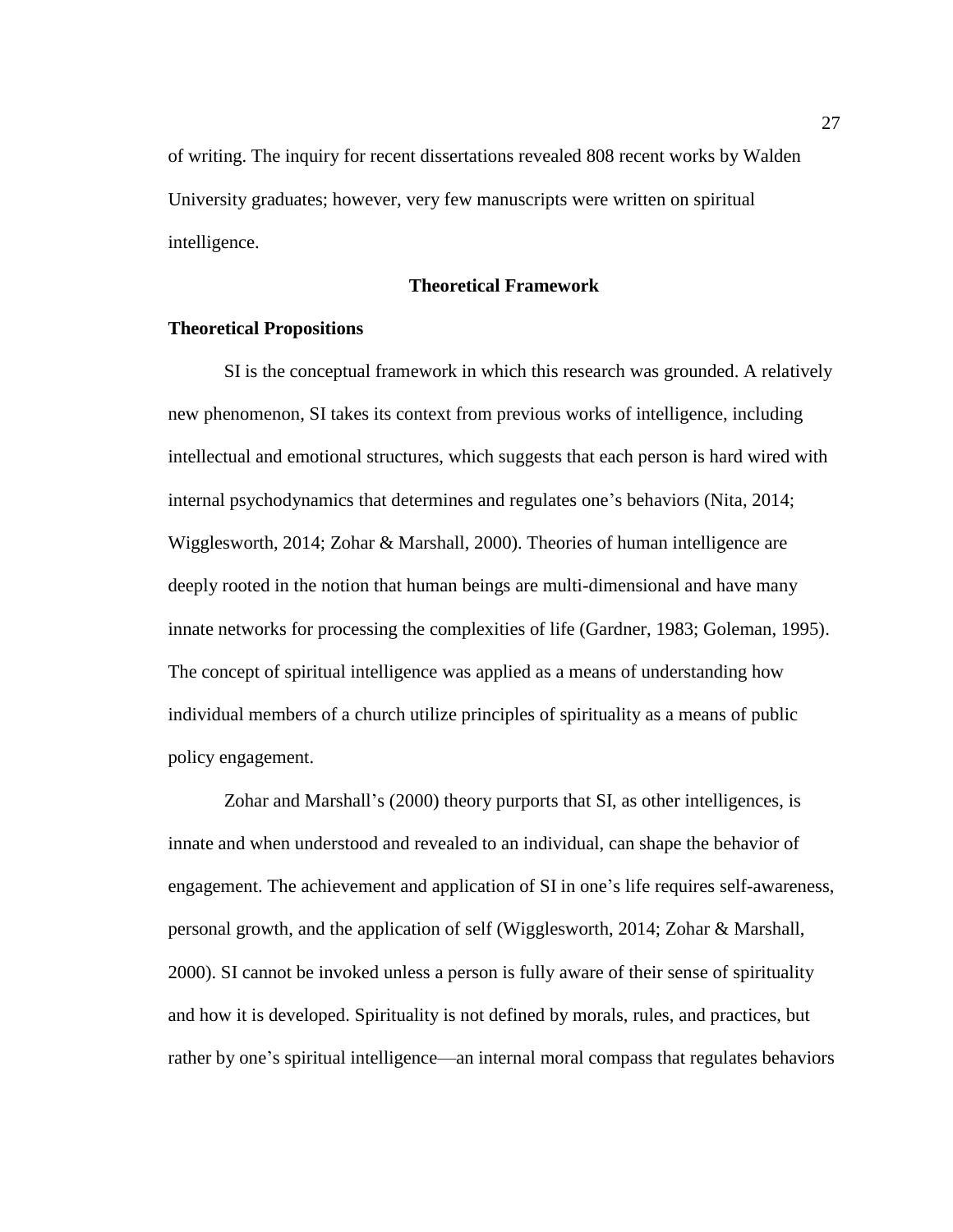and choices (Zohar & Marshall, 2000). Spiritual intelligence is the personal, intrinsic indicator shaping one's understanding of "right" versus "wrong" and can be used to explain personal engagement of behaviors and norms (Flores et al., 2013; Nita, 2012).

The study of SI is grounded in a clear distinction between religion and spirituality. Rousseau (2014) defined spirituality as the mechanism by which meaning, value, and purpose are derived and, as such, outcomes, behaviors, and beliefs are formed. Churches and religious orders by design define and dictate social constructs for their members. Usually, those norms and practices draw upon religious and spiritual principles from a specific reformation. Religion plays a prominent role in shaping how individuals personally respond to various aspects of life (Holt, Schukz, Williams, Clark, Wang, & Southward, 2012). In the absence of SI intuition, one's religious conviction may be considered as the barometer by which engagement occurs.

The principles of SI seek to focus on the vertical relationship between a person and God rather than a relationship among people and a religious system (Flores et al., 2013). In a religious order, behaviors are dictated by the system, and followers are not expected to create their rules of engagement with outside networks, i.e., politics, education, environment, etc. Hussain (2014) suggests that two beliefs ground the concept of spiritual intelligence – a God-consciousness and a sincere motivation to serve and to love God. From these two ideas, Hussain (2014) offers that a person begins the sevenstep journey toward actualizing SI. Spirituality is a quest for understanding the use of self in complex systems and the sense of responsibility that "self" has to move systems forward (Liechty, 2013; Todd & Rufa, 2013).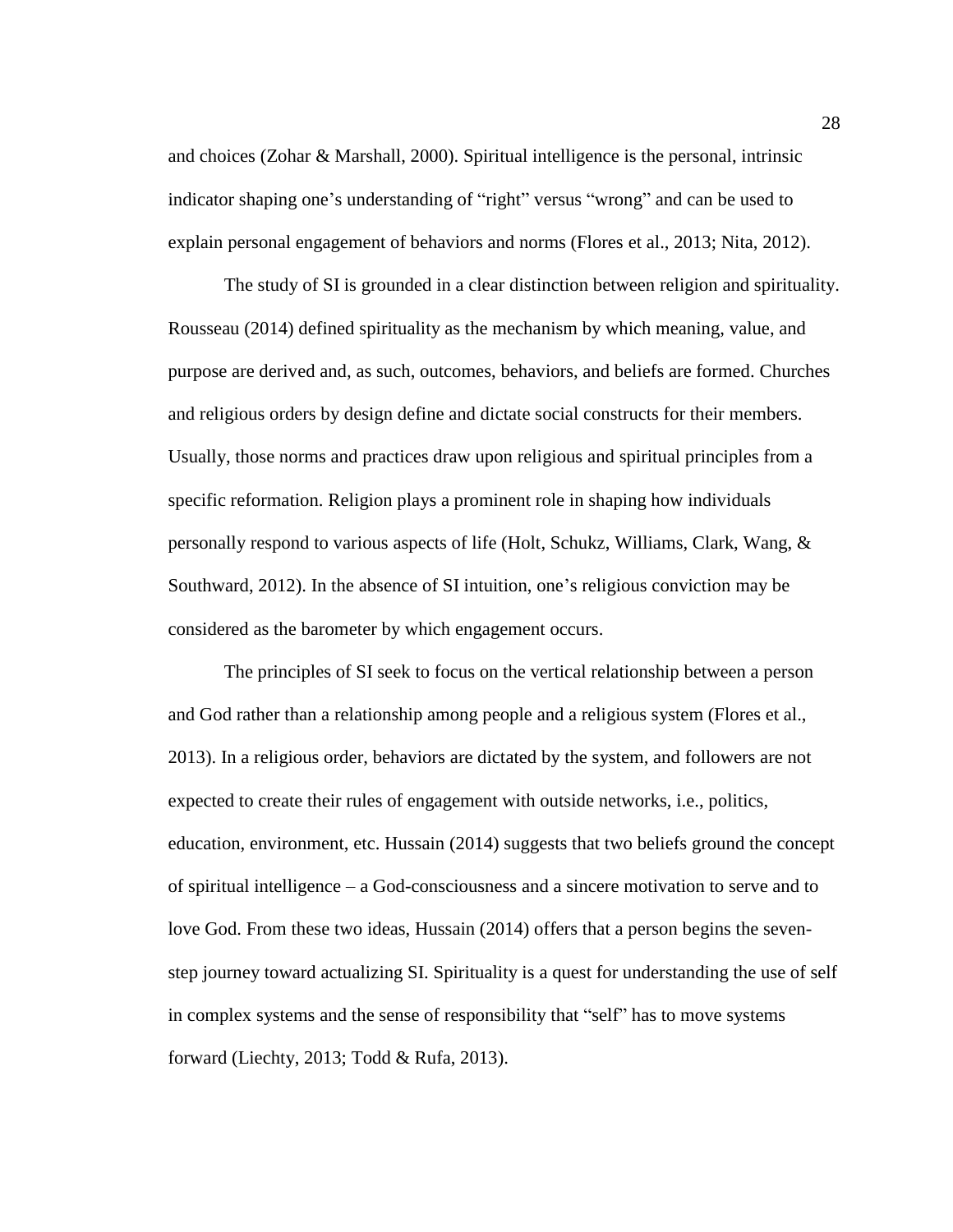As an example, political engagement, both corporately and personally, is a social construct that has been influenced by religious institutions. Religious institutions are perceived as the social organizations that provide the moral compass in society (Clemenger, 2003; Gaskins, Golder, & Siegel, 2013). While morality and public policies may clash and not directly align, the faith community has used its voice to be the consciousness of equality and bring to light those issues that divide rather than unify (Martin, 2015; Gaskins, Golder, & Siegel, 2013). The complete separation of Church and State is a principle upon which this country prides itself, however, over time, the two entities have relied on each other to advance its specific needs.

Spiritual intelligence explains individual behavior, and while the "Church" is not a person, it is comprised of people that collectively become a unit (Kaur, Sambasivan, & Kumar, 2013). Dunn (2011) pointed out that a group of conservative Christians used principles of their faith to influence public policies in education, medical marijuana, and gay rights. A group of nurses depended upon spiritual intelligence as it provides care to critically ill (Kaur, Sambasivan, & Kumar, 2013). Others have connected their religious convictions to workplace values and higher education (Flores et al., 2013; Gliebe, 2012). Grzymala-Busse (2016) conducted a quantitative study to examine how churches across the world used their influence to impact policies on education, abortion, same-sex marriage, and stem-cell technology. Her work concluded that churches were less effective in working in religious coalitions (as institutions) to influence public policy and tended to realize progression when individuals become community change agents using morality as a driving, motivational factor to effectuate change (Grzymala-Busse, 2016).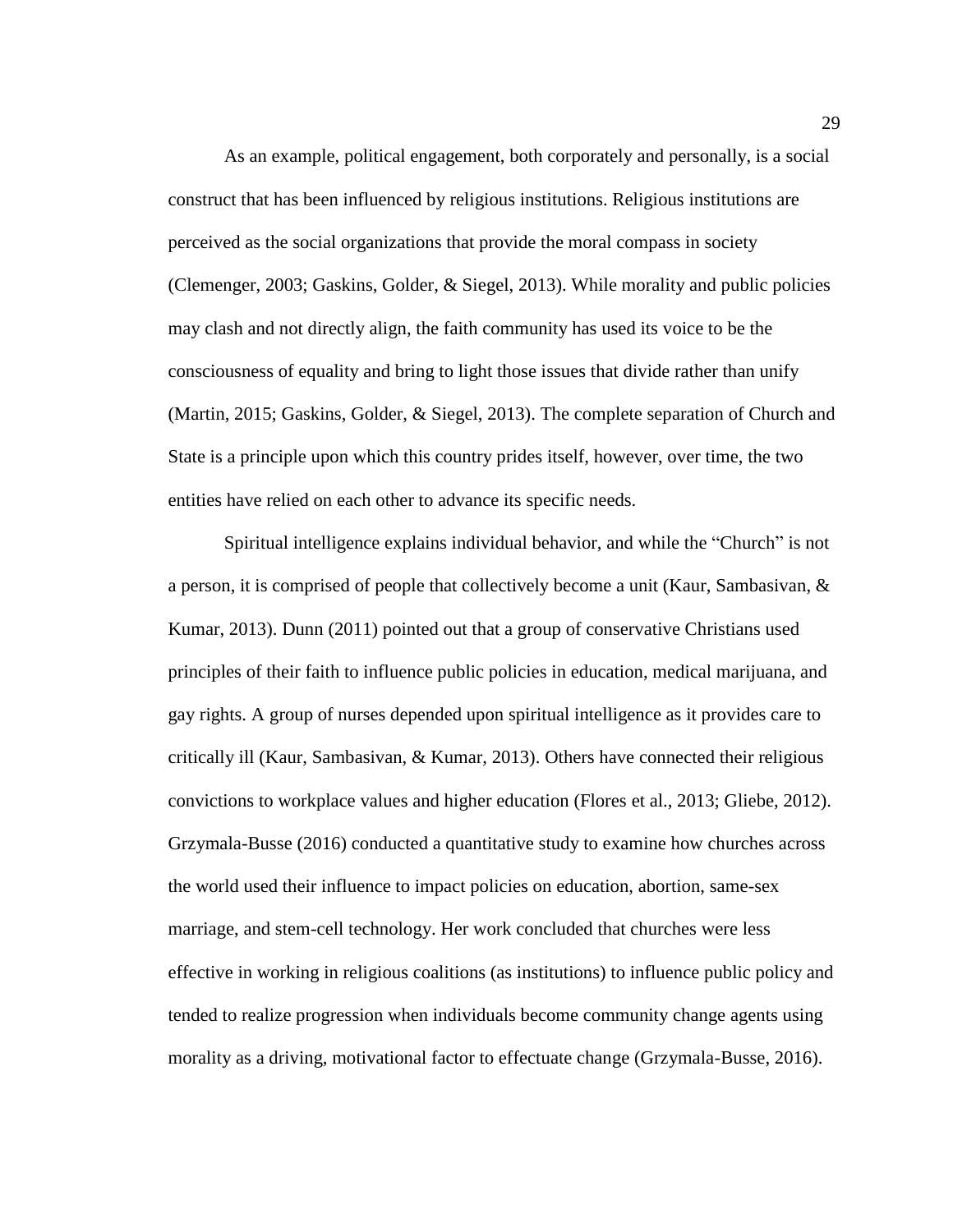As a repository of resources, the network of churches worked to engage a myriad of partners to meet the challenging needs of low-income families, which positions the system to have a stronger collective voice in advocacy (Dinham, 2010). The learned lessons and challenges shared between and among the group serve as data and antidotal information to formulate public policy.

## **Previous Applications of the Theory**

The application of SI to frame research studies is not uncommon, and it has been used to develop both quantitative and qualitative studies. Liechty's (2011) work connected spirituality and social work and explored how the field used principles of SI to train clinicians to manage end-of-life cases. SI concepts are shared with practitioners as a means of strengthening their engagement with clients. Practitioners were taught use of self-concepts in an effort to foster empathy when managing end of life care for elderly clients. Such practices also manifest in the religious community. Religious institutions invoke SI to distinguish principles of religion from spirituality to demonstrate the need to connect the institutional mission to social justice causes and issues (Todd & Rufa, 2013). Efforts continue to occur in the faith community to break from its traditional religious framework and incite principles of SI to connect the church to the needs of the community (Dunn, 2012).

In addition to social work and religion, the field of education also has applied SI to research frameworks. Some institutions of higher education have begun to revamp curriculum to include an emphasis on SI principles (Gliebe, 2012; Kaur et al., 2013; Seitz, 2014). Specifically, some nursing and social work programs link academic courses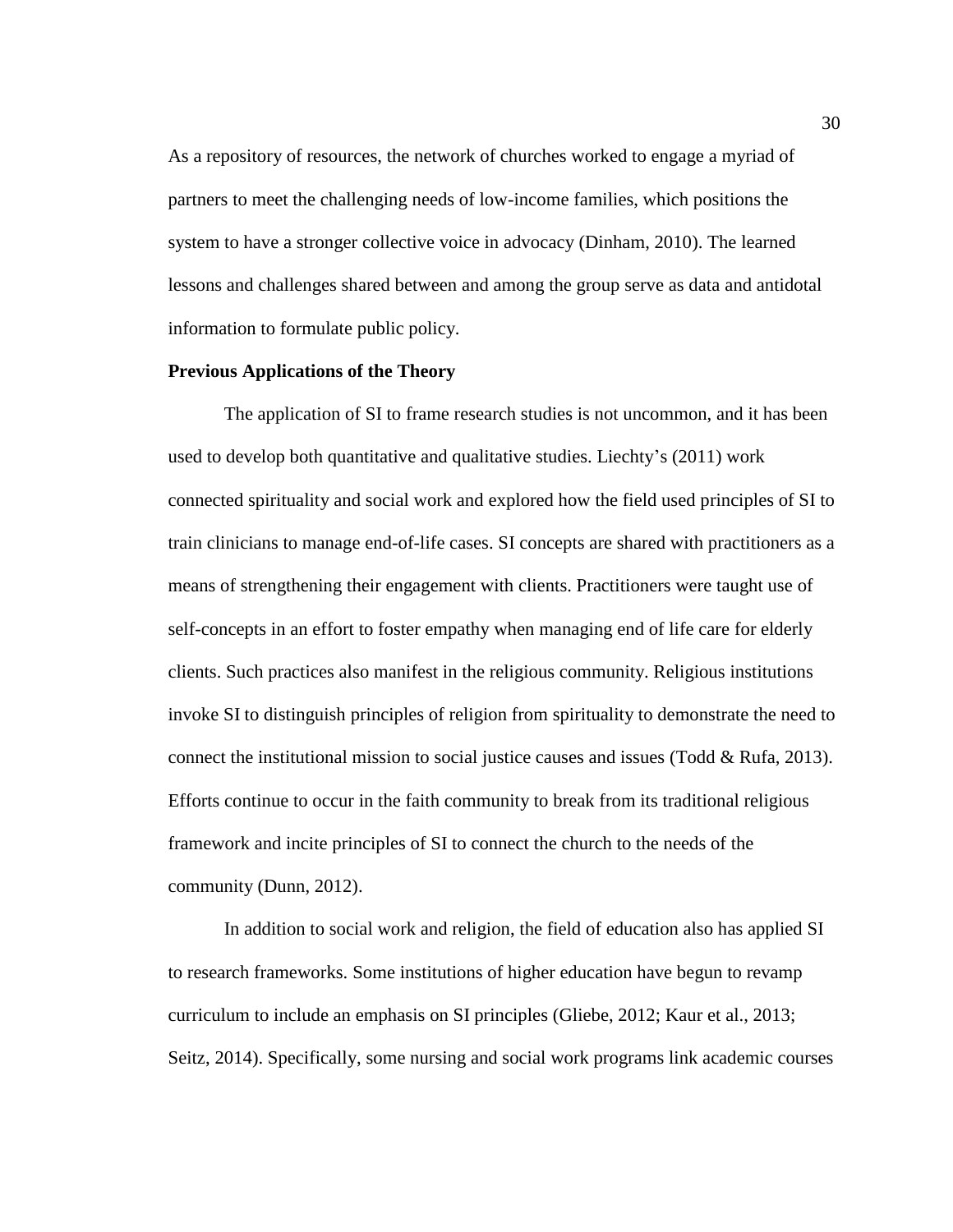to spiritual principles to prepare better and train their students to confront the realities of the profession. The SI application is also being used in the middle- and high-school levels; teaching youth and adolescents the tenets of spirituality and its potential impact on their lives (Albursan et al., 2016; Bynum, 2016).

SI also has begun to resonate with for-profit enterprises and entities. Yadav, Kohli, and Kumar (2016) studied the impact of SI in ethics and negotiating when engaging in business decision-making. Malik and Tariq (2016) concluded that applying SI principles in the workplace improves the quality of work and the increases the productivity among business teams. The application of SI and its impact are recognized as tools that have a positive impact in environments where people work as teams (Anwar, 2016; Harrison, 2016).

#### **Rationale for the Choice of Theory**

This study was designed to explore the perceptions of AAPC leaders use of SI to impact and change their communities. The conceptual framing of SI is based on the use of self (Flores et al., 2013). One of the guiding and foundational tenets of SI is its attempt to explain personal behavior and not a group dynamic. While this study used the AAPC as a case study as the unit of analysis, the individual behavior was important to understand and measure. Similar applications of SI have been used when studying individuals within a group (Bhar, 2016). SI has been used to explain the association between behavioral patterns to moral concerns and issues (Jack et al., 2016), which also is an important aspect of this study. The application of SI established the context of how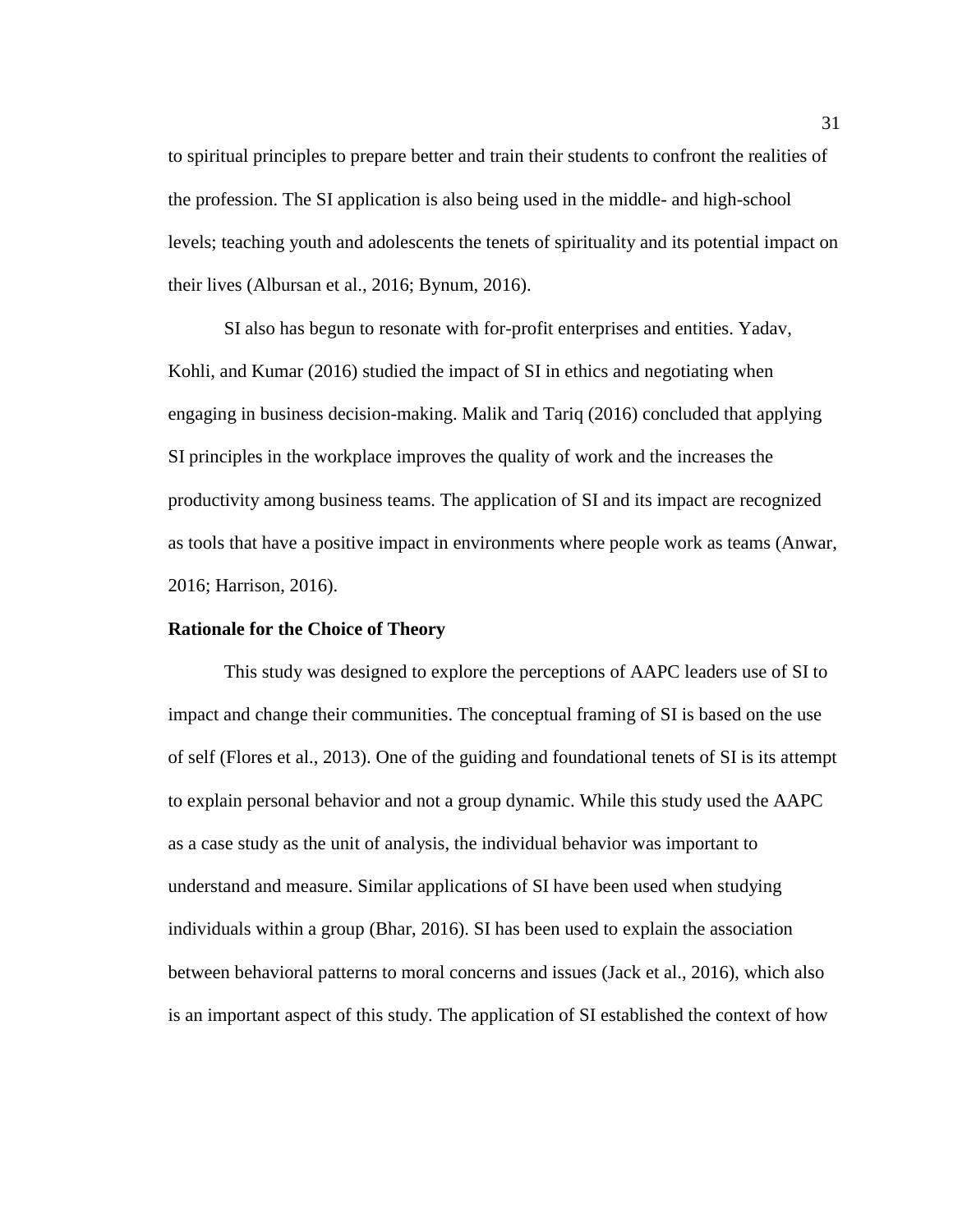parishioners formulate and convert religious teachings into practical actions within their communities (Papouras, 2016).

Further, the choice of SI as a conceptual framework helped to ground this work in connecting this church's theology to its service to the community (Nel, 2016). The AAPC, just as other religious reformations, holds itself accountable to do work that impacts the community (Dinham, 2010). Absent of coordinated church-wide efforts as examples of that work, the engagement of parishioners at the micro-levels becomes critical to understand how SI provides a context for comprehending the church's theology around service to the community in both a conceptual and practical sense.

## **Relationship of Theory to Research Topic**

The aim of this work was to understand personal behavior that is the direct result of biblical teachings and how those lessons convert to practical application in the community. SI is associated with self-awareness, empathy, and social intelligence – all factors that affect behavior (Gliebe, 2012). SI can be described as the intersection of religion and spirituality and based on influences such as culture and understanding of self, the application of the framework will provide a context for explaining personal engagement in the community or the lack thereof (Nita, 2014). Faith-based institutions hold the responsibility of strengthening communities and how that work occurs can be understood through the lens of spirituality (Dinham, 2010; Schaffalitzky de Muckadell, 2014).

Members of the AAPC are Christians, and they take their model of human behavior from the Scriptures. SI is grounded in a theological framing that expects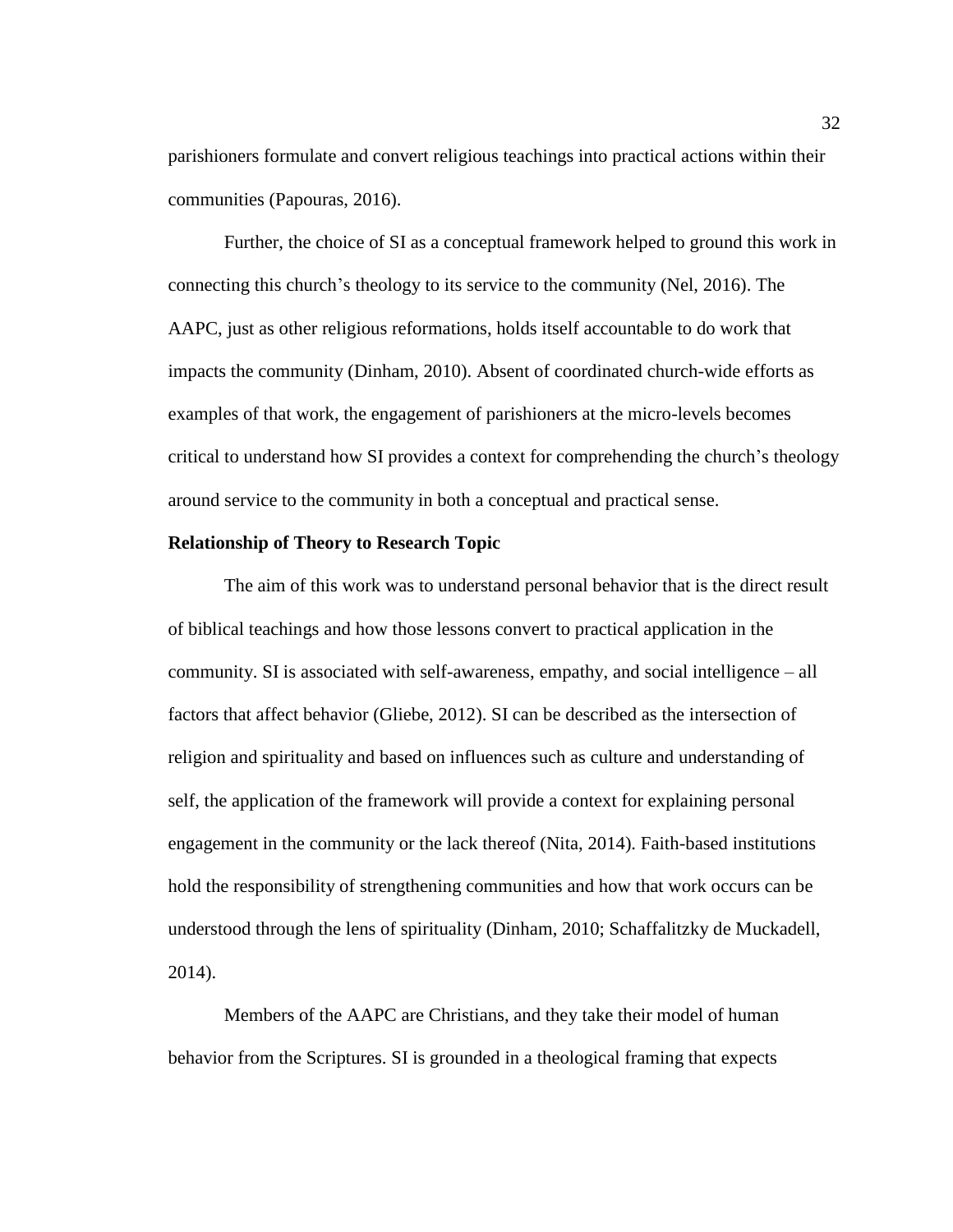followers of Christ to be concerned about their "neighbors" (Papouras, 2016). Spiritual capital in the African-American community has manifested in many ways throughout its existence including the civil rights era and more recently social justice issues (Holt et al., 2012; Todd, 2012). The manner in which that concern manifest is at the core of this study and, the application of SI connected theory and practice.

# **Literature Review**

Three major themes emerged from the literature search – faith and public policy, faith-based institutions as advocates, and the public participation in public policy debates. These themes help to frame a deeper understanding of the traditional stance which the "Church" and its universal members have taken in formulating, executing, and changing public policy. Using its moral and religious compasses, religious institutions and those who prescribe to its teaching have invoked the tenets of faith to engage in social justice and human rights issues.

#### **Faith and Public Policy**

The sense of duty to a community has been a thread that has run through many religious institutions for years. Faith-based institutions have historically exemplified a passion for the downtrodden, the poor, and the destitute (Holt et al., 2012). Religious institutions have a history of advocating and providing for those who have little or no means to speak for themselves. Specifically, in the African-American community, the emergence of the African Methodist Episcopal Church was framed in response to the social injustices surrounding a deep racial and economic divide. Richard Allen, a pioneering minister of the 1780s, founded Beth-El African American Methodist Church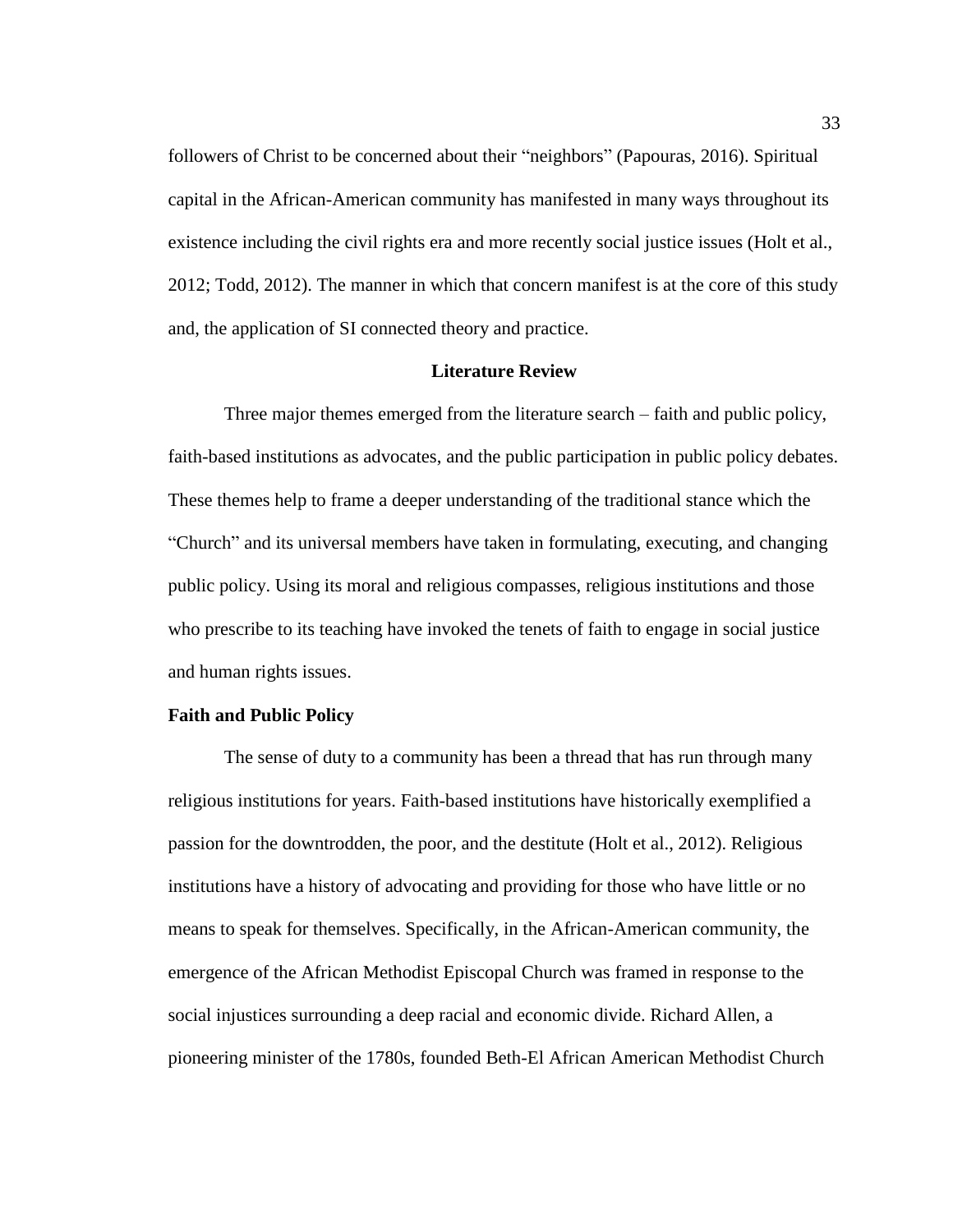to address the spiritual economic, and educational needs of freed blacks through a religious framework (Brice & Hardy, 2015). One of its by-products was the Efland Home for Girls, which sought to "save Negro womanhood and to surround girls with the spirit of Jesus whose memorable words were 'Go in peace and sin no more.' (Brice & Hardy, 2015, p. 275)". The African Methodist Episcopal Reformation remains a presence in the community today as one of the pillars of the African-American community.

African-American churches have been engaged with public policy frameworks from the dark days of slavery through the Civil Rights era and beyond. Butler (2014) writes that the 1970s marked a transitional period for African American Christian theology, as the central message shifted into two areas – (social justice and individual morality) and (gospel prosperity). The African-American church moved beyond a focus on racism and began teaching concepts of economic empowerment. Many, however, saw that change as abandonment from the core values of the faith, which prior was the only voice for societal issues (Barnes & Nwosu, 2014). The change in theology bifurcated the community resulting in the emergence of several factions of the mainstream denominations. Those institutions have not stood alone as other faiths including Catholicism, Judaism, and Orthodoxy reformations too have fought for social justice issues (Dinham, 2010; Grzymala-Busse, 2016; Papouras, 2016).

As the 1970s introduced economic theology to the African-American community, the 1980s galvanized the conservative evangelical Christian movement giving rise to a new political agenda for the country. The U.S. has always maintained respect for the separation of church and state, where people are free to observe and practice any religion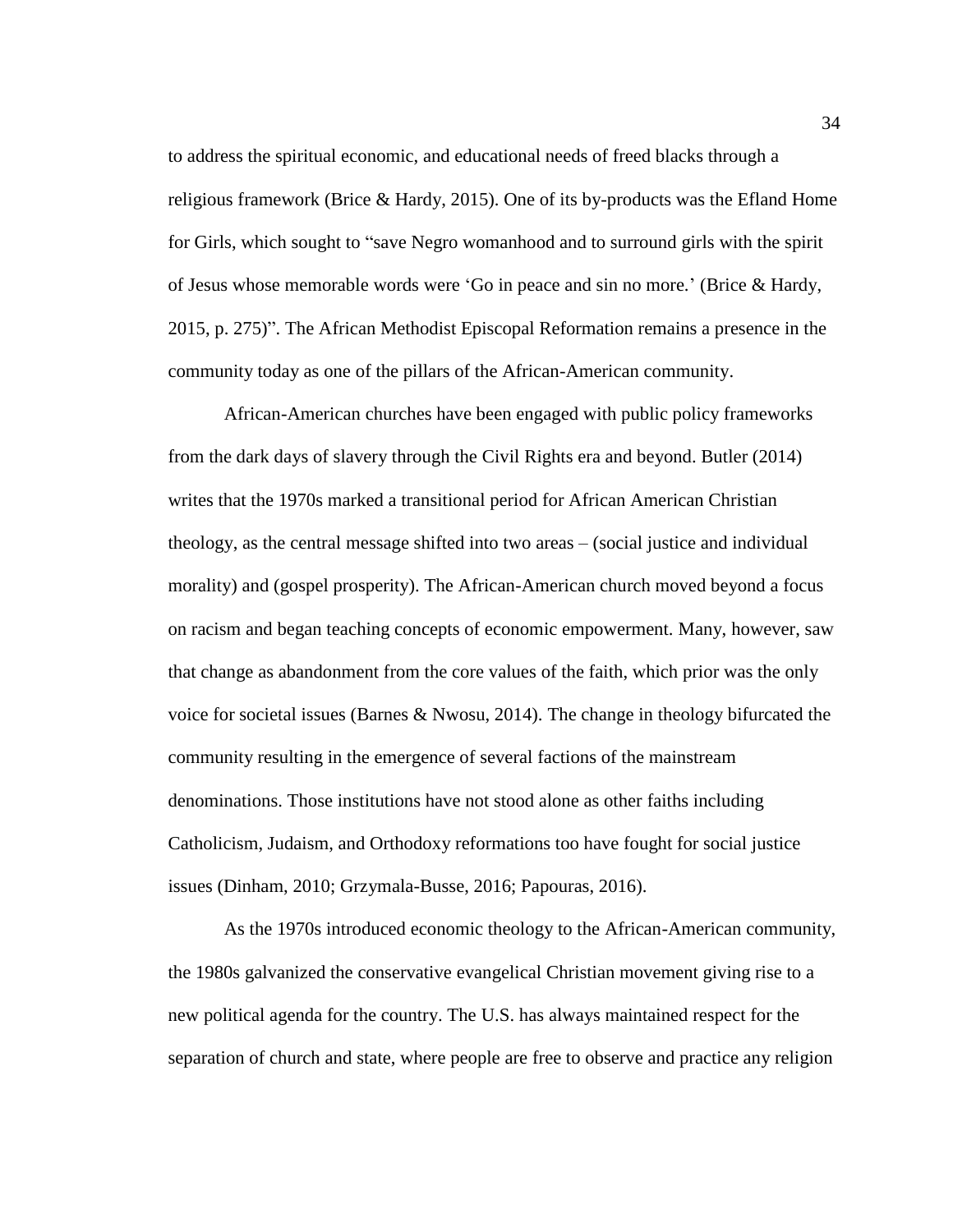of their choice. The conservative evangelical Christian movement introduced a new concept to faith-based institutions. The idea of Christian religious principles became the platform by which candidates were selected to run for office and were expected to frame Christian political agendas at every level of government (Minhut, 2011). Key issues such as abortion, same-sex marriage, and education began to play out as political ideas fueled by the conservative perspective of the scriptures. Former Presidents Ronald Reagan, George H. W. Bush, and George W. Bush hailed from this movement and took full advantage of advancing conservative Christian values through their presidencies—well into the 1990s and early 2000s (Dyer, 2014).

The Obama era, which began in 2008, ushered in a new mindset of faith and politics. The change in presidential leadership engaged the citizenry with a different culture. Messages of hope and change challenged people to take a personal interest in the success of the country and not to rely upon a system to bear the full weight of the responsibility (Barnes & Nwosu, 2014). The conservative (religious-right) values that shaped American politics in the early 2000s no longer guided the highest level of the country's government, and, as such, the nation experienced an awakening of self that reengaged people on a personal level (Mainwaring, 2015). Opposed to solely relying on systems to change policy, individuals began to see their role in shaping and impacting legislation. The sense of self in context to changing systems further developed under the Obama presidential administration and that shift in behavior is a directly aligned with the principles of SI (Mainwaring, 2015).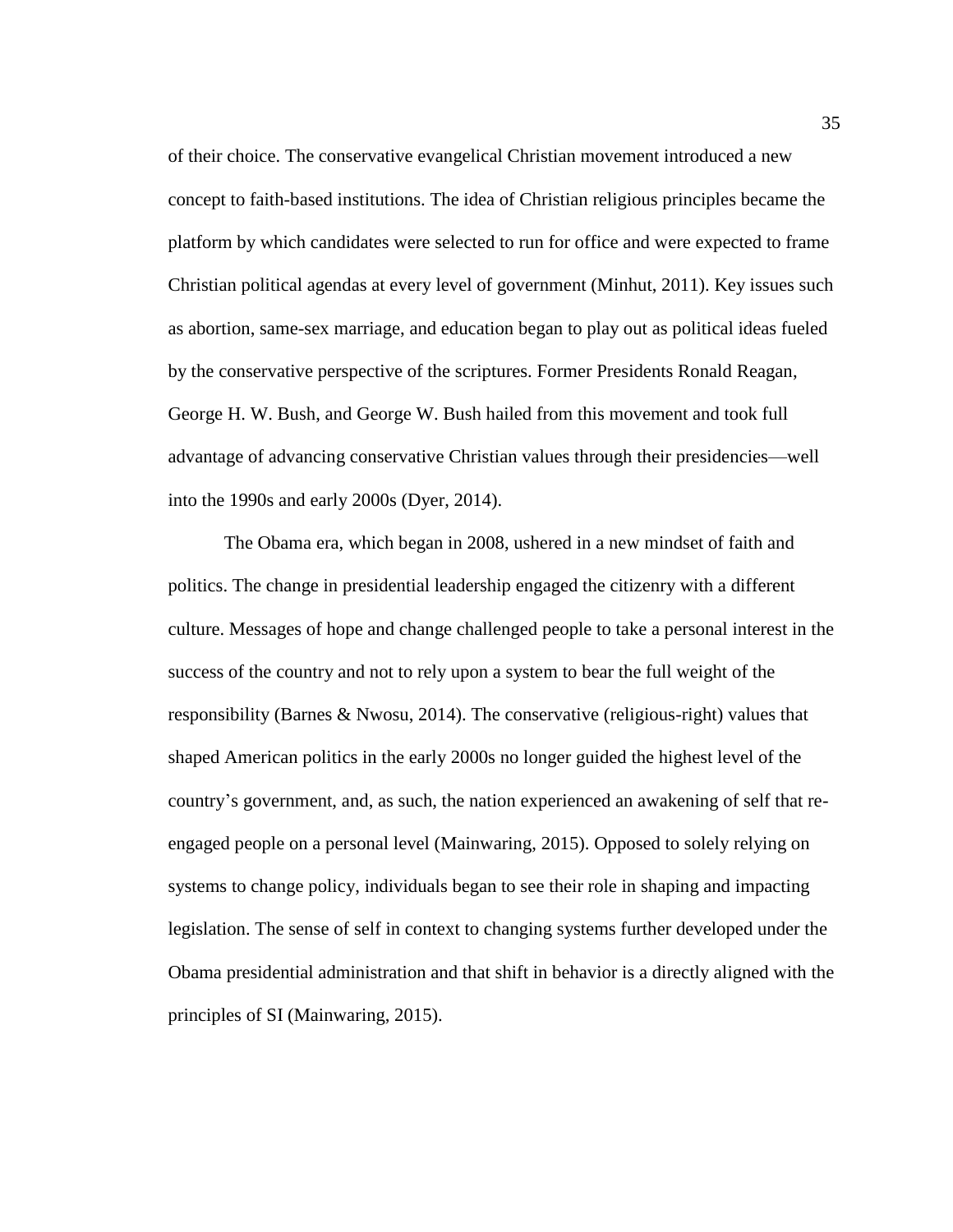## **Faith-Based Institutions as Advocates**

Faith-based institutions have become partners to the government over time. The two have learned to rely on each other to advance their missions (Levin, 2013). The government provides the financial resources to care for the public's needs, and religious organizations implement programs to meet the objective of building and sustaining communities. That work can include supporting the poor, assisting recovering addicts, connecting with prison populations, and working with educational systems. The challenge of the partnership sometimes is the lack of appropriate infrastructures that faith-based institutions struggle to provide (Campbell, 2011). The complicated work of managing a government contract can be a deterrent for some religious entities and serves as a barrier to the potential partnership**.** The administrative oversight of grants can present significant challenges, i.e., technology, financial, human resource systems, to faith-based institutions, especially the smaller to mid-size congregations. The amount of time and effort required to meet all of the mandates for funding can be complicated for churches that are not structured to accommodate such funding. Usually, the larger, well-funded religious systems tend to receive government work given their ability to understand complex grants systems – both its reporting and economic structures (Grzymala-Busse, 2016). Smaller churches tend to coalesce around societal issues and build coalitions as one unified voice (Campbell, 2011).

An individual's faith can be a catalyst and impetus to support or refute community issues. The global music icon and a founder of U2, an Irish rock band, Bono, used his faith to advocate and appeal to Christian conservatives to rally for government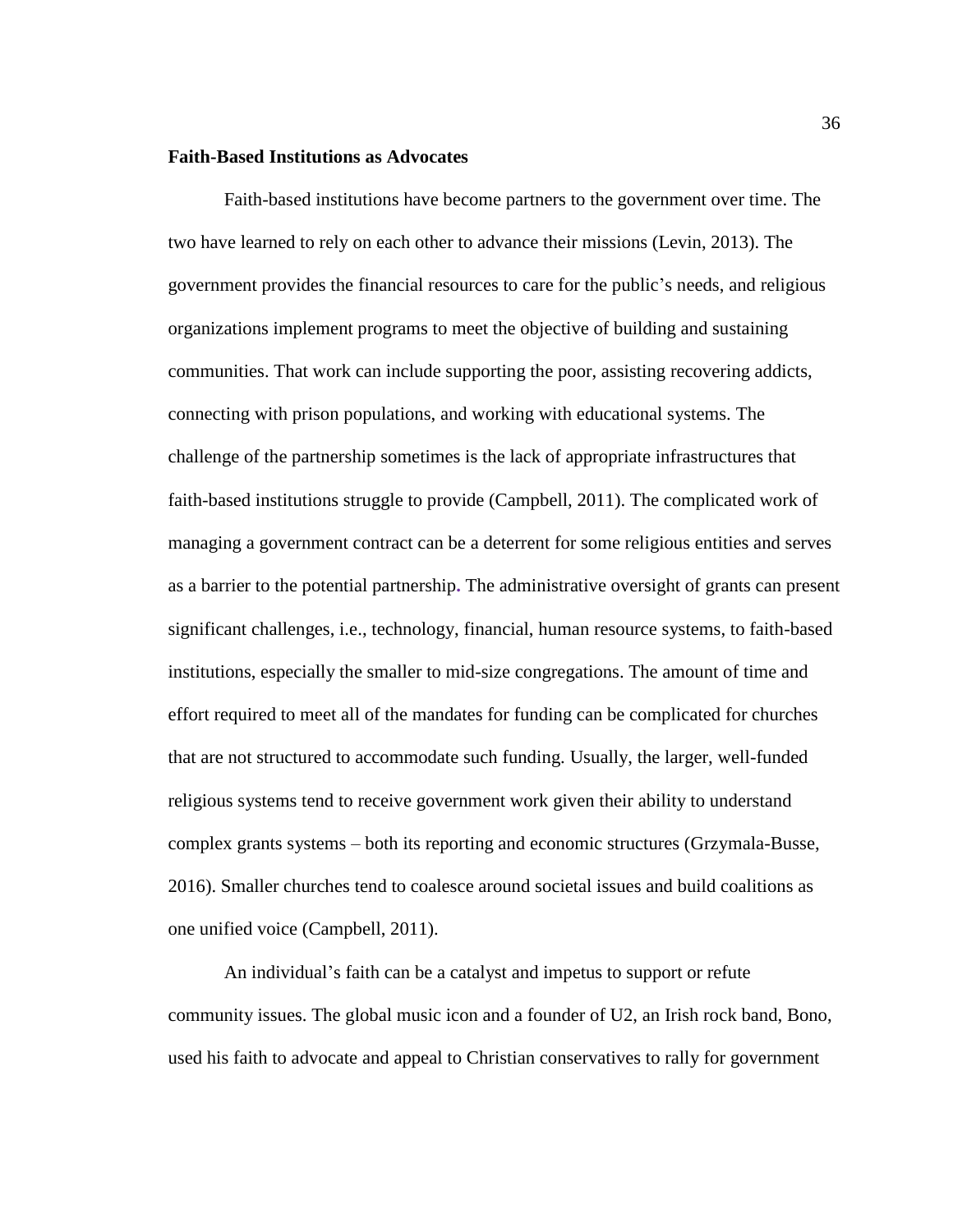support to address the ills of HIV/AIDS in Africa (Dyer, 2014). The emergence of individuals as the champion of causes is not uncommon. Kelly (2011) explored the concept of public theology—a theory that suggests that religion does not influence private citizens' public engagement, but rather their individual sense of spirituality and a term that defines secular work supported by spiritual principles. Believers in Christ also use their faith to defend a personal stance on issues of abortion, social welfare, homosexuality, and the environment (Watkinson, 2015). The pendulum moves in both directions on matters of faith and advocacy. While some use faith to advocate for others, another groups invoke religious beliefs as a justification of dismantling government support. Montgomery (2017) wrote that under the current presidential administration, conservative evangelical Christians, who believe they have an ally in the President, are attempting to undo federal policies (abortion, civil rights, and public education) that they believe are in direct contradiction with their Christian values.

Clemenger (2003) provided a framework of religion in the context of freedom and equality. Using three religious reformations (Anabaptist, Catholic, and Reformed), Clemenger's work examined the role of religion as a guiding voice to inform the democratic principles of freedom and equality. Among these groups of faith-based institutions, there is a consensus that social issues are connected religious ideologies; however, the manner in which each sect embraces implementation of social principles differs (Clemenger, 2003). Including his work provides a context that explores the government/faith-based organization relationship through the lens of various theologies.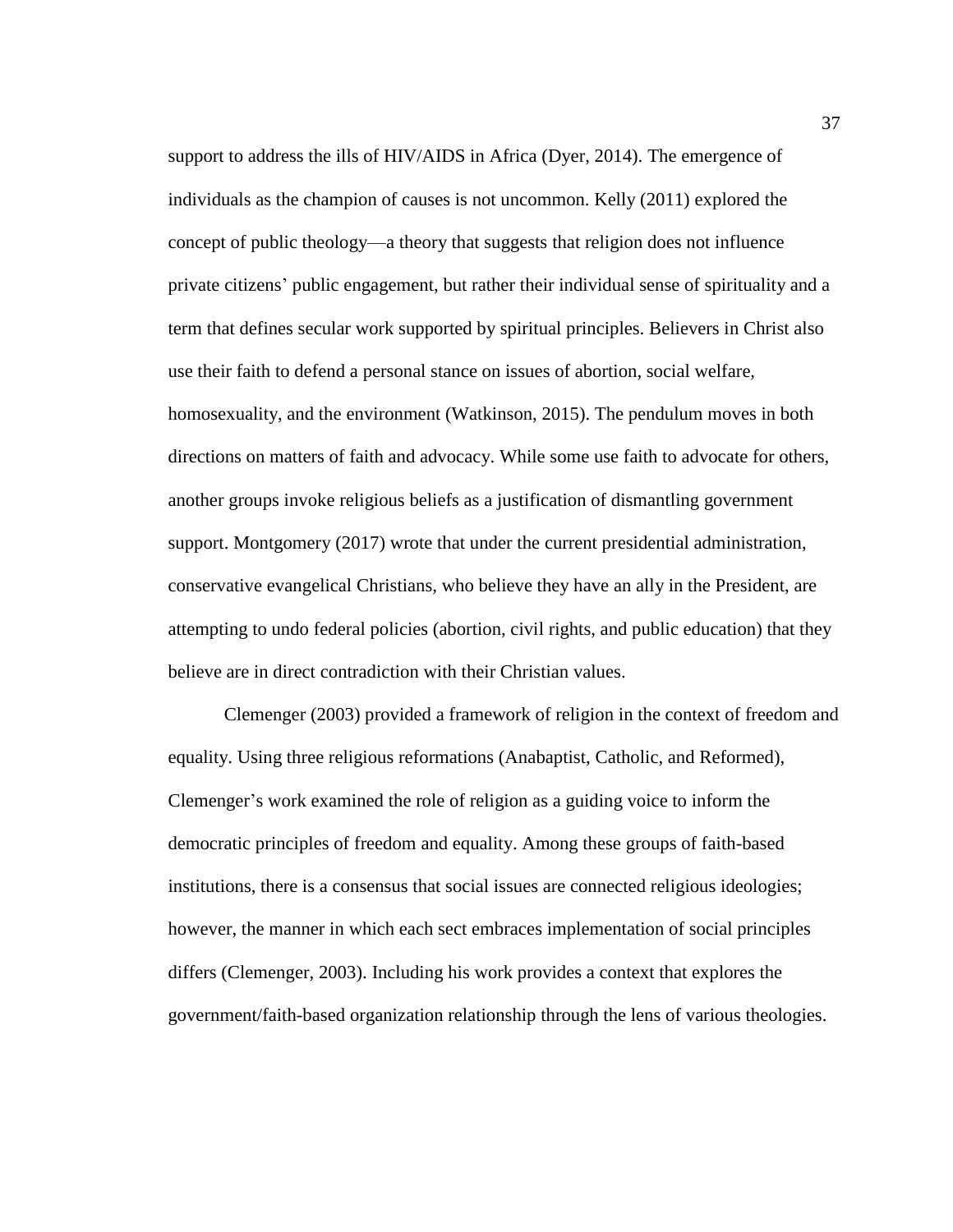Social justice and health issues are among the key public policy areas for which a myriad of churches, including the African-American religious orders, have become acquainted. Health concerns are not isolated to the African-American community; however, people of color do suffer in significant numbers compared to other ethnicities (Levin, 2013). The recent debates around healthcare have stimulated further engagement from people of color. Those discussions have given rise to other important topics such as mass incarceration of young Black males and the church's role in crafting effective strategies to confront community issues (Moore et al., 2015). Many churches in the African-American community grapple with their voice in conversations about those whom they serve. The public policy engagement role of the African-American church is unclear. In political settings where plausible solutions to address social ills affecting the African-American community are structured, more often than not, the African-American church is not a voice invited to participate in the development of policies affecting the Black community (Barnes & Nwosu, 2014). Despite the fragmented and unclear role of the African-American church, many religious entities continue doing what it understands its function to be to the community – a beacon of spiritual help in a chaotic world (Wenk, 2002).

Faith-based institutions connect to issues for which the institutions align from a theological perspective. Religious orders tend to advocate for issues directly aligned with their faith and values. The value system of a religion impacts its area of advocacy and level of engagement in the public policy network (Braunstein, 2012). The teachings from religious sects provide a humanistic context to social concerns. During 2017, immigration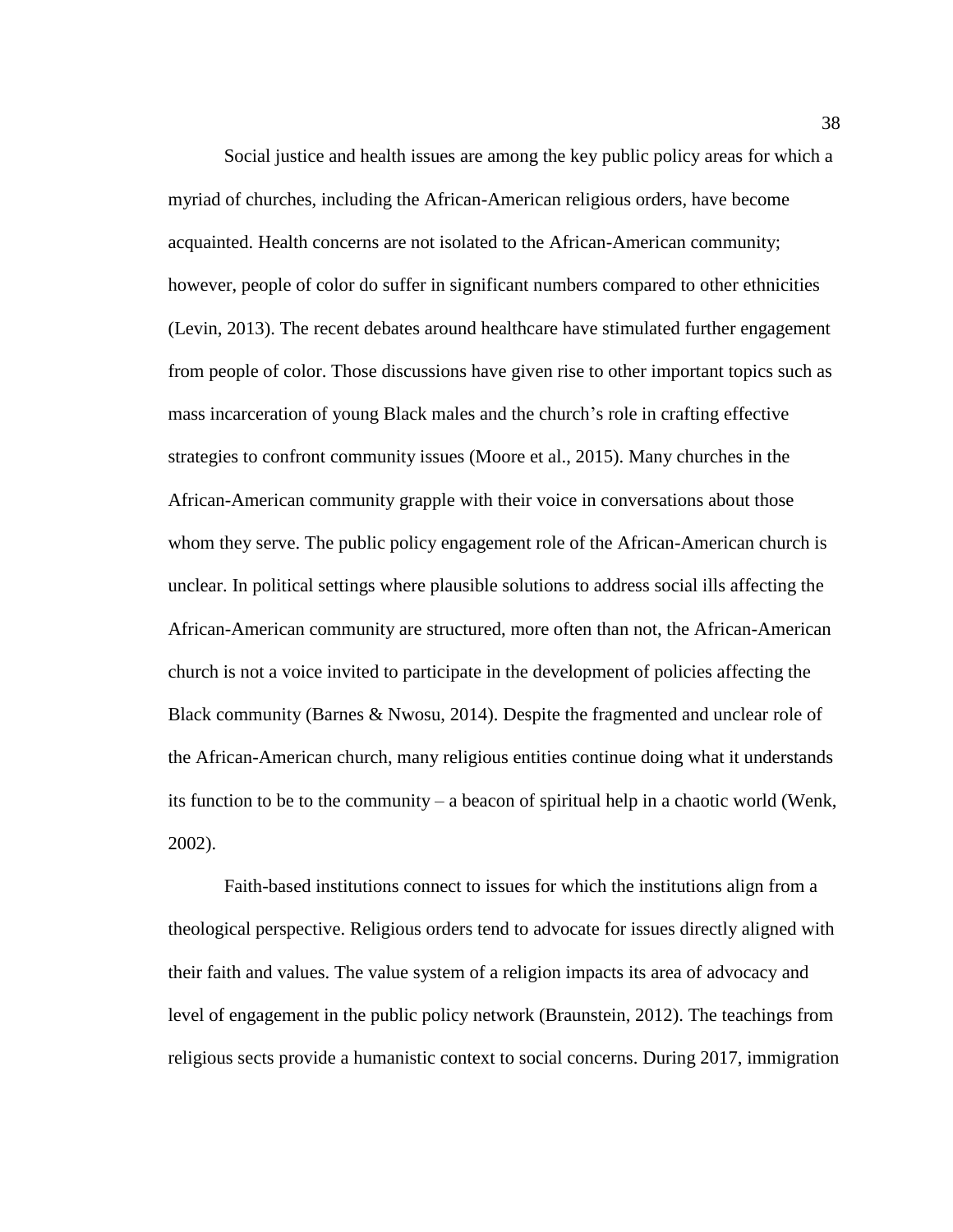was a critical issue at the epicenter of many political debates. Christians who support the notion of liberal immigration policies use scriptures that teach its believers to treat strangers with care and concern as their moral responsibility (Danner, 2013). Those who reject the concept of immigration also use the scriptures to support their position. Mandates of nation-state defense and protection also are concepts taught in the Christian faith, for which the counter-argument of immigration is formed (Scheitle, 2015; Smyers, 2011). The gamut of social issues for which faith-based institutions advocate range from healthcare to the environment and from mental health to poverty (Borner, 2013; Judd, 2013; Levin, 2013; Murthy, 2015). These institutions connect their theology to issues that are paramount to their mission and cause.

## **Public Participation in Public Policy Debates**

Faith-based institutions, in general, have invested time and energy into public policy development. Beyond the work of religious reformations, individuals from all walks of life have also engaged in the policy process. Whether from a personal motivation perspective or as an offspring of their faith, ordinary citizens share a history of involvement in the public policy debate. Green et al. (2012) argued that individual commitment to the participating in governmental initiatives is connected to a person's need to reconcile their values to community opportunities. Those values shape one's culture, experience, and in some cases, religious teachings (Worthington, 2013). As one develops and identifies with causes consistent with their values, it is possible that a person may act upon those convictions and explore opportunities to express those philosophies through the lens of public policy initiatives and activities.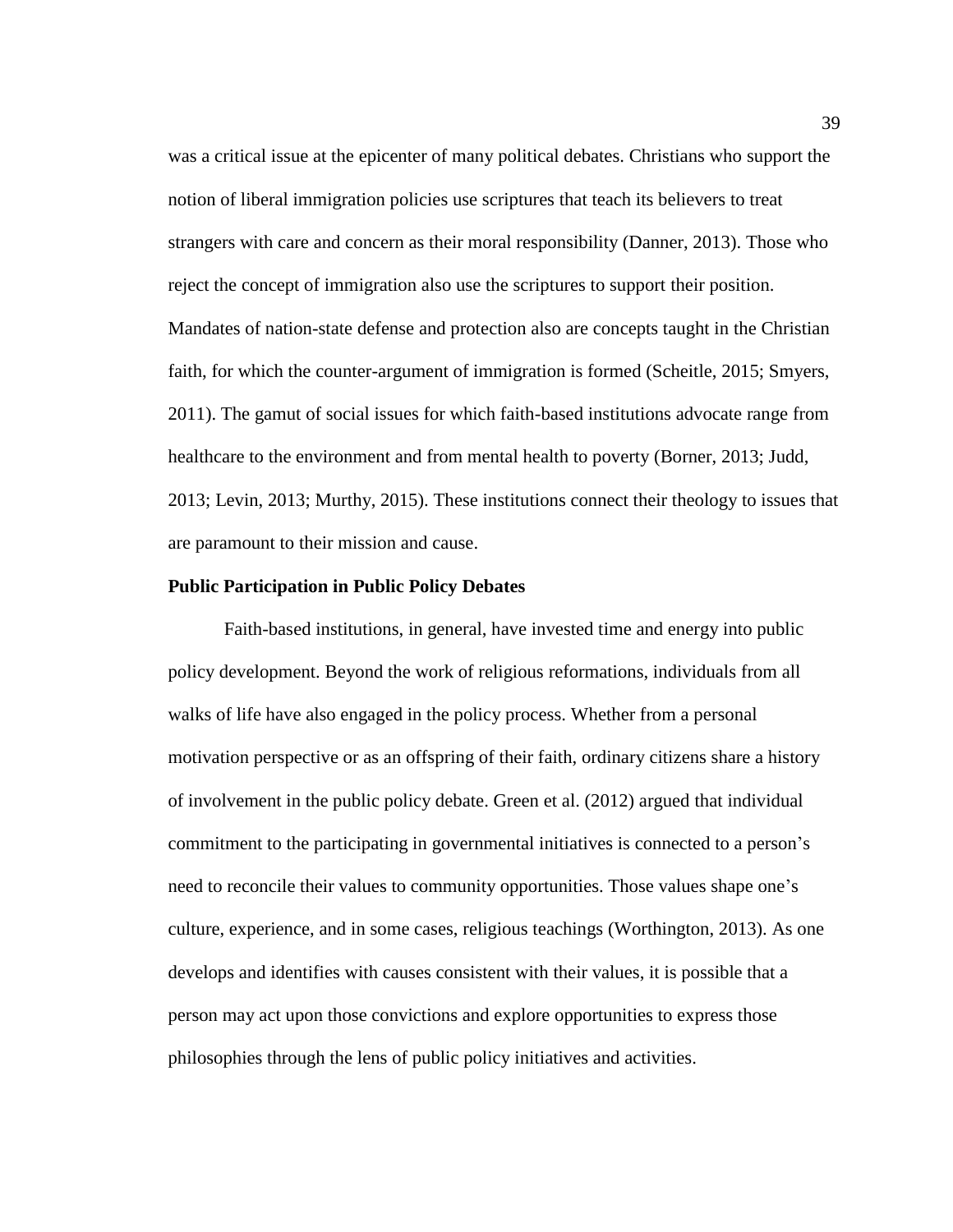Dietrich and List (2013) explained that the theory of rational choice informs and guides a person's thought process in terms personal preferences juxtaposed against motivation to change. The sense of obligation to participate in public policy initiatives fuels a personal connection to a cause. People connect to community issues that are consistent with their values. Once that correlation occurs, individual expressions of engagement are converted into tangible outcomes (Green et al., 2012; Trousset et al., 2015; Welch & Clark, 2015). Spiritual teachings help parishioners to align their personal convictions to causes that reconcile their religious interests (Martin, 2014).

The universal church seeks to call people into spiritual accountability for their moral actions (Clemenger, 2003). The principles of most religious orders teach their believers to have a grave concern for humanity. Several examples exist of individual participation in public policy initiatives that were spawned from an understanding of community needs through the lens of spirituality and religion. Trousset et al. (2015) studied the public response to the placement of a nuclear facility in their community. Applying their spiritual and cultural understanding of the environment, U.S. citizens became active in shaping policies that affected and impacted their community around the placement of a nuclear facility. Other research reveals that individuals have connected to a wide range of policies to shape and inform the development and execution of strategies. Such areas include higher education arts, participatory community budgeting, public transportation planning, and eliminating federal spending (Keeney, 2013; Lerner, 2011; McAndrews & Marcus, 2015; Shapiro & Murphy, 2013). People throughout the U.S. are connecting their faith to public policy initiatives.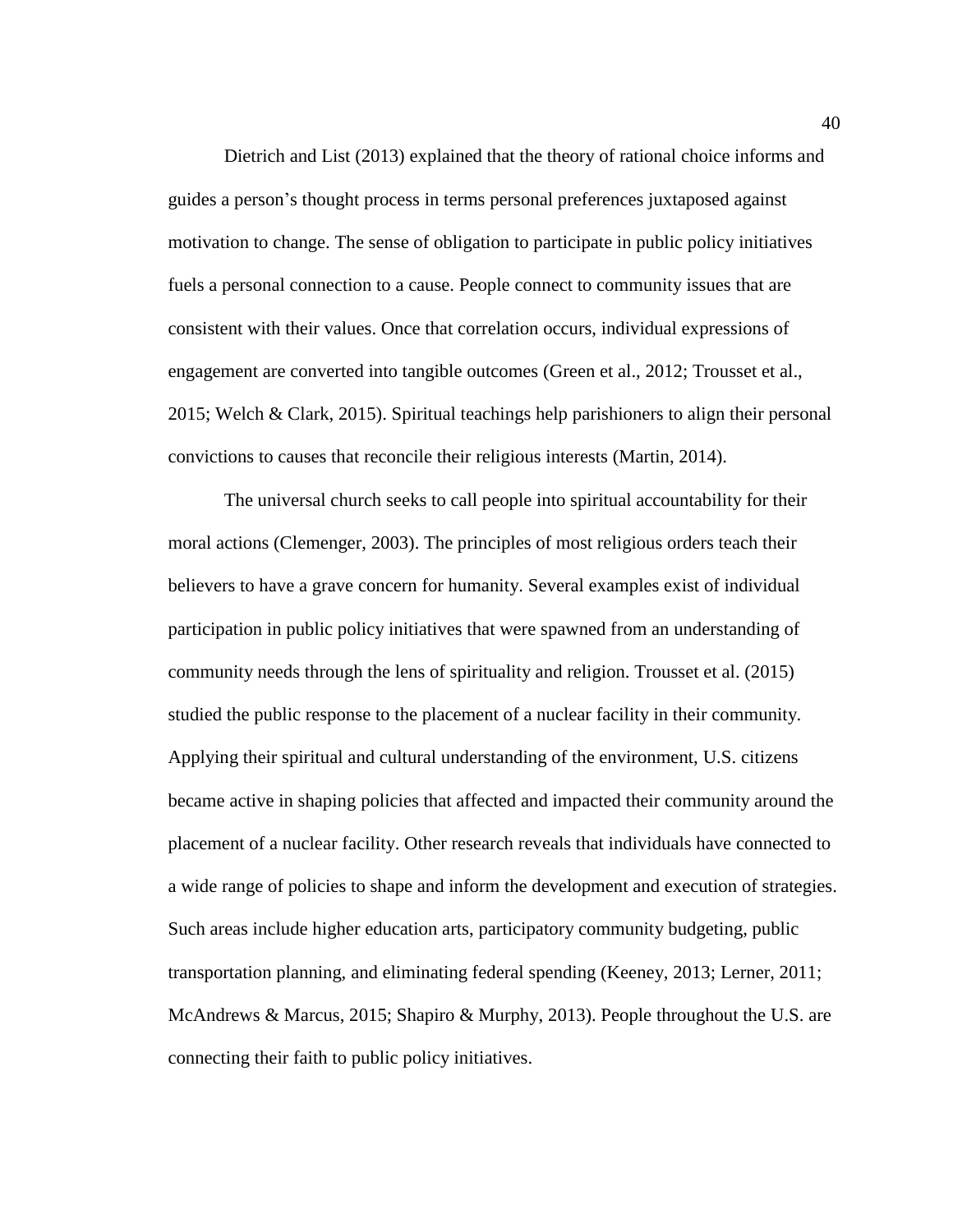Two factors seem to determine one's personal involvement with public engagement – one's cultural belief system and one's existing level of political activity. Individual immersion in public policy initiatives is usually framed around key elements – decision making; representation; participation; opportunity to integrate views; information; transparency and "balance" of a process; early involvement; and structure (Stephens & Berner, 2011). The 2016 shift in presidential political power has galvanized a large segment of the American populous to engage in the public policy process. The changes in the U.S. political landscape and the public's response to those dynamics will serve as a learning opportunity for scholars to study this phenomenon.

## **Summary and Conclusions**

The literature review is a core section of a dissertation study and serves as the foundational framework for the research. SI is the principle concept that framed this study. The idea of SI is based on a psychodynamic perspective that each person has an innate ability to engage their lives from a spiritual context (Anbugeetha, 2015). Those who subscribe to the tenets of SI engage in community and public affairs matters through a myriad of strategies. The literature revealed three major themes that are some of the byproducts of SI – faith and public policy, faith-based institutions as advocates, and public's participation in public policy debates. At the macro-level, religious institutions have a record of connecting to public policy issues that are directly aligned with its mission (Trousset, Gupta, Jenkins-Smith, Silva, & Harron, 2015). From civil rights to immigration and from the environment to health care, faith-based institutions have made their mark on history by speaking on behalf of those who have lost their voices (Butler,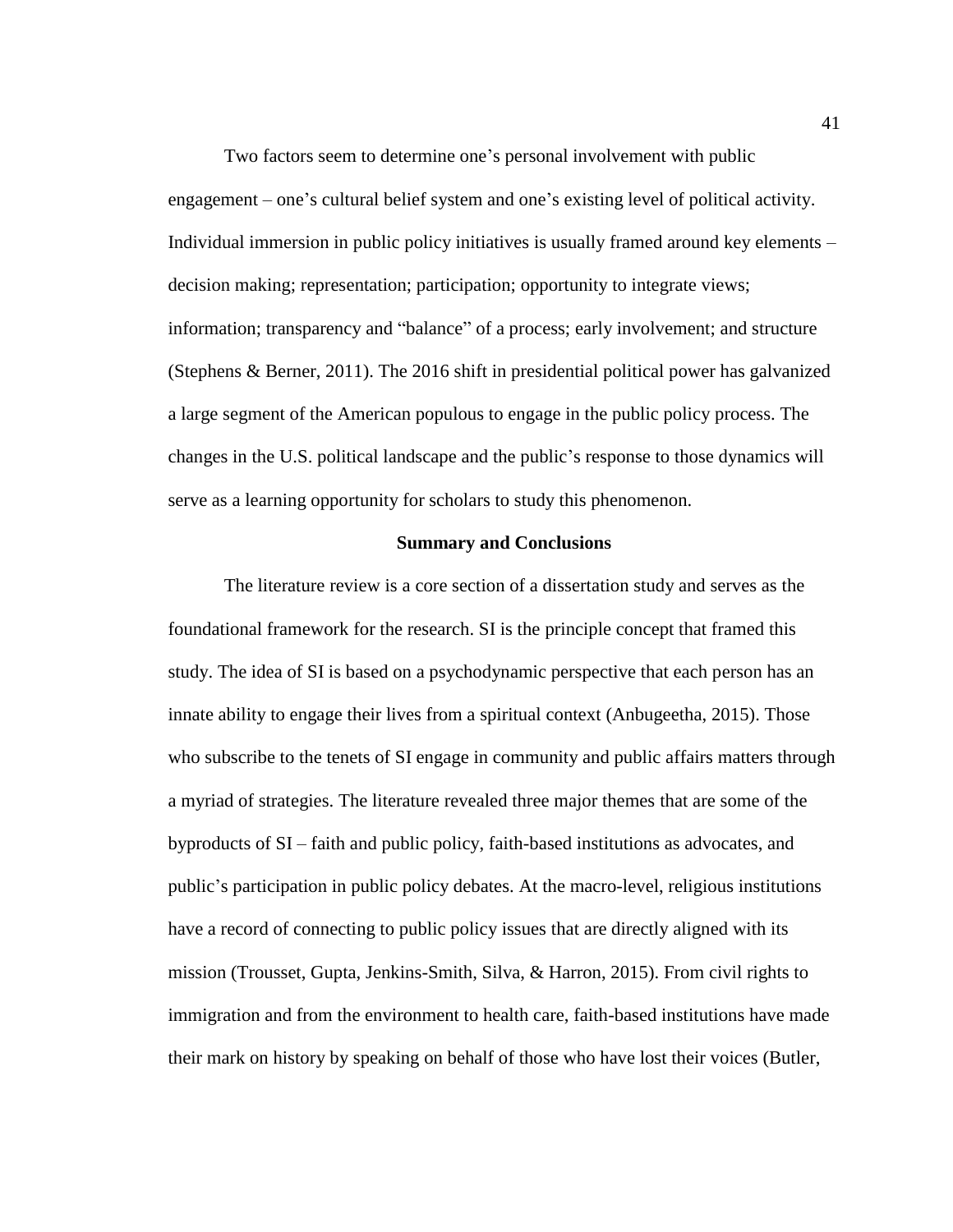2014; Danner, 2013; Ha, 2015). The role of religious orders as advocates tends to be the natural progression of this type of involvement in public policy. The institution of the church provides a critical role in shaping and developing legislation at all levels of government (Vosloo, 2016). A moral consciousness is an element of public engagement that faith-based institutions perceive to be its role in society. As advocates, religious institutions provide a context of morality to the public policy arena (Green et al., 2012; Watkinson, 2015). Individuals are encouraged and free to connect with and support public causes that align with their religious values. The literature is clear that some faithbased institutions have become partners to the government to advance public policies; however, what remains unclear is the extent to which the application of spiritual principles equates to direct personal involvement. It is clear that religious orders teach its believers to be concerned about others' well-being. The missing element of this discussion is how those ideologies materialize as actual works in the broader community.

This study will advance the knowledge of SI in a unique context. No other religious order completely subscribes to SI in that same manner in which the AAPC does. Chapter 3 will outline the case study methodology approach that was applied to investigate the research questions.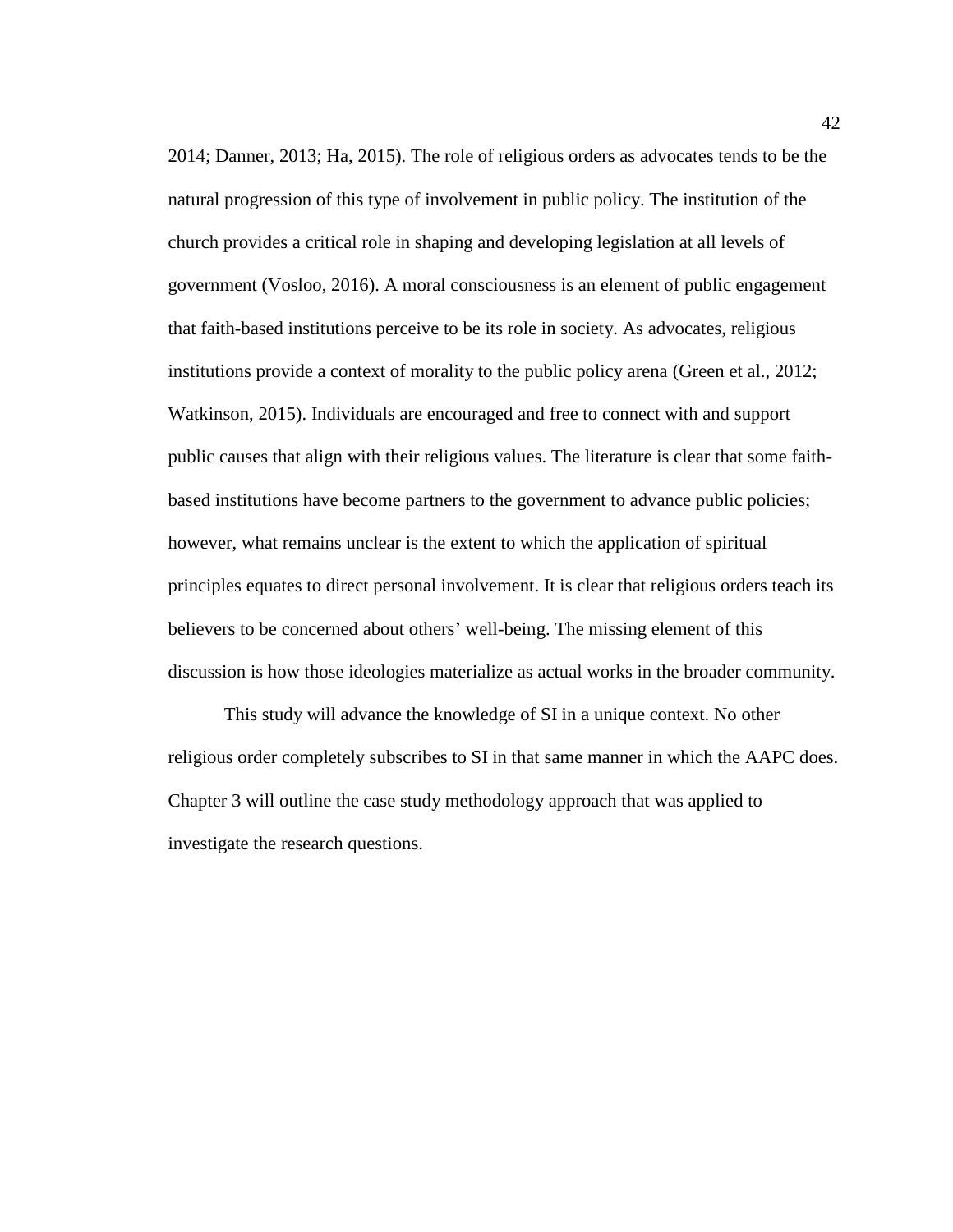#### **Chapter 3: Research Method**

The purpose of this study was to explore the perceptions of AAPC leaders regarding the use of SI to impact and change communities. The fundamentals of SI are elements that describe how individuals embrace spirituality as a means of navigating life. Twelve principles frame SI: self-awareness, spontaneity, being vision and value led, holism, compassion, a celebration of diversity, field independence, humility, tendency to ask fundamental *why* questions, ability to reframe, positive use of adversity, and sense of vocation (Zohar, 2000). Each attribute contributes to the collective whole of the principle. This chapter addresses the methodological framework used to answer the research questions. Sections include an explanation of the research design, the role of the researcher, the case study approach, the interview questions, the data analysis plan, the trustworthiness of the data, the ethical ramifications of the study.

#### **Research Design and Rationale**

This study addressed the following research questions:

- 1. How do leaders within the AAPC perceive that they use the principles of spiritual intelligence as a framework to engage their members in public policy initiatives in their communities?
- 2. What barriers prohibit leadership within the AAPC from engaging in direct public policy initiatives?

These questions were designed to facilitate a deeper understanding of spirituality and its impact in effecting change in a community. Spirituality is the concept that I sought to explore in the context of how it is used in a practical sense to impact communities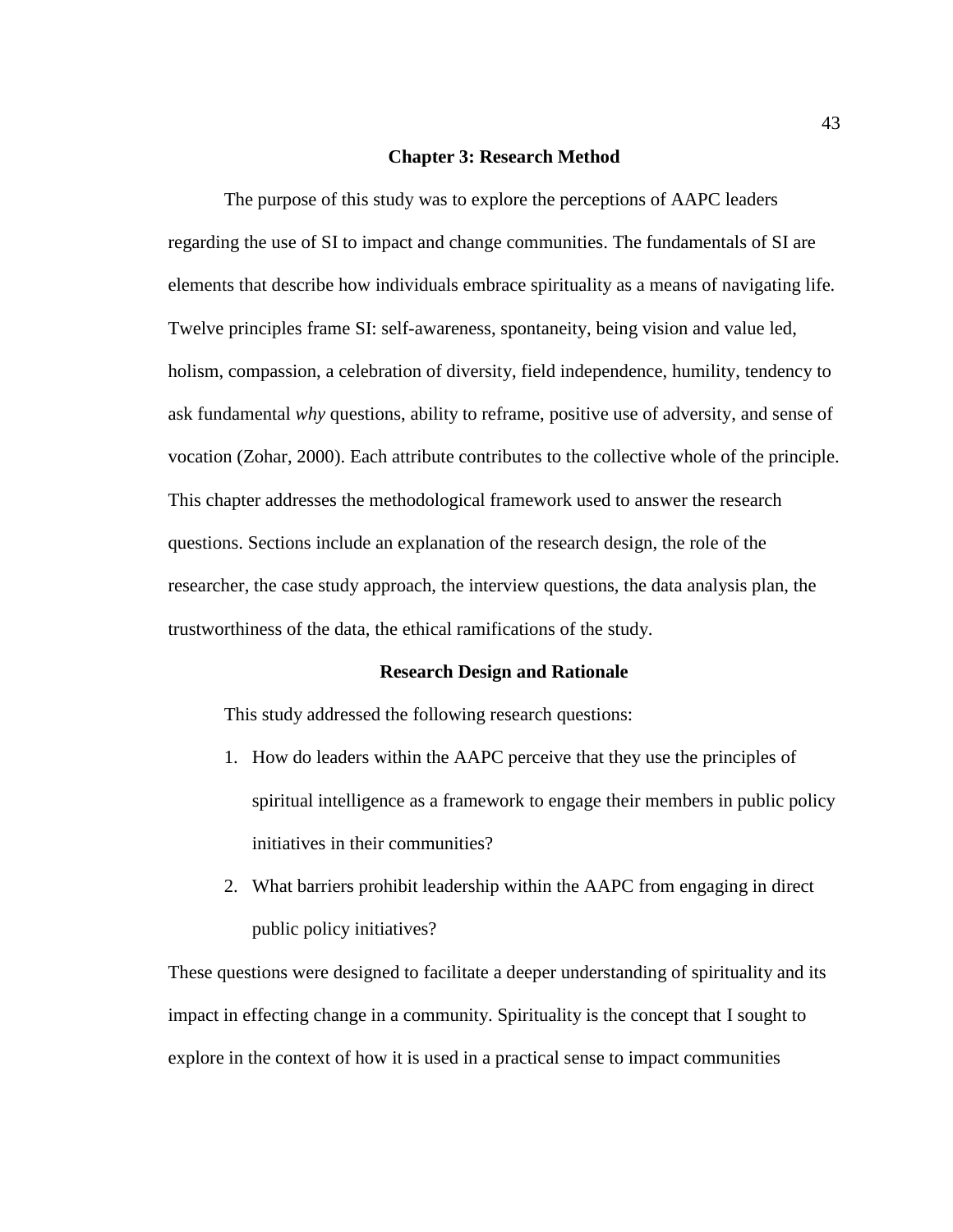through public policy connections. Zohar and Marshall (2000) offered that spirituality is an innate ability given to each human being that shapes, drives, and motivates selfawareness and behavior with others. The AAPC theological framework reflects the principles of SI, and this particular church teaches the ideals of spirituality to its parishioners. This study was conducted to better understand the connection between theory and practice of this church.

The research question drives the selection of the study design and its methodology. The qualitative methodology was applied to this research inquiry. There are various ways in which qualitative research can be framed, and the design should be selected based on the nature of the research question (Creswell, 2009). Qualitative research addresses human behavior as a means of clarifying a condition rather than testing a hypothesis (Creswell, 2013). The study was not framed to predict whether believers of the African American Pentecostals would or would not engage in community efforts but rather was developed to explore how community engagement occurs and the context in which those activities are structured. Given the nature of the research questions, the qualitative case study approach was best aligned with the intent of the study. The qualitative design is grounded in the interpretivist approach to research (Astalin, 2013; Patton, 2015). The inquiry for this study did not begin with a hypothesis but was structured to allow the responses to shape and inform conclusions based on themes that emerge from the research (see Patton, 2015).

I used the case study methodology to answer the research questions. A case study is designed to allow the researcher to study a specific unit of analysis as a means of fully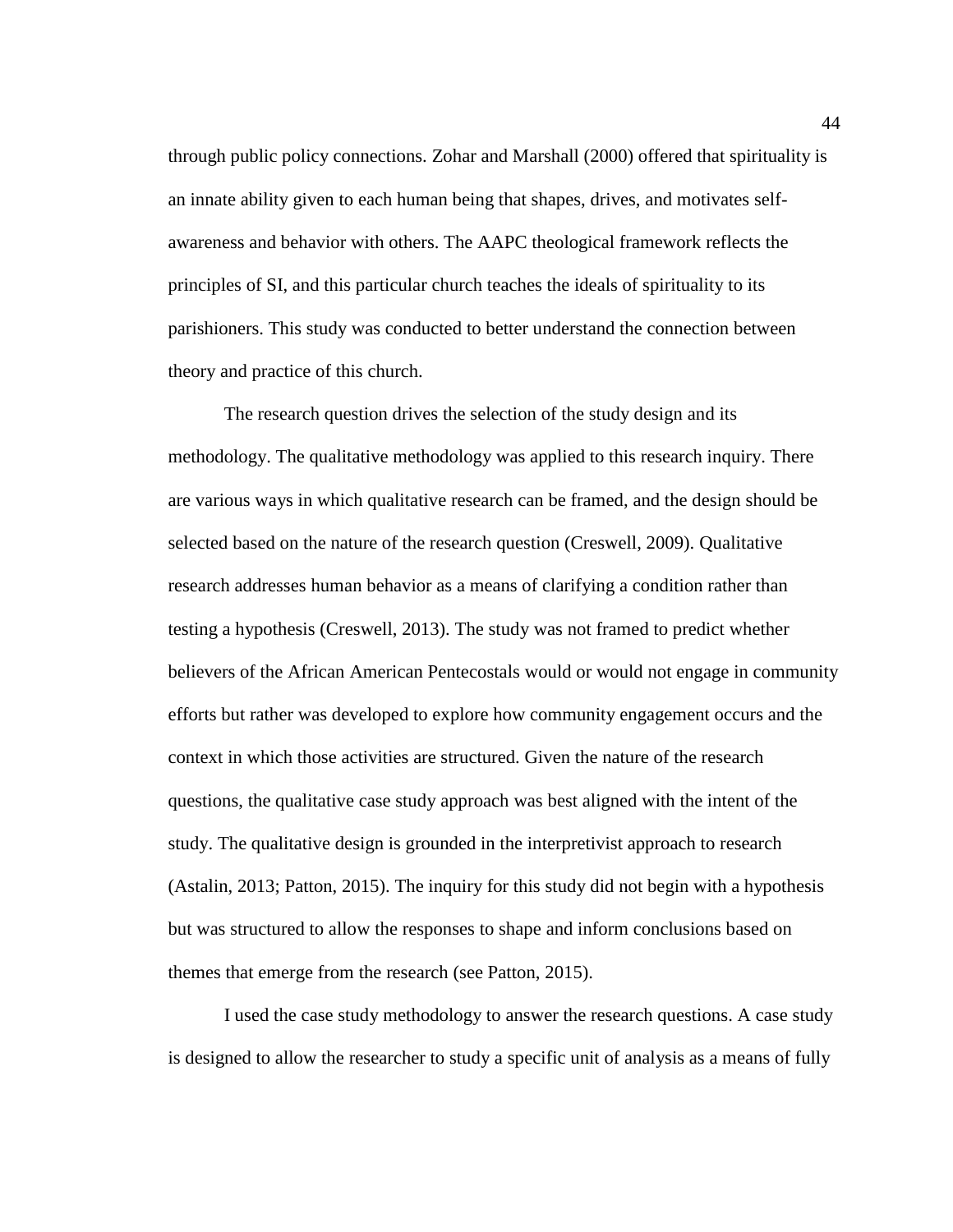understanding various aspects of the group's characteristics, including language, norms, and meaning to specific culture elements (Astalin, 2013; Creswell, 2013). The case study methodology is used to explore a phenomenon using one or more cases as focal points from which to learn (Yin, 2014). Unlike other qualitative designs, a case study approach involves systematic analysis of characteristics of a typical or atypical unit to unveil themes, patterns, and behaviors to understand and explain a myriad of actions (Creswell, 2013; Yin, 2014). Yin (2014) described case study research as a means of developing an in-depth description and analysis of a particular case.

The AAPC has a unique culture shaped by biblical and social convictions and religious patterns. The case study approach provided the research design to answer the research questions. The AAPC was the unit of analysis, and faith leaders in the reformation were interviewed as a means of collecting data. I explored, analyzed, and interpreted the data to describe the group's understanding of its civic contributions through SI.

#### **Role of the Researcher**

A researcher may take one of the four roles: complete observer, observer as participant, participant as observer, or complete participant. These roles are selected according to the levels of engagement a researcher seeks to have with the research experience (Patton, 2015). The researcher's role influences the research outcomes and type of methodology applied in the study (Astalin, 2013; Creswell, 2013; O'Sullivan et al., 2008). My goal was to understand the application of spirituality in the context of public engagement. As such, my role aligned with that of an observer as participant. The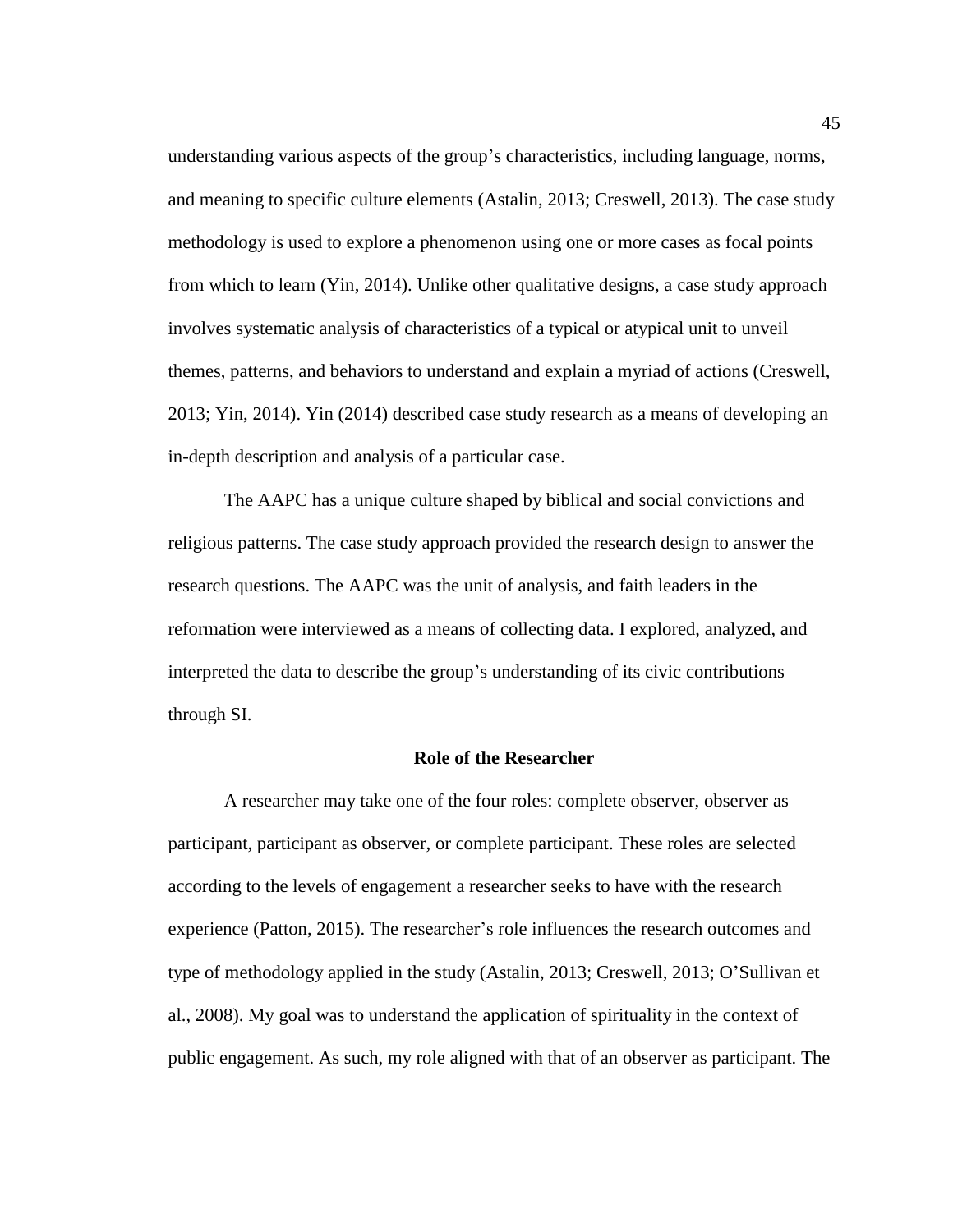design was not framed for me to engage with the AAPC faith leaders in the sense of living their experience. Though I identify with this group, I limited my interaction and assumed a neutral role to understand its functionality and how the reformation uses spirituality to support the health and care of the community. The role of the observer as participant is to intentionally pay attention to words, behaviors, and actions as a means of gathering data (Patton, 2015). Beyond listening to and engaging with the participant in an interview, the observer as participant is taking notes of the environment, body language, and other nonverbal communication (Creswell, 2013; Patton, 2015; Yin, 2014). I engaged with the participants with limited interaction and did not acquiesce to a natural inclination of group connection. A skilled researcher is self-aware of this dynamic and builds mechanisms that support the primary role function (Yin, 2013).

Twelve participants were interviewed for this study. I targeted bishops whom I did not personally know and had not worked with in any capacity. In addition, I had never supervised any of the leaders and characterized each as peers rather than superiors or subordinates. I eliminated any power dynamics that could have influenced participants' responses to the interview questions. I did not offer any incentives for participation in the study. Each person who consented to be interviewed was provided with an in-depth explanation of the study and was asked to volunteer without compensation or any other commitments financial or otherwise. Transcripts of each of the sessions were shared with each participant to ensure that the details of the interview sessions did not misrepresent participants' thoughts. Participants had the opportunity to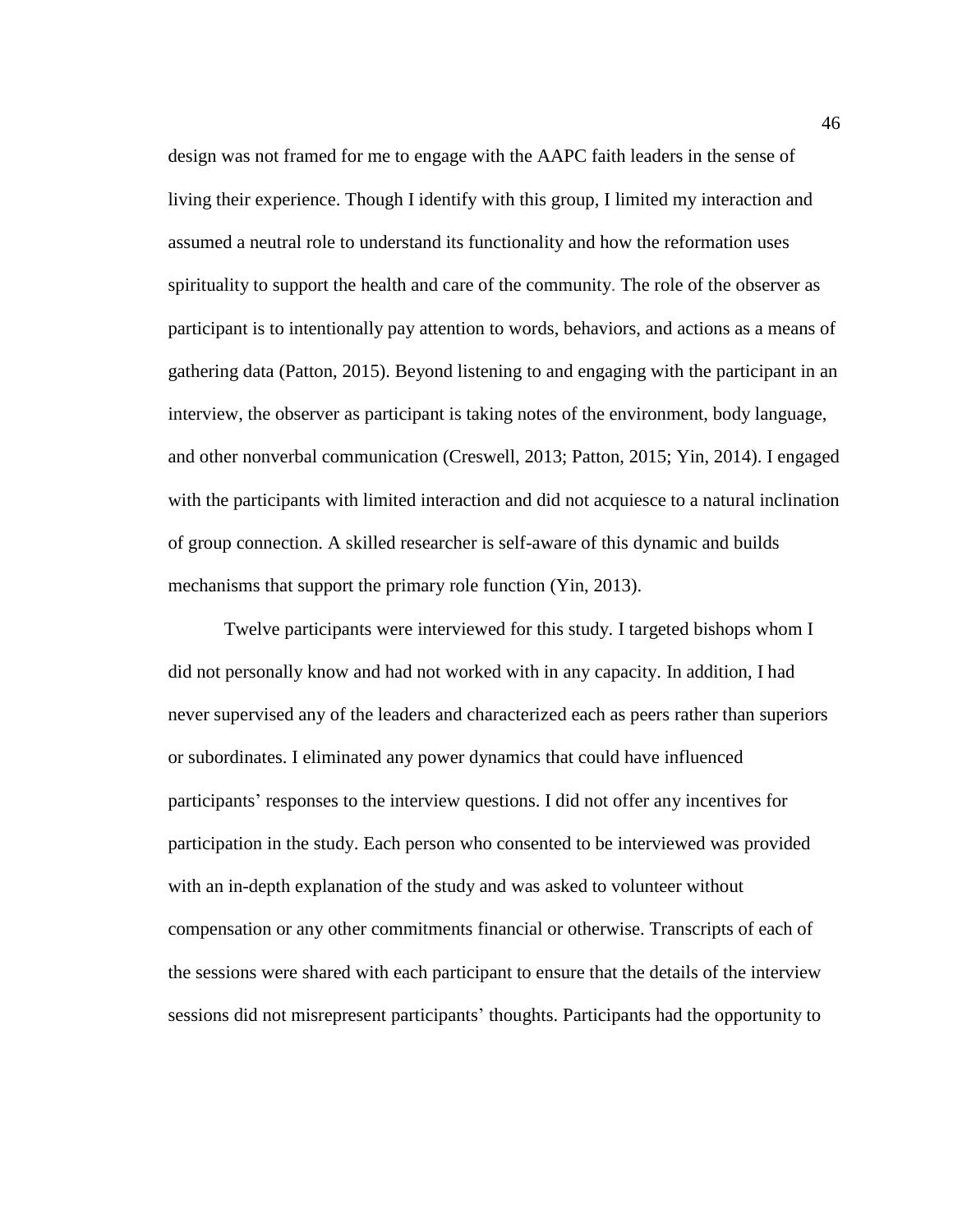make changes to the transcripts before the data were analyzed. Standard institutional review board protocols and guidelines were followed when conducting interviews.

## **Methodology**

The Joint College of Afro-American Pentecostal Bishops (The College) is an international consortium of bishops who have been consecrated as senior leaders of the reformation. The members of The College attend a yearly congress to explore the church's theology and to confer on issues that affect and impact the AAPC. The AAPC is led by bishops who bear the responsibility of developing theological frameworks for members of the faith and ordaining pastors to tend to the spiritual needs of church members. The influence of the AAPC rests with bishops; hence, it was from this body that participants were selected for interviews.

The AAPC has congregations spread throughout the continental U.S., the Caribbean Islands, and Africa. This study was limited to churches in the U.S.. The congregations vary by size, socioeconomics, degrees of educational attainment, and geographic location (urban, suburban, and rural). The bishops selected to participate reflected the varying characteristics contained within the reformation. The composition of The College accurately reflected the demographics of this reformation and was used to draw a sample to answer the research questions (see Creswell, 2013; Patton, 2015).

Yin (2014) offered that a sample frame for a case study is structured to yield meaningful, rich data. If the sample is too small, the data are shallow and will not be adequate to answer the research question (Patton, 2015). Conversely, if the sample is too large, a significant amount of time will be spent with transcription and data analysis. A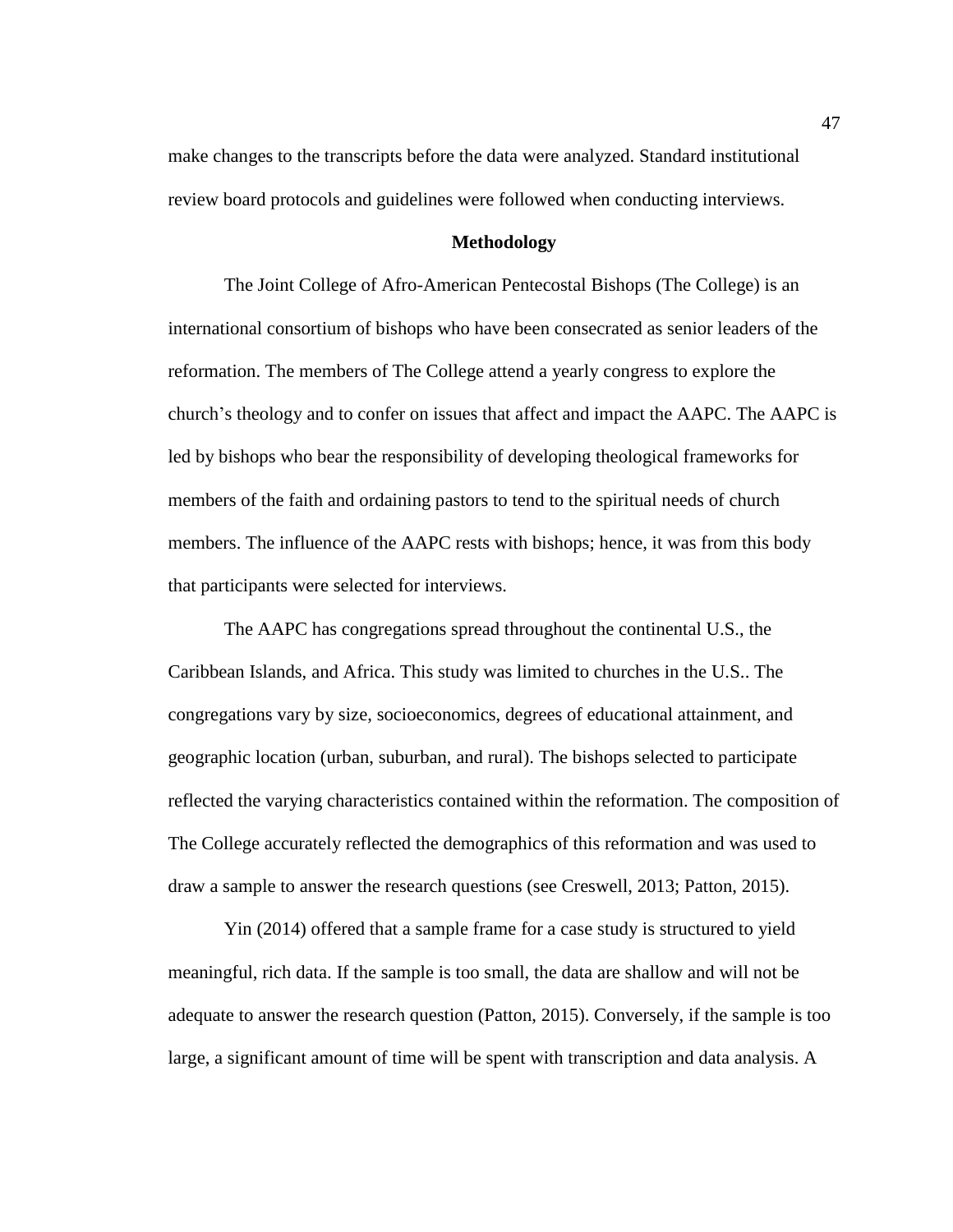researcher sets a sample size that is manageable and provides the opportunity to delve deep into the research question. Initially, I determined that 14 interviews would provide a diverse pool of thoughts on the subject matter and would be an appropriate size to manage a research project of this size and scope. Saturation was reached after 12 interviews. The sample was drawn from a group of 120 bishops of The College. A formal letter of invitation and consent was sent explaining the extent and nature of the research project. Bishops who responded to the letter of invitation received a phone call from me to confirm their participation. After letters of consent were received, interviews were scheduled to accommodate the bishop's schedule. Interviews were conducted through the video conferencing platform ZOOM. All interviews were recorded to ensure accuracy in transcription. Drafts of the transcripts were sent to the participants for their review before data analysis. After the participants gave their consent to the written content of the interview, the data were coded for analysis. Participants' identity remained confidential throughout the data collection and analysis. Each person's name was redacted from the interview protocols and was replaced with a generic designation (e.g., Interviewee 7).

## **Instrumentation**

Participants were recruited through an invitation to participate in the study through a recruitment letter (Appendix A). Confirmed subjects were required to complete a consent form prior to the start of data collection. A sample of the interview questions is provided below, and the full interview protocol, which was derived from the 12 elements of SI, is presented in Appendix B. The questions asked in the interview protocol were constructed as a result of gaps in literature and as a means of answering the research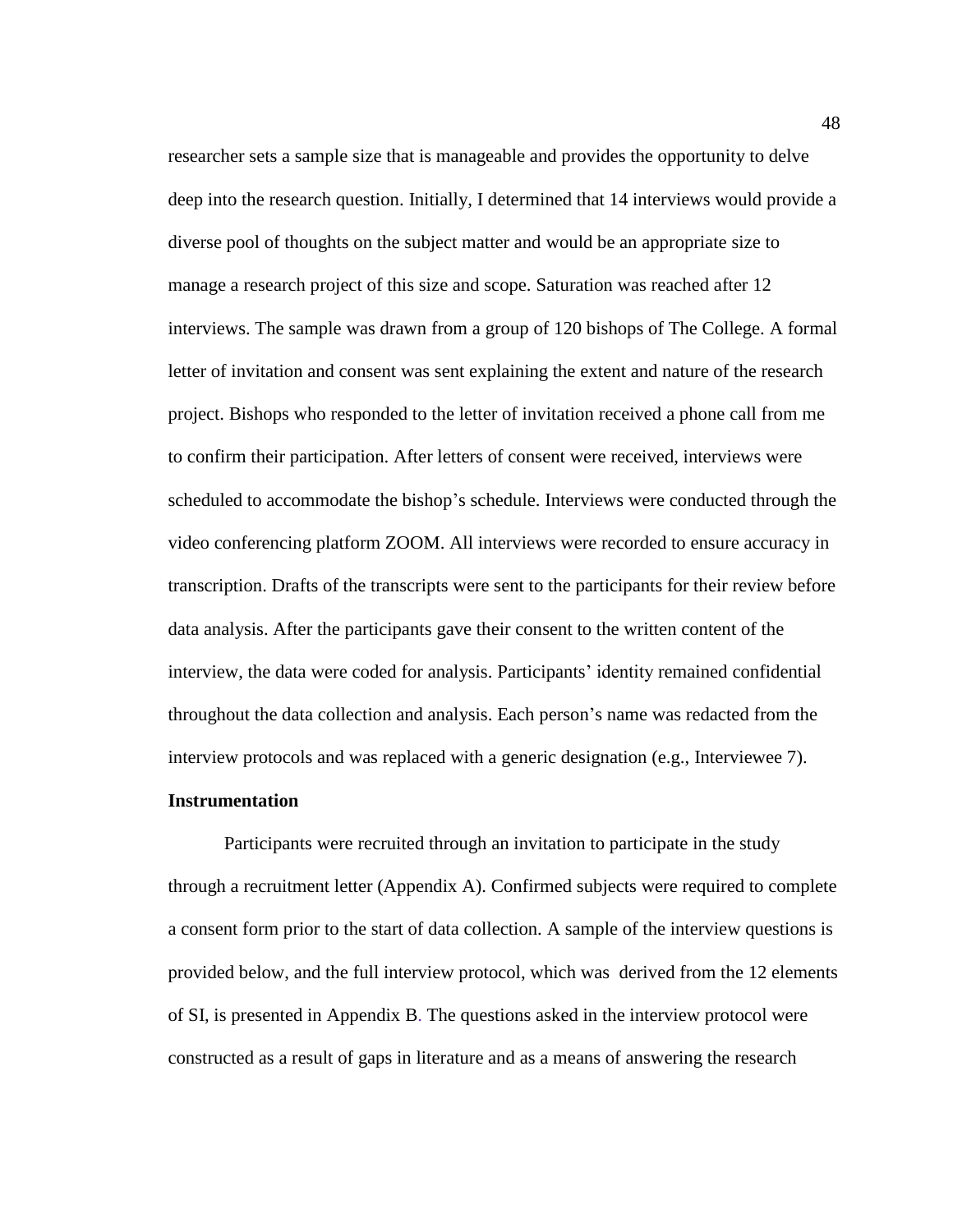questions. Follow-up interviews were not necessary. The interview protocol included questions such as the following:

- In what ways do you believe spirituality guides one's community engagement connections? And, further, should spirituality influence that connection?
- What spiritual forces challenge the church from participating in direct public policy engagement? Are there other forces that also impact the church from its involvement with public policy initiatives? What strategies would you offer to confront and eradicate those barriers?
- Strategic direction for the next generation of leaders of the faith is imminent. What advice would you offer on how to engage the church with the community?

## **Procedures for Recruitment, Participation, and Data Collection**

The purposeful sampling approach was used to build the sampling pool of participants. Purposeful sampling is used when a researcher seeks to engage a unique group of participants to address the research question, and the selection of specific participants is based on a detailed criterion (Miles et al., 2014; Patton, 2015). To explore the research questions, this sample initially included 14 African-American Pentecostal Bishops who serve the church in the continental U.S.. Twelve bishops were interviewed; and each of their responses were analyzed. All of the bishops invited to participate had served in the church in this capacity for at least five years to ensure a level of experience in the office. Once a person is consecrated as a bishop, it normally takes five years to become fully acquainted with the responsibilities of the office. After a five-year period,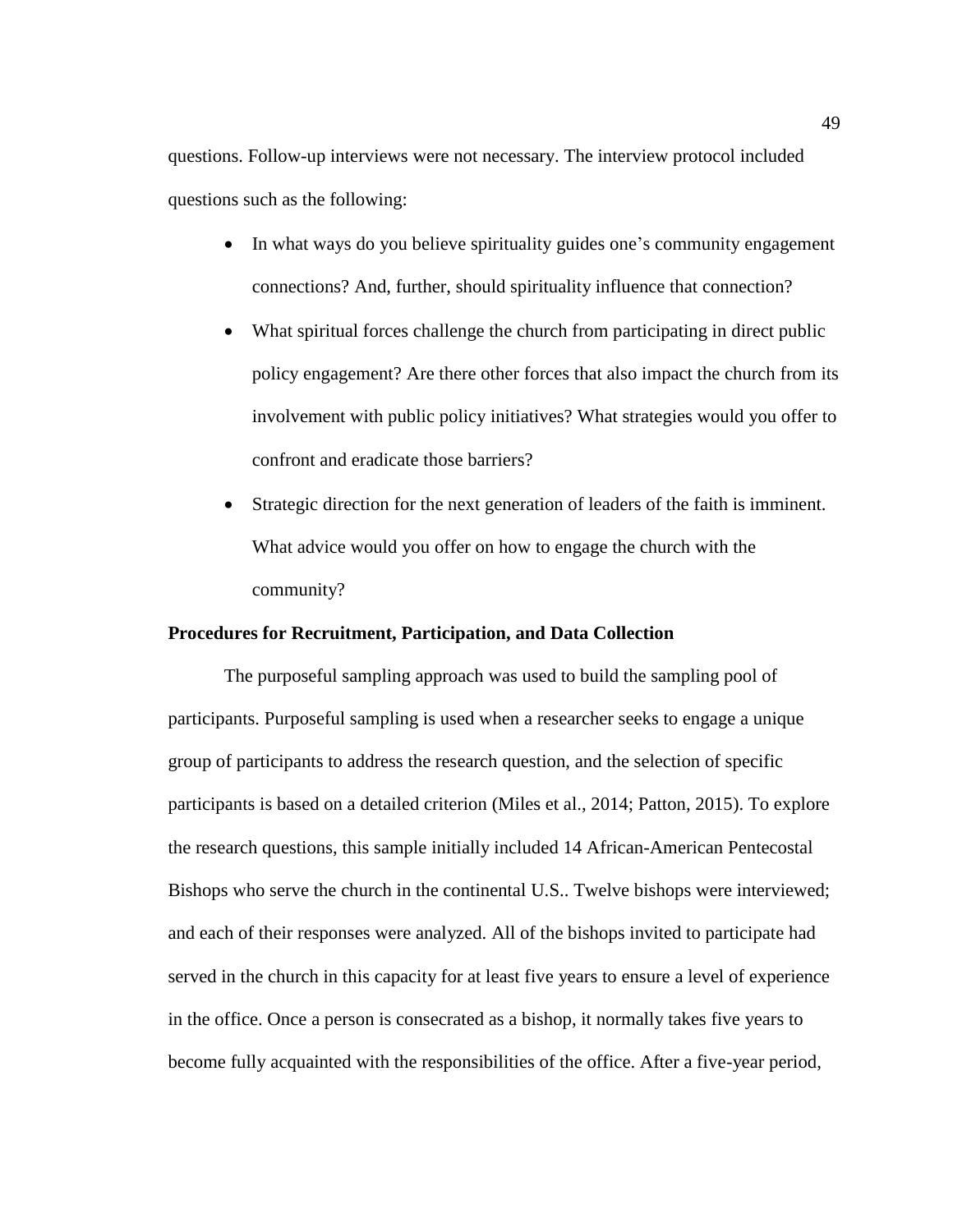the bishop usually has a thorough, working understanding of the office and challenges thereof. The bishop is the highest level of the governmental office in the AAPC, and one of the primary functions of the office is to define the spiritual tenets of the faith. This group of leaders is a critical segment of the AAPC and has an essential role in framing the theology and direction of the church.

Though I am a member of The College, this project was not a collaborative effort between us. The College was not considered to be a partner, and the research is my independent project. The recruitment period lasted three weeks to expedite the process of solidifying the sample pool. Once the list was developed, an invitation was emailed to potential participants**.** The process ended once 14 participants were identified. Those participants that agreed to participate were contacted to schedule a time for the initial interview.

The interviews were conducted through a video-conferencing platform. The researcher asked the questions of the participants and took notes during the sessions. All of the interviews were recorded and transcribed with 24-hours of the interview. The first iteration of the transcript included both the researcher's written notes and the recorded responses. Each participant reviewed the transcription of the interview to ensure the accuracy of their responses.

The interviews lasted between 60 and 90 minutes. Once the participant reviewed and approved the final transcript, a thank you e-mail was sent expressing gratitude for their time and support. Those participants that requested a copy of the final, approved dissertation will receive the link to the completed work at the appropriate time.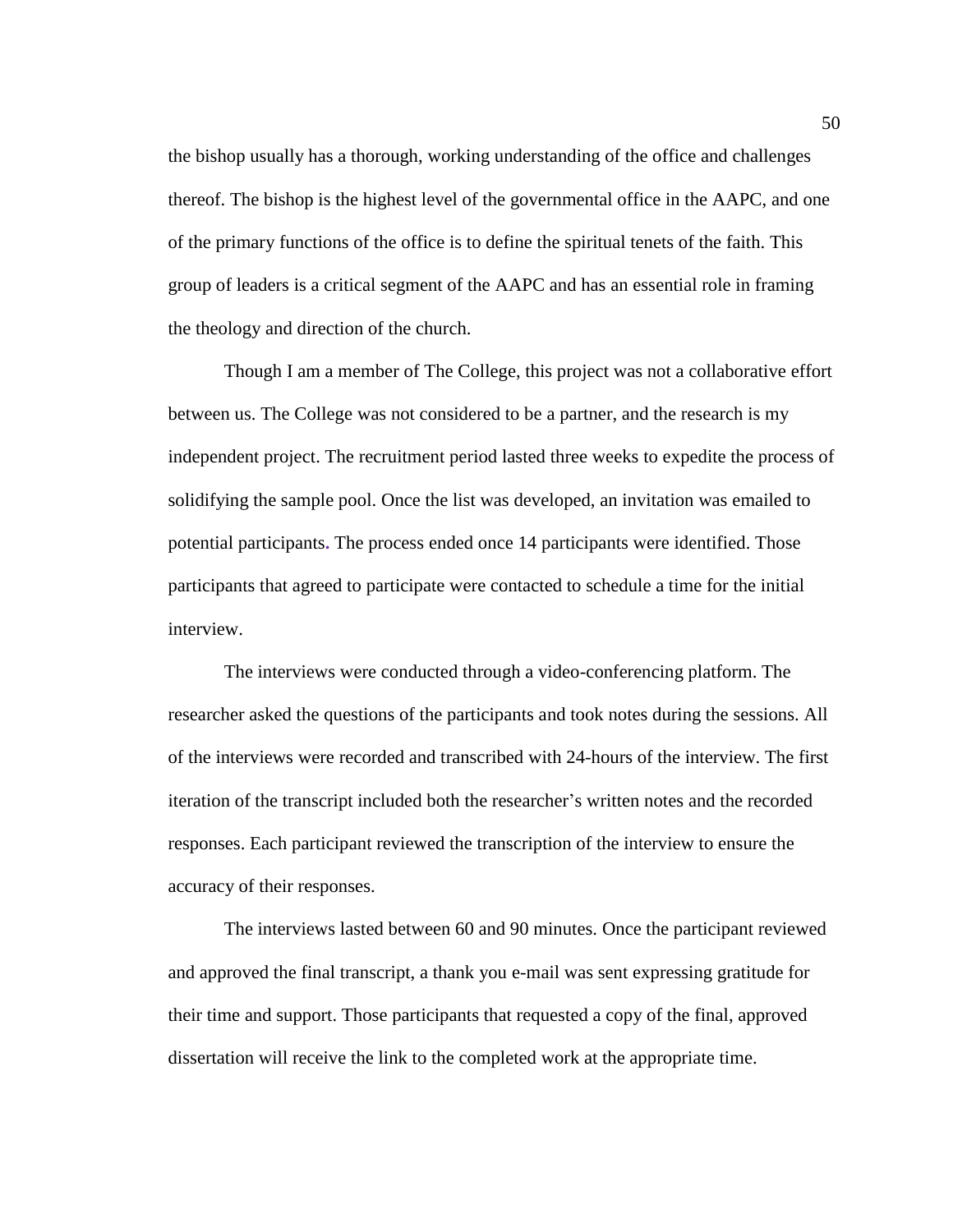#### **Data Analysis Plan**

Data analysis is at the epicenter of a qualitative research project, and there are several tools available to analyze qualitative data. NVivo, a widely-used software package, is commonly used among researchers to house and interpret qualitative design and was used as the primary data management tool for this study (Bazeley & Jackson, 2013). Case study research methodology leads the researcher to see patterns and themes in the data (Creswell, 2013). The data gathered from participants of a study essentially are the elements that lead the researcher to make final conclusions (Patton, 2015). Data analysis includes four critical strategies – grounding the study in a theoretical framework; engaging the data from multiple perspectives; devising a case narrative; and exploring several explanations of data outcomes (Yin, 2014). The researcher must be committed to spending quality time to understand emerging themes from the data. Qualitative analysis usually provides several plausible explanations to the research question; leading the researcher in many directions to explore and ultimately draw a conclusion (Goldberg & Allen, 2015; Salmona & Kaczynski, 2016; Yazan, 2015). The approach to analyze case study data is qualitative data analysis, which is an iterative process, and categories to which data are initially assigned may change as the process unfolds (Bazeley & Jackson, 2013). Data were analyzed using the following steps: establish provisional themes based on research questions; conduct first-round interviews; transcribe interview notes; code data; display data using checklist matrix; identify patterns and contrasts; transcribe interview notes; re-code data; display data using checklist matrix; draw conclusions.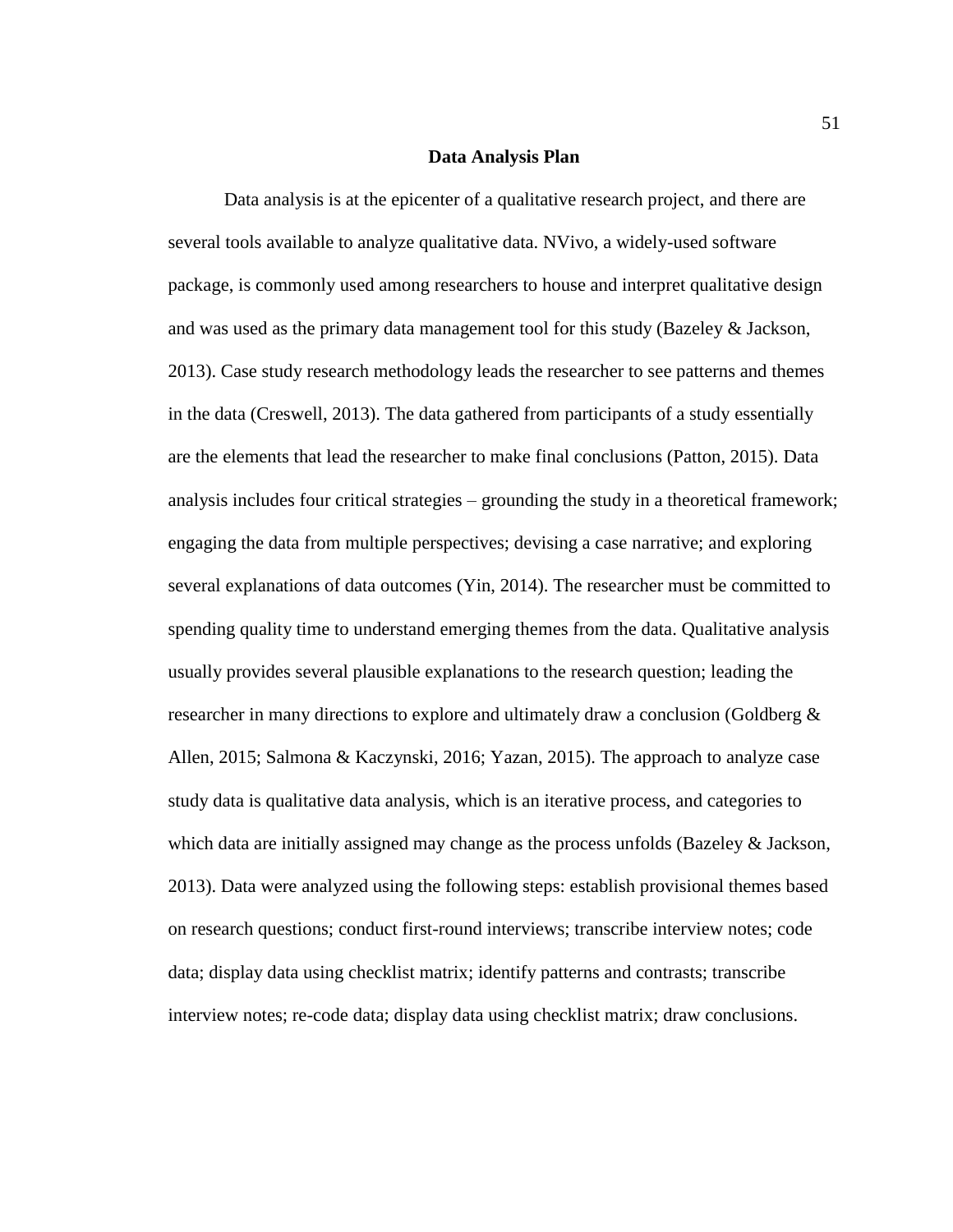The first analysis was designed to segment the data into frameworks, concepts, and themes, also called nodes (Bazeley & Jackson, 2013; Creswell, 2013; Miles et al., 2014). Those nodes became the framework for analyzing the data. To begin the analysis, the 12 SI principles framed the data analysis (Table 2). Three themes, which emerged from the literature review, were used as provisional categories to support the coding of the data: spirituality, community engagement, and barriers (Table 3). Responses from the participants were placed the appropriate categories to organize the data. Additional themes emerged after the first analysis and were added to further refine how the data is coded.

Table 2

| SI Principle                | Description                                                                                | Corresponding Interview |
|-----------------------------|--------------------------------------------------------------------------------------------|-------------------------|
|                             |                                                                                            | Question                |
| Self-Awareness              | Having a personal<br>understanding of one's<br>values and its impact on<br>self-motivation | Question 4              |
| Spontaneity                 | Being aware of the present<br>and able to respond and<br>adjust accordingly                | Question 7a             |
| Being vision- and value led | Engaging from and living<br>by consistent principles                                       | Question 5              |

*SI Principles – Coding and Interview Questions Corresponding Correlation*

*(table continues)*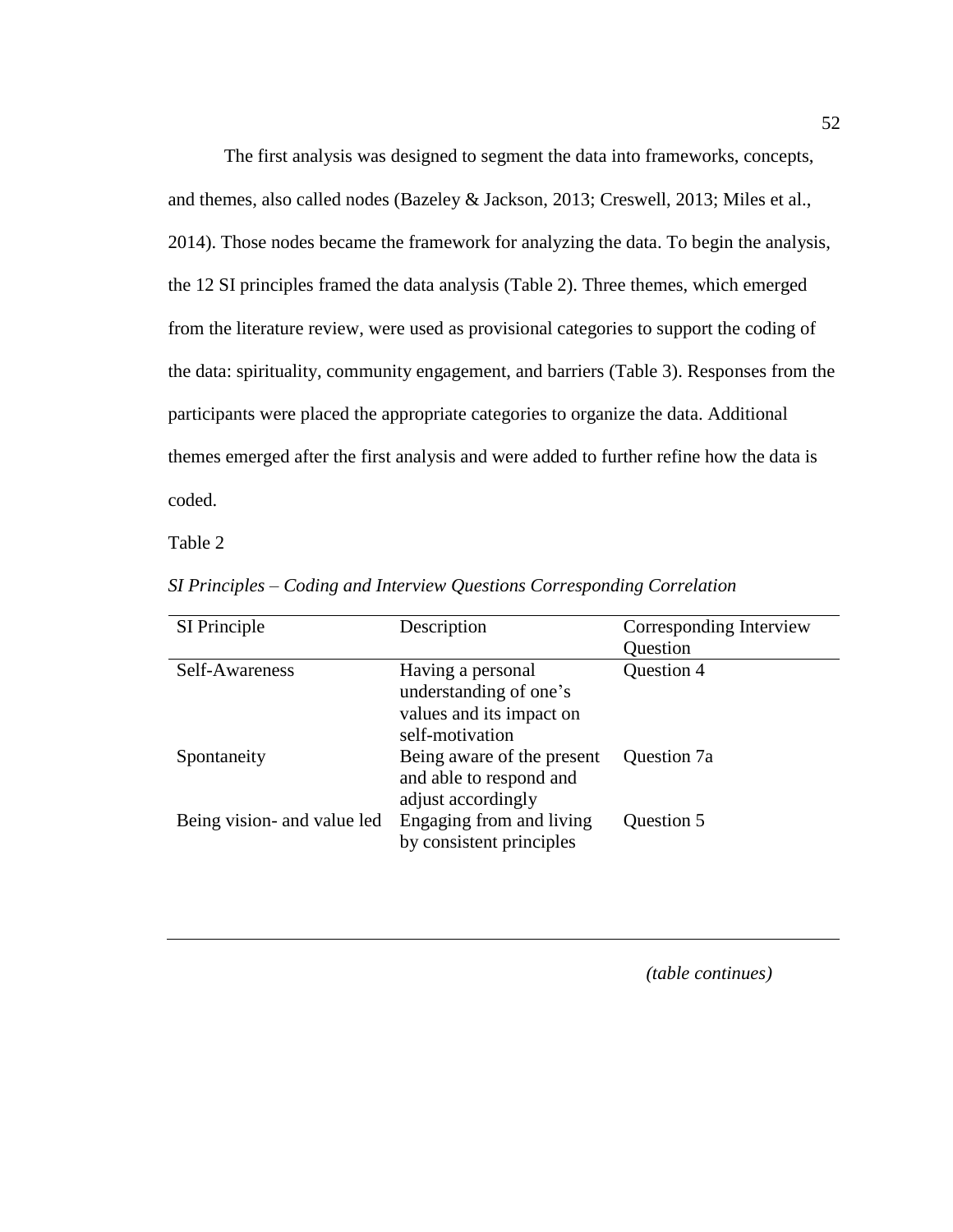| <b>SI Principles</b>                               | Description                                                                                                   | Corresponding Interview<br><b>Questions</b> |
|----------------------------------------------------|---------------------------------------------------------------------------------------------------------------|---------------------------------------------|
| Holism                                             | Making connections                                                                                            |                                             |
|                                                    | between and among                                                                                             | Question 9                                  |
|                                                    | relationships and personal<br>systems in order to foster a<br>sense of belonging and                          | Question 11                                 |
|                                                    | purpose                                                                                                       |                                             |
| Compassion                                         | Possessing the ability to be<br>consistently empathetic                                                       | Question 3                                  |
| <b>Celebration of Diversity</b>                    | Appreciating the<br>differences from others and<br>using those qualities to<br>personally grow and<br>develop | Question 13                                 |
| Field Independence                                 | Being driven and led by<br>personal convictions in<br>one's actions                                           | Question 12                                 |
| Humility                                           | Seeing oneself as a<br>member of larger team<br>who contributes to the<br>success of the group                | Question 8                                  |
| Tendency to ask<br>fundamental "Why?"<br>questions | Questioning life to gain a<br>better understanding                                                            | Question 6                                  |
| Ability to reframe                                 | Separating from problems                                                                                      | Question 7c                                 |
|                                                    | to perceiving an issue from<br>a macro-level                                                                  | Question 10                                 |
| Positive use of adversity                          | Using setbacks and pain as<br>a means of learning and<br>growing                                              | Question 7b                                 |
| Sense of vocation                                  | Feeling the need to places<br>others needs before one's<br>self                                               | Question 3                                  |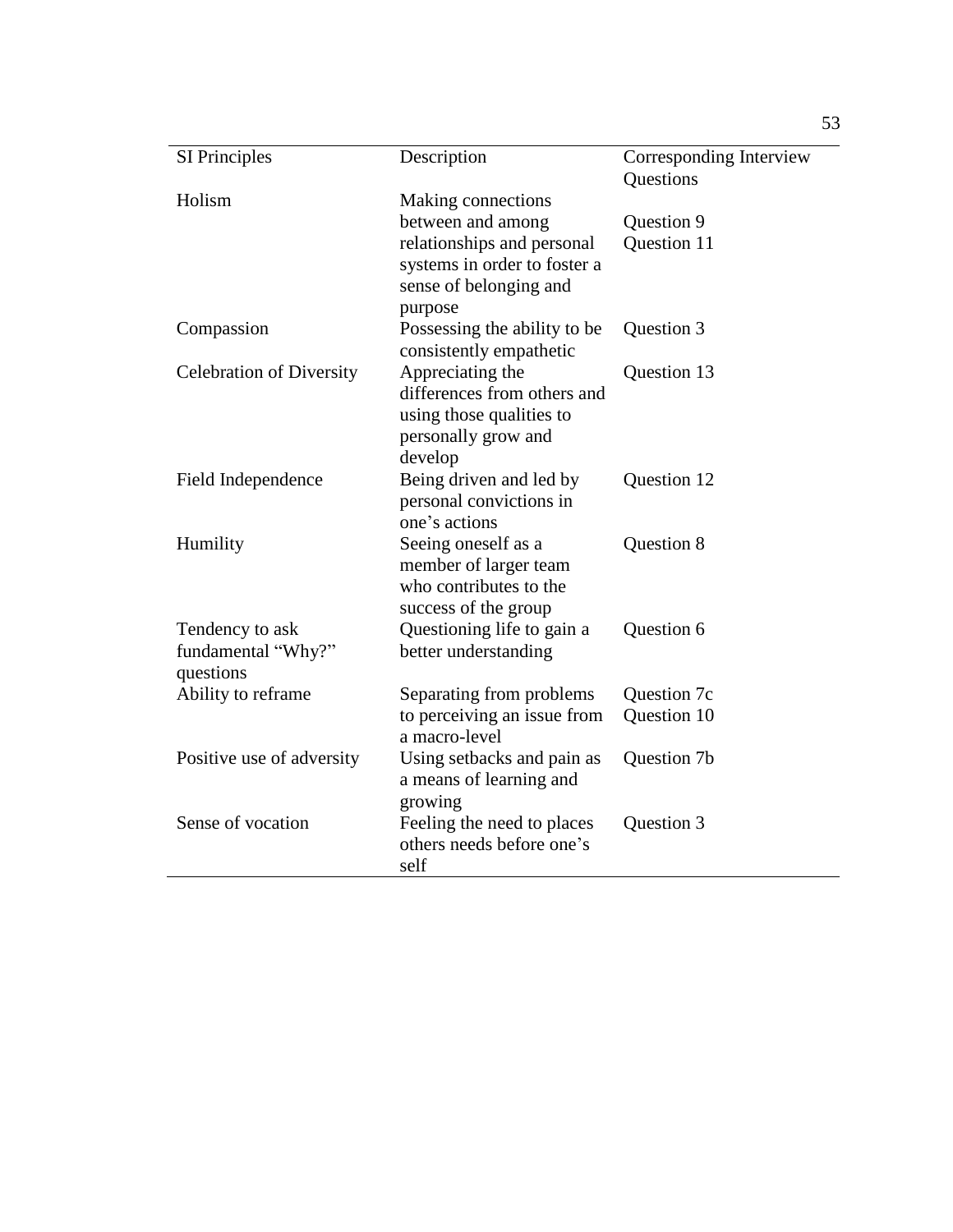# Table 3

| Theme                | Definition                                                                                                                                                                                                                                                                       | <b>Citations</b>                            |
|----------------------|----------------------------------------------------------------------------------------------------------------------------------------------------------------------------------------------------------------------------------------------------------------------------------|---------------------------------------------|
| Spirituality         | Concepts that point to<br>one's personal relationship<br>with a higher being is<br>innate and is shaped and<br>developed over time;<br>different from religion in<br>that the focus is on<br>individual connection to a<br>supreme force rather than a<br>religious institution. | Albursan et al., 2016<br>Jack et al., 2016  |
| Community engagement | Personal or corporate<br>involvement (i.e.,<br>volunteering, advocating,<br>protesting) with social<br>issues; sharing a sense of<br>being a steward of the<br>community in which one<br>resides or works.                                                                       | Anwar & Osman-Gani,<br>2016<br>Borner, 2013 |
| <b>Barriers</b>      | Theological mandates that<br>prevent individuals from<br>participating in civic<br>initiatives; social issues<br>that are in direct<br>contradiction to personal<br>morals and values.                                                                                           | Grzymala-Busse, 2016<br>Pinn, 2013          |

*Second Iteration of Coding*

The third iteration of data exploration further categorized the data into three additional layers: values, attitudes, and beliefs (Table 4). As qualitative inquiry explores concepts and phenomena, it is important to code data according to a framework that identifies the influence of certain ideologies and behaviors (Bazeley & Jackson, 2013). A researcher attempts to draw out patterns weaved into the participants' responses. These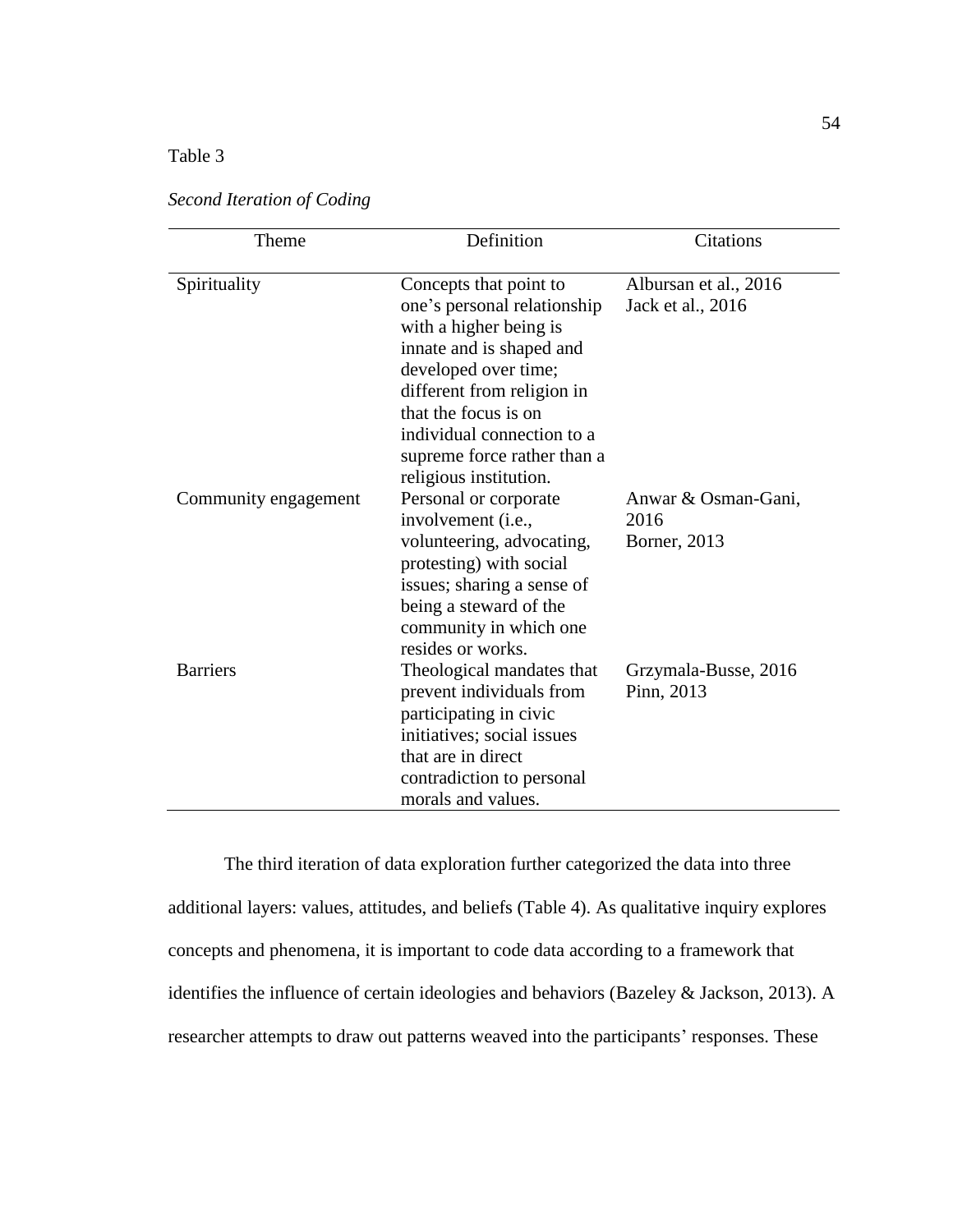themes are data points, which lead the researcher closer to answering the researcher

questions.

Table 4

*Third Iteration of Coding*

| Theme            | Definition                                                                                                                                 | Citation                                             |
|------------------|--------------------------------------------------------------------------------------------------------------------------------------------|------------------------------------------------------|
| Values           | Actions and deeds held in<br>the highest of regard;<br>opportunities considered of<br>the utmost importance.                               | Todd & Rufa, 2013<br>Warrington, 2011                |
| <b>Attitudes</b> | Shared religious<br>convictions among a group<br>of people; thoughts<br>accepted as truth based on<br>faith.                               | Flores et al., 2014<br>Keller, 2011<br>Samuels, 2011 |
| <b>Beliefs</b>   | Views and perceptions<br>shaped by past experiences;<br>feelings and emotions that<br>describe connections to<br>people and social causes. | Papouras, 2016<br>Wenk, 2002                         |

NVivo qualitative analysis software was used to house and organize the information; however, it was my responsibility to analyze the data. To assist with that process, the data were formatted using a checklist matrix which provided a systematic way to track the multiple dynamics of a variable (Miles et al., 2014). The organized method systematized the data in such a way that patterns could be identified, and comparisons and contrasts among and between respondents' answers became visible. Yin (2013) offers that data analysis in case study methodology unfolds as the research process moves forward. The software is a tool that assisted with organizing the process.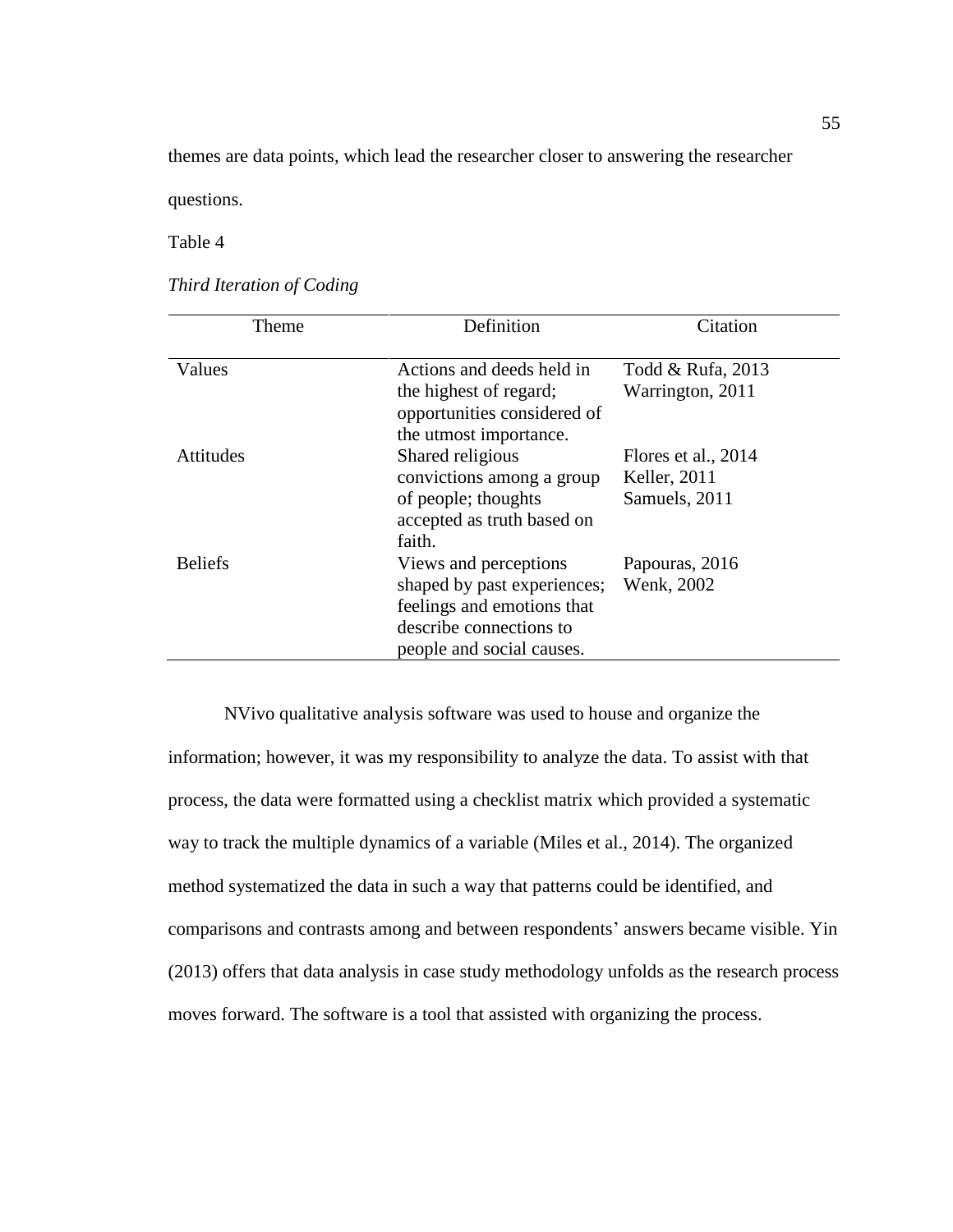#### **Issues of Trustworthiness**

The research design must draw upon measures of validity and reliability. These two factors are critical to establishing a sense of credibility for the results of a project. Several strategies can be employed to mitigate incorrect results, including triangulation, peer review, and audit trails (McGloin, 2008; Shenton, 2004; Yin, 2014). Validity cannot be overlooked as it is the mechanism by which a researcher ensures the data and the methodology are congruent and yield the best possible results (Creswell, 2014; Patton, 2015). Further, reliability is the framework upon which results are considered accurate and allow the researcher to draw appropriate conclusions (Yin, 2014). Credibility is one factor in establishing validity, and it speaks to the notion that the findings are congruent with the current reality of the subject matter.

Several steps were included in this research to ensure the trustworthiness of the data. Understanding culture is one critical aspect of establishing internal validity. To have an awareness of and appreciation for language, terms, and customs is essential to a research process (Shenton, 2004; Yin, 2004). My experience in the AAPC was both an asset and a challenge as it positioned me to navigate through terminology and meanings of words and phrases. Cultures tend to have an identity in which language and behaviors are unique. As such, my learning curve with the culture and environment of the AAPC was a non-issue. The understanding of the inner workings of this system lends itself to a level of credibility. Participants did not perceive me as an outsider attempting to learn their culture. The challenge of my position was that I explored a culture with which I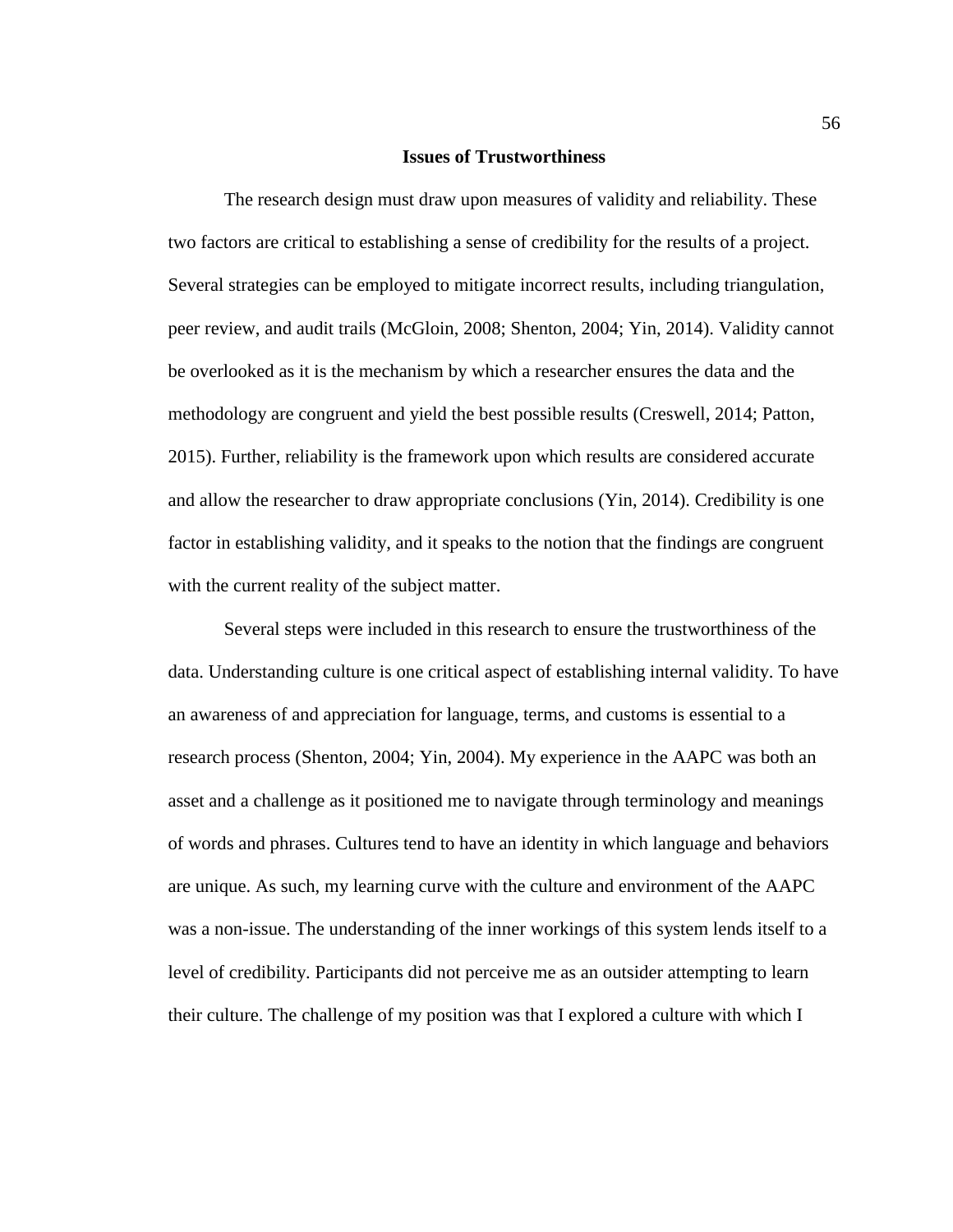have been connected for 25 years and needed to identify biases and build in safeguards to ensure my perceptions and thoughts did not infiltrate this work.

Some aspects of triangulation grounded this work. The criteria for those who were asked to participate in this study included AAPC Bishops currently serving the church in a wide-range of areas including, but not limited to, pastoral coverings, church protocol, and church governmental affairs. To further establish a sense of credibility, I focused on recruiting leaders that have significant experience with either teaching or implementing AAPC theology but with whom I did not personally share a connection. The personal relationship between a researcher and a participant may create a dynamic that erodes the credibility of the research (Patton, 2015). However, in this case, there were enough bishops in the AAPC whom I did not know and could select to interview. Removing the personal element from relationship helped to address some measure of credibility. I selected Bishops that I have not personally known or worked with in the past.

Participants were asked to review their transcripts to establish trust and to ensure the accuracy of the information. Including the participants in the journey reduces the voice and thoughts of the researcher and keeps the focus on the respondents' views (McGloin, 2008; Yin, 2014). The perceptions and reflections of the participants are the factors that drive validity. Providing opportunities for the voices of the participants to consistently be heard throughout the process occurred. To add another dimension of triangulation, I engaged an external expert (a former academic colleague in qualitative methods in reviewing my coded data without any of the participants' information). Investigator triangulation is an element that invokes experts from a field to review themes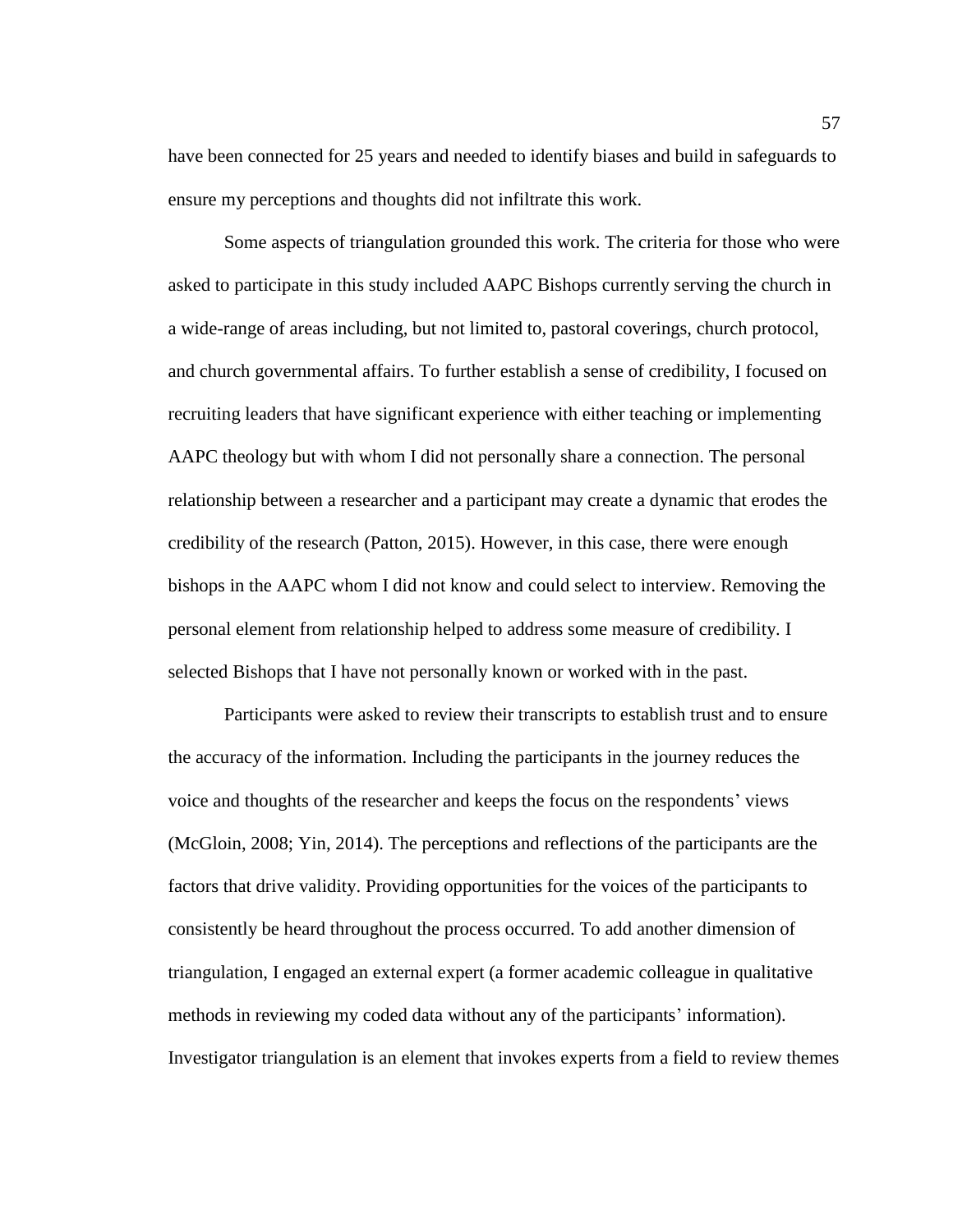and data as a means of supporting the primary researcher (Patton, 2015; Shenton, 2004; Yin, 2014). Sharing the "data in-process" with other experts adds a level of scrutiny and credibility to the research process. It is my intention to use this element of the process to capture questions for further studies and investigations.

Attention also was given to the transferability of this work. To achieve this goal, an interview protocol included a settings description, a profile of the participant, a stepby-step interview protocol, and a log sheet to record the focus and notes of each interaction with the participant. The files of these notes remain confidential and will only be shared with the participant. Separate credentials will be maintained to detail the interview process, which are identified as the audit trial documents. Those records will be submitted with the final copy of the dissertation, if necessary, and will not expose the names or identifying information of the participants.

For my personal development and support, I also began a journal of self-reflection for this process. This journal helped me to document my thoughts, feelings, and anxieties about the research project. My hope is that my words helped me to identify my biases and personal thoughts. By facing my words, my intention was to remove my views from the research process and allow those reflections to be contained in a safe place and not in the research project.

## **Ethical Procedures**

As qualitative research directly engages the researcher with human subjects, ethical protocols were required for this research. Interaction with human subjects is a way to obtain data for research; however, the risks associated with progress should never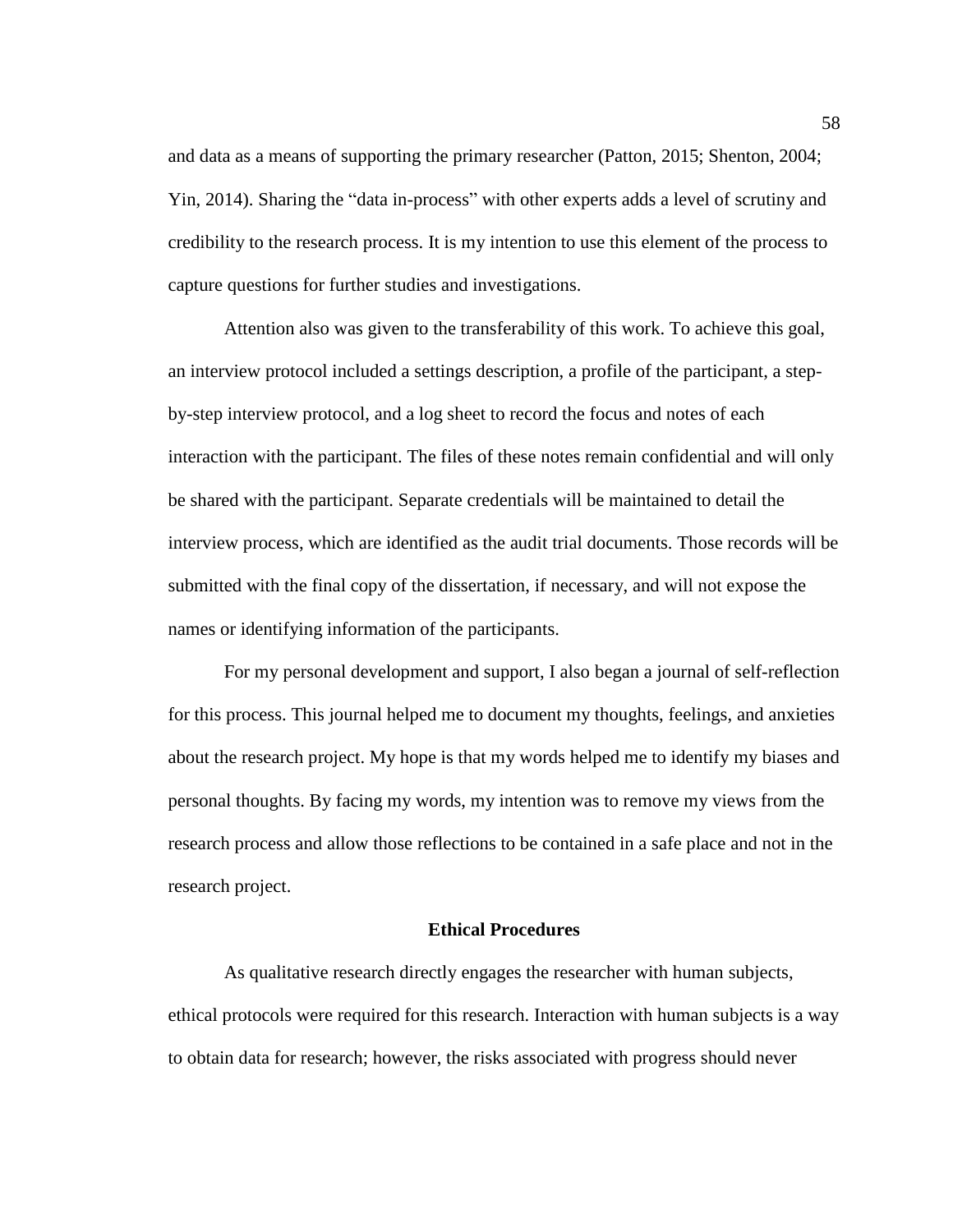inflict or cause harm (Patton, 2015; Yin, 2014). To that end, I completed a Walden University Institutional Review Board (IRB) application to gain permission to engage in the research elements of this project. Potential participants were not contacted until IRB approval was granted. All persons invited to participate in this research were fully briefed on the focus and goal of this work and were permitted to discontinue their involvement at any time and for any reason without any penalty. None of the participants dropped out of the study.

All data are considered confidential. The names and any identifiable information were redacted from the participant's identity to maintain their confidentiality. The notes and protocols from the interviews are saved on a flash drive and remain in the researcher's possession. The researcher bears the sole responsibility for maintaining the data and will keep the data for seven years beyond the date of completion of the dissertation process. After that time, all documents, notes, flash drives, and transcriptions will be destroyed.

#### **Summary**

The qualitative, case study methodology approach guided the exploration of how the principles of SI are used if at all, to engage in public policy initiatives. The AAPC is the unit of analysis given its theological framework in comparison to the elements of SI. The case study approach provides the opportunity to gather rich, deep data to explore thoughts, perceptions, and beliefs from leaders of this church. Ten participants comprise the sampling frame, and ethical protocols were used to safeguard their confidentiality. Chapter 4 will present the research findings.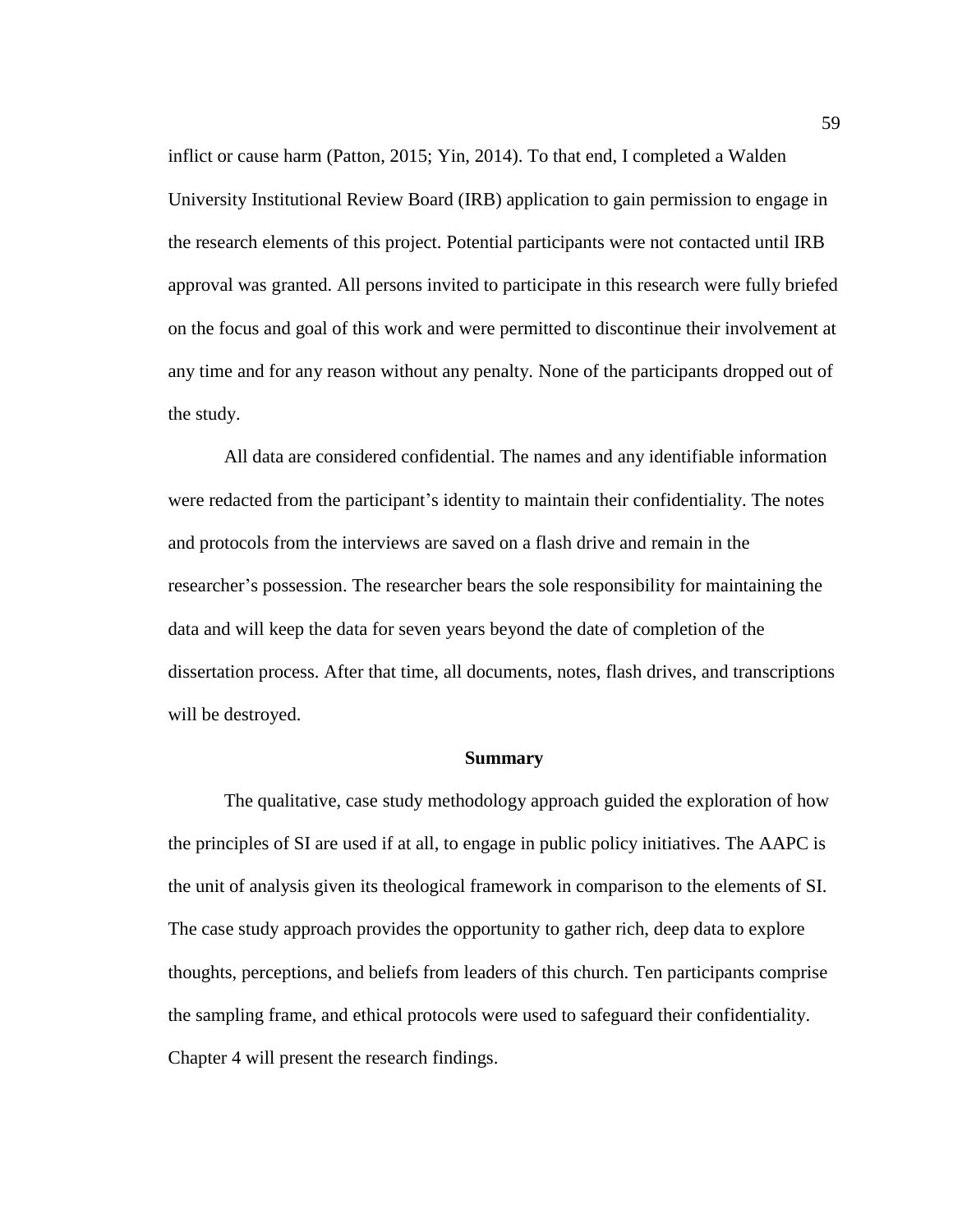#### **Chapter 4: Results**

This study was approved by Walden University's Institutional Review Board (#11-18-0551675) and was conducted to explore how the principles of SI are used in the AAPC at the macro level for community engagement and change. At the epicenter of the AAPC's theological framework is its teaching that every believer is endowed with a spiritual connection that enables each person to discern and to act upon the needs of others. The AAPC, like other religious sects, commits to addressing the challenges associated with the human condition. This study focused on how this church uses SI to carry out its mission of care and change in the community.

The study was guided by two research questions:

- 1. How do leaders within the AAPC perceive that they use the principles of spiritual intelligence as a framework to engage their members in public policy initiatives in their communities?
- 2. What barriers prohibit leadership within the AAPC from engaging in direct public policy initiatives?

The outcomes of the study may be used to inform how future AAPC leaders execute their civic and community engagement work, including advocating to policymakers for the needs of those whom they serve and building mutually beneficial relationships with elected officials in an effort to bridge the gap between the church and state. Chapter 4 provides the details of the data collection and analysis, including a description of the sample and the research findings based on the responses of the participants.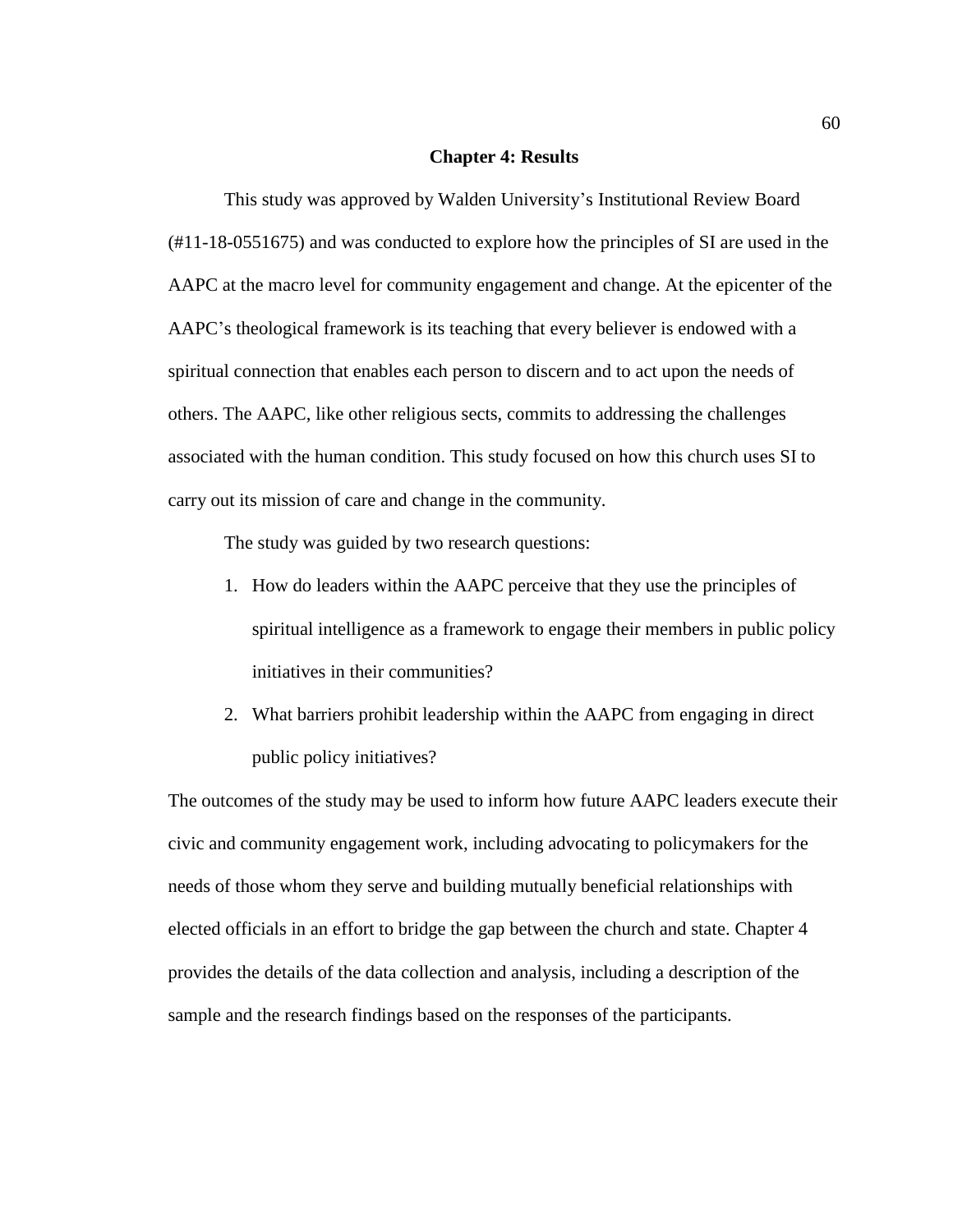#### **Setting**

The interviews were scheduled based on the participants' availability. Each participant selected a day and time convenient for their schedule. The interviews were conducted virtually using the ZOOM platform. I initiated the call from a private home office. The audio exchange for each of the interviews was recorded. I and the participant were able to see each other; however, the video interaction was not recorded. Each participant selected the location for their interview. The participants' locations ranged from private church offices to dens at their homes.

# **Demographics**

Twelve African American Pentecostal bishops participated in the study. There are several ranks within this order of the church. Each bishop is considered a governor of the church; however, there are different assignments within this office. Each bishop selfidentified their role with the AAPC. Six of the participants identified as presiding prelates, the highest-ranking level to which a bishop is appointed. Presiding prelates are bishops of reformations that lead other bishops and give spiritual direction to an entire reformation. Three of the participants classified as diocesan bishops. This rank of prelates oversees a region or territory of at least five churches. One individual claimed the auxiliary bishop status, a role that has administrative oversight of a particular department or function (i.e., youth, education, finance). The remaining two bishops labeled themselves as bishops (i.e., governors within the AAPC without a particular assignment but with all of the authority of the office). Each participant had been a bishop for at least 5 years with some having served for over three decades.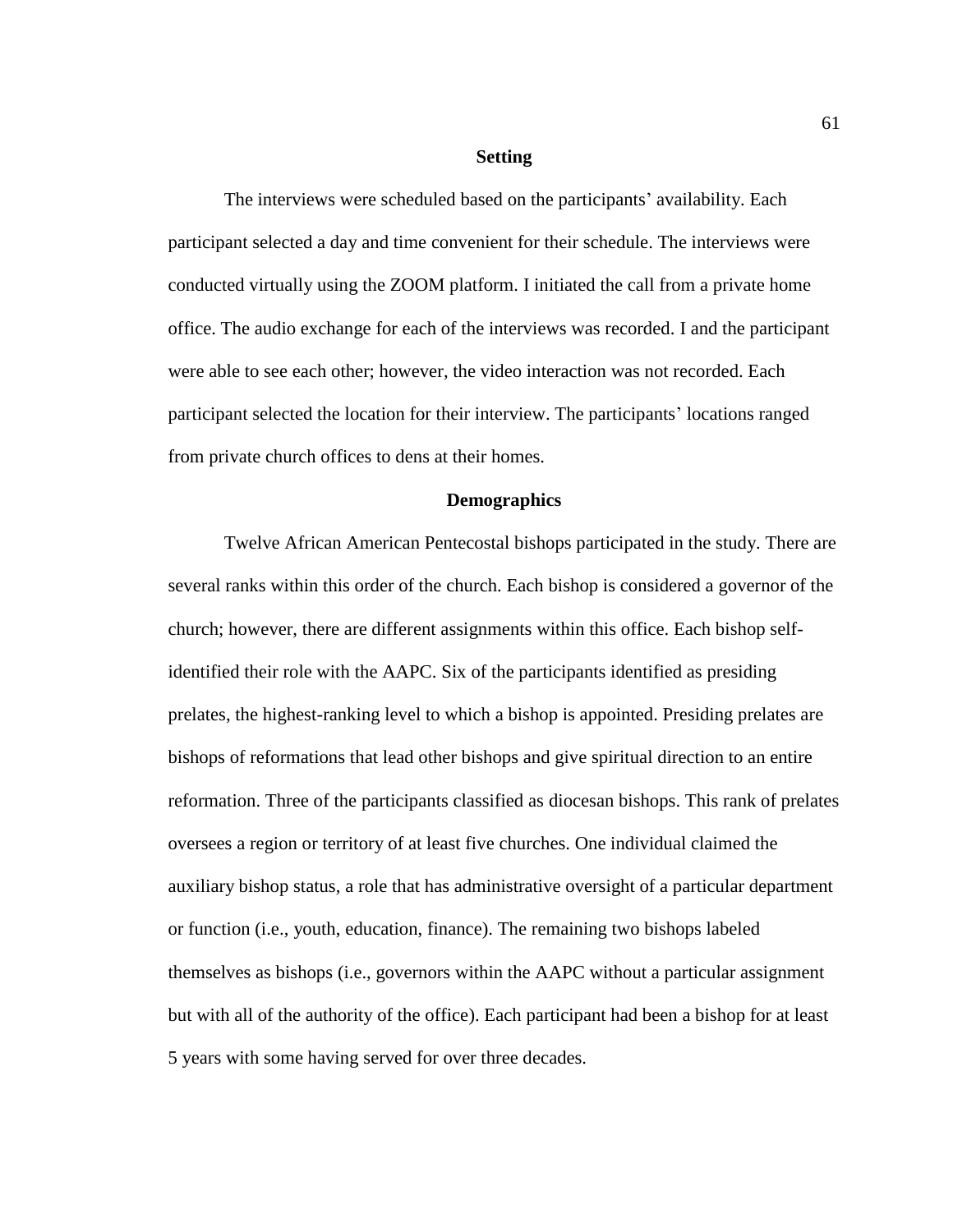Beyond these categories, participants' role functions were categorized using three areas: administrative, training and development, and church supervision. These classifications emerged as the data were analyzed. The administrative category includes responsibilities such as framing church doctrine and policies, developing church protocols, and defining the direction of the church. The second category includes functions such as devising and implementing leadership development and the catechism of bishops. Church supervision involves direct engagement with local churches. Of these three categories, five bishops had administrative responsibilities, four focused on training and development, and one had church supervision as the primary assignment. The geographic range for the group of participants included the entire continental U.S..

### **Data Collection**

The sampling frame included 120 male and female African American Pentecostal bishops. The information was gathered from searching publically available Internet information including the bishop's name, e-mail address, and church/personal website for each bishop. Electronic invitations were sent to each of the potential participants at four different points in time beginning in December 2018. The recruitment process lasted three weeks. 82 potential participants provided no response, and 10 individuals declined to be interviewed. Fourteen e-invitations were returned as a result on incorrect e-mail addresses. A total of fourteen male participants agreed to participate. No female participants accepted the invitation to engage in my study.

Those who agreed to be interviewed were sent consent forms for their signature. Once the consent form was signed and e-mailed back to me, the interview was scheduled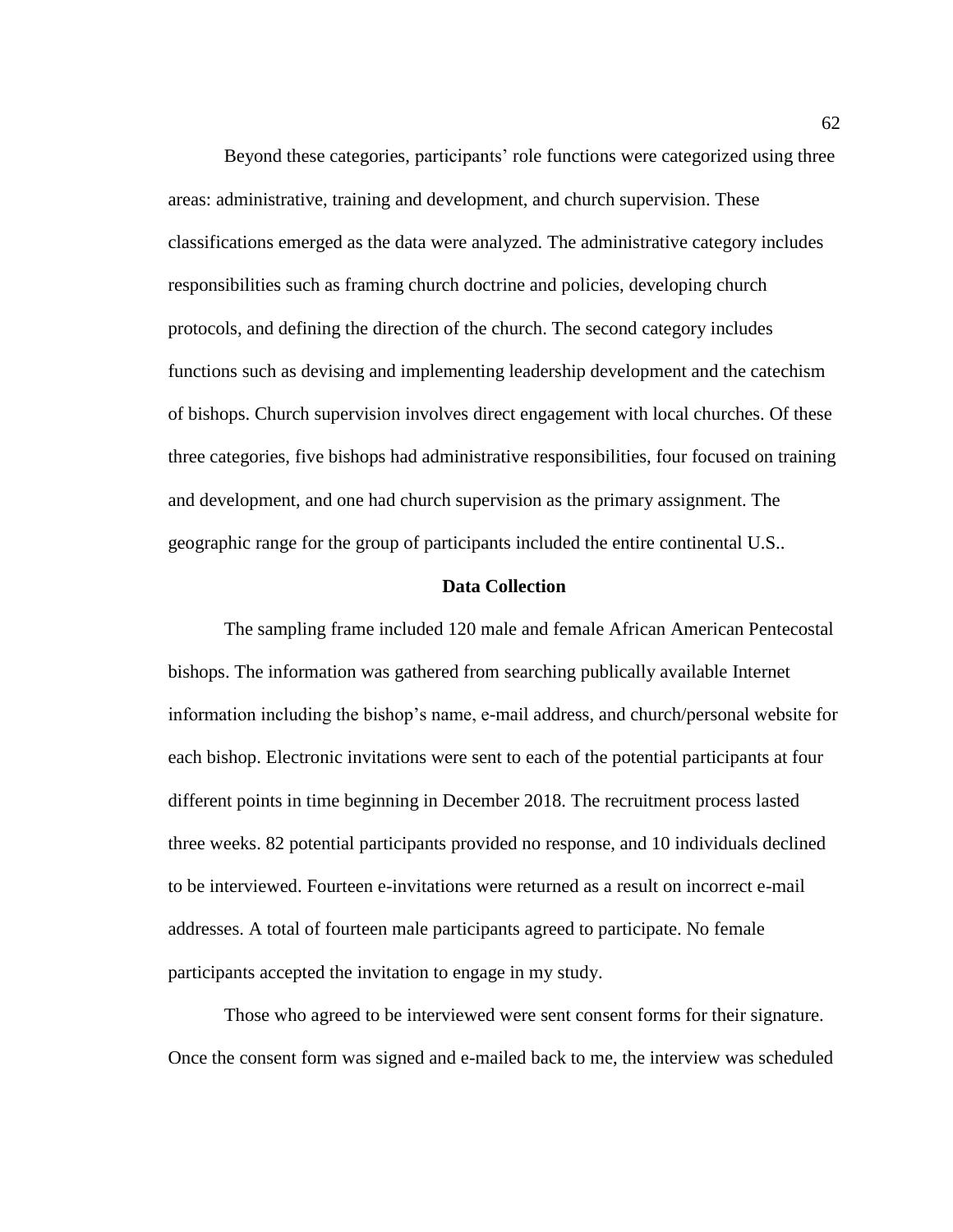based on the participant's availability. Confirmations were sent at the time of the scheduling as well as the day before the interview. The ZOOM virtual platform was used to conduct the interviews. The participants and I were able to see each other. The audio portion of the interaction was recorded, but the video segment was not. The interviews lasted between 60 and 90 minutes. The time varied based on the participant's responses to the interview questions. Each participant was asked the questions as listed in the interview protocol.

The initial plan was to conduct 14 interviews with AAPC bishops. After conducting 10 interviews, I believed that I had reached saturation. I completed two additional interviews to determine if my thoughts were valid. The data from those two interviews repeated the same themes and words offered by the first 10 participants. I therefore coded and analyzed a total of 12 interviews for my study. The final two interviews were not scheduled. Those participants were e-mailed and thanked for their willingness to participate. There were no unusual circumstances in the data collection process.

#### **Data Analysis**

Each of the participants responded to a total of 13 questions and received the transcription within 24 hours of the interview. The participants reviewed the transcript and provided their final input. The first three questions addressed demographic information, and the remaining questions were based on SI principles (see Table 5). The SI-specific questions were analyzed in three phases:

1. Phase 1: What do the data tell me about the specific SI principle?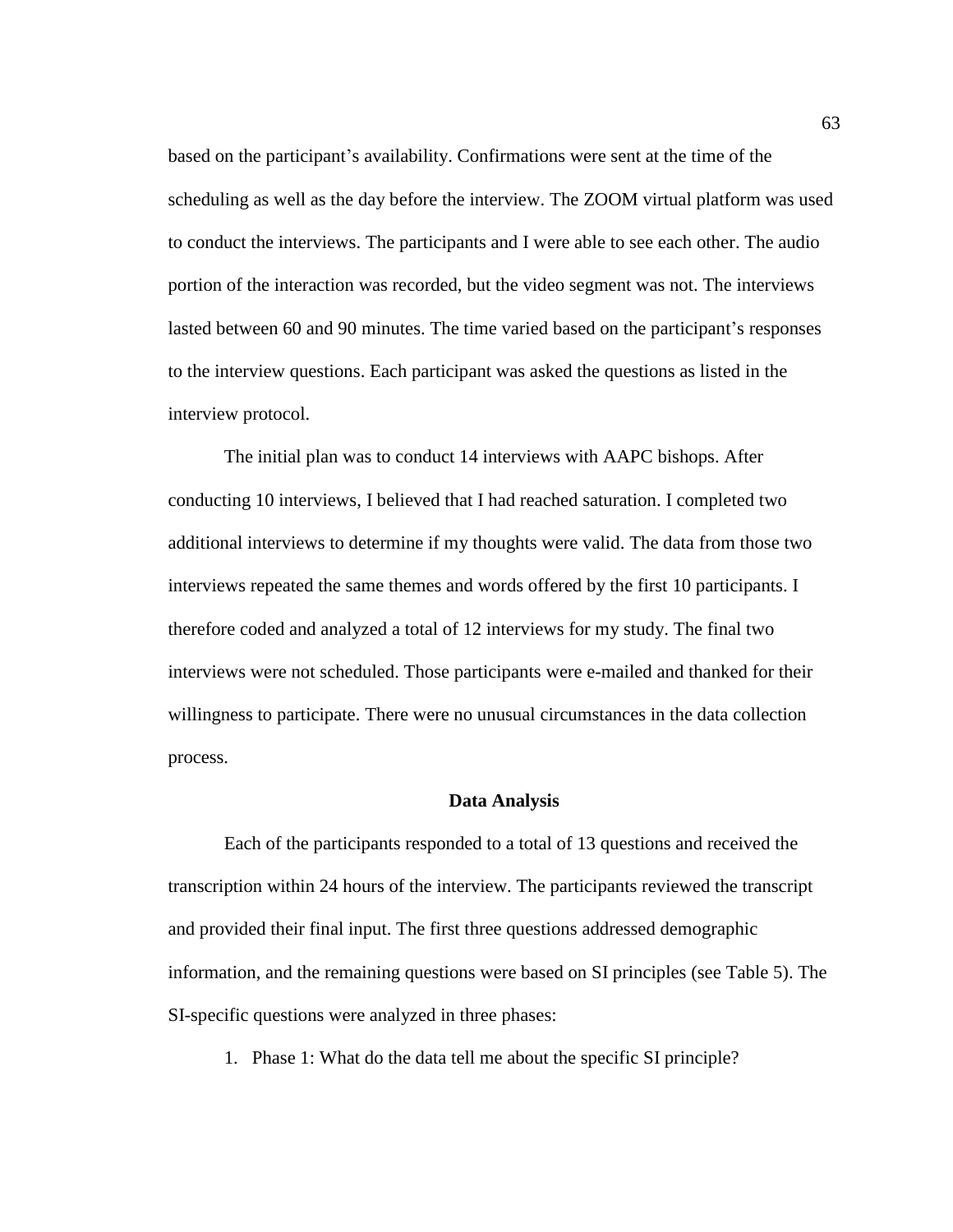- 2. Phase 2: What does the specific SI principle tell me about spirituality, community engagement, and barriers?
- 3. Phase 3: What relationships do I see between spirituality, community engagement, and barriers to values, attitudes, and beliefs? (What do the data reveal/address about the research questions?)

NVivo, a qualitative data analysis software platform, was used to format the data into specific codes, categories, and themes that emerged from the data analysis. In the preliminary data analysis phase, the definitions of the SI-specific principles were used as the categories for nodes in NVivo.

Questions 1 through 3 were designed to gather demographic data of the participants. Questions 4 through 13 were framed to reflect the 12 SI principles. From the initial analysis, three themes emerged: the degree of preparation for ministry, the intersectionality between church and community, and building and sustaining community relationships. The degree of preparation for ministry included responses that connected to academic and theological trainings as well as in-house educational opportunities that provided a teaching base for community engagement from a spiritual perspective. The second theme of intersectionality included responses that connected spiritual acts and deeds to community service. The final theme of partnerships included the elements that build and sustain relationships in the community that effect change.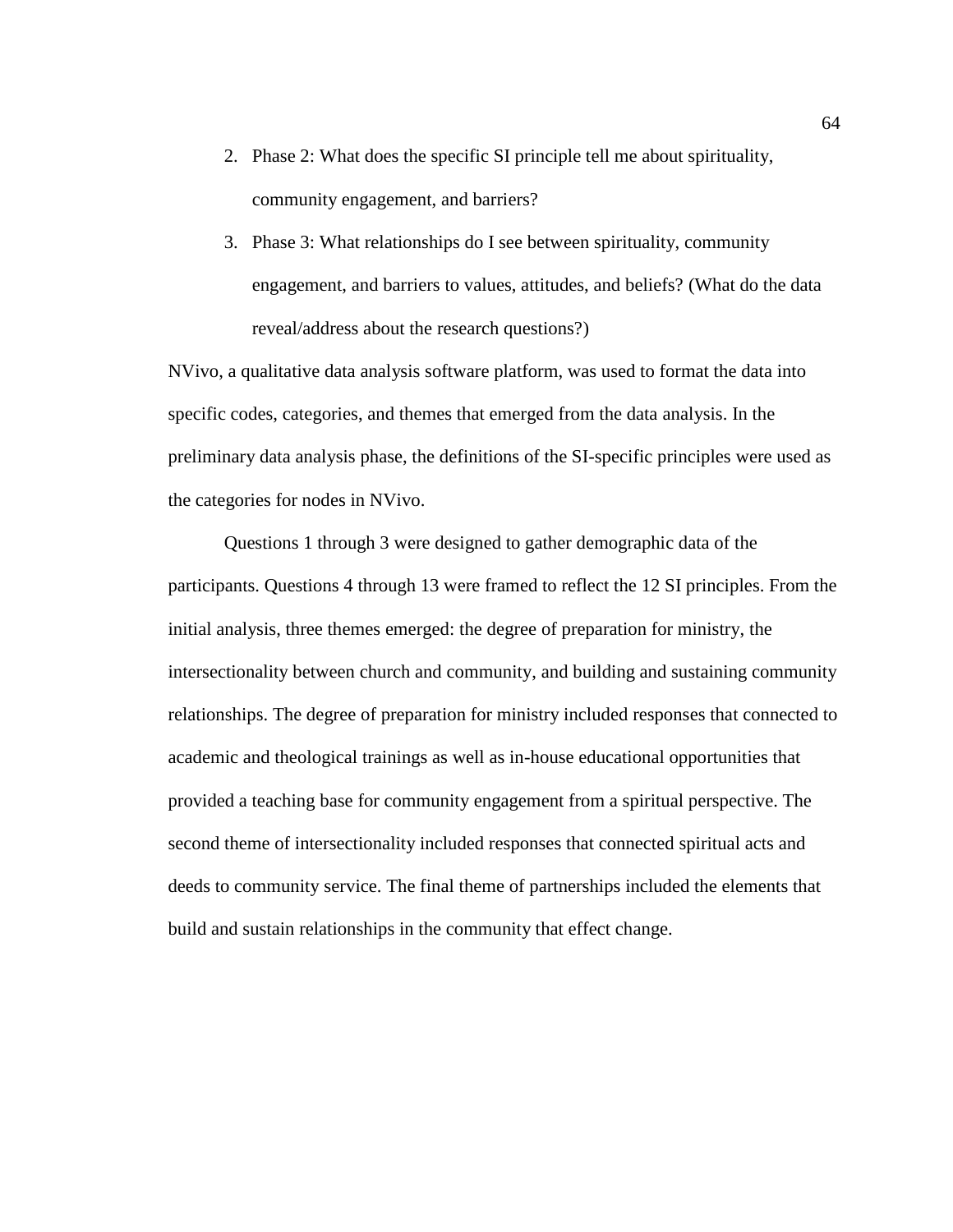# Table 5

| SI Principle               | Description                  | Frequency Coded (f) |
|----------------------------|------------------------------|---------------------|
| Self-Awareness             | Having a personal            | 59                  |
|                            | understanding of one's       |                     |
|                            | values and its impact on     |                     |
|                            | self-motivation              |                     |
| Spontaneity                | Being aware of the present   | 105                 |
|                            | and able to respond and      |                     |
|                            | adjust accordingly           |                     |
| Being vision and value led | Engaging from and living     | 91                  |
|                            | by consistent principles     |                     |
| Holism                     | Making connections           | 83                  |
|                            | between and among            |                     |
|                            | relationships and personal   |                     |
|                            | systems to foster a sense of |                     |
|                            | belonging and purpose        |                     |
| Compassion                 | Possessing the ability to be | 149                 |
|                            | consistently empathetic      |                     |
| Celebration of diversity   | Appreciating the             | 71                  |
|                            | differences from others and  |                     |
|                            | using those qualities to     |                     |
|                            | personally grow and          |                     |
|                            | develop                      |                     |
| Field independence         | Being driven and led by      | 126                 |
|                            | personal convictions in      |                     |
|                            | one's actions                |                     |
| Humility                   | Seeing oneself as a          | 40                  |
|                            | member of a larger team      |                     |
|                            | who contributes to the       |                     |
|                            | success of the group         |                     |
| Tendency to ask            | Questioning life to gain a   | 56                  |
| fundamental why questions  | better understanding         |                     |
| Ability to reframe         | Separating from problems     | 47                  |
|                            | to perceiving an issue from  |                     |
|                            | a macro-level                |                     |
| Positive use of adversity  | Using setbacks and pain as   | 152                 |
|                            | a means of learning and      |                     |
|                            | growing                      |                     |
| Sense of vocation          | Feeling the need to place    | 207                 |
|                            | others needs before one's    |                     |
|                            | self                         |                     |

*SI Principles – Coding and Interview Questions Corresponding Correlation*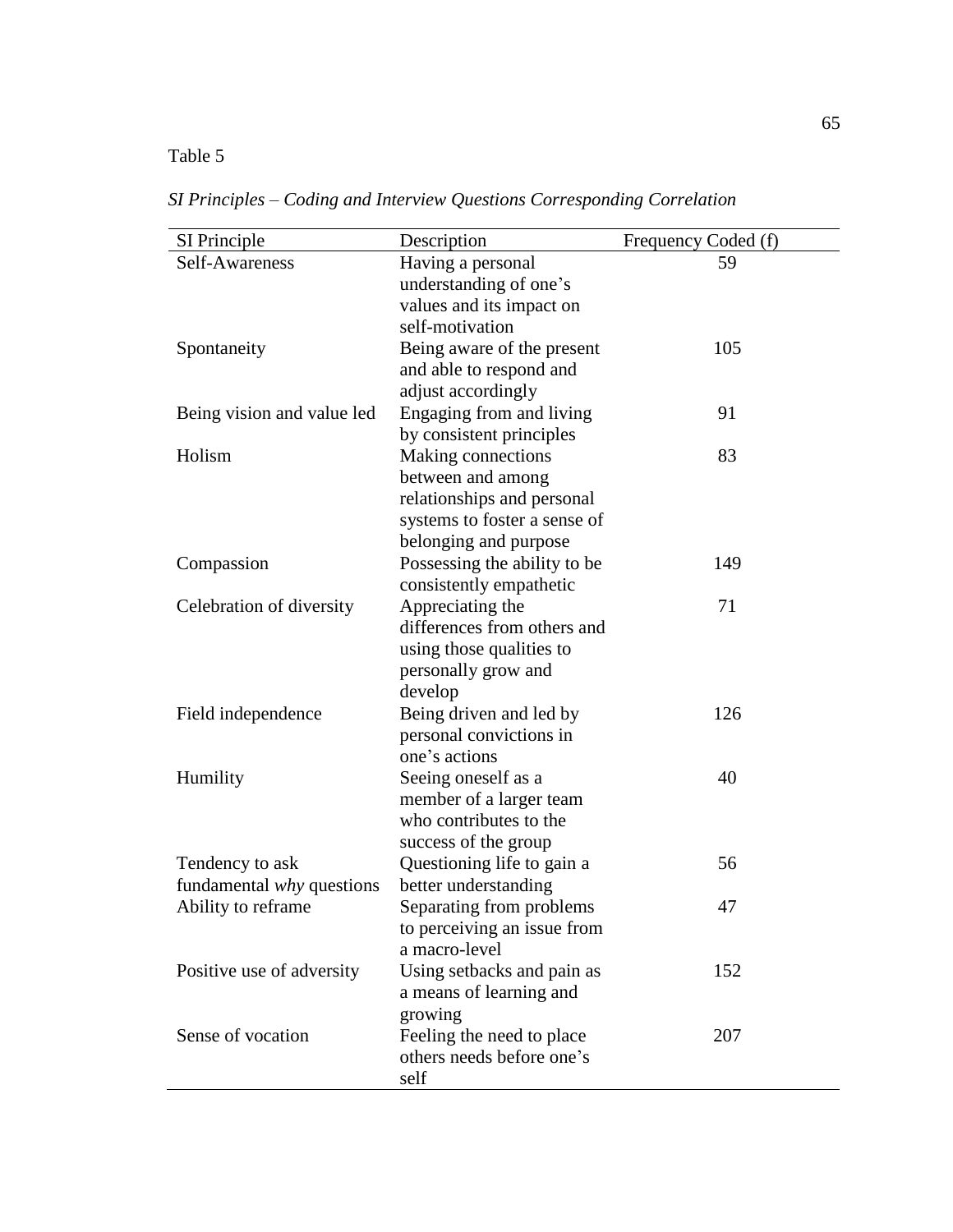#### **Evidence of Trustworthiness**

There are four components of trustworthiness in qualitative research: credibility, transferability, dependability, and confirmability. These elements help to ground the research findings in an unbiased, authentic context. To ensure credibility, I had Walden University's Institutional Review Board approved this study prior to data collection. Further, I employed two methods of data analysis, hand coding and the use of the NVivo software, to ensure that data were examined twice. Each participant had at least 5 years of experience in the field and was provided the opportunity to review the transcript of the interview.

The protocol for the study was followed according to the plan presented in Chapter 3 to ensure transferability. Each element of the study, including the recruitment process, interview protocol, and data analysis, was consistently applied to each participant. The participants were exposed to the research process identically. A step-bystep process was executed to safeguard the dependability of the study. For full disclosure to the participants, each respondent was made aware that I am a bishop in the AAPC. By addressing this issue, I attempted to address and minimize any bias that I may have brought to this phase of the research process.

Each interview was recorded and reviewed three times. A handwritten transcript for each interview was completed for each session as well. The final transcript for each interview was sent to the participant for their input and approval to ensure that the contents of the transcripts were accurate and reflected the responses of the participants.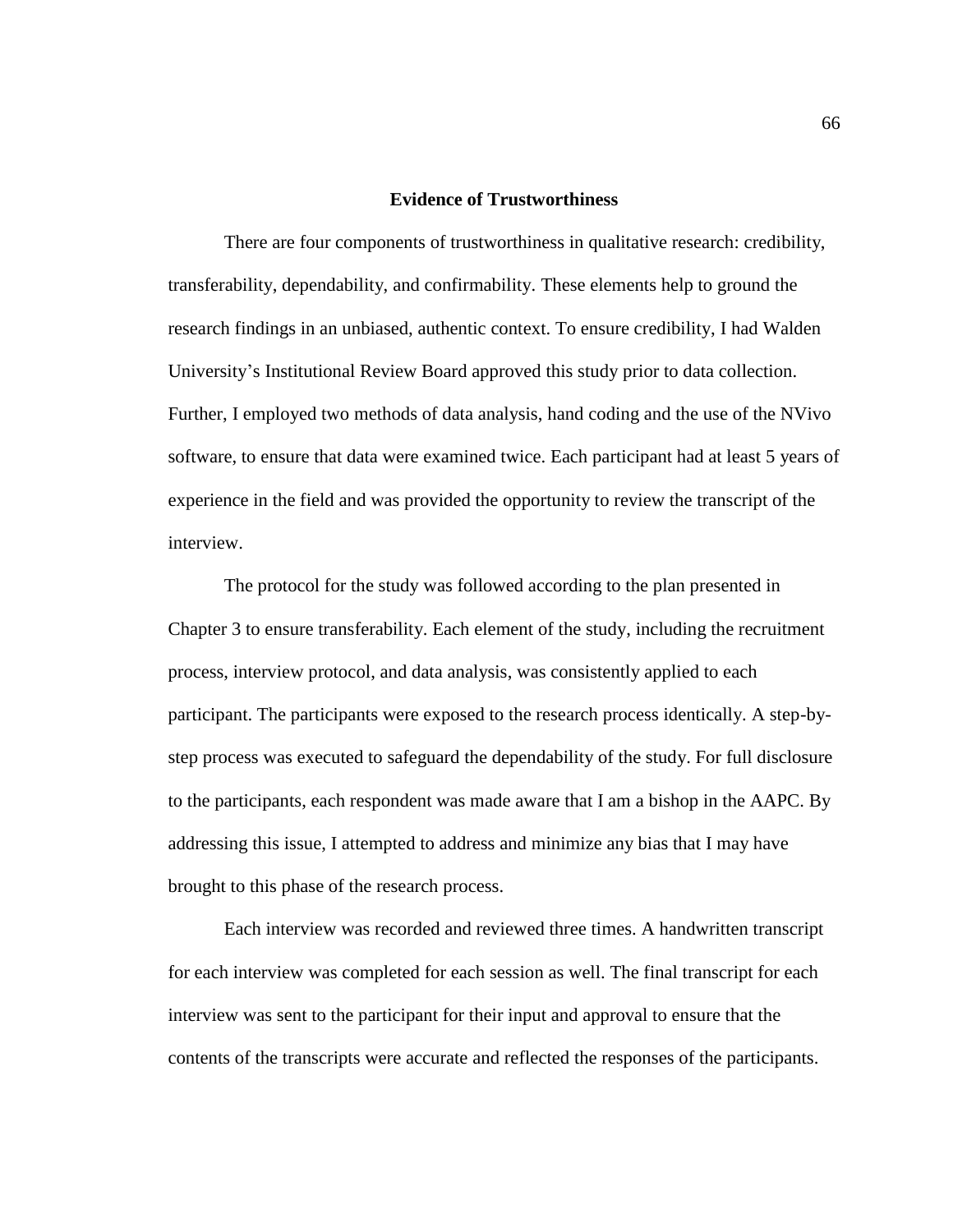#### **Results**

The first level of data analysis sought to determine the connection of each SI principle to community engagement if any. There are 12 SI principles, and each was analyzed by applying two questions to the responses of the participants – what does the data reveal about how the participants define the principle, and how do those responses connect to spirituality, community engagement, and barriers that challenge the AAPC from public policy work. Table 5 list the frequency for which each SI principle emerged in the data. The following section outlines the results of the first-level analysis.

### **SI Principle: Sense of Vocation**

There was a clear consensus derived from the participants' responses that their sense of vocation is correlated to their understanding of Christianity. Placing the needs of others is paramount to believers of the faith. Participant 12 shared,

People and their needs are the priorities that both inform and guide our actions in the community. The concerns, needs, and issues of people must land on us, and we are bound to concern ourselves with what challenges them. Our duty as Christians, and more specifically, as Pentecostal believers, is to ensure we feel others burden and then work to meet those needs.

The participants believe that the Word of God is the basis by which the AAPC should draw its sense of vocation. The teachings of Christ in the New Testament scripture provides a context that believers follow. It is their understanding that the second commandment that Jesus raises holds believers to a deep sense of placing others needs over their own. The writings of Mark (12:30-31, King James Version) record,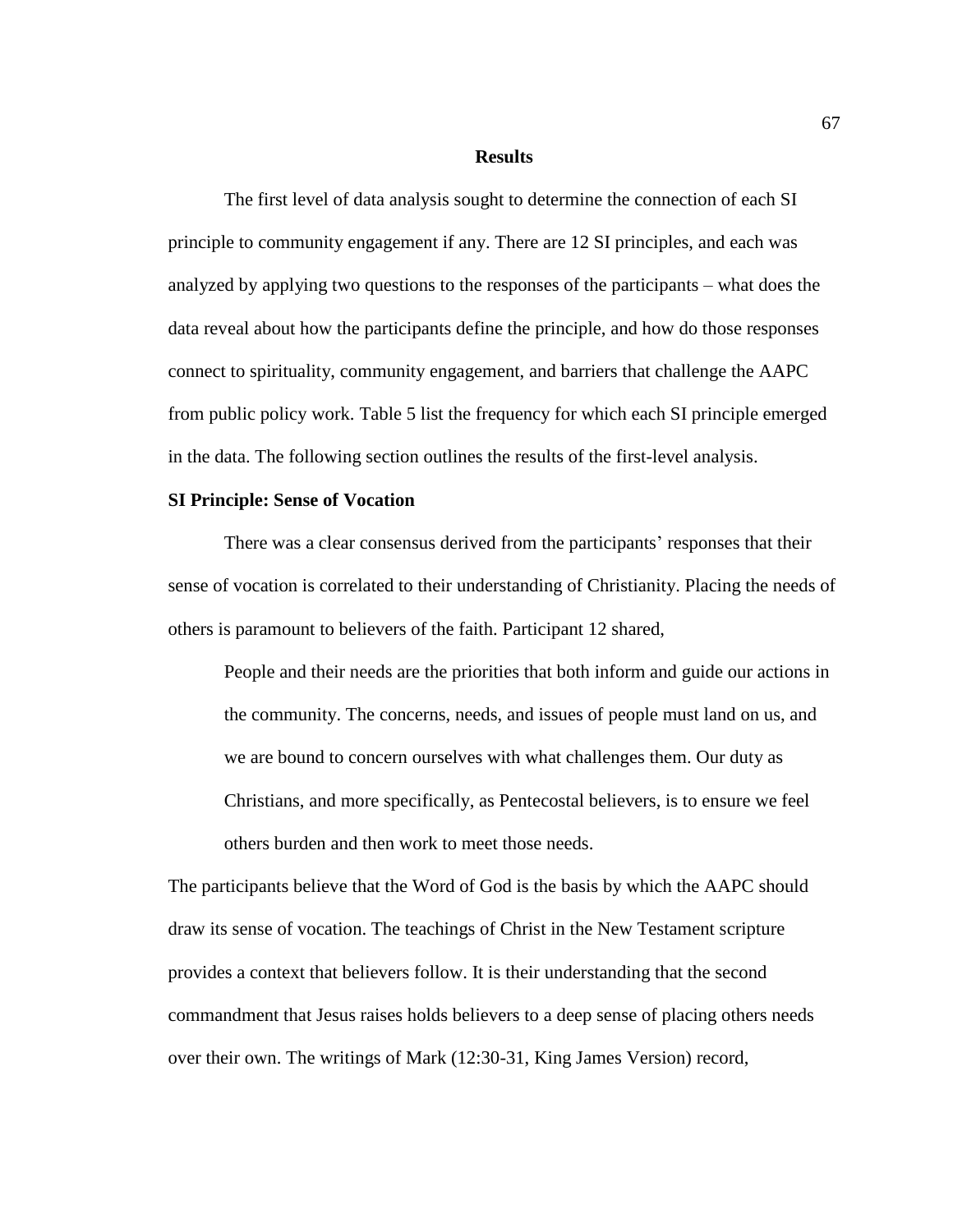And thou shalt love the Lord thy God with all thy heart, and with all thy soul, and with all thy mind, and with all thy strength: this is the first commandment. And the second is like, namely this, Thou shalt love thy neighbor as thyself. There is none other commandment greater than these.

Participant #6 perception raised these thoughts,

My influences and thoughts are driven by the biblical mandate to be socially aware, socially conscious, and socially active. I see a clear connectivity of social consciousness, social awareness, and political awareness. It is essential that members of the AAPC are always sensitive to these dynamics that are present in our psyche. In Jesus' interaction with those who brought the woman caught in adultery to him, He engaged them and utilized the very law that they were trying to trap him as the means to bring about transformation. We, too, must to aware of conversations are opportunities to invoke spiritual principles that help us to advocate for those are marginalized and disenfranchised.

The sensitivity to others' needs is expected as believers are taught to love others as themselves. As such, the sense of vocation should guide one's actions as those behaviors can be seen as a direct reflection of how one cares for themselves.

# **SI Principle: Compassion**

The participants hold that believers' ability to exude compassion also comes from scriptural teachings. The mandate of the Christian faith requires its followers to engage with others from a place of genuine care and concern. One of the participants used the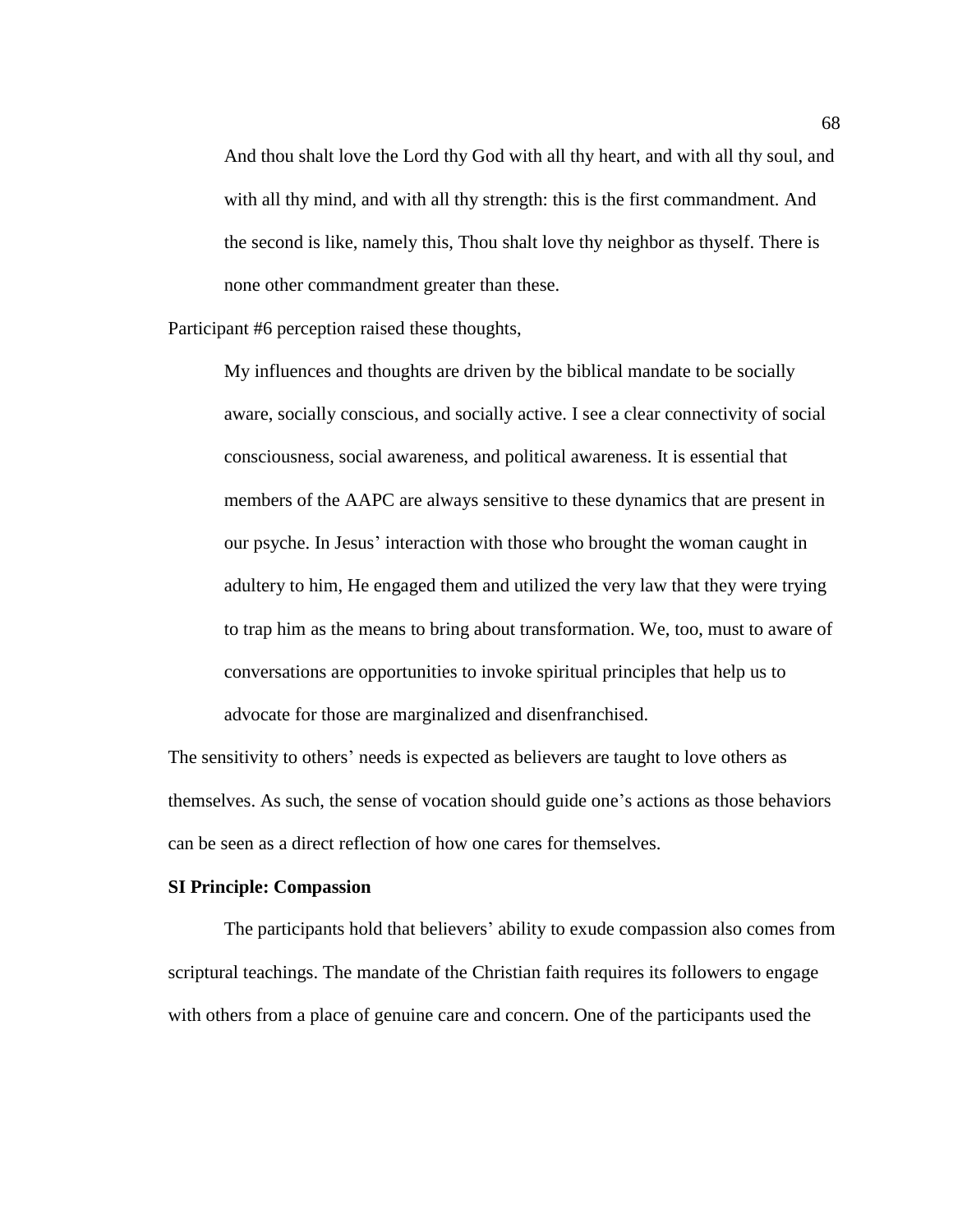work of Dr. Martin Luther King, Jr. as an example for others to follow. Participant 2 stated,

What influences me, first, historically is looking back over the life of Rev. Dr. Martin Luther King, Jr. or any of our African American pastors who were also involved socially and politically in their local communities – to see how it important it is for the church to be the leader or the catalyst for change and improvements in our communities.

He further added, Matthew (15:32, King James Version) states,

Then Jesus called his disciples unto him, and said, I have compassion on the multitude, because they continue with me now three days, and have nothing to eat: and I will not send them away fasting, lest they faint in the way.

This sense of compassion of seeing the needs of others whether individually or as a community is a spiritual trait that the respondents see as a responsibility of members of the AAPC.

Seeing the needs of others, according to Participant 7, is a spiritual responsibility. He asserted that "I see a very clear accent in the ministry of Jesus in the Old Testament prophetic tradition that focuses on God's care for the poor, for suffering – those whom the world despises and looks over." He further stated,

And, the Holy Spirit is the authority for prophetic ministry and prophetic work. The Spirit authorizes, empowers prophetic ministry for deliverance of the whole person from the powers and principalities, from the power of Satan, and from foes, dominions, and principalities that Satan, the evil one has taken a seat.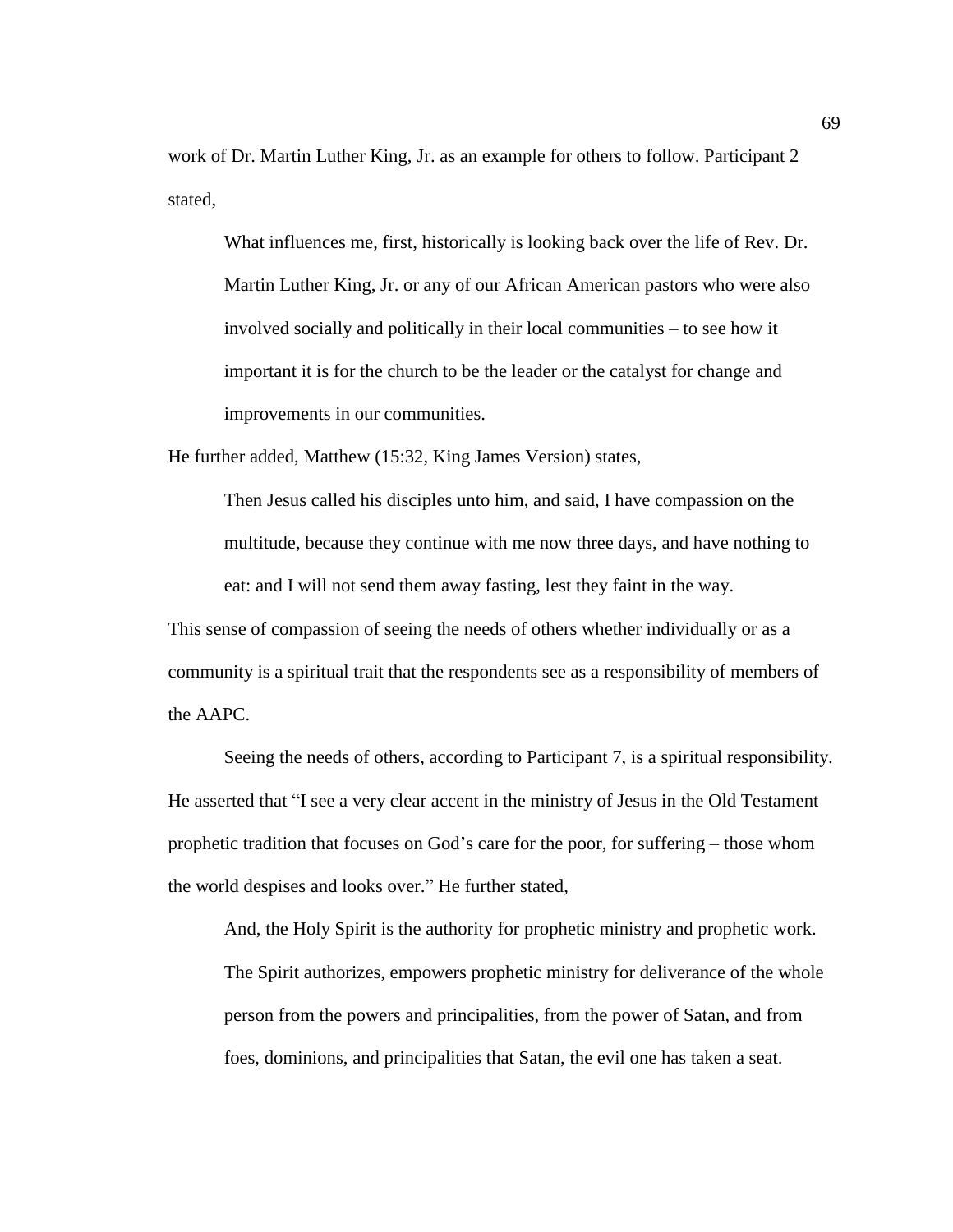Facets of oppression, regardless of its type, beg for a spiritual response, which may manifest in a very tangible way. Using the previous example of Jesus demonstrating compassion upon the crowd, the answer to the spiritually-discerned issue of hunger was providing sustenance, not an intangible response to the need. Compassion, according to the respondents, should move one to act in a manner that indeed addresses the issue and problem. Spirituality should be used to help the believer discern how best to engage a solution and be used as the energy source to execute the strategy.

# **SI Principle: Self-Awareness**

The participants hold that one's values are shaped by the presence of the Holy Spirit. It is the Holy Spirit that helps the believer to define what matters most to the heart of God, which is ultimately what members of the AAPC seek to be in alignment with and humbly submitted. As Participant #8 stated, "I see a crucial intersection between holiness, spiritual empowerment, and prophetic and social consciousness. I see that as the heart beat and the center of the Pentecostal movement, which includes Black churches." Reaching full alignment with God not only informs and guides one's values, but it also catalyzes self-motivation. The intersectionality of holiness, spiritual empowerment, and prophetic and social consciousness become for some the source of motivation to serve others. These spiritual elements seem to be essential in both shaping values and providing energy to engage in addressing needs in the community.

# **SI Principle: Being Vision Led and Value Led**

Each of the participants cited the life of Jesus Christ as an example to follow as a model of consistency. There responses centered around the life that Jesus led – one of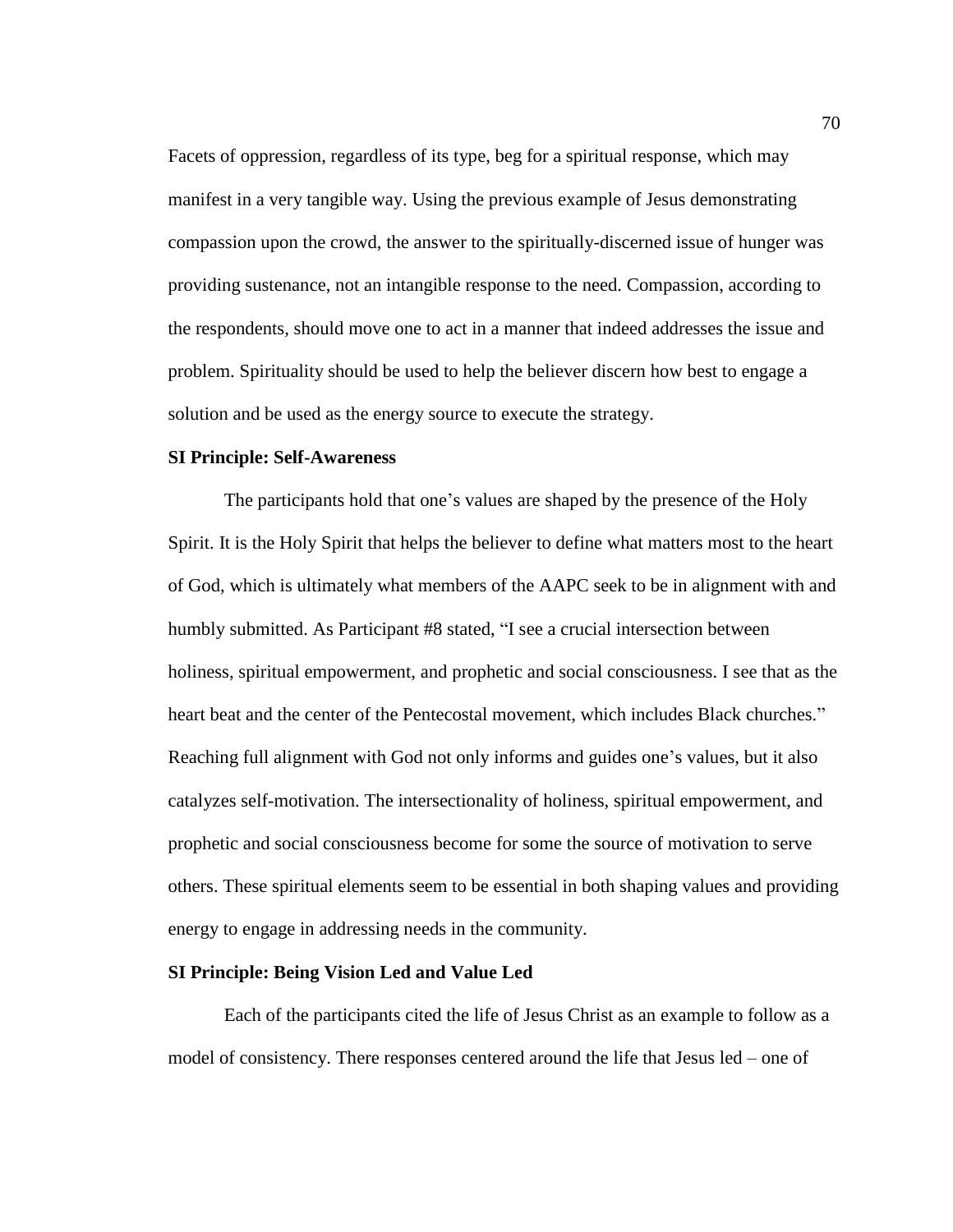great concern for the needs of others, even in His death process. Regardless of one's socio-economic background, gender, or religious persuasion, Christ consistently demonstrated a love for people that, according to some of the participants, came from a place of spirituality. Participant 12 shared,

spirituality is the center of why we do what we do, and our spirituality should always transcend the dimensions of spirit into the human condition. We should be very much sensitive to our environment through discerning beyond looking at what Walter Brueggemann would say is the prophetic imagination. You have to have spirituality to imagine an alternative reality to the human condition that is present before us.

Participant #7 raised the consistent nature of caring and serving others seems to be connected to "a spiritual anchor that keeps us centered in the work of humanity." The gospel message of Jesus Christ is the consistent thread that "enables us to handle it [life] from a different perspective." The driving factor of consistency is to ensure that others needs are always met, despite one's issues. Consistency can be best understood through Participant 6 who shared, "To be honest with you, I don't look for others to have any spirituality that they notice or recognize for me to engage."

# **SI Principle: Tendency to Ask the "Why" Questions**

The idea of asking questions, specifically of a spiritual nature, is a powerful tool to help people to better understand differences between them. Those differences can either serve as a barrier to building relationships or a catalyst for connection. One of the historic adages that remains present in the U.S. is the notion of the separation of Church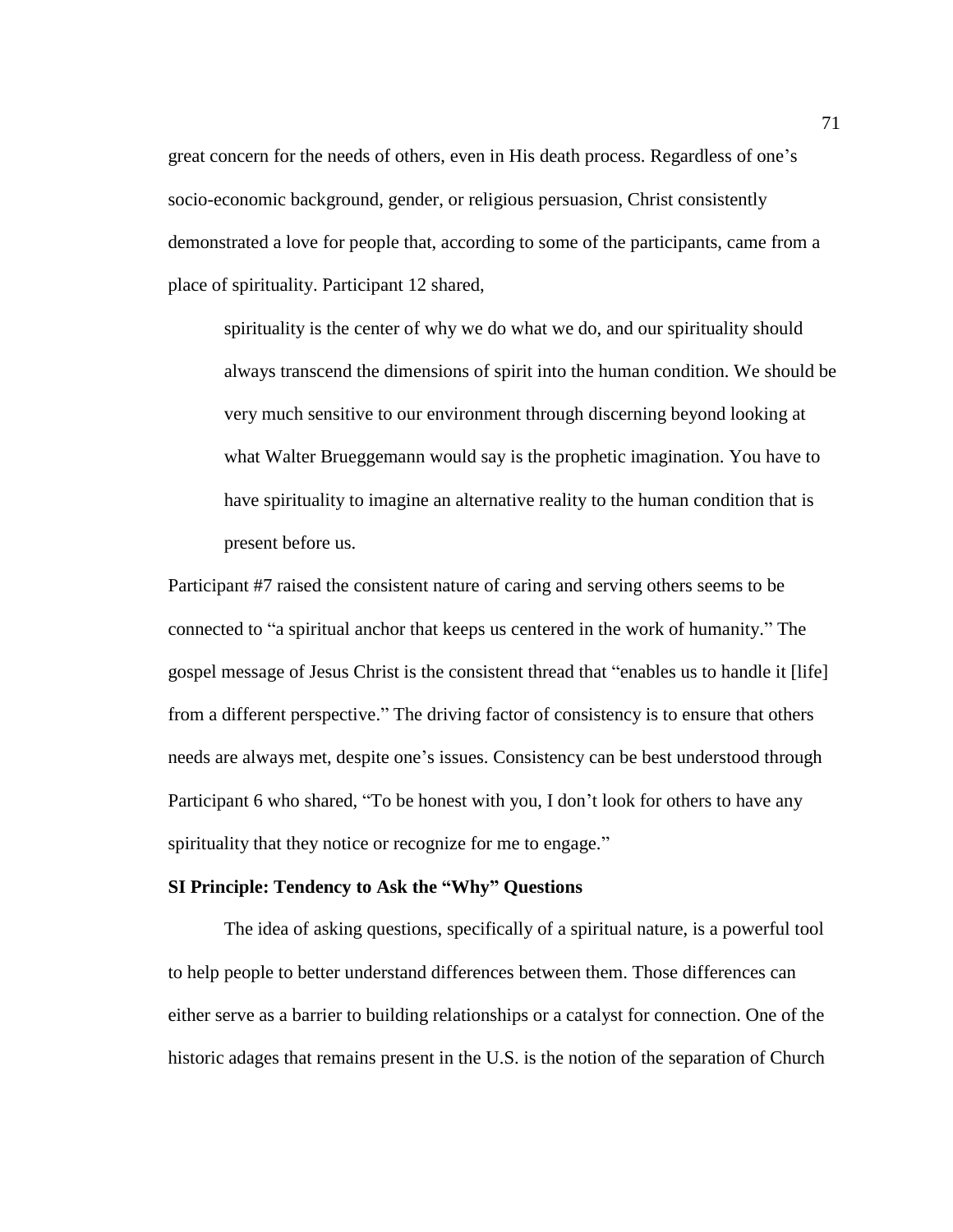and State. The idea that the development and execution of laws and the domain of government are not under the rule on a particular church is the essence of this separation. Invariably, there is a symbiotic relationship that exists between the two institutions. The AAPC, as with every other church, is under the theocratic rule of God, while the national government is controlled by elected officials. Participant 2 shared,

Being in the world means we, like sinners, face the same challenges and experience the same crises. But being of the world, our reaction and response to those challenges and crisis should be drastically different than those nonbelievers. We have a hope that they don't have. We possess a faith and a "dunamis" (power) that they do not possess. That is where the difference comes in, but it should not alienate or separate us from the world's activities and responsibilities. Saints need healthcare; desire raises on their jobs, will benefit from the recent criminal justice reform bill that was just passed by the Senate yesterday – prayerfully will be signed by the President today or tomorrow. Saints benefit from immigration laws. We cannot say that we are not in this world or engaged in worldly activities or faced with worldly challenges just because we are saved or Pentecostal.

The space of asking "why?" questions opens up a dialogue for which the AAPC could come to understand the nature of differences between those who are connected to the church and those who are not. It is important to engage in those conversations because as Participant #6 shared,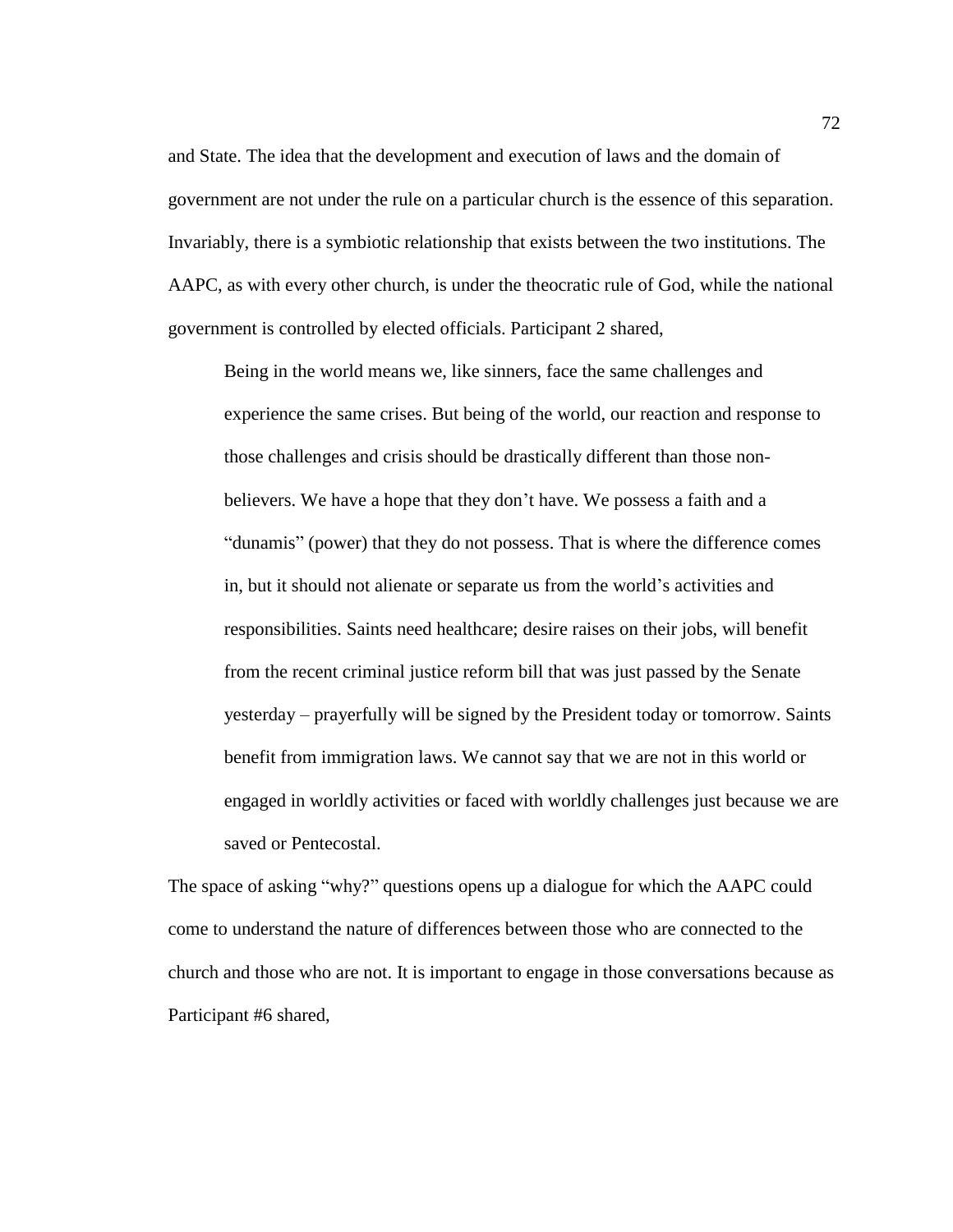We are the ambassadors, the representatives of the sons of God and we must emphatically exercise the love of God, but also teach and train, equip and prepare people for life to be able to be successful. So, we cannot absolve ourselves because we say that we are the church. If anything, we should be at the forefront of that change and transformation in the lives of people.

Asking questions and talking with those who do not share the same religious ideology of this church is a missing element in the current reality of the AAPC.

# **SI Principle: Spontaneity**

Three laws govern the AAPC – ceremonial, civil, and moral. Ceremonial law frame how believers engage in their personal and corporate relationships with God. Civil laws are those rules that believers must adhere to as citizens of their communities. The scriptures outline that Christians are responsible for obeying civil laws as a part of their character. Moral laws come directly from God and cannot be compromised. As one participant raised, the covenant of marriage between a man and a woman is an example of a biblical mandate that cannot be changed. The tension of spontaneity expands when the principles of the faith are challenged by what appears to be a conflict of Godly morality. In some instances, the present circumstances are unaligned with the moral standard that the AAPC is required to uphold. Spirituality is regarded as the equalizer in those cases when conflict is apparent.

# **SI Principle: Positive Use of Adversity**

There are three areas where the AAPC has converted adversity into positive growth – education, business acumen, and racism. In its earlier years, the AAPC did not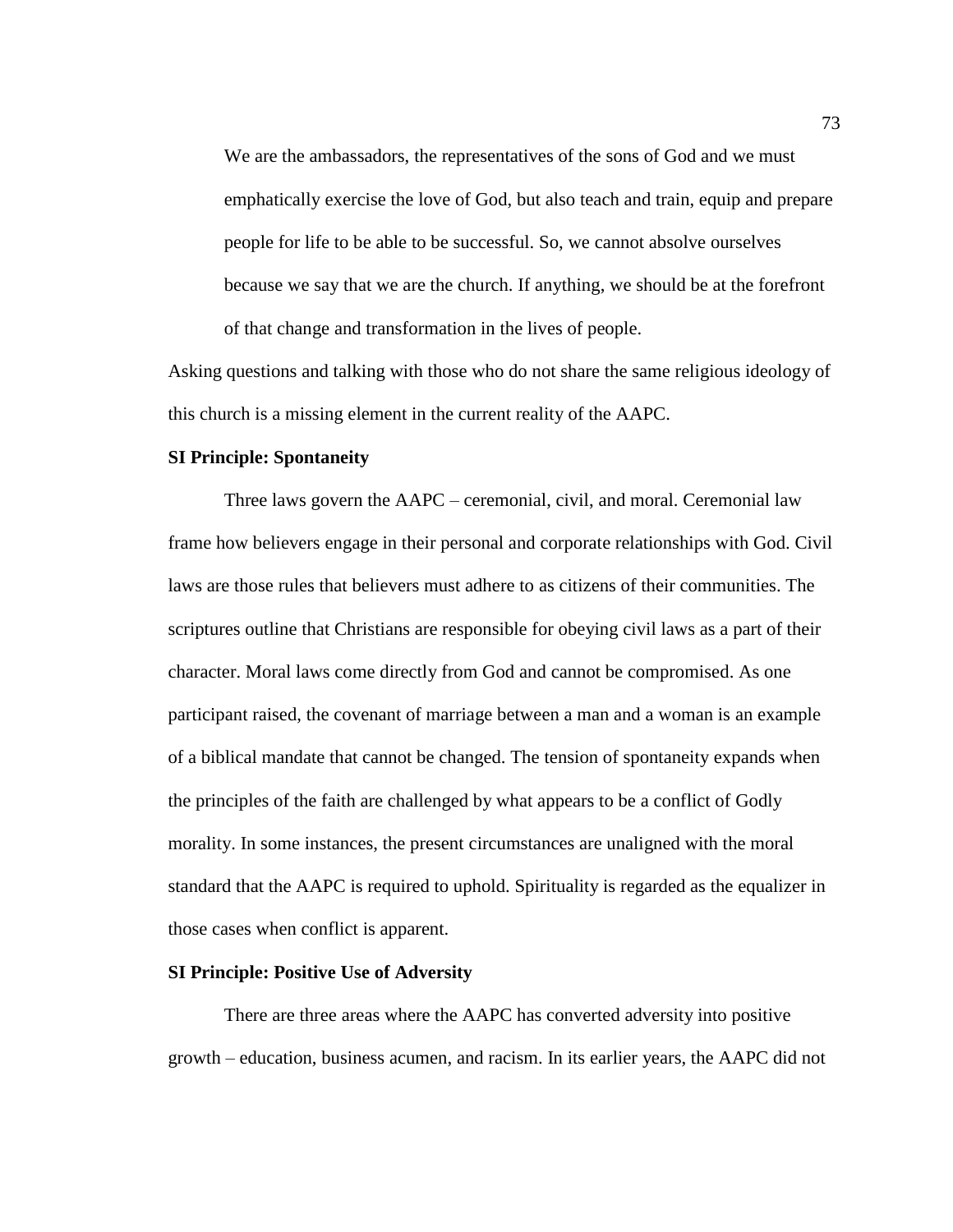promote and embrace higher education. Its members tended to work menial jobs and usually did not pursue education beyond the high-school experience. The basis of the culture stems from the ideology that the believers from Participant #10's perspective "are in the world, but not the world and that God would provide for their needs." Further, he shared,

In education, not necessarily meaning because you are Pentecostal you are uneducated because there are certainly a lot of educated Pentecostals, but that is not the assumption of many. So that becomes a force that impedes some from engagement or at least from the other side where there is not taking seriously of the impact of a Pentecostal thinker could have on public policy.

That thinking was converted at the peak of the Civil Rights Movement when issues of racial equality became a national conversation and social epidemic. The forefathers of the faith did not promote education, but as times changed, the Spirit guided the church into a new direction.

## **SI Principle: Ability to Reframe**

As times have changed, the AAPC has not adapted to the ever-changing needs of the community. The AAPC, for the most part, remains an institution that maintains an internal focus on its polity and protocol. The majority of the participants noted that the demands of the community require the AAPC to revisit its mission and purpose and then take the necessary steps to realign the church to meet external needs better. One of the primary reasons participants cited the current disconnect between the church and the community is the language barrier of political speak and church lingo. Navigating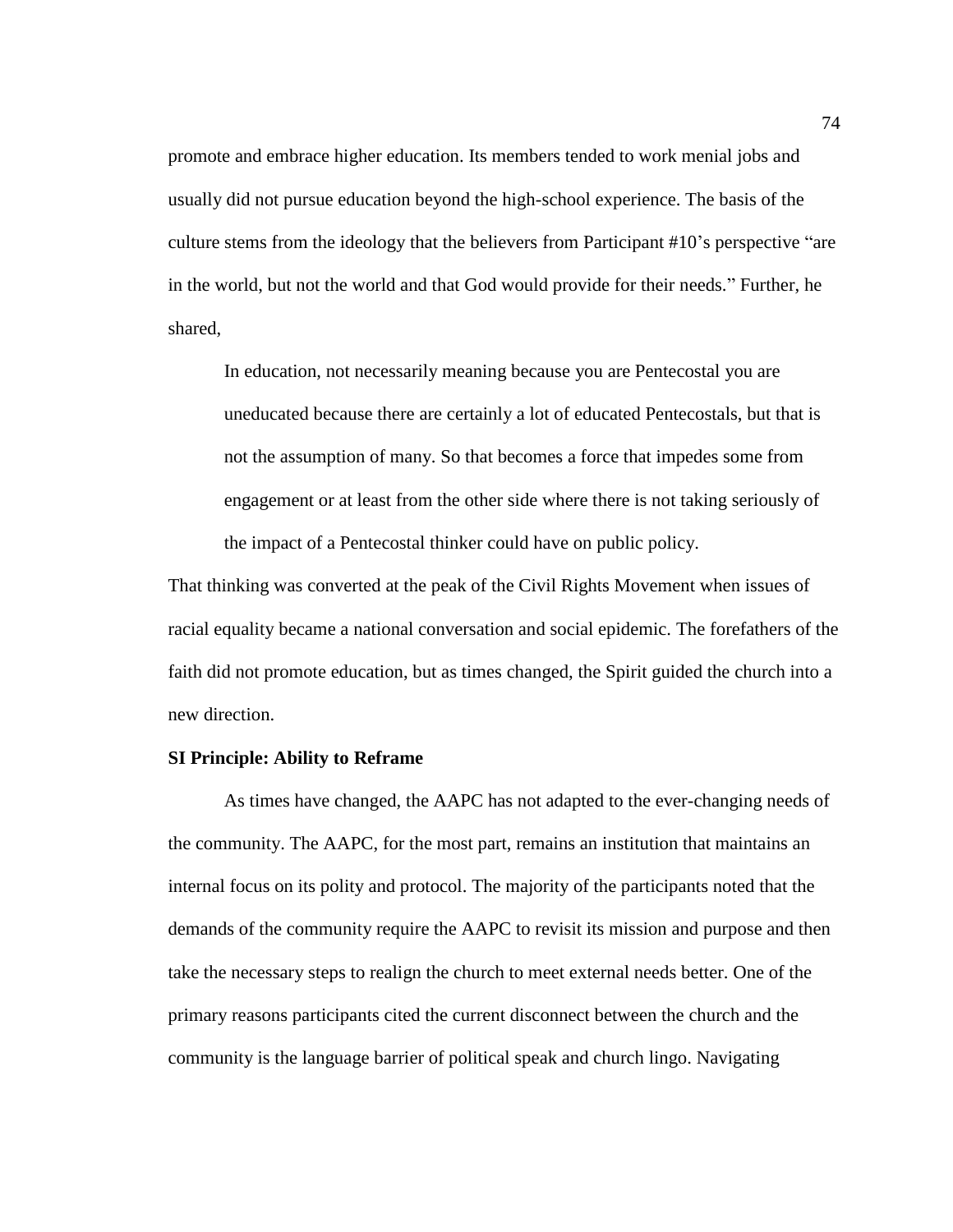through the communication network of the public arena may pose an uneasiness for church members who may not be familiar with the political jargon. The lack of understanding the language may exclude members of the AAPC from settings and conversations that directly impact the communities which they serve. The credibility of their voices seems to be missing an authoritative element in community and political conversations.

Though there is a lack of presence in public discourse and dialogue, there is not a lack of desire and will to have a seat at the table. Participant 2 stated, Education and exposure are strategies to address and eradicate those barriers. We must educate our congregations on the importance of being knowledgeable about [the] law and of government leadership (from local to federal) and how it affects our daily natural lives. There has to be a balance in our educational approach. We have leaned so hard to the spiritual that we ignored the necessity of understanding the natural as it applies to our daily lives.

Participant #8 added,

There has to be more conversation and dialogue. Whether we bring politicians into a greater sense of accountability in regards to council persons coming in and having Town Watch Meetings that help stir the appetite for information and inspiration by which we strategically set-up a plan to attack these particular issues.

The reframing of community issues from a spiritual context may be a critical strategy to bring the AAPC along into the broader conversation of community engagement.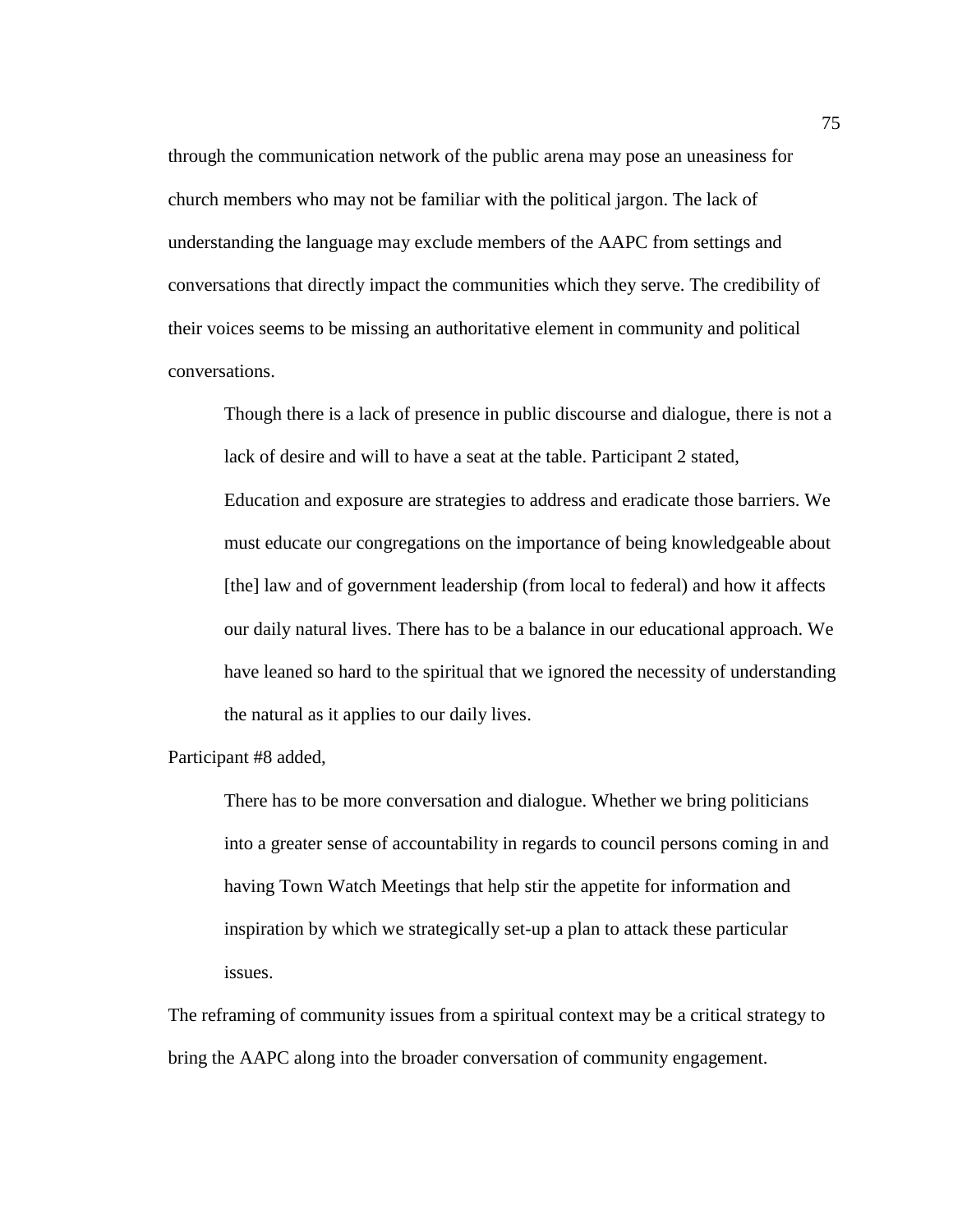# **SI Principle: Humility**

The AAPC, like other religious denominations, perceives itself as a spiritual entity that has a responsibility to care for the needs of the community. Its most significant contribution, according to the participants, is spreading of the gospel message of Jesus Christ. That message of love, hope, and eternal life, they believe, is the most significant role the AAPC plays in the greater community. The themes of Jesus' gospel give rise to equality and inclusivity – communities where every person matters and is valued. Participant 11 suggested,

We have to go back to the original plan and concept of God, and that is we have to be inclusive. We cannot separate and isolate ourselves from those which we are trying to reach. So if we are going to reach people, we have to become touchable, we have to become reachable, and we have to connect with our community for them to know that we are there. We have to have a defined plan and vision of who we are that includes our community so that they can become a part of [us].

The AAPC does not want to be an island, but rather an entity that connects with the greater community. The motivating energy for the church's connection to the community seems to be the mandate of love, as explained by Christ. Participant #12 best explained that mandate.

Love people. Ministry is about serving people. People come in an array of personalities, places, cultures, customs, but the common denominator is we are all human beings. If you love people, then you will accommodate people in their particulars. In the context of Pentecostalism from where we have come from and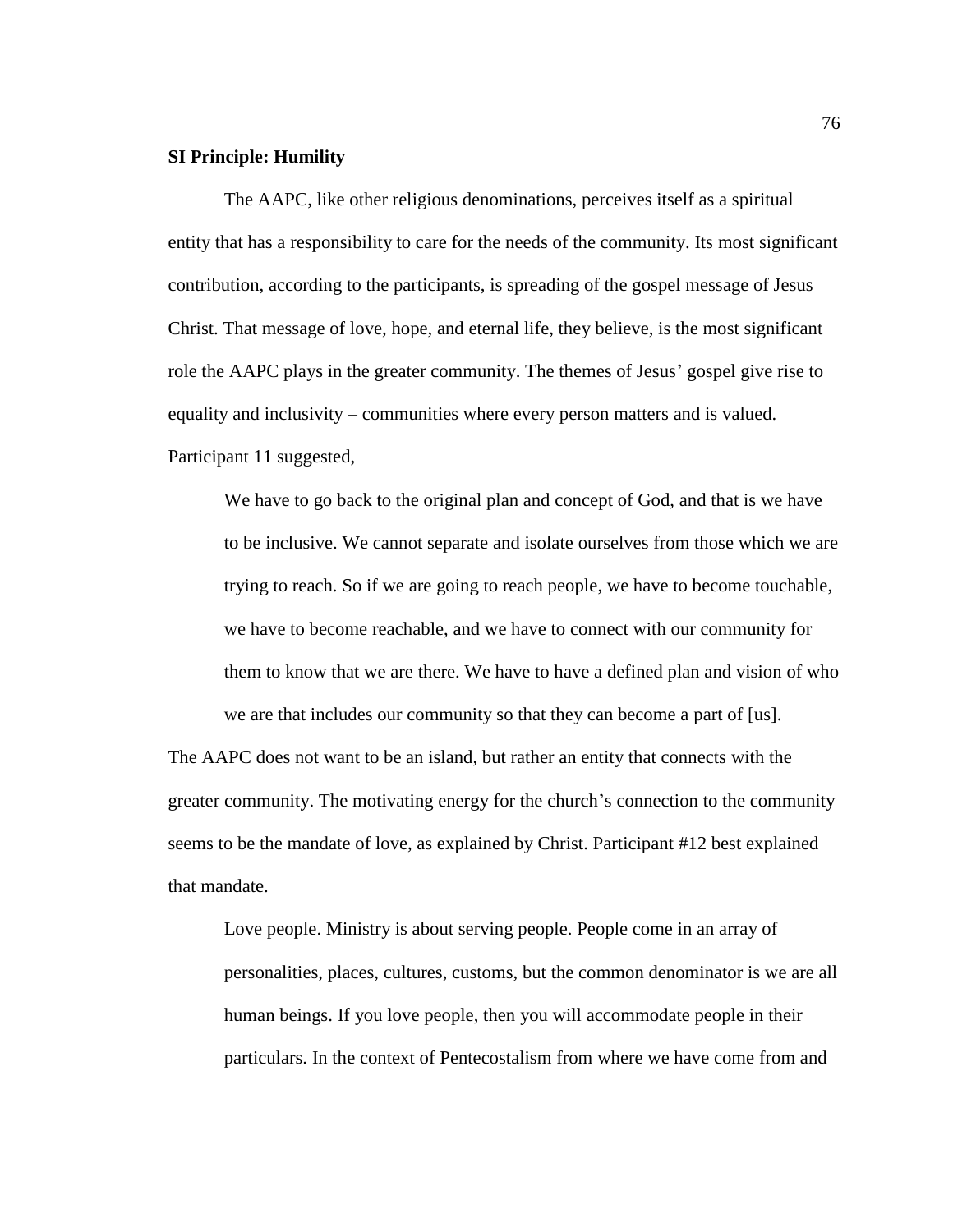how [we] have interpreted Pentecostalism, that word accommodation is not always good. I think if we are going to be interdependent, everybody needs an accommodation, an adjustment of what you think one ought to be. If you truly are mature in love, it takes nothing away from you to serve people as love gets them to where they should be.

#### **SI Principle: Holism**

The AAPC has a significant role to play in connecting government and community. One of the fundamental purposes of the church is to unearth the root causes of societal issues and elevate those problems to those who are most appropriately poised to implement strategies to bring resolve and equity. The AAPC believes it uses spiritual discernment to identify systematic issues, but admittedly have not always used its position in the community to bridge the gap. Further, the AAPC has not been able to identify where it fits in as an agent of change. The church grapples with where to make the most meaningful difference beyond identifying the need. While some churches foster relationships that facilitate the needs of the community, others have limited connections to civil and corporate enterprises. Participant #4 asserted, "If we do not talk to the public sector to understand what is going on, then it is our fault for not being involved so that we, in turn, engage the people that can bring about change." And, Participant #7 added, "The church needs to drive and support things that directly impact human suffering and direct relief of human bondage – that is preaching the gospel of deliverance and compassion, but also doing the work."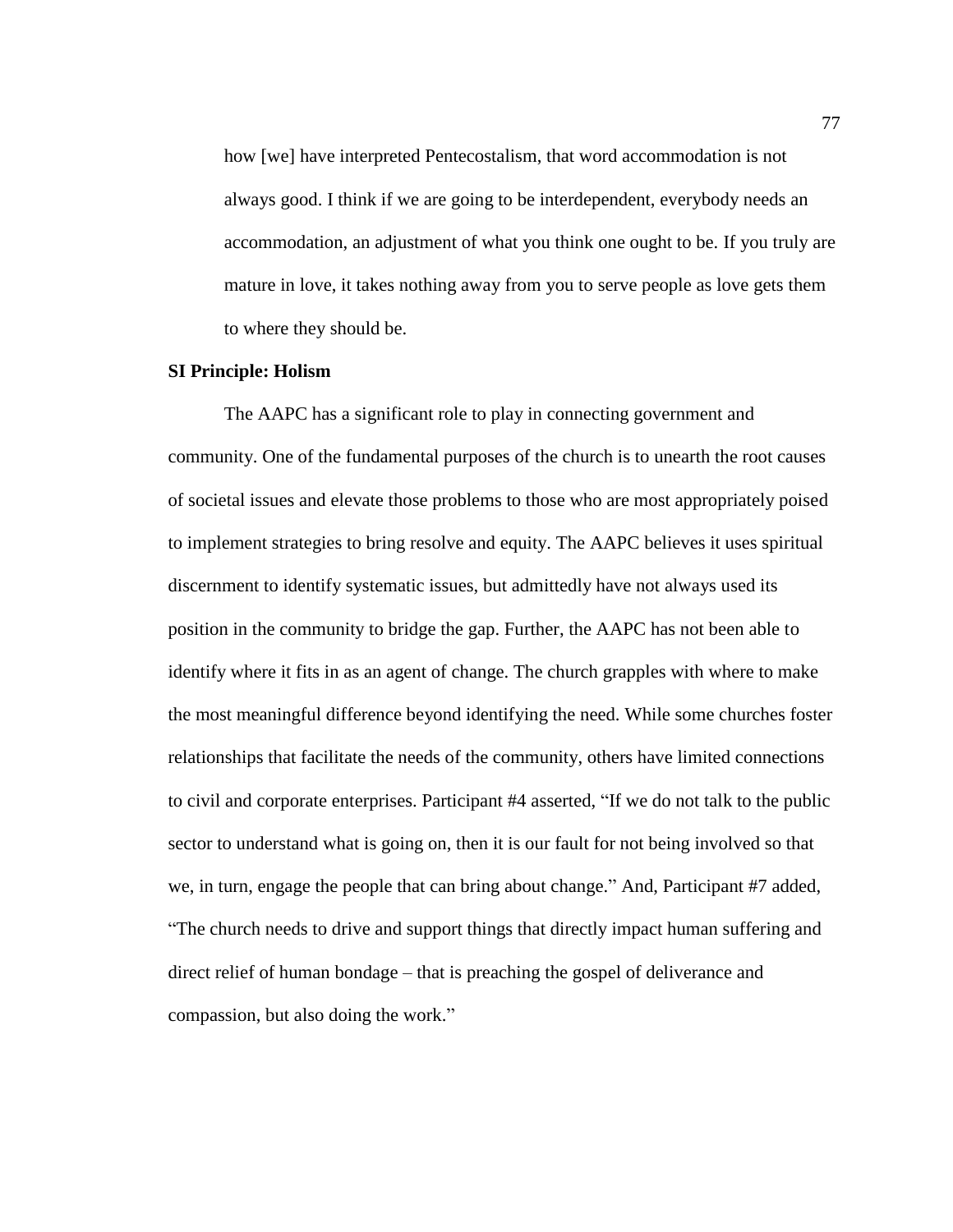The lack of voice in the public square also stems from a divided church. Often, disagreements about the interpretation of theological frameworks spawn separations that fragment the AAPC. As an example, Participant #11 pointed out,

We agree on 97%, but we fight over the 3% for which we disagree. We have to put down our differences. We need not let name tags, labels, reformations, or titles identify us. We need to characterized as believers. There are so many offenses in the church that have caused all these divisions where we have so many reformations.

Issues where the AAPC could unite, such as homelessness, the environment, and the criminal justice system often go unaddressed due to the overshadowing of issues like same-sex marriages that vehemently divide the church. Holism, in this sense, invariability splits the church as opposed to fostering a sense of belonging and purpose among the AAPC and other entities.

#### **SI Principle: Field Independence**

The AAPC's convictions stem from its long lineage of teachings from what is known as the Apostolic Fathers, learned and unlearned men who framed the faith from as early as 1900. The tenants of the AAPC formed during a period in America's history when acts of segregation drove many aspects of societal conversations and actions. The scripture text of John 3:16 – *For God so loved the world that he gave his only begotten son, that whosoever believeth in him should not perish, but have everlasting life* – is one of the principles by which believers of the AAPC engage in their lives. The notion of loving as God loves - to the extent of giving to others for their survival – is a conviction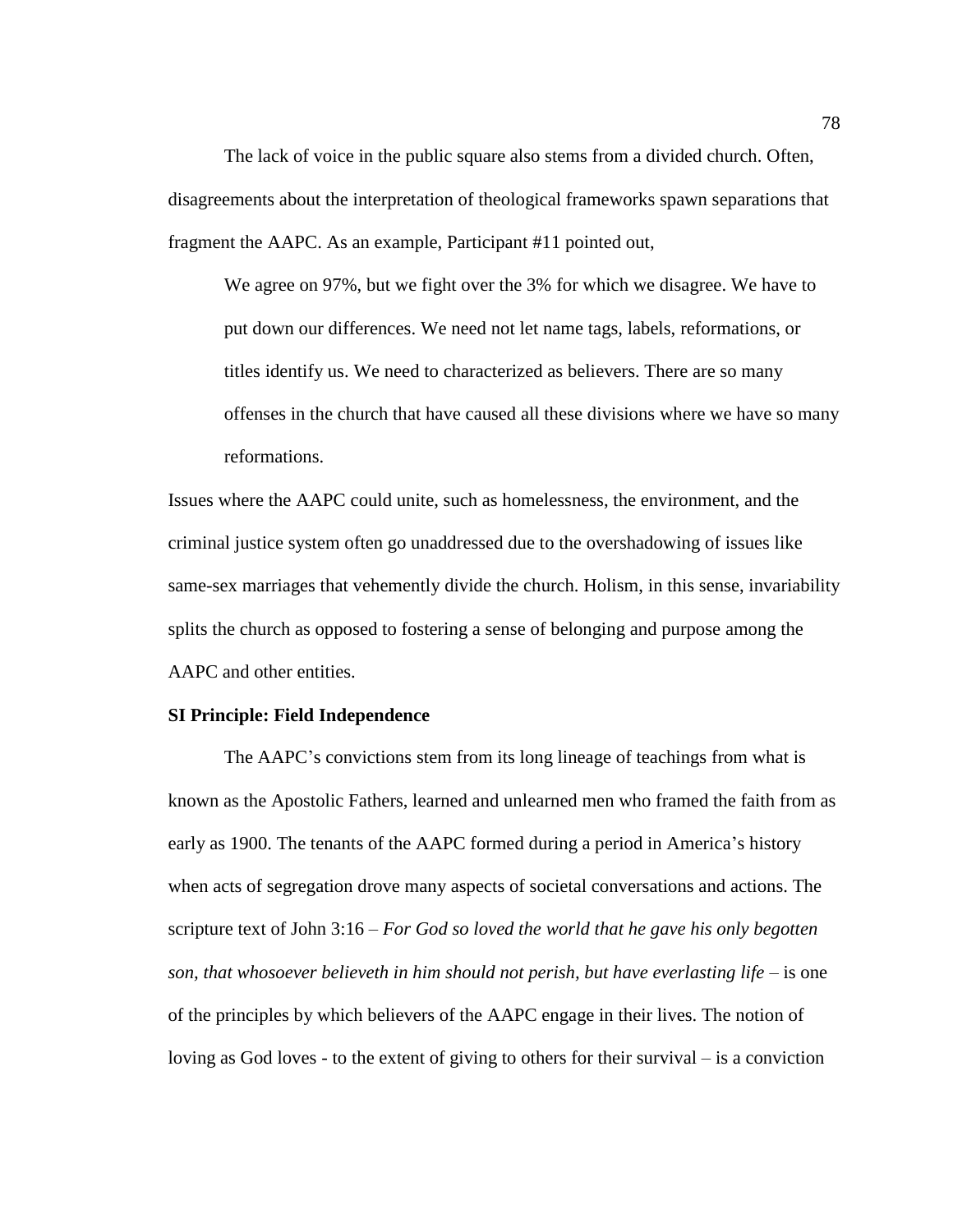shared among the AAPC. However, that conviction of giving to others have tended to remain "within the African-American community" given the racial and social constructs this country once embraced. The values and beliefs of the faith came by men who were uneducated and heavily relied upon the Spirit of God to share the heart and mind of God concerning spiritual matters. These men, in some cases, could not read nor allowed to study religion in seminaries formally. Hence, the politics and social protocol of the day played a significant role in shaping the value system of the AAPC. As time has evolved, the values of the AAPC have not significantly changed in that racial and social constructs still are very present in the fabric of U.S. politics and community consciousness.

## **SI Principle: Celebration of Diversity**

Acquiring secular and sacred education, by both its leaders and parishioners, have significantly impacted the lens of diversity within the AAPC. Some educated believers have come to embrace the power of education and its ability to pose questions that challenge and change perceptions. Participant #10 remarked "the African-American Pentecostal church has a cultural, ideological problem, not a spiritual dilemma of how we think, live, and behave." The sense of diversity which seems to be prevalent in the AAPC is the reconciliation of being black, American, and Pentecostal. The connection of these three factors significantly plays a role in how the church embraces its own identity while attempting to connect with other religious institutions in political and community conversations. As Participant #11 shared,

If we could get rid of these cultural barriers, these ideologies, these taboos, these superstitions, then we would be pretty much on the same plateau. Fear has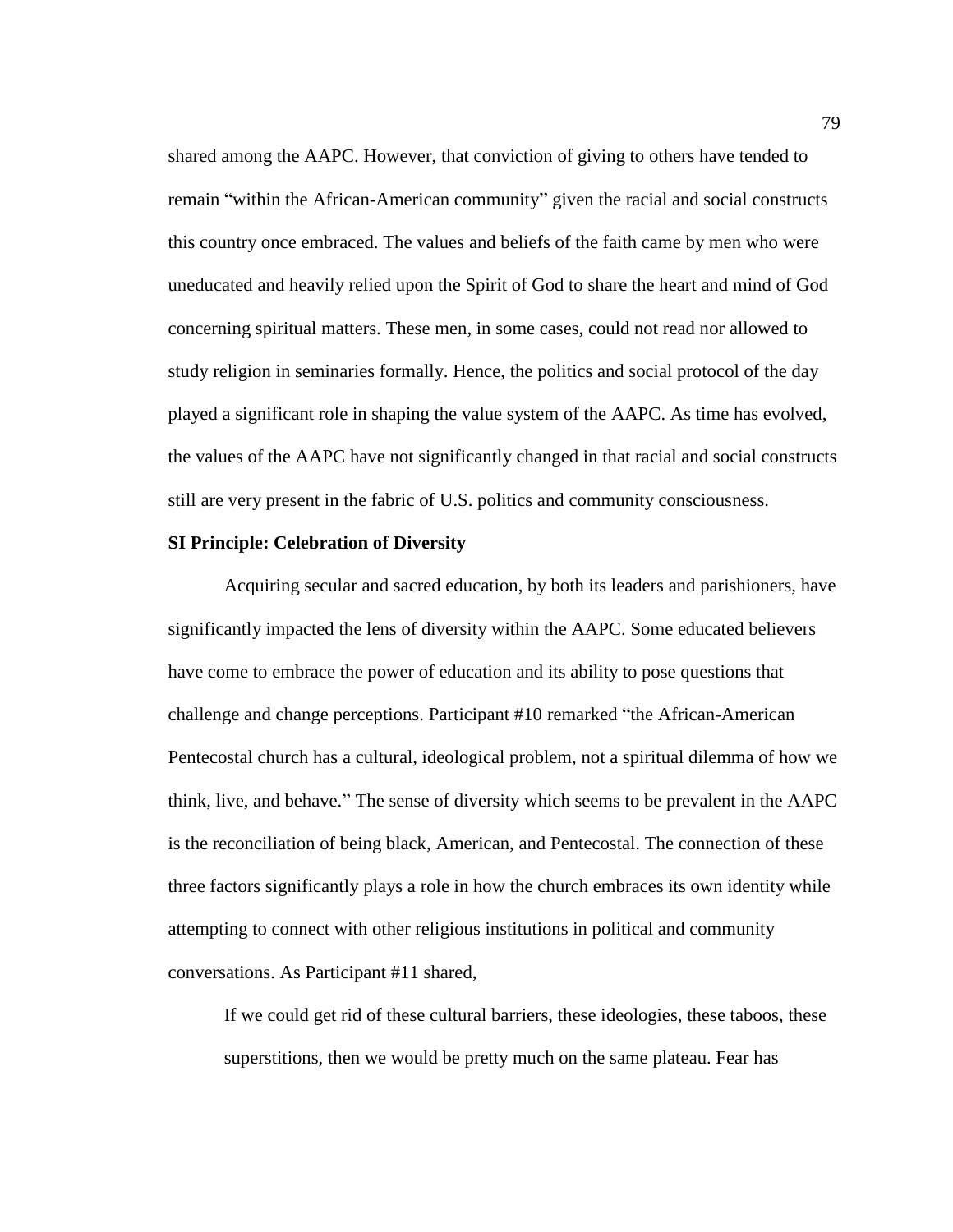immobilized us; ignorance has killed us. If we open our eyes to who we are, it goes beyond our culture, race, and ethnicity.

The second level of analysis examined the data through the lens of a probing question – what do the SI principles collectively tell me about spirituality, community engagement, and barriers? I used the definitions of those terms as outlined in Chapter 3 to help facilitate the analysis (Table 6). Three themes emerged from the analysis: the degree of preparation; the intersectionality of the Church and the community; and building and sustaining community relationships.

Table 6

| Theme                | Definition                                                                                                                                                                                                                                                                       | Citations                                   |
|----------------------|----------------------------------------------------------------------------------------------------------------------------------------------------------------------------------------------------------------------------------------------------------------------------------|---------------------------------------------|
| Spirituality         | Concepts that point to<br>one's personal relationship<br>with a higher being is<br>innate and is shaped and<br>developed over time;<br>different from religion in<br>that the focus is on<br>individual connection to a<br>supreme force rather than a<br>religious institution. | Albursan et al., 2016<br>Jack et al., 2016  |
| Community engagement | Personal or corporate<br>involvement ( <i>i.e.</i> ,<br>volunteering, advocating,<br>protesting) with social<br>issues; sharing a sense of<br>being a steward of the<br>community in which one<br>resides or works.                                                              | Anwar & Osman-Gani,<br>2016<br>Borner, 2013 |

*Second Level of Coding – Data Analysis*

*(table continues)*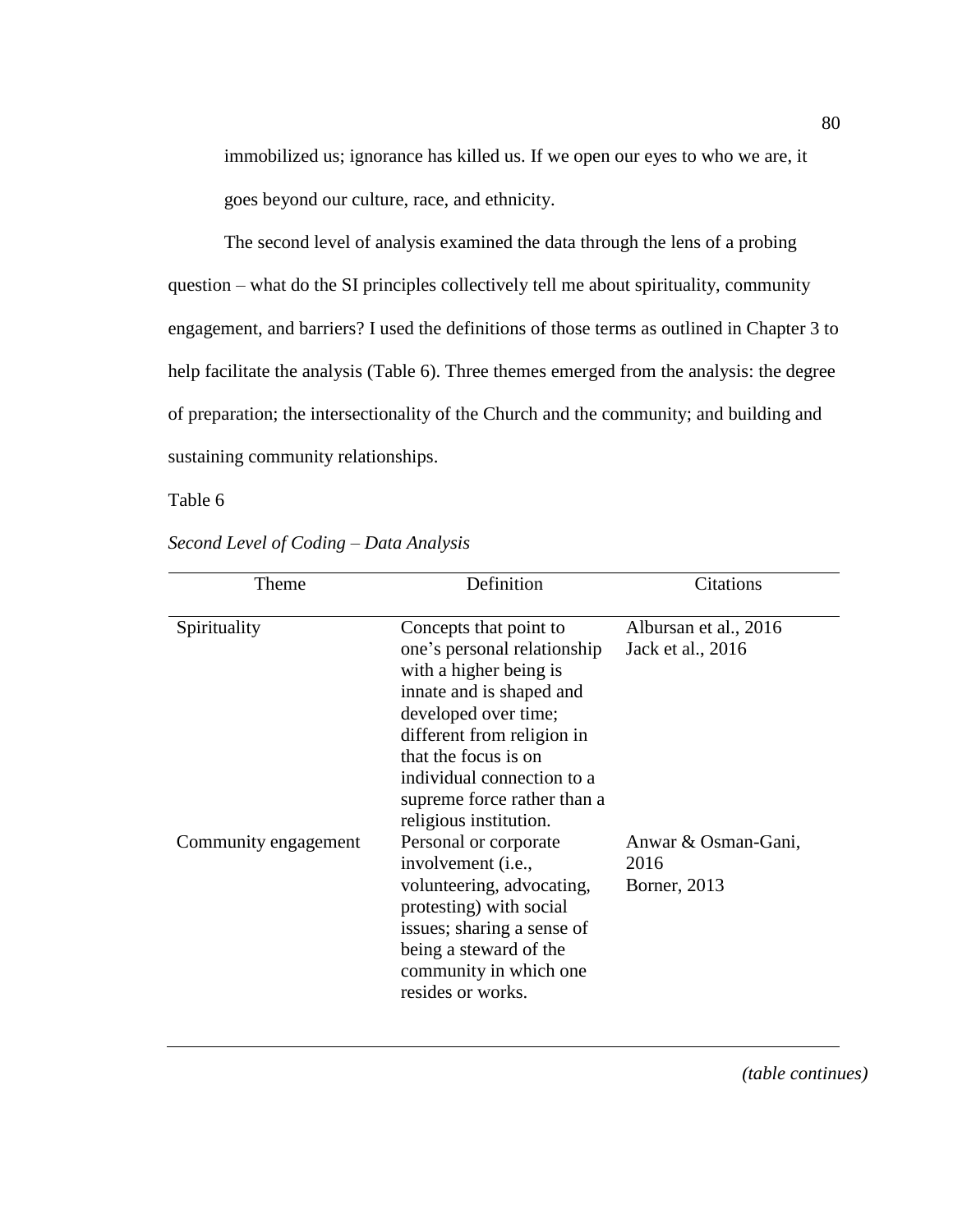| Theme           | Definition                                                                                                                                                                             | Citation                           |
|-----------------|----------------------------------------------------------------------------------------------------------------------------------------------------------------------------------------|------------------------------------|
| <b>Barriers</b> | Theological mandates that<br>prevent individuals from<br>participating in civic<br>initiatives; social issues<br>that are in direct<br>contradiction to personal<br>morals and values. | Grzymala-Busse, 2016<br>Pinn, 2013 |
|                 |                                                                                                                                                                                        |                                    |

### **Theme 1: Degree of Preparation**

The degree of one's spirituality can deepen over time and with some level of preparation, whether academic or sacred. The SI Principles are believed to inhabit every living being. Zohar (2000) suggests that the more connected one is to one's authentic self, the more intense and present becomes one's spirituality. Participants revealed that the connection to the church alone is not adequate to unveil spirituality. The Word of God is held as the foundational portal into one's spiritual self. While participants hold the scriptures as the basis for morality and personal responsibility, there is an understanding that the written text is open to interpretation and no one authority is the absolute voice of "right" or "wrong". The sense of spirituality supersedes man's understanding of authentic truth. Participant #1 elaborated "The Word of God is always living; it always fits the times. But if we do not know which scriptures are appropriate for the times, we would be lost."

The degree of preparation is, therefore, essential in the life of the believer. The spiritual tenants of the Word of God both set and guide the AAPC believers moral compass. If believers are to be expected to connect with the community and engage on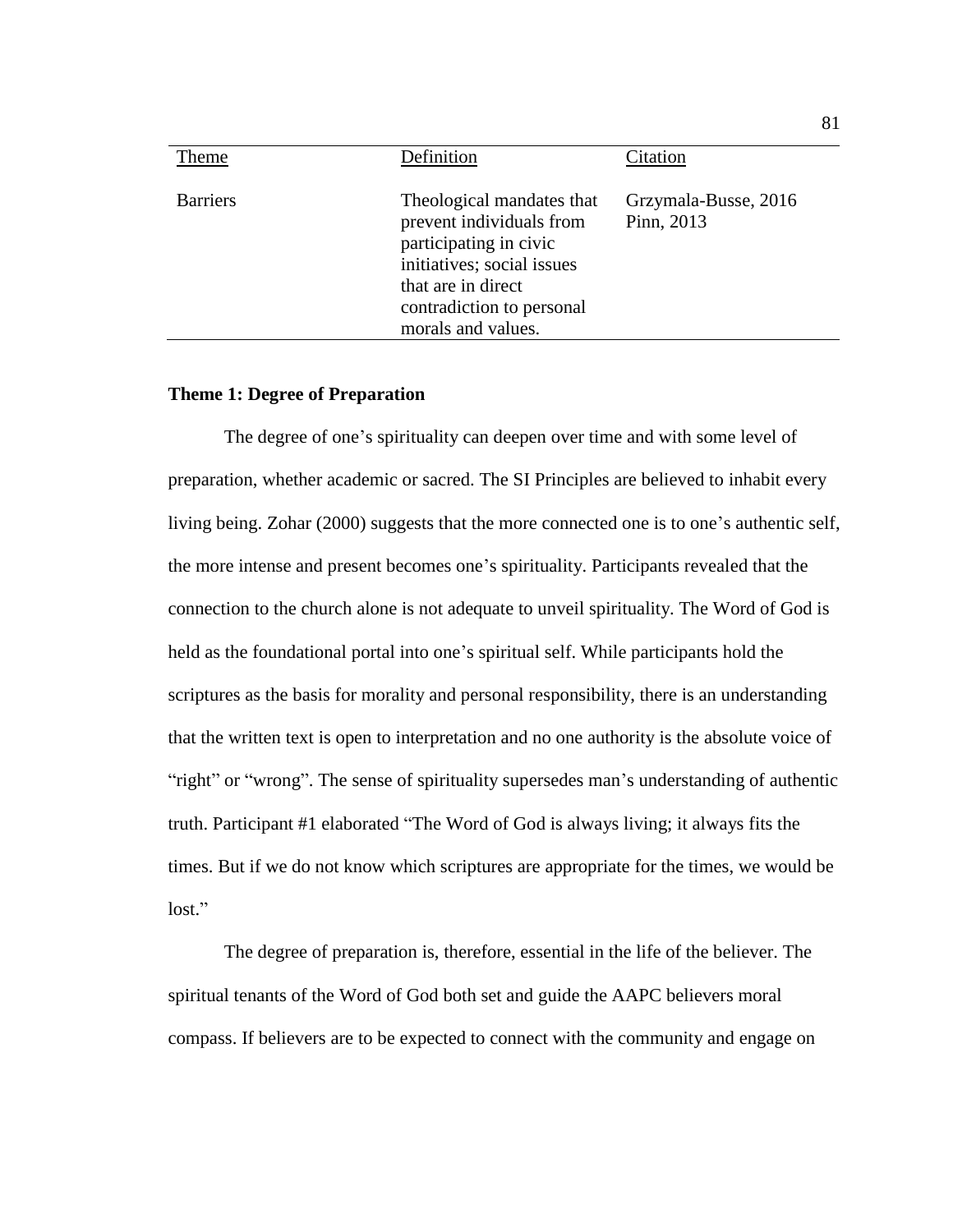various levels, then spiritual preparation is essential to their development. Participant #11 shared,

In the church, you have constants and variables. Constants are absolutes, but variables are methods. Methods of many, but principles are few. Principles never change, but methods do. We have to find different methods and ways and means to reach people. And, teach people that (our new generation) cannot put new wine in old bottles.

The methodology refers to the issues and causes in which the members of the AAPC engage with the community. Hence, if a believer is led to work as an advocate for the homeless as a part of their spiritual responsibility, that person must be prepared to navigate through both the mental and tangible barriers. It is not sufficient to be spiritually connected to a community-engagement initiative, but one also should be equipped to succeed through proper grounding. Participant #7 summarized this concept best. He added,

I think that question for the AAPC is who is doing the thinking? Who is doing the theology? Is it being done by the leadership? Or, is the theology being lifted from some other force in-house? Tabernacles? Convocations? Who is doing the theology? It is utterly important that theologians be raised from within who know how to do the work of theology for the people we serve.

# **Theme 2: Intersectionality of the Church and the Community**

The scriptures support that believers bear a responsibility to be concerned for others in tangible ways. Matthews' gospel (25:35-36, King James version) records *For I*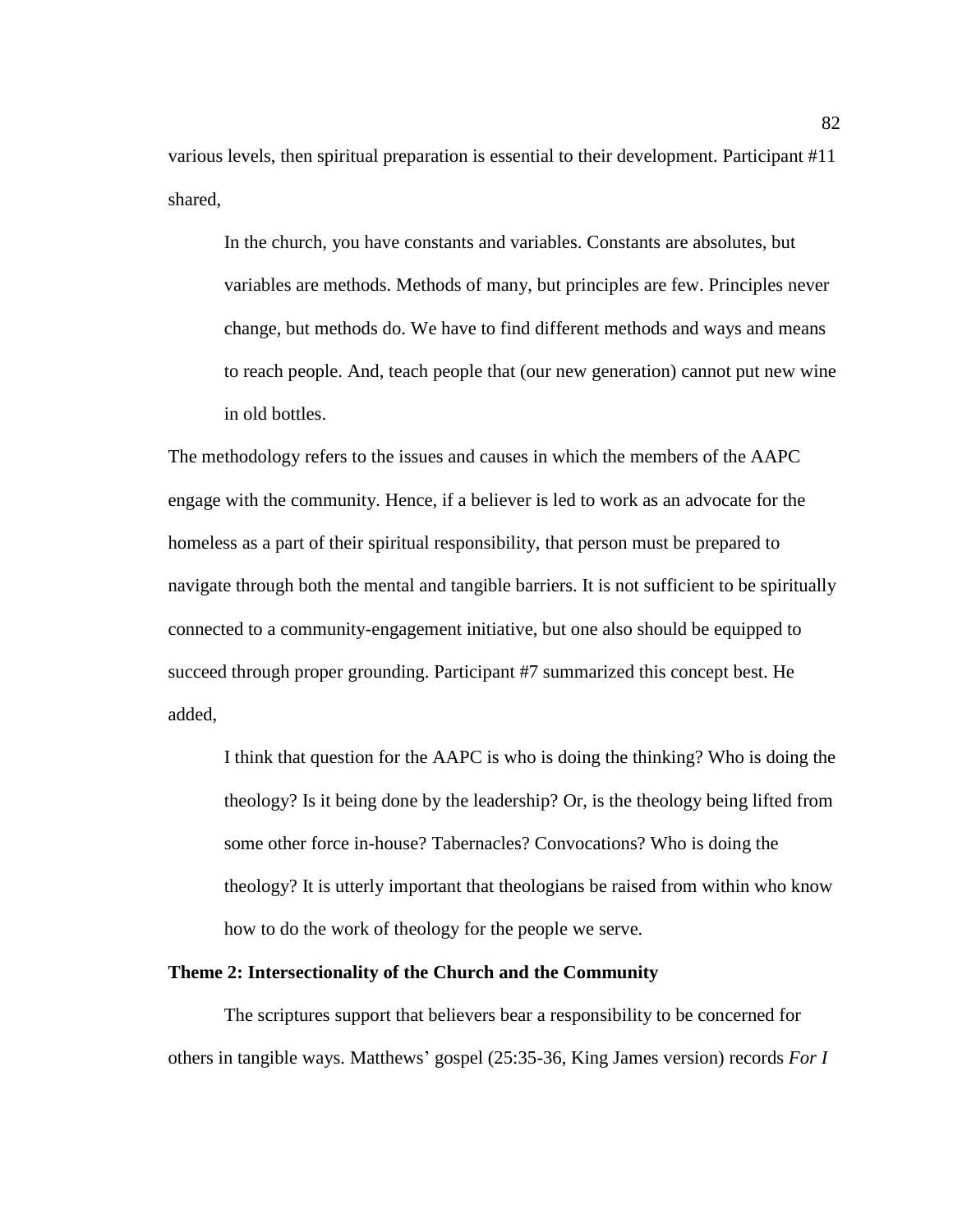was an hungered, and ye gave me meat: I was thirsty, and ye gave me drink: I was a *stranger, and ye took me in: Naked, and ye clothed me: I was sick, and ye visited me: I was in prison, and ye came unto me.* Jesus' teaching makes it clear that believers have a significant role to play in the care for the community. Spirituality raises the social consciousness for believers in AAPC. Participant 12 offered,

As an African-American Pentecostal who I am, I believe that the spirit leads us to discern the times and the conditions of the people. Throughout scripture, we see that is was the Spirit at the beginning hovering over. We are birthed out of a spiritual movement. When God decided to create God-self in the earth, it was the Spirit that deposited in man through the breath of God, which is a demarcation of spiritual essence. As a Pentecostal, I look at things through spiritual lenses, spiritual discernment and that is my interests into community engagement and community at-large.

The Word of God is the bridge between the church and the community for the AAPC. The scriptures do not mandate direct public policy involvement. There are not any specific scriptures that require members of the AAPC, or any other church members, to engage in the public discourse. Spirituality does, however, guide believers to have genuine care of others through the lens of morality. Jesus instructs his followers to love their neighbors as themselves. The motivating factor to help a community is love for humankind. The awakening of social consciousness raises spirituality in the sense of unconditional love. The AAPC sees the genuine care of others in a myriad of ways, i.e., serving as advocates, feeding the homeless, providing after-school tutoring, etc. There is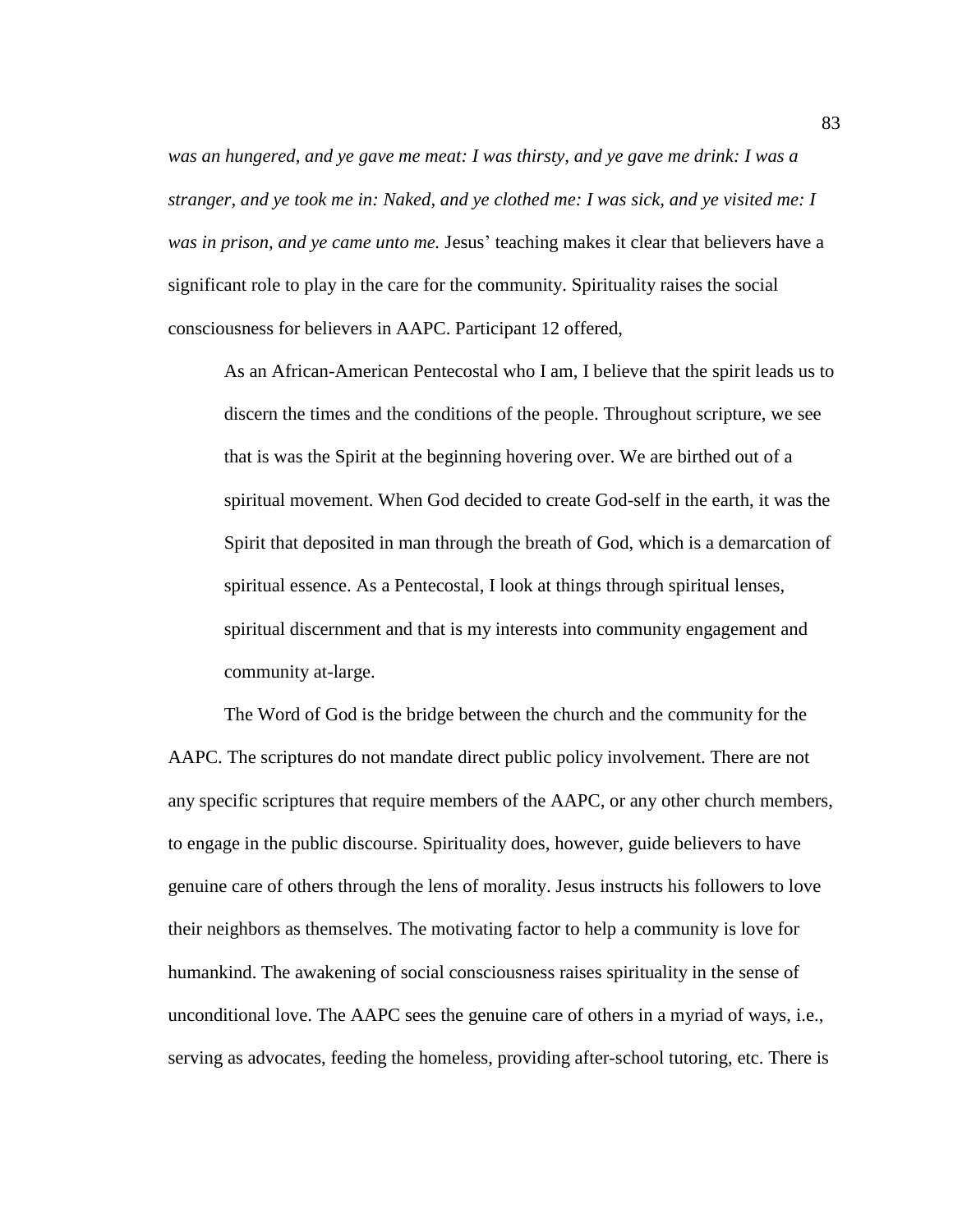not one major community-engagement initiative that the AAPC supports as a whole. However, the members of the AAPC engage and connect where they feel led to serve humanity.

### **Theme 3: Building and Sustaining Community Relationships**

The degree of preparation and intersectionality between the church and the community lead the AAPC to foster and maintain relationships that are mutually beneficial and help the church to engage with the community in ways in which impacts can be measured. Given that believers connect with a myriad of social causes, it is vital that the AAPC position itself as a mutual partner within the community. There is a diversity of passion and experience that resides among AAPC believers. As the church has not committed to a particular social cause, building and sustaining relationships is paramount to facilitate the spiritual connection to community engagement. Participant 12 said,

We have the responsibility to move into the dimension of what God has said is good. We have the responsibility to make good on God's word. That is exclusively the church's responsibility. No other community, no other leadership has that mandate. Other leaderships can be either or and be segregated, but we the responsibility because the earth is Lord's and the fullness thereof and they that dwell therein.

The spiritual mandate requires believers of the AAPC to be stewards over what God declares as "good." Unto itself, the AAPC does not possess all of the means necessary to be the caretaker of the community. What it does provide is a spiritual energy that moves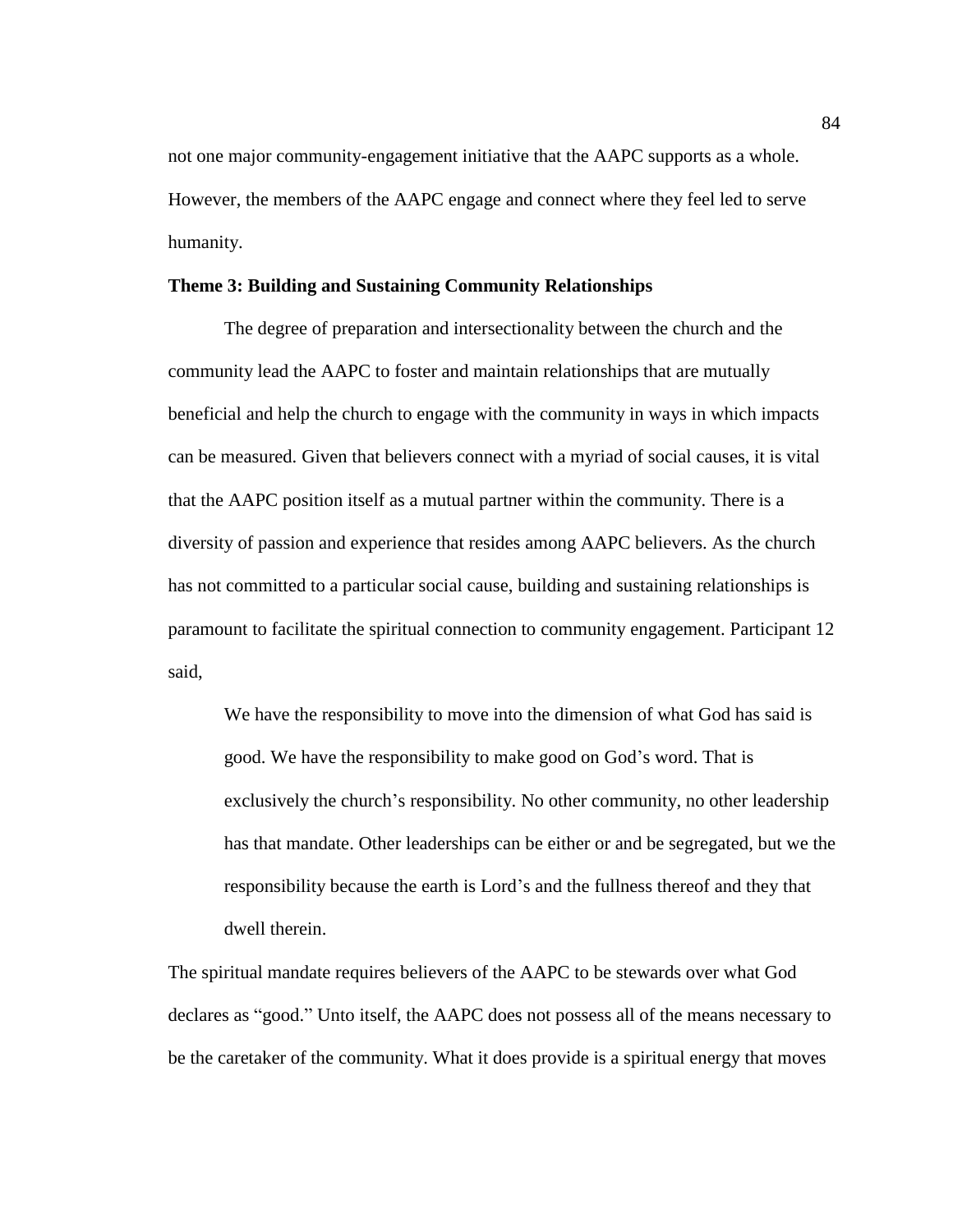people to compassion to serve. The sense of compassion to help others is the collective product of SI. If the AAPC is serious about its commitment to humankind, the church must rely on others to help facilitate their energy and passion for doing good everywhere, for everyone.

The third level of analysis of the data examined the relationships between spirituality, community engagement, and barriers to values, attitudes, beliefs (Table 6). This segment of the analysis led me to addressing the researching questions.

Table 7

| Theme          | Definition                                                                                                                                 | Citation                                             |
|----------------|--------------------------------------------------------------------------------------------------------------------------------------------|------------------------------------------------------|
| Values         | Actions and deeds held in<br>the highest of regard;<br>opportunities considered of<br>the utmost importance.                               | Todd & Rufa, 2013<br>Warrington, 2011                |
| Attitudes      | Shared religious<br>convictions among a group<br>of people; thoughts<br>accepted as truth based on<br>faith.                               | Flores et al., 2014<br>Keller, 2011<br>Samuels, 2011 |
| <b>Beliefs</b> | Views and perceptions<br>shaped by past experiences;<br>feelings and emotions that<br>describe connections to<br>people and social causes. | Papouras, 2016<br>Wenk, 2002                         |

*Third Level of Coding – Data Analysis*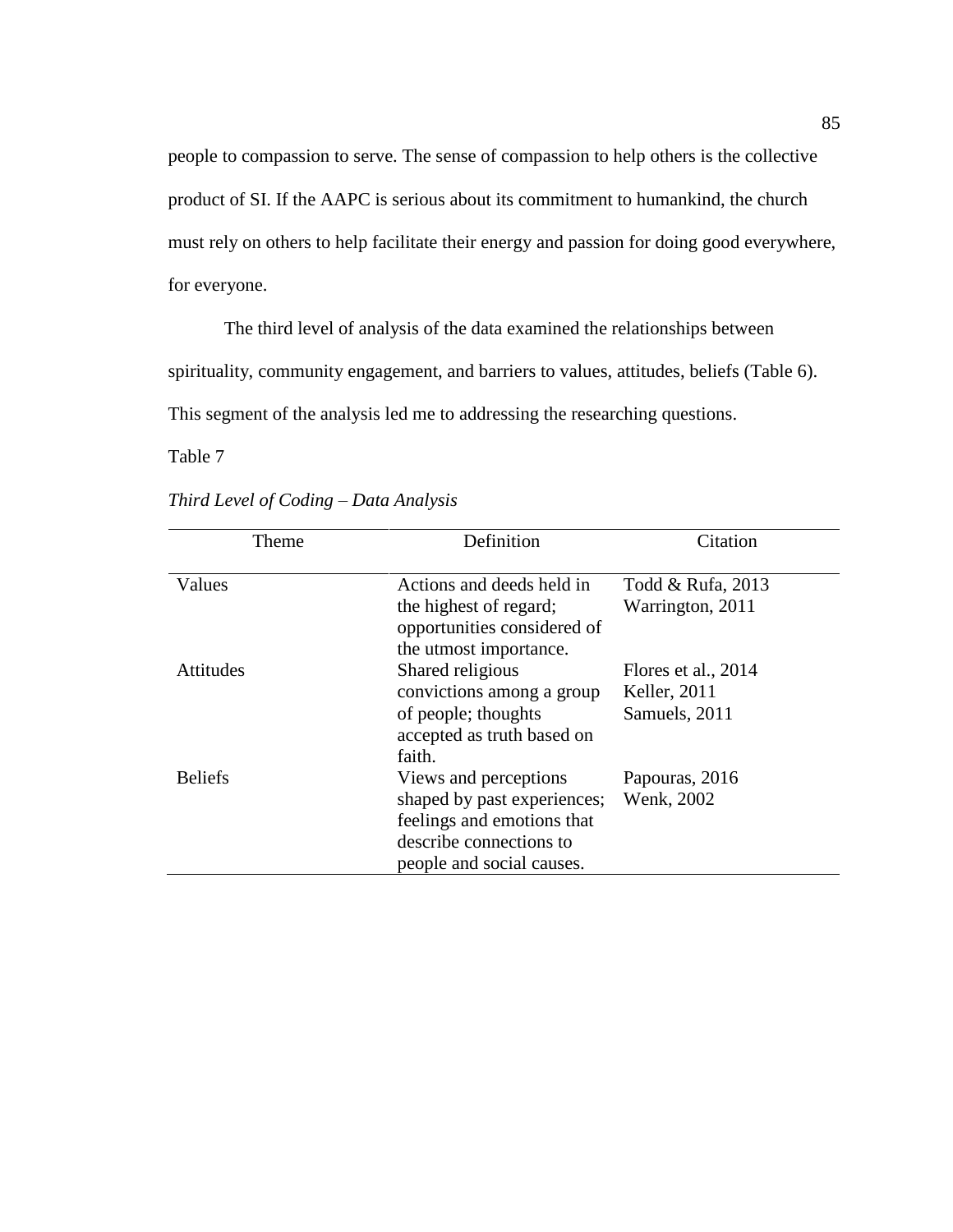# Table 8

| Theme     | Definition                                                                                                   | Participants' responses                                                                                                                                                                                                                     |
|-----------|--------------------------------------------------------------------------------------------------------------|---------------------------------------------------------------------------------------------------------------------------------------------------------------------------------------------------------------------------------------------|
| Values    | Actions and deeds held in<br>the highest of regard;<br>opportunities considered of<br>the utmost importance. | Compassion to others is<br>paramount in community<br>engagement<br>Life experiences can shape<br>compassion for others                                                                                                                      |
| Attitudes | Shared religious<br>convictions among a group<br>of people; thoughts                                         | Understanding the impact<br>on policies to the "least of<br>these" is a critical<br>component of spiritual<br>intelligence and connecting<br>to action steps<br>The church is responsible for the<br>health and welfare of the<br>community |
|           | accepted as truth based on<br>faith.                                                                         | Ministry should occur outside of<br>the church                                                                                                                                                                                              |
|           |                                                                                                              | Spirituality helps to explain<br>differences in each of us                                                                                                                                                                                  |
|           |                                                                                                              | The AAPC must offer more than<br>salvation                                                                                                                                                                                                  |
|           |                                                                                                              | The church is responsible for<br>public policy; separate from its<br>ability to save                                                                                                                                                        |
|           |                                                                                                              | The true meaning of evangelical<br>is the spreading of the gospel of<br>Jesus Christ; it is not a<br>reformation                                                                                                                            |
|           |                                                                                                              | The AAPC must lead spiritually,<br>socially, economically, and<br>educationally<br>The presence of strong male<br>figures (mentors and fathers)<br>shape spirituality                                                                       |

*Participants' Responses to Values, Beliefs, and Attitudes – Data Analysis*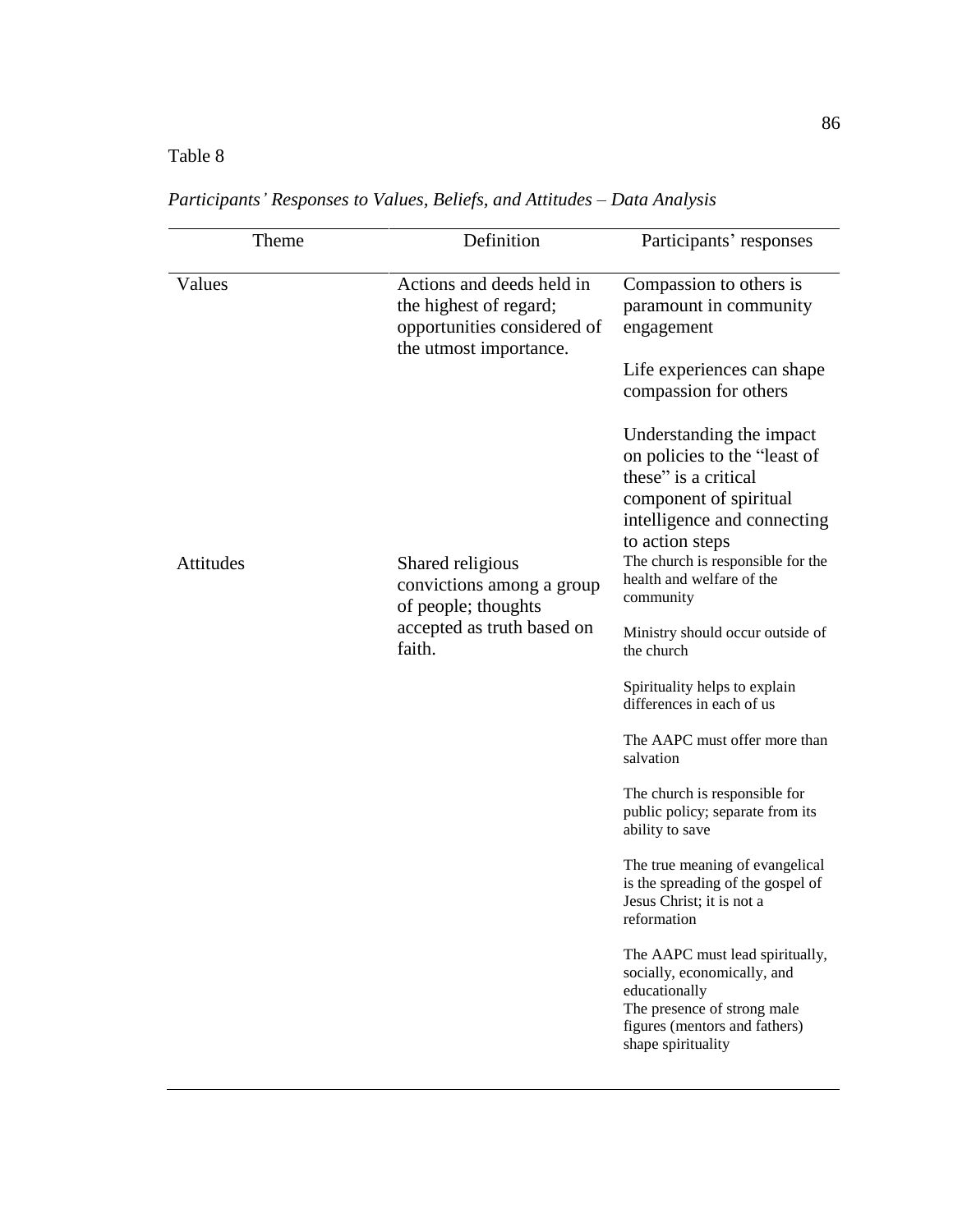| Theme          | Values                                                                                                                                     | Participants' responses                                                                                       |
|----------------|--------------------------------------------------------------------------------------------------------------------------------------------|---------------------------------------------------------------------------------------------------------------|
| <b>Beliefs</b> | Views and perceptions<br>shaped by past experiences;<br>feelings and emotions that<br>describe connections to<br>people and social causes. | To better serve people,<br>there must be a connection<br>to them                                              |
|                |                                                                                                                                            | Pentecost must at the<br>forefront of uniting<br>communities by spiritual<br>connection                       |
|                |                                                                                                                                            | Our faith was shaped by<br>what Europeans wanted us<br>to know                                                |
|                |                                                                                                                                            | The Word of God is the<br>long-term sustainable blue<br>print to best engage the<br>community with the church |
|                |                                                                                                                                            | The church must exemplify<br>God's love over issues $-$<br>teach, train, equip, and<br>prepare                |

# **Summary**

# **Research Question 1**

How do leaders within the AAPC perceive that they use the principles of spiritual intelligence as a framework to engage its members in public policy initiatives in their communities?

The participants hold that the taught Word of God is the catalyst that stimulates the members of the AAPC to engage in their communities. Both at the micro- and macro levels, the principles of SI manifest differently. Teaching parishioners the responsibility for the care and concern of society aligns with the fundamental tenants of the AAPC.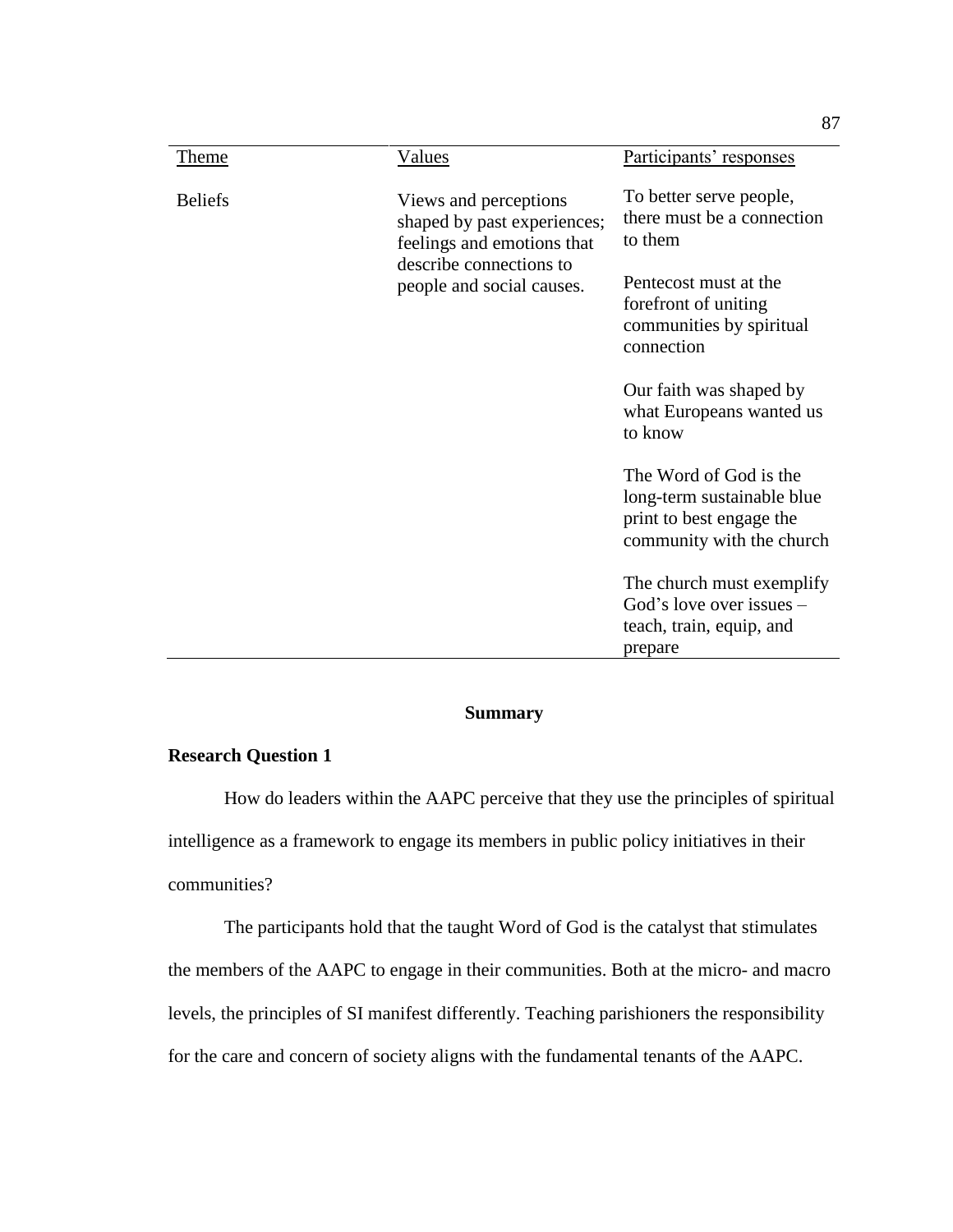Unlike other reformations where the entire system unites to support a social cause or community issue, the AAPC operates primarily through its members. There is no systematic approach of the AAPC to engage in the public discourse, but there is a spiritual presence that harnesses and drives its members to effectuate change where they see needs. The collective SI principles manifest through the commandments Jesus gave – love the Lord, your God, with all of your heart, soul, and mind, and love your neighbor as thyself. SI aids the believer to work through their spiritual development to convert authentic love to substantive actions.

### **Research Question 2**

What barriers prohibit leadership within the AAPC from engaging in direct public policy initiatives?

The AAPC is not one church, but rather a collective of thousands of assemblies across the U.S.. As the church does not have a centralized hub, it is a fragmented conglomeration of churches with a church. The lack of its structure is the basis for its inability to galvanize and forge a national agenda. The AAPC is without a leader who unites and sets a vision for the entire entity. By its design, it is a fluid organization without the structure by which it can organize to advance an agenda – a fundamental barrier to its overall success.

In addition to the lack of its structure, the AAPC also faces additional barriers that prohibit the church from engaging in direct public policy initiatives. The AAPC suffers from three dimensions of fear – knowledge, language, and exposure of inadequacies. The knowledge base to engage in political conversation is not an area where church leaders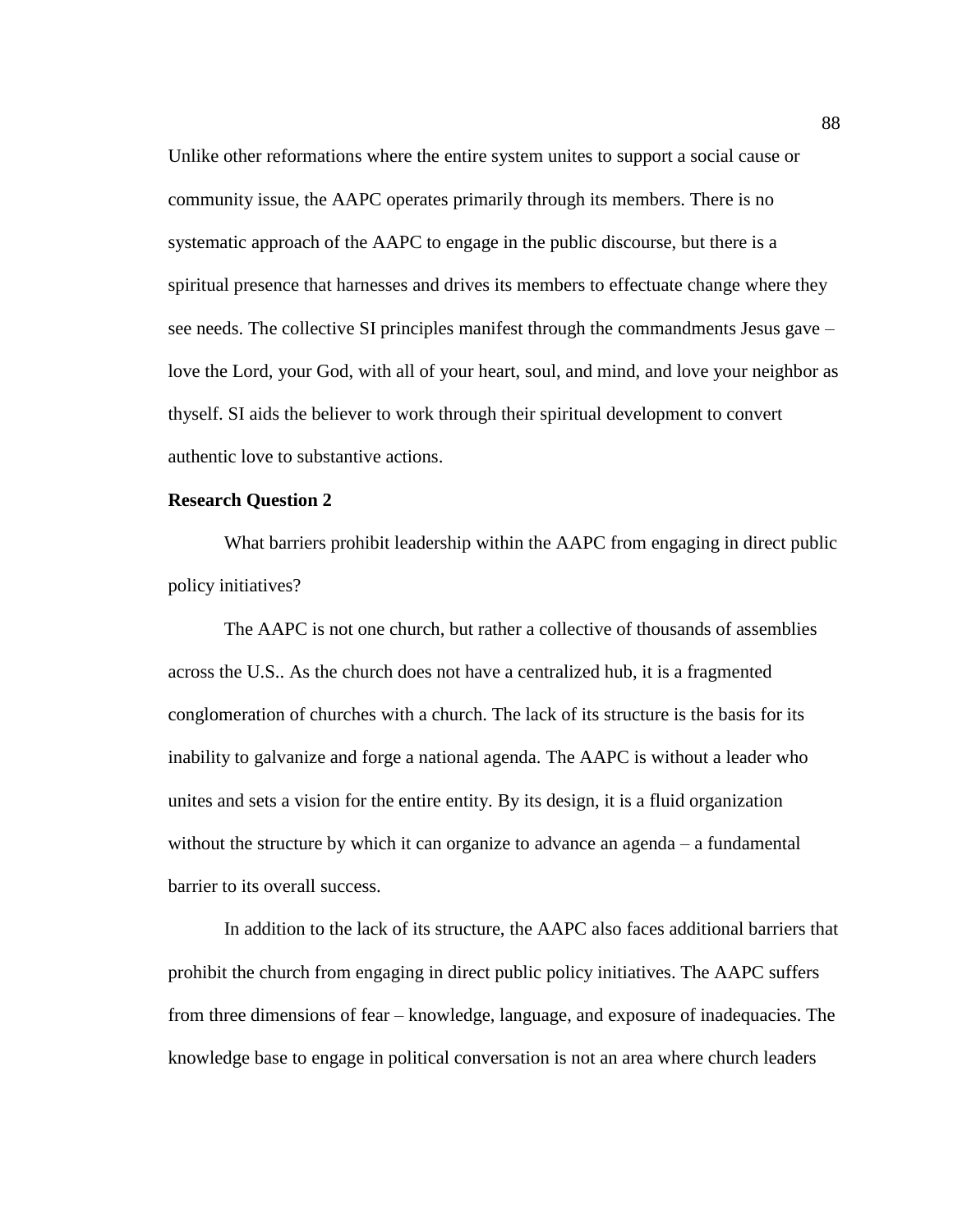are comfortable. Historically, the leaders of the AAPC do not spend time reading proposed or existing legislation. While the interest may be present, the demanding needs of the ministry outweigh understanding the political agenda of the community. The lack of knowledge directly connects to the language barrier. The verbiage of the church differs from political jargon. Thrusting leaders of the AAPC into conversations where they may fell ill-prepared poses another obstacle to public policy engagement. Not understanding political language and not having a working knowledge of the civic systems spawns a sense of inadequacy among AAPC leaders when communicating to and engaging with elected officials. These barriers present a challenge to the AAPC at the macro-level but have not necessarily impacted its members at the micro-level. These barriers have given rise to a subtle attitude of "someone else is doing it." Without the adequate knowledge base and command of the political language, leaders have developed an inferiority complex that leads them to defer to another leader to assume a prominent role in the community and civic affairs.

I completed three levels of data analysis. First, I examined each of the 12 principles of SI based on the participants' responses to each of the interview questions. The results indicate the leaders believe the principles of SI manifest through the community and civic actions of the members of the AAPC. Members tend to connect with community issues for which their spirituality fosters a connection. Secondly, I analyzed the data through the lens of three themes, which emerged from the literature review – spirituality, community engagement, and barriers. Findings from this degree of the analysis revealed that leaders of the AAPC felt ill-prepared to engage with civic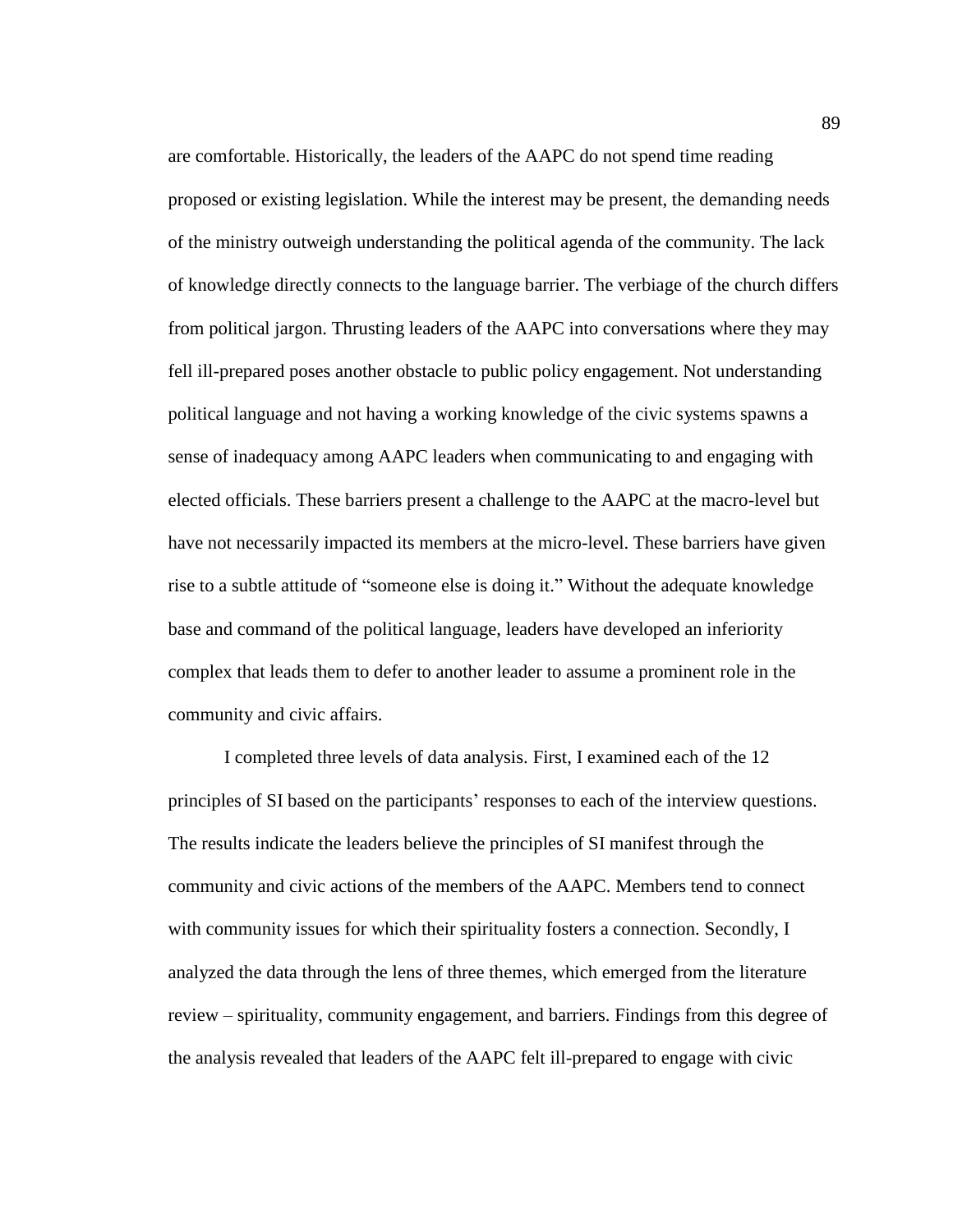leaders, yet the leaders affirmed the intersectionality of the AAPC and the community. The AAPC, according to the participants, should play a role in shaping and informing public policy. The third level of analysis focused on analyzing the data through the meanings of values, attitudes, and beliefs. Participants held that the needs of others must be the driving force for the AAPC to engage in the public sphere. The participants believe that the AAPC should and must speak for those who cannot speak for themselves, which is a firmly held value and attitude of Christianity. While the members of the church manifest SI principles in their lives, the AAPC as a unit is too fragmented and splintered to unify as one voice to effectuate change in the public sector. Chapter 5 will provide an interpretation of the findings and detail recommendations for how the AAPC can potentially address the barriers that impede their macro-level participation in public policy engagement.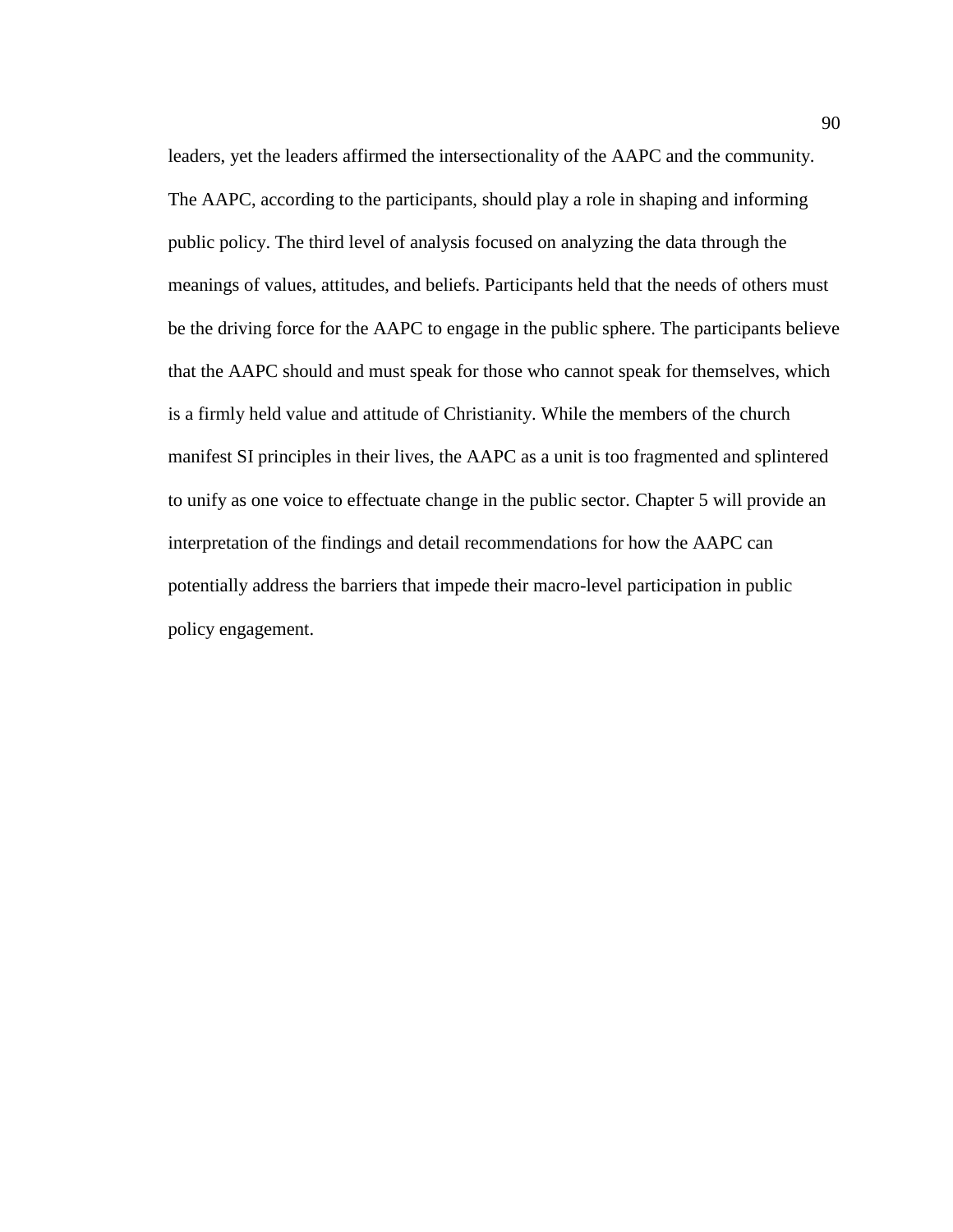#### **Chapter 5: Discussion, Conclusions, and Recommendations**

SI is a theoretical framework that is used to explain how a person's spirituality impacts concern and care for others. Twelve principles, including self-awareness and the celebration of diversity, provide a context for understanding how personal spirituality informs and guides authentic care for another. The AAPC holds spirituality at the epicenter of its theological foundation. This study addressed how the AAPC uses the SI principles, if at all, in community engagement. SI holds that spirituality guides the care for others; the AAPC frames spirituality as the hallmark of its faith. I sought to understand how these two phenomena impacted each other. I conducted this study to explore why the AAPC, unlike other mainstream reformations, did not have a voice in the public policy arena. I was curious to understand how the principles of SI were having an impact on public policy and community engagement initiatives given the connection between the principles and the theological framework of the AAPC.

Twelve African American Pentecostal bishops from across the U.S. were interviewed to share their insights regarding the church and the principles of SI. Although all 12 SI principles were explored with the participants, the findings revealed that participants held both compassion and vocation in high regard. Those two SI principles focus on empathy and placing others' needs above self. Through its teaching of New Testament scripture, the AAPC empowers its members to engage in community initiatives through the lens of authentic love for humankind. How personal engagement manifests varies from person to person because each believer is taught to rely on the spirit to guide and reveal where the believer should serve and connect.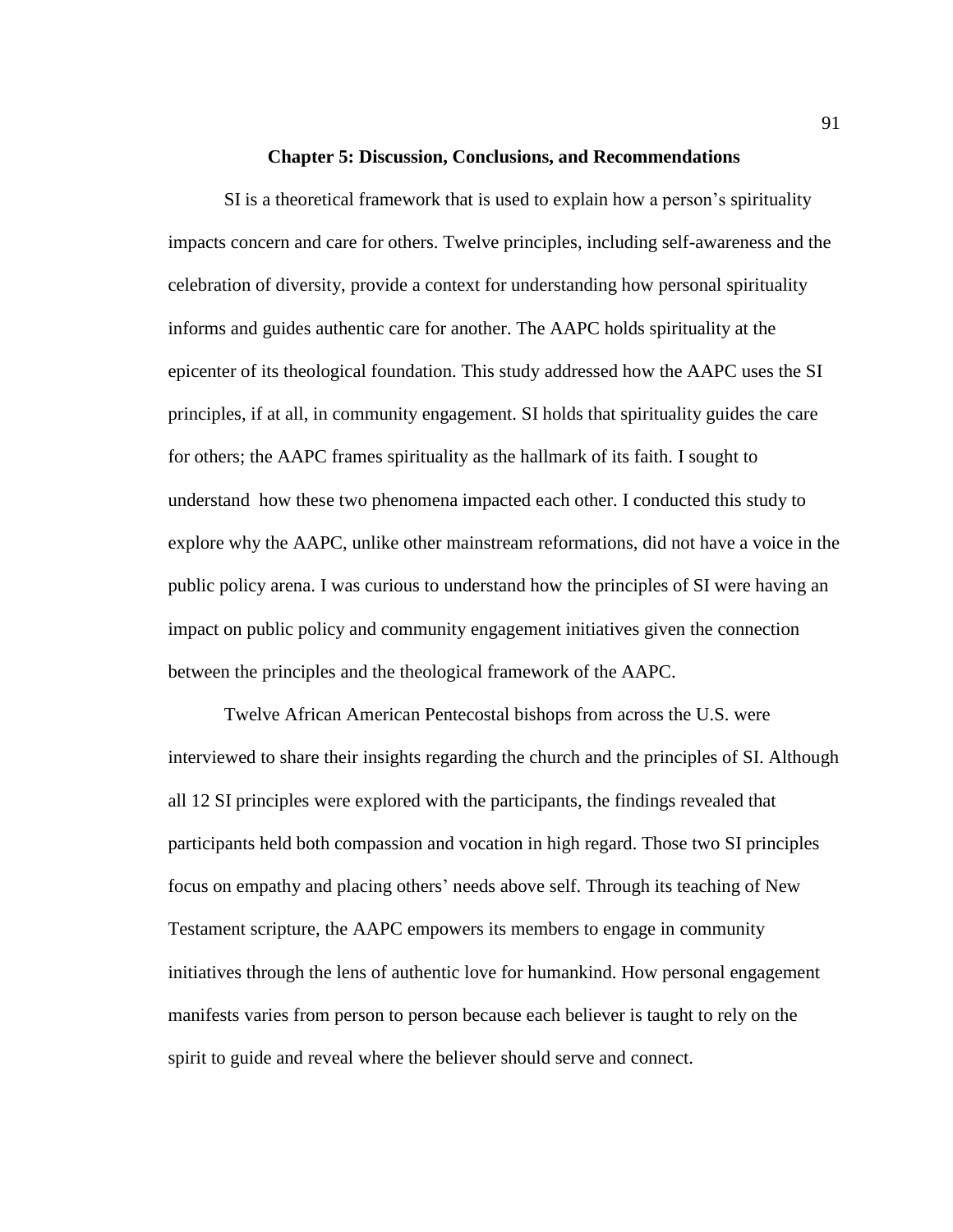Although members of the AAPC engage in many ways in a community, the AAPC as a single reformation is not a structured entity. The AAPC includes thousands of local assemblies and hundreds of organized fellowships but is not a single unit. The fragmentation prohibits the collective whole from coalescing around a particular community initiative. The AAPC does not have a voice in the public sector and does not have a unified approach to influencing public policy. There is no single AAPC person who speaks for or represents the collective whole of the church. Further, the lack of an organized structure gives rise to a disconnect from public discourse due to a lack of understanding of how to navigate political networks and an inability to communicate effectively within those spheres of influence. Though the AAPC is not governed by a single unit, its members are engaged and committed to community issues and causes through their spiritual intelligence.

# **Interpretation of the Findings**

The literature indicated that the AAPC is not an organized faith-based institution that has engaged in public policy initiatives at the macro level. Included in the literature is the theme of the public's participation in public policy debates. Researchers argued that issues with which members of the public have a personal affinity tend to be areas where they connect to either support or oppose the cause. Although citizens' motivation is not necessarily spiritual, literature indicated the association to a specific issue. This study affirmed that such connections exist. Social and public causes with which members of the AAPC tend to connect, such as homelessness, teen pregnancy, and public education, come from a spiritual and emotional place. For example, a participant noted that his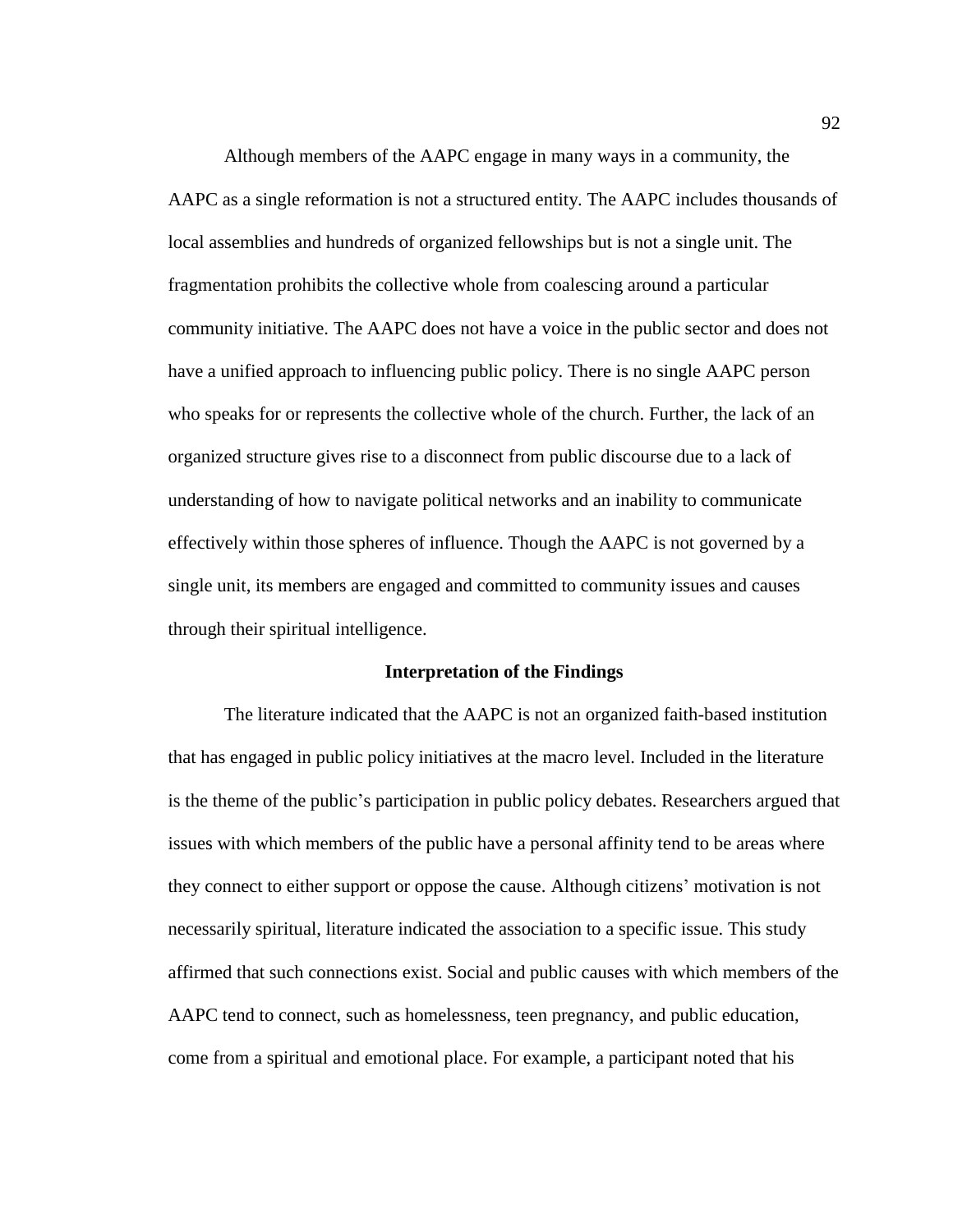millennial-aged daughter led a group of her friends to volunteer at a local Ronald McDonald house, which completely stunned him. He mentioned that she expressed her excitement to volunteer because it was a cause for which she could easily connect.

SI frames human behavior in the context of community and caring. This study revealed that the AAPC's theology directly aligns with the principles of SI. The church relies on scriptural teachings to guide and inform its members' community engagement in issues such as the environment, social justice, and public education. I sought to explore how the AAPC uses the principles of SI to connect with public policy initiatives in their communities. The findings revealed that members of the church use their spiritual intelligence to inform and guide their engagement. The basis of those connections is rooted in their understanding of Jesus's mandate concerning the love and care for the community. Believers are expected to hold the community and its needs in their hearts. The spirit of God deepens their commitment to and understanding of their role in effecting change in the world as they mature.

The second research question focused on understanding the barriers that prohibit the church from engaging directly with public policy initiatives. The findings revealed several themes. The AAPC is not a single unit and will probably never unite into a distinct entity. The church is fragmented, which explains why it has never converged to address one particular issue. The lack of structure does not empower and foster the AAPC to stand as one voice, bringing to bear a plethora of skills, talents, and financial resources. The lack of structure is neither a barrier nor an asset; it is merely the framework by which the AAPC functions. The AAPC developed from a spiritual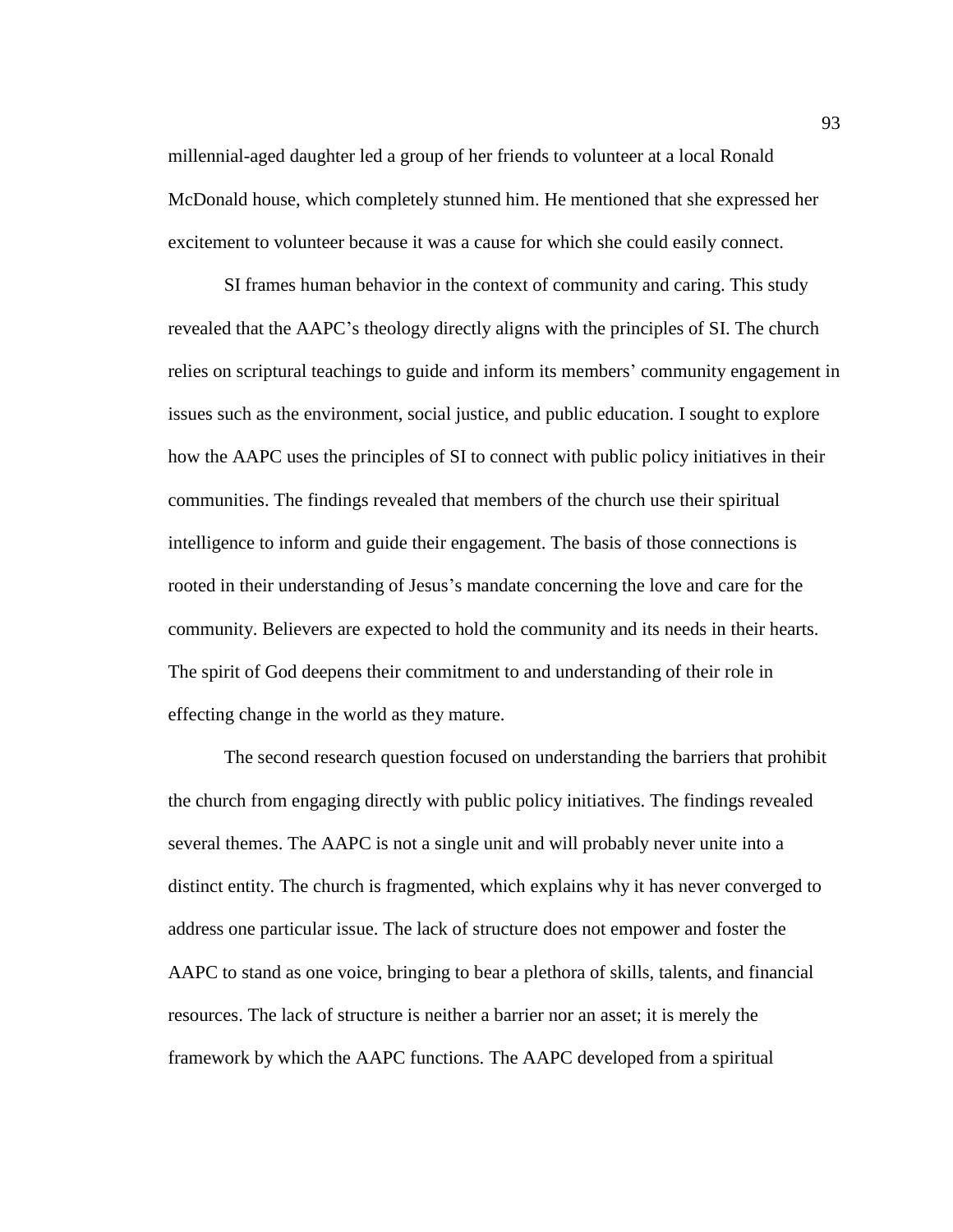orientation. The fathers who began this movement in the early 1900s were primarily unlearned men who relied on spiritual intelligence to guide their actions. As different spiritual interpretations of the focus of the church emerged over time, so did factions of the African American Pentecostal sects. Unlike other religious reformations in which one leader emerged and was able to cast a vision for others to follow, the AAPC began fragmented and remains in this state today.

Given the structural reality of the AAPC, each faction operates differently and maintains the latitude to engage in public policy initiatives based on its choosing. Although each faction prioritizes community needs differently, the study findings revealed there are common barriers that have an impact on the degree to which churches share in the public discourse. Church leaders discussed several layers of apprehension that impede the connection to public policy initiatives. The lack of knowledge of laws and policies is related to their level of discomfort. The leaders are very comfortable in the spiritual environment (i.e., church discussions, bible classes) but do not share that same level of confidence in the public sphere. Though leaders feel the sense of obligation to serve the community in that capacity, they are not familiar with the language and the norms of the public sector and are therefore apprehensive about moving into settings where they feel ill prepared to make a meaningful contribution. Hence, their voices are absent at tables where public decisions impact the communities they serve.

Another challenge that leaders identified is the conflict that arises when public issues directly contradict their understanding of morality. Several problems that are considered safe for the church to address (i.e., homelessness, domestic violence, hunger)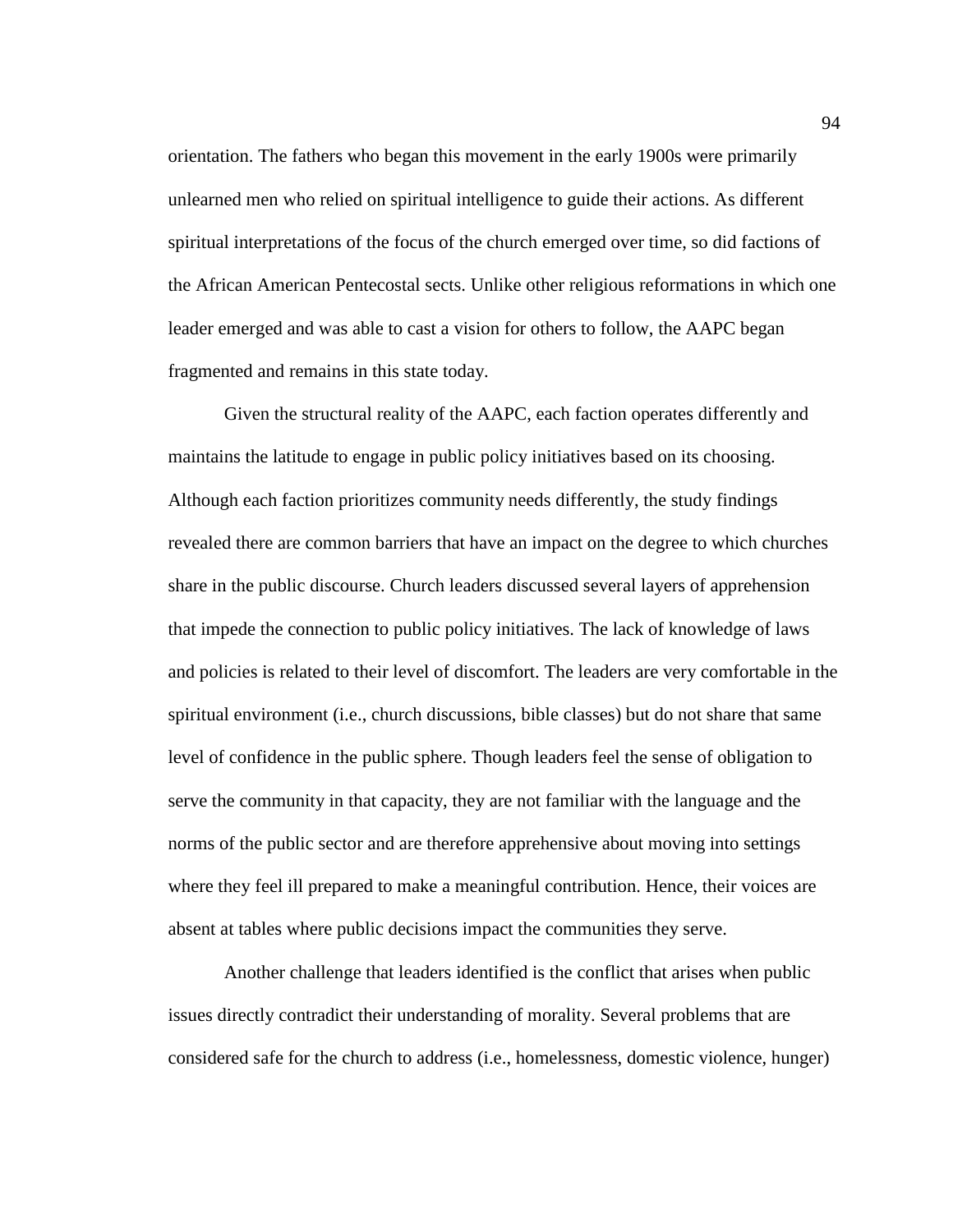are issues that reflect direct human suffering. More controversial issues, such as same-sex marriage, abortion rights, and LGBTQIA policies, challenge the church as some factions support these issues and others do not. The divide among AAPCs in matters of morality further exacerbate the gap between and among churches, and minimize their voice in the public space. Instead of speaking out on these issues, most leaders remain silent for fear of alienation from others within the Pentecostal community and other faith communities. Whether the AAPC supports or opposes a public policy, the lens that drives the position is one of spiritual orientation. Even though the AAPC is splintered, several reformations within the faith from time to time feel the need to weigh in on public issues. One such recent matter was same-sex marriage. The several entities within the AAPC disseminated statements within the church village either in favor of or against the union between people of the same sex. Regardless of the stance a church may or may not have taken on contentious issues, it is not likely that a community statement will emerge. The AAPC is not willing to take the risk of publicizing its perception of a spiritual stance for civic issues.

#### **Limitations of the Study**

This study was limited to the use of SI in the AAPC. The AAPC is not a single unit, but rather a conglomeration of hundreds of churches across the country. I interviewed 12 African American Pentecostal Bishops, which represents only a small segment of a more extensive system. The responses of the participants reflected their views as spiritual leaders from each of their respective reformations and personal experiences. The data were limited to their perceptions and do not reflect a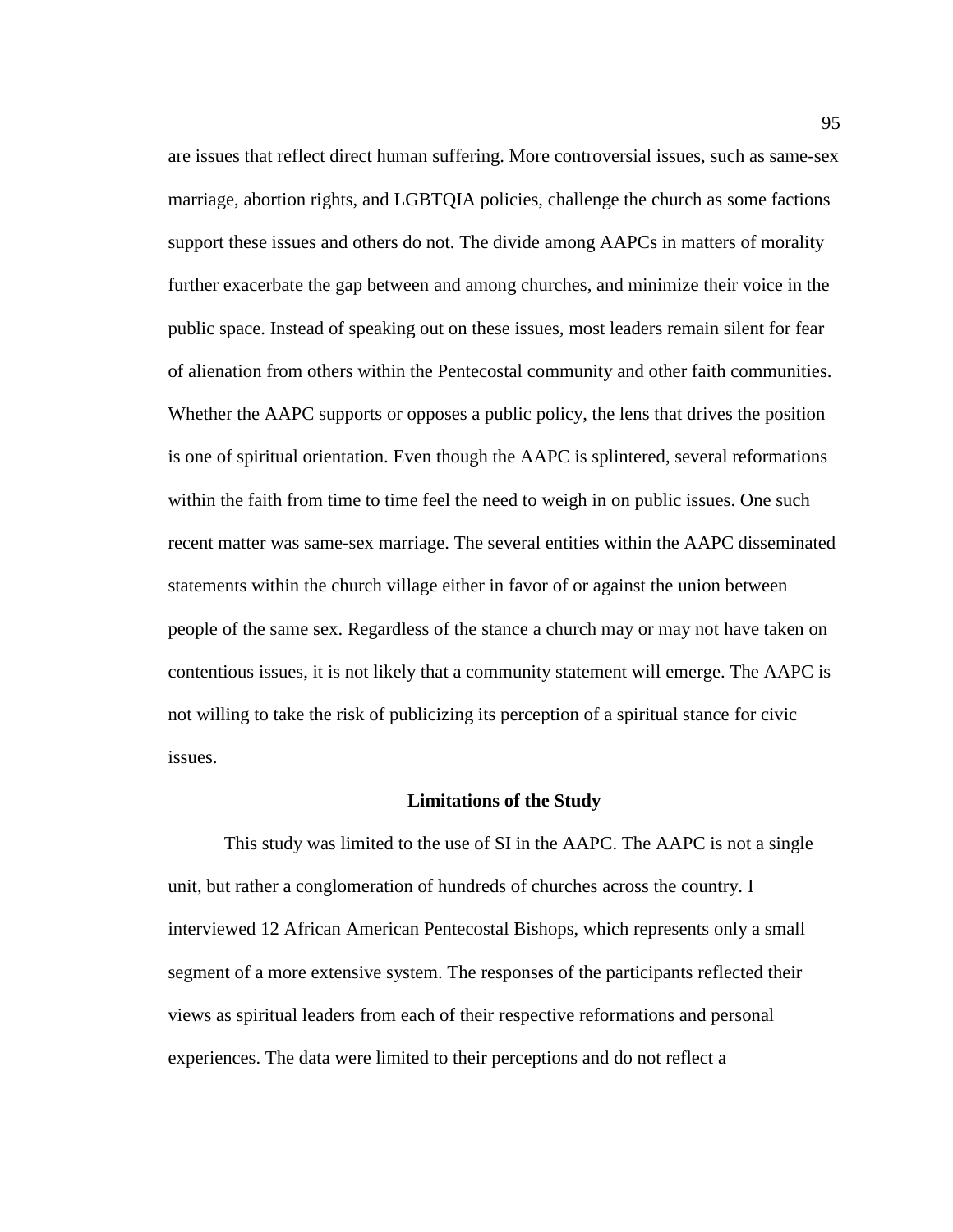comprehensive array of opinions that may exist in the broader context. The data are a reflection of attitudes and beliefs held from some members of the AAPC but not all.

I attempted to recruit both male and female bishops from each region of the country to obtain diverse perspectives of thinking. Although I was not looking at the potential influence that gender or geography may have on SI, I recognize that gender and region may impact the inner workings of AAPC churches. The respondents were all males and represented the Mid-Atlantic and Southern regions of the US. No data reflected are thoughts from female bishops or from those who serve in the Northeast, Midwest, or Western sections of the country. Female bishops are in the minority within the leadership ranks of the AAPC and may felt as if their voices did not matter as has been the perception for women clergy in other studies (Ferguson, 2018; Stanley, 2018).

#### **Recommendations**

SI has been embraced by many individuals across disciplines including education, nursing, and the some entities in the private sector (McGhee & Grant, 2017; Singh  $\&$ Sinha, 2013; Yadav & Punia, 2016). Numerous studies have addressed both the implementation and impact of SI. Hacker and Washington (2017) conducted a study on SI's impact on the development of resilience in leaders in the private sector. Snelgar, Renard, and Shelton (2017) explored how SI can be used to prevent compassion fatigue among pastors. The current study was limited to 12 men of color in the AAPC. Given the diversity of the AAPC, it would be interesting to explore the role gender plays in SI within the framework of this church because the AAPC is predominately female.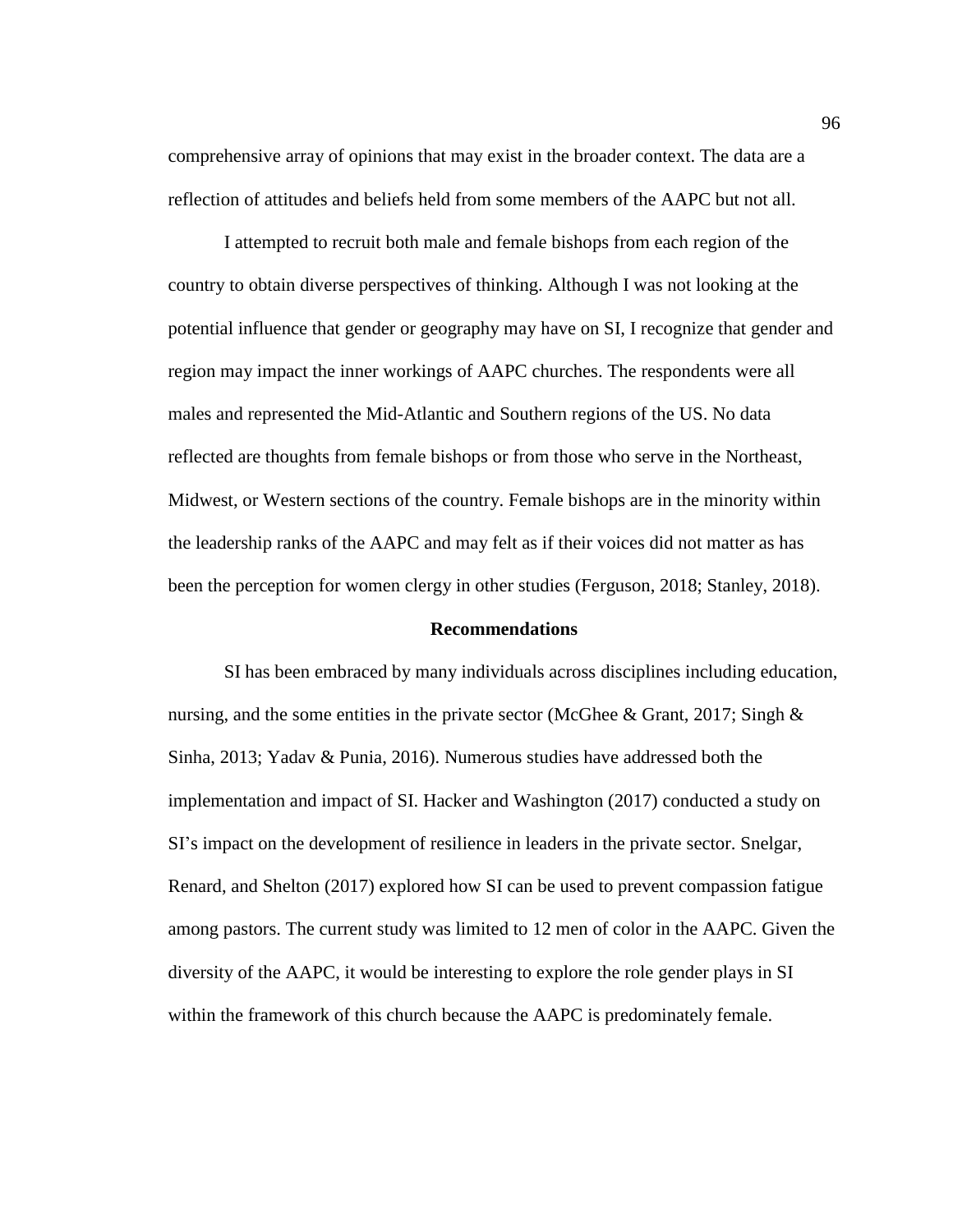Also, it may be intriguing to compare how SI manifests between African American and other Pentecostal churches. Given the historical context of how the AAPC emerged, some of its theological frameworks come from a place of societal marginalization. Members from non-marginalized races may embrace SI from a different perspective.

## **Implications**

One of the principles of SI is compassion. It means possessing the ability to be consistently empathetic. I believe that this principle may be the most important of the 12. Following Jesus' teachings about the care and concern for others, He always instructed His followers to have compassion on others. The work the church does in the community must reflect empathy – a sense of a genuine understanding of the challenges of the human condition. It is my sincere hope that this study will awaken the leadership of the AAPC to understand their need to advocate for those who are the most fragile and vulnerable among us. The AAPC must be a voice of empathy that speaks to the public sector on behalf of its constituents and the least among us. There still are significant gaps in our country's economic, social, political, and educational systems between African Americans and other races. African Americans in the U.S., in 2019, are still disenfranchised. My dissertation can be the catalyst for the AAPC to organize, advocate, and engage in public policy discussions and developments at the local, state, and national levels. There is an opportunity for the AAPC to rise from obscurity and take its place in the public sphere as a voice to effectuate change for those who are still being left behind in some many areas of society. I envision the AAPC as a religious reformation that can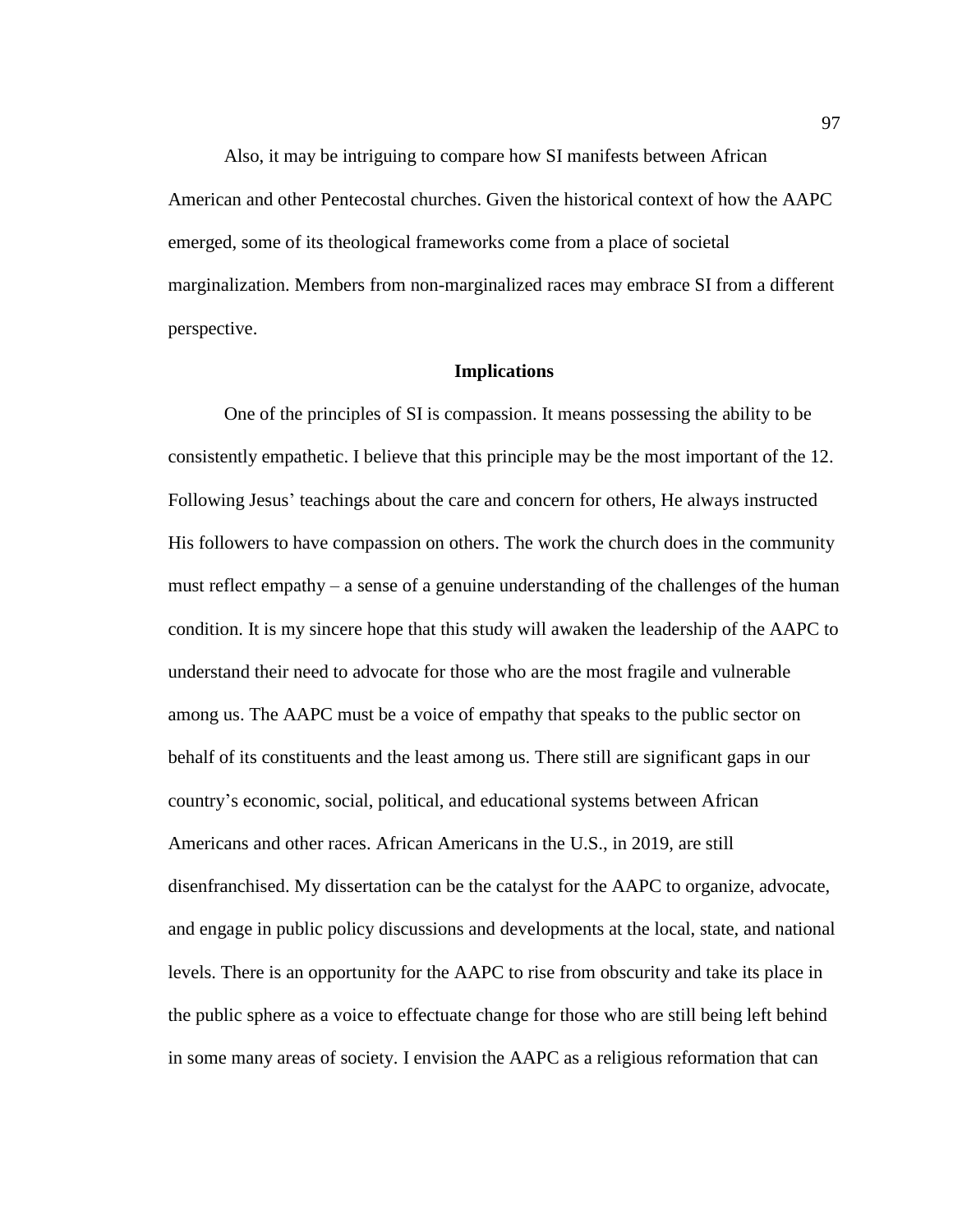provide tangible, spiritual solutions to problems that continue to plague the African American community.

As the next generation of AAPC leaders emerges, I would offer that a course is taught which focuses on the church's role in the community, more specifically, a discourse on how the church can convert SI into actionable, progressive measures. From my interviews with African-American Pentecostal Bishops, it is clear that as new pastors begin their spiritual responsibility, many of them lack an understanding of the role of the church in the community. If the AAPC follows the mandate of Jesus Christ, it must see its role in being a voice and resource for the community. Unfortunately, there is no systematic training in the AAPC that helps to bring the gap between the public sector and the faith-based community. The development of curricula and training for church leaders would help to fill that gap and better prepare the church to fulfill its mandate in the world.

Further, I believe that the creation of an African-American Pentecostal Think Tank could also help to balance the scales between the AAPC and the public sector. Several of the Bishops who I interviewed challenged me to think about the next steps of this dissertation in terms of raising the church's profile in the community. Even though the AAPC is fragmented and without central leadership, I believe there is an inclination for the church to position itself in the public sphere. Such a Think Tank could be a strategic tool that allows the AAPC to think through challenging issues and offer plausible solutions that emerge from the SI framework. The recommendations would be grounded in principles of spirituality and not the denomination's philosophy. Those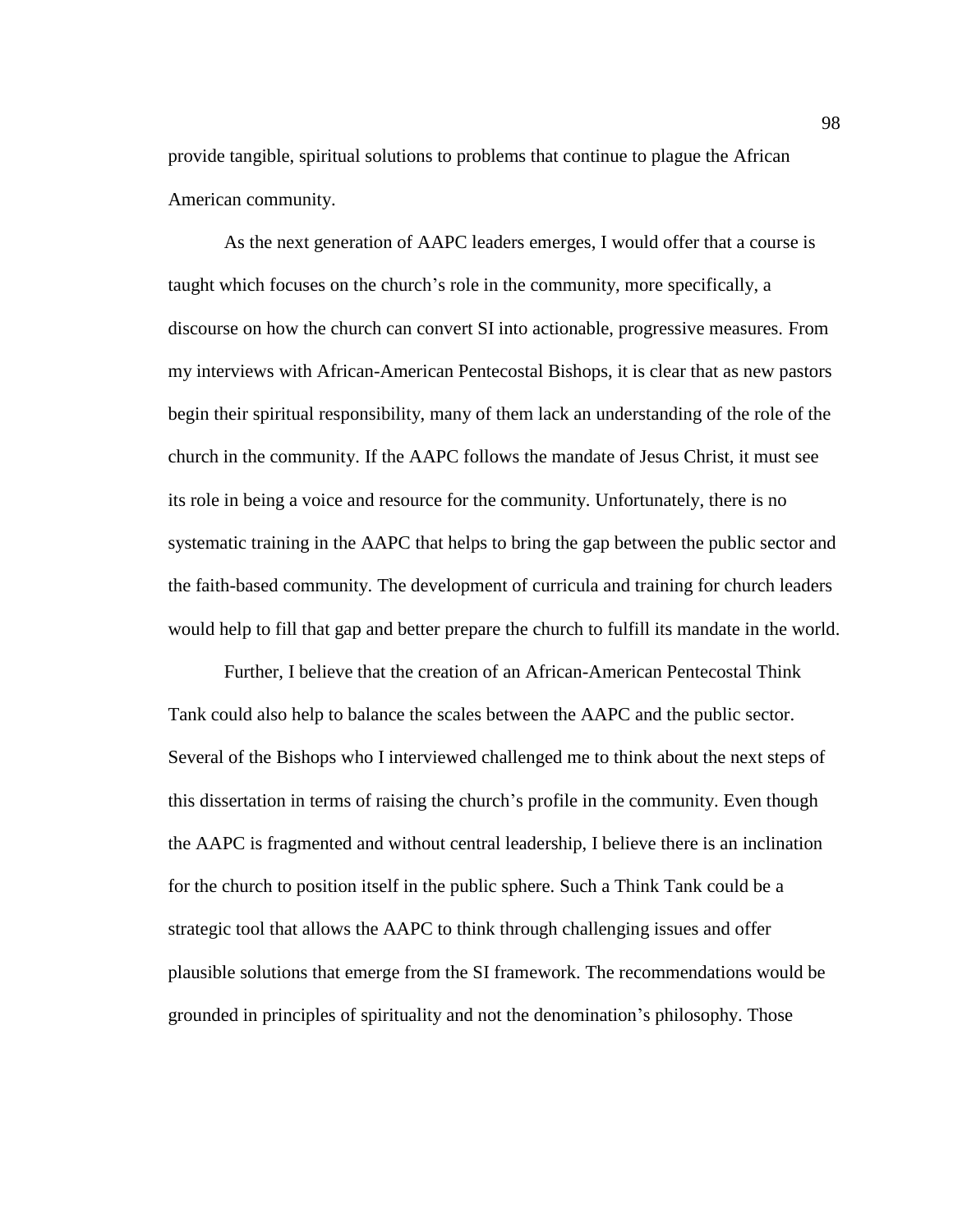spiritual solutions may very well be the answers that our communities desperately need to combat the challenges of the human condition.

## **Conclusions**

SI is a theoretical framework that helps to explain how authentic care and concern for others manifests. The world is a complicated place with enormous challenges. The U.S. government was formed to work for and by the people. As human beings, we often look to the government to solve the severe problems of the human condition. From unemployment to the environment, the span of issues that communities grapple with daily is endless. Public policy and administration are tools that help to meet the needs of the citizenry. The AAPC, like other religious institutions, is called to serve humanity. Unlike other faith-based entities, the AAPC's theology mirrors the framework of SI. The AAPC embraces spirituality as its fundamental philosophy and driving force. The mandate given to this church to care for the needs of others comes directly from the Son of God, Jesus Christ. Through the lens of spirituality, the AAPC has the opportunity to demonstrate the supernatural power to improve the human condition. SI not only aligns with the AAPC's understanding of spirituality, but it also validates the church's uniqueness in the world. The position the AAPC holds, coupled with the public policy and administration, can be a possible combination of success to address some of the issues challenging communities across the country. The AAPC must rise to the occasion and help to alleviate the sufferings of humankind through advancing spiritual solutions, outcomes, and impacts on issues and challenges that can be addressed through public policy solutions.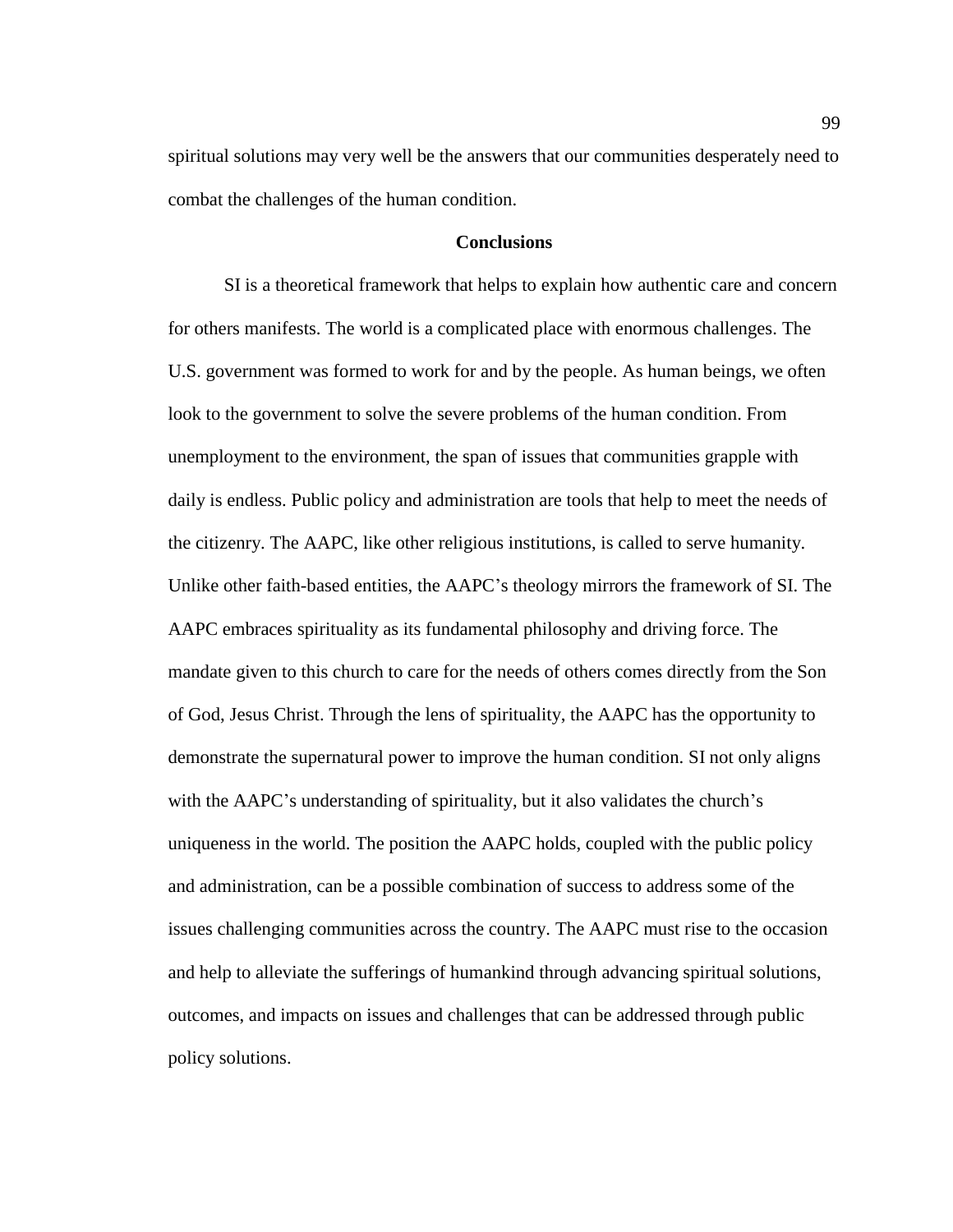## References

- Akhtar, S., bin Arshad, M., Mahmood, A., & Ahmed, A. (2015). Spiritual quotient and ethical values towards organizational sustainability. *International Letters of Social and Humanistic Sciences, 58*, 1-7. doi:10.18052/222.scipress.com/ILSHS.58.1
- Albursan, I., Alqudah, M., Bakhiet, S., Alzoubi, A., Abduljabbar, A., & Alghamdi, M. (2016). Religious orientation and its relationship with spiritual intelligence. *Social Behavior and Personality, 44*(8), 1281-1295. doi:10.2224/sbp.2016.44.8.1281
- Amram, Y. (2007). *Seven dimensions of spiritual intelligence: An ecumenical, grounded theory*. Paper presented at the 115<sup>th</sup> Annual Conference of the American Psychological Association, San Francisco, CA.
- Anbugeetha, D. (2015). An analysis of the spiritual intelligence self-report inventory. *International Journal of Management*, *6*(7), 25-36. doi:10120150607004
- Anwar, M., & Osman-Gani, A. (2016). The effects of spiritual intelligence and its dimensions on organizational citizenship behavior. *Journal of Industrial Engineering and Management*, *8*(4), 1162-1778. doi:10.3926/jiem.1451
- Astalin, P. (2013). Qualitative research designs: A conceptual framework. *International Journal of Social Science & Interdisciplinary Research*, *2*(1), 118-124. Retrieved from http://www.i-scholar.in/index.php/ijssir/index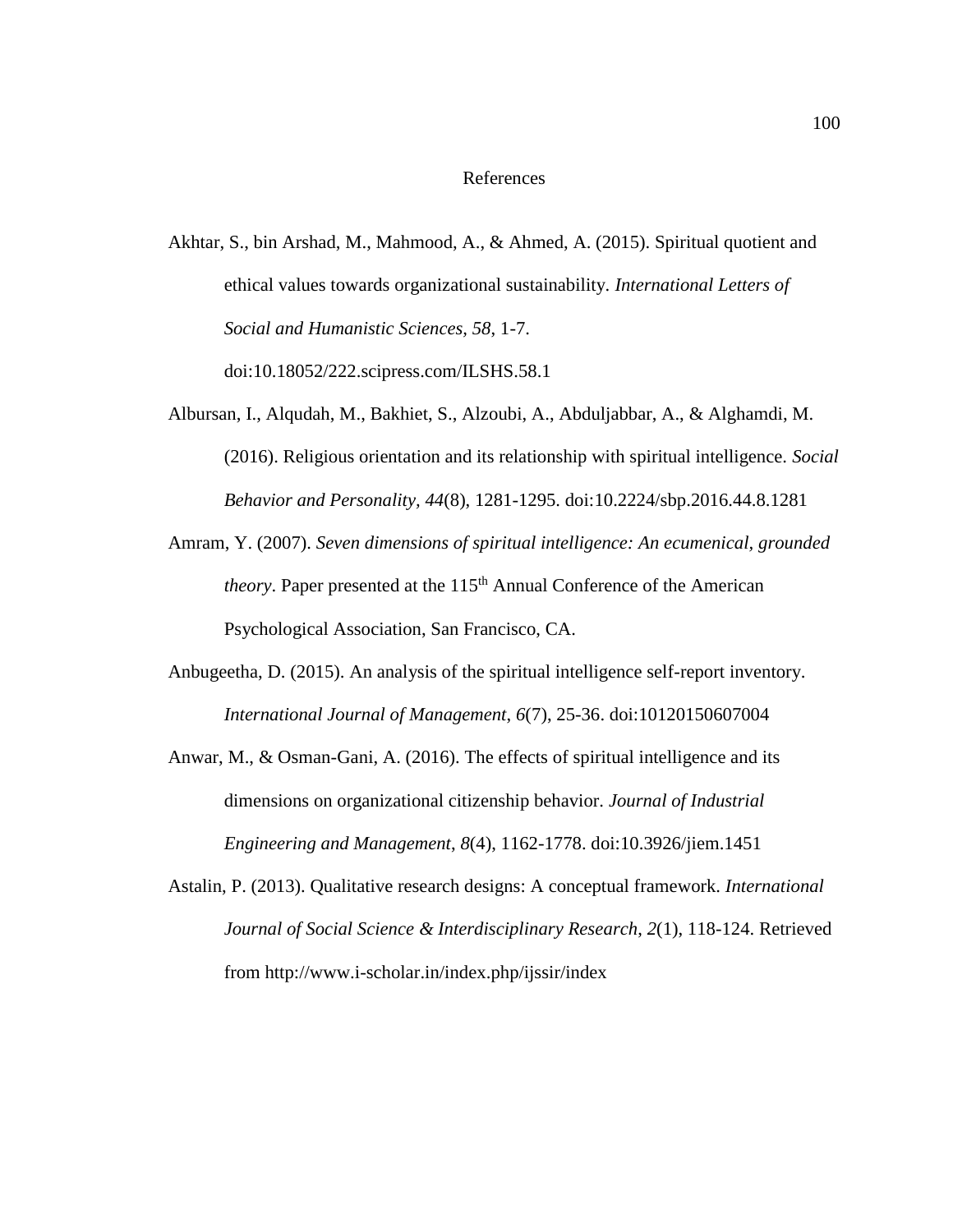- Baig, A., Locklin, C., Wilkes, A., Oborski, D., Acevedo, J., Gorawara-Bhat, R.,…Chin, M. (2014). Integrating diabetes self-management interventions for Mexican-Americans into the Catholic church setting. *Journal of Religious Health*, *53*, 105- 118. doi: 10.1007/510943-012-9601-1
- Barnes, S., & Nwosu, O. (2014). Black church electoral and protest politics from 2002 to 2012: A social media analysis of the resistance versus accommodation dialectic. *Journal of African American Studies*, *18*, 209-235. doi:10.1007/s12111-013-9263- 4
- Bazeley, P., & Jackson, K. (2013). *Qualitative Data Analysis with NVivo* (2<sup>nd</sup> edition). Los Angeles, CA: Sage Publications.
- Belotto, M. (2018). Data analysis methods for qualitative research: Managing the challenges of coding, interrater reliability, and thematic analysis. *Qualitative Report*, *23*(11), 2622-2633. Retrieved from https://tqr.nova.edu/
- Bhar, G. (2016). In search of rationality in human longevity and immorality. *Mens Sana Monographs*, *14*(1). doi:10.4103/0973-1229.193083
- Bielefeld, W., & Cleveland, W. (2013). Defining faith-based organizations and understanding them through research. *Nonprofit and Voluntary Sector Quarterly*, *42*(3), 442-467. doi:10.1177/0899764013484090
- Blair, E. (2015). A reflexive exploration of two qualitative data coding techniques. *Journal of Methods and Measurement in the Social Sciences, 6*(1), 14-29. Retrieved from https://journals.uair.arizona.edu/index.php/jmmss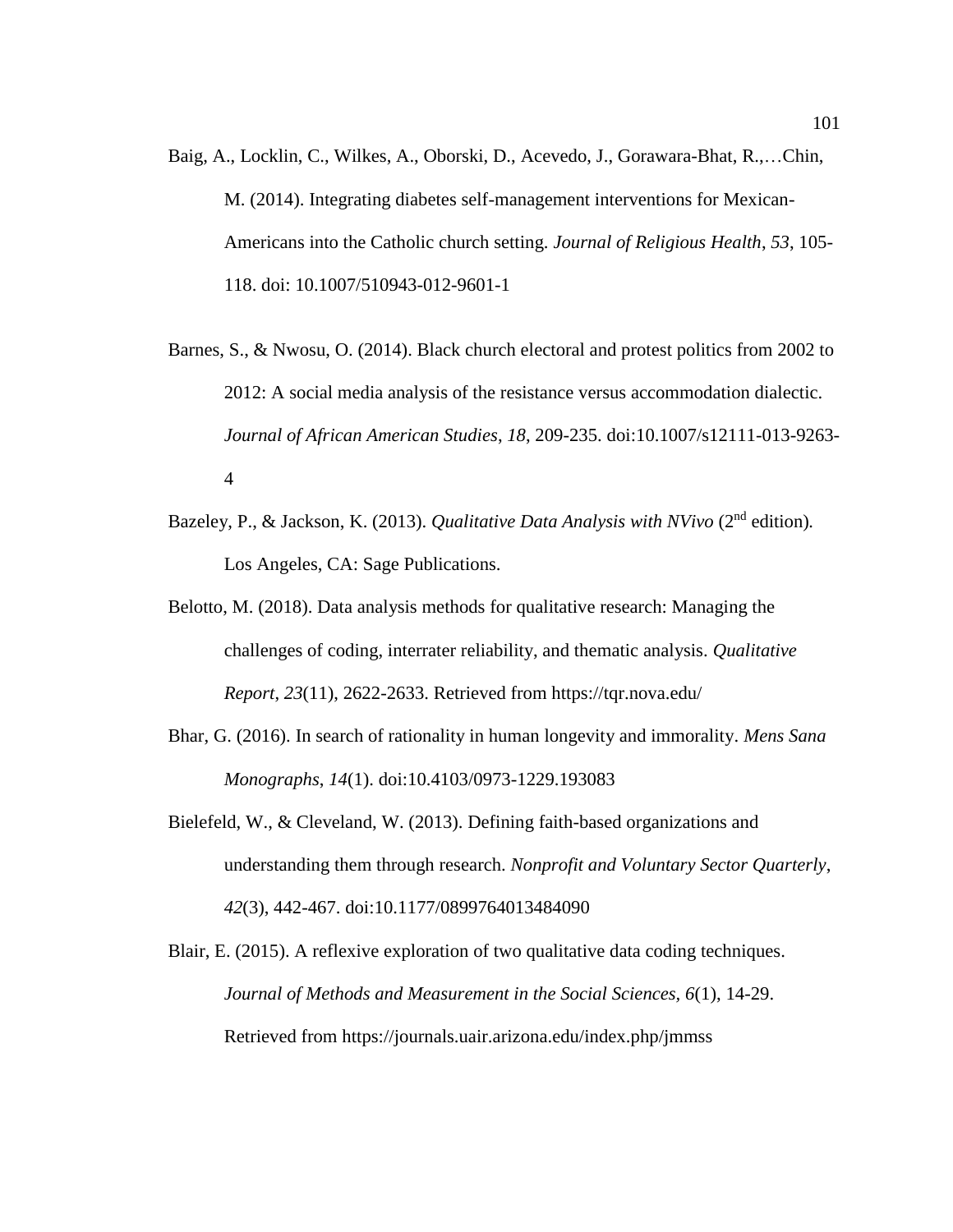- Borner, M. (2013). The churches and their social responsibility: A Christian perspective. *European Judaism*, *46*(1), 80-89. doi:10.3167/ej.2013.46.01.11
- Braunstein, R. (2012). Storytelling in liberal religious advocacy. *Journal for the Scientific Study of Religion, 51*(1), 110-127. doi:10.1111/j.1468-5906.2012.01634.X
- Brice, T., & Hardy, K. (2015). Introduction: Special issue on the Black church and social reform. *Social Work & Christianity*, *42*(3), 273-279. Retrieved from https://www.nacsw.org/publications/journal-swc/
- Butler, A. (2014). The Black church: From prophecy to prosperity. *Dissent*, *61*(1), 38-41. doi: 10.1353/dss.2014.0014
- Bynum, K. (2016). Exploring the spiritual lives of adolescent males. *Peabody Journal of Education*, *91*(5), 645-659. doi:10.1080/0161956X.2016.1227188
- Campbell, D. (2011). Reconsidering the implementation strategy in faith-based policy initiatives. *Nonprofit and Voluntary Sector Quarterly*, *40*(1), 130-148. doi:10.1177/0899764009349847
- Chakraborty, E., & Chatterjee, I. (2016). Relation between materialistic value, spiritual oneness belief and physical oneness belief with happiness: A study on young professionals. *Indian Journal of Positive Psychology*, *6*(3), 245-248. Retrieved from http://www.i-scholar.in/index.php/ijpp
- Clemenger, B. (2003). Faith, the church and public policy: Towards a model of evangelical engagement. *Evangelical Review of Theology, 27*(2), 155-172. Retrieved from

https://biblicalstudies.org.uk/articles\_evangelical\_rev\_theology\_01.php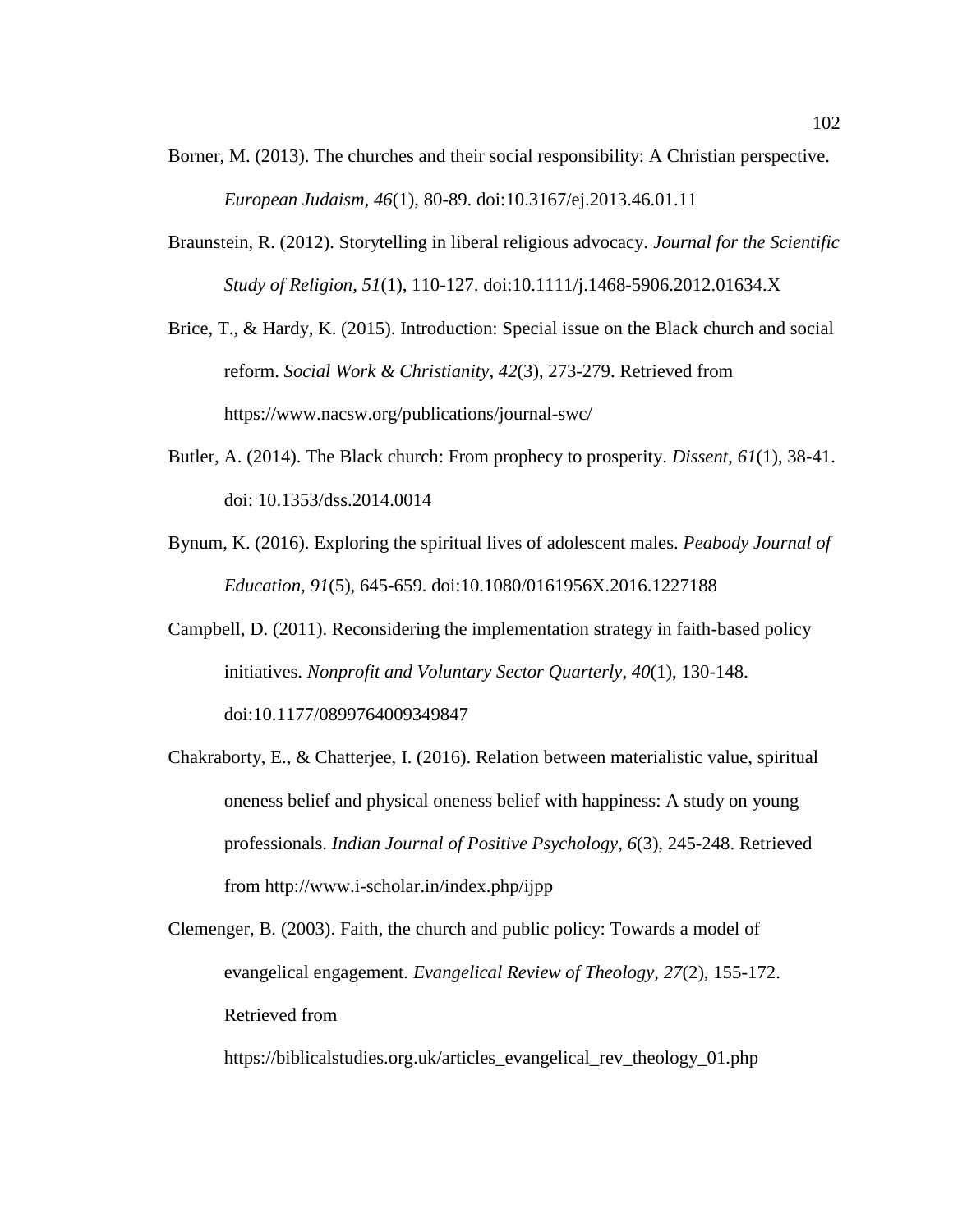- Creswell, J. (2013). *Qualitative Inquiry & Research Design: Choosing Among Five*  Approaches (3<sup>rd</sup> edition). Los Angeles, CA: Sage Publications.
- Cones, B. (2016). The  $78<sup>th</sup>$  general convention of the episcopal church and the liturgy: New wine in old wineskin? *Anglican Theological Review, 98*(4), 681-701. Retrieved from http://www.anglicantheologicalreview.org/
- Daly, L. (2013). Plural sovereignty for the common good: Faith-based initiatives and the social question today. *Social Research, 80*(2), 539-556. Retrieved from https://www.socres.org/
- Danner, D. (2013). Immigration and the Episcopal church: An Ever-changing face. *Anglican Theological Review*, *95*(4), 649-671. Retrieved from http://www.anglicantheologicalreview.org/
- Degeling, C., Carter, S., & Rychetnik, L. (2015). Which public and why deliberate? A scoping review of public deliberation in public health and health policy research. *Social Science & Medicine, 131*, 114-121. doi: 10.1016/j.soscimed.2015.03.009.
- Dietrich, F. & List, C. (2013). A reason-based theory of rational choice. *Nous*, *47*1), 104- 134. doi: org/10.111/j.1468-0068.2011.00840.X
- Dinham, A. (2010). What is a 'faith community'? *Community Development Journal*, *46*(4), 526-541. doi:10.1093/cdj/bsq016

Duff, J., Battcock, M., Karam, A., & Taylor, A. (2016). High-level collaboration between the public sector and religious and faith-based organizations: Fad or trend? *The Review of Faith & International Affairs*, *14*(3), 95-100. doi:10.1080/15570274.2016.1215819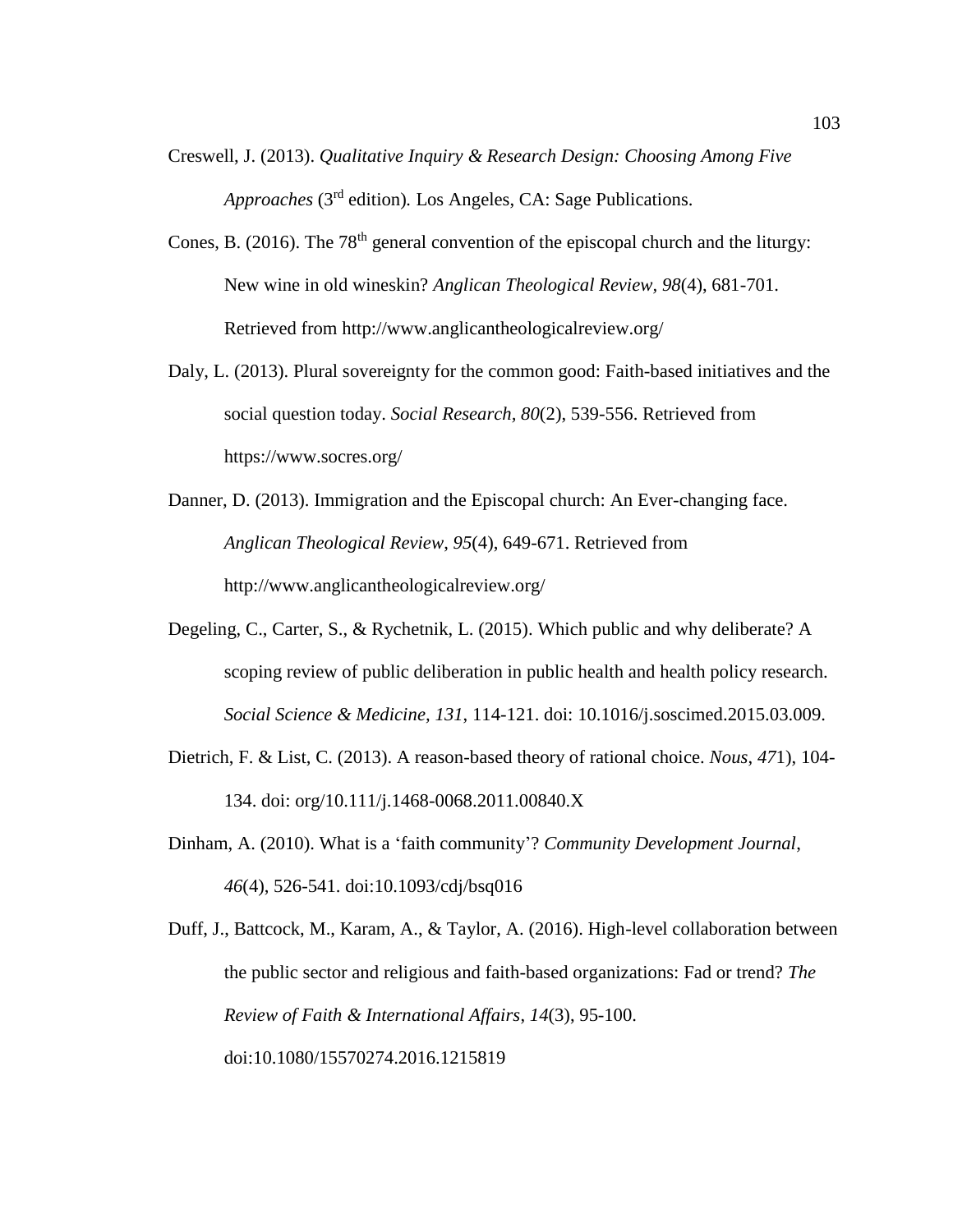- Duff, J., & Buckingham, W. (2015). Strengthening of partnerships between the public sector and faith-based groups. *Lancet*, *386*, 1786-1794. doi:10.1016/S0140- 6736(15)60250-1
- Duffield, G & Van Cleave, N. (2008). *Foundations of Pentecostal Theology.* Los Angeles, California: Foursquare Media.
- Dunn, J. (2012). Who governs in God's city? *Society*, *49*(1), 24-32. doi:10.1007/s12115- 011-9499-3
- Dyer, J. (2014). The politics of evangelicals: How the issues of HIV and AIDS in African shaped a "centrist" constituency in the United States. *Journal of the American Academy of Religion*, *82*(4), 1010-1032. doi.org/10.1093/jaarel/1fu041
- Eggers, W. & Macmillan, P. (2013). *The Solution Revolution: How Business, Government, and Social Enterprise Are Teaming Up to Solve Society's Toughest Problems:* Boston, MA, Harvard Review Press.
- Ferguson, T. (2018). Female leadership role congruity within the clergy: Communal leaders experience no gender differences yet agentic women continue to suffer backlash. *Sex Roles 78*(5-6), 409-422. doi: 10.1007/s11199-017-0803-6
- Flores, S., Green, M., Duncan, P., & Carmody-Bubb, M. (2013). The relationship between spirituality and emotional intelligence. *The International Journal of Religion and Spirituality in Society, 3*, 93-105. doi: 1018848/2154- 8633/CGP/v03i02/51053
- Frank, J. (2014). Has the cognitive science of religion re (defined) "religion"? *Religion*, *22*, 3-27. Retrieved from https://www.tandfonline.com/loi/rrel20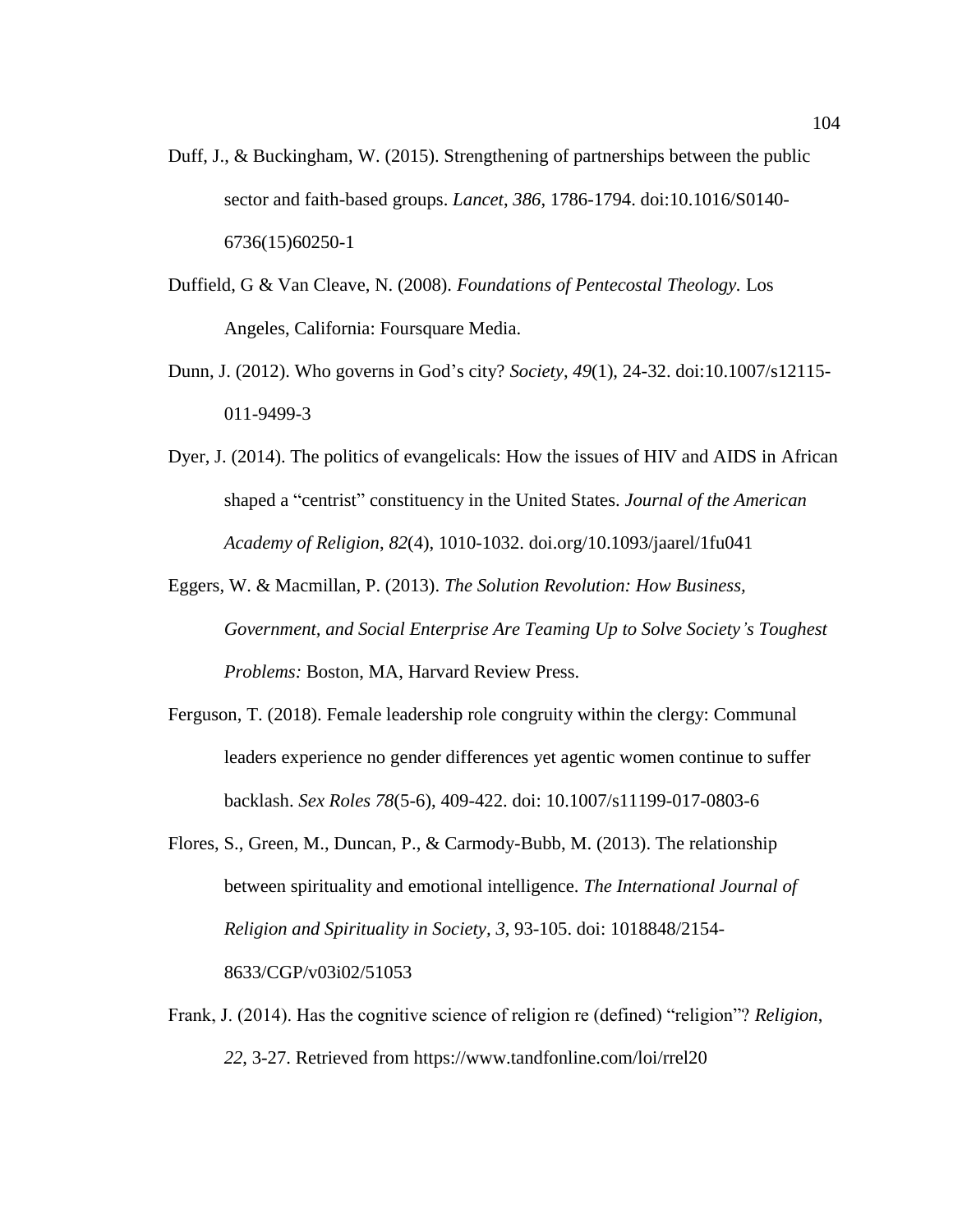- Fry, L. (2008). *Spirituality in business: Theory, practice, and future directions*. J. Biberman & L. Tishman (Eds). New York, NY: Palgrave.
- Gaskins, B., Golder, M., & Siegel, D. (2013). Religious participation and economic conservatism. *American Journal of Political Science*, *57(*4), 823-840. doi:10.111/ajps.12024
- Gelo, O., Braakmann, D., Gerhard Benetka, G. (2008). Quantitative and qualitative research: Beyond the debate. *Integrative Psychological and Behavioral Science*, *42*, 266-290. doi:10.1007/s12124-008-9078-3
- Giacalone, R. & Jurkiewicz, C. (2015). *Handbook of Workplace Spirituality and Organizational Performance, 2nd edition.* New York, NY: Routledge.
- Gillham, B. (2000). *Developing a Questionnaire.* New York, NY: Continuum.
- Gliebe, S. (2012). Strategies to foster emotional intelligence in Christian higher education. *Christian Higher Education*, *11(*4), 253-259.

doi:10.1080/15363759.2010.515482Goldberg, A. & Allen, K. (2015).

Communicating qualitative research: Some practical guideposts for scholars. *Journal of Marriage and Family*, *77*, 3-22. doi:10.1111/jomf/12153

- Goduka, N. (2012). From positivism to indigenous science: A Reflection on world views, paradigms and philosophical assumptions. *Africa Insight*, *41*(4), 123-138. Retrieved from https://www.ajol.info/index.php/ai
- Green, A., Barton, A., & Johns, N. (2012). Religion, public policy and equalizing opportunities. *Critical Social Policy*, *32*(4), 517-535. doi.org/10.1177/0261018311435029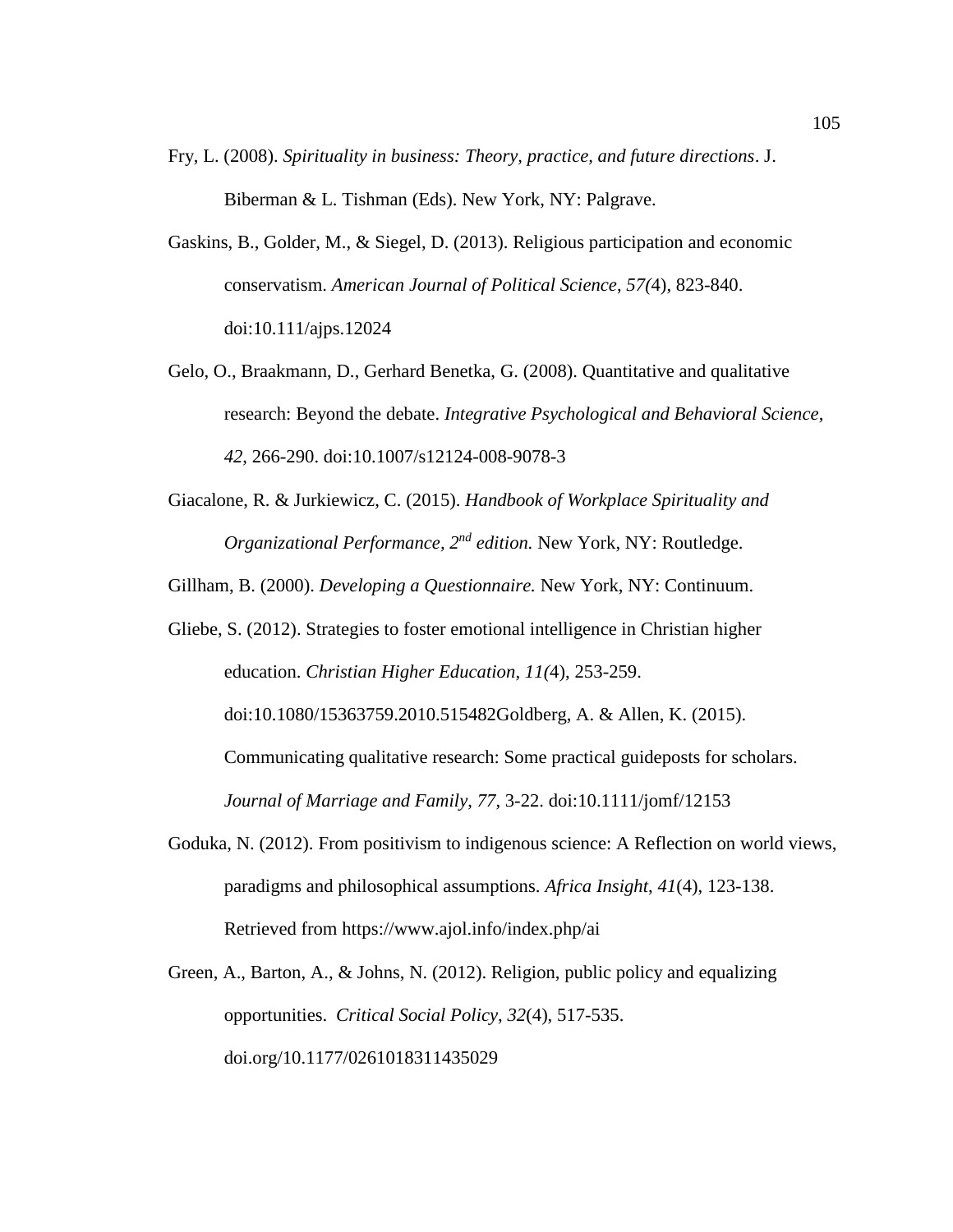- Grigg, N. (2017). Nonprofits as policy solutions to the burden of government. *Public Works Management & Policy, 22*(4), 392-397. doi:10.1177/108772417716676
- Grzymala-Busse, A. (2016). Weapons of the meek: How churches influence public policy. *World Politics*, *68*(1), 1-36. doi:10.1017/S0043887115000301
- Ha, K. (2015). The role of religious beliefs and institutions in disaster management: A Case study. *Religions*, *6*, 1314-129. doi:10.3390/rel6041314
- Hacker, S. & Washington, M. (2017). Spiritual intelligence: Going beyond IQ & EQ to develop resilient leaders. *Global Business and Organizational Intelligence*, *36*(3), 21-29. doi:10.10.1022/joe.21777
- Harrison, Y., Murray, V., & Cornforth, C. (2012). Perceptions of board chair leadership effectiveness in nonprofit and voluntary sector organizations. *Voluntas*, *24*, 688- 712. doi:10.1007/s11266-012-9274-0
- Hersperger, A., Franscini, M., & Kubler, D. (2014). Actors, decisions, and policy changes in local urbanization. *European Planning Studies*, *22*(6), 1301-1319. doi:10.1080/09654313.2013.783557
- Hillard, M. (2014). Affordable health care: The Nurse, the poor, the vulnerable. *The National Catholic Bioethics Center*, 47-52. doi: 10.5840/ncbq201414147
- Holt, C., Schulz, E., Williams, B., Clark, E., Wang, M., & Southward, P. (2012). Assessment of religious and spiritual capital in African American communities. *Journal of Religious Health*, *51*, 101-1074. doi:10.1007/s10943-012-9635-4
- Hussain, M. (2015). *Seven steps to spiritual intelligence*. London: Kube Publishing Limited.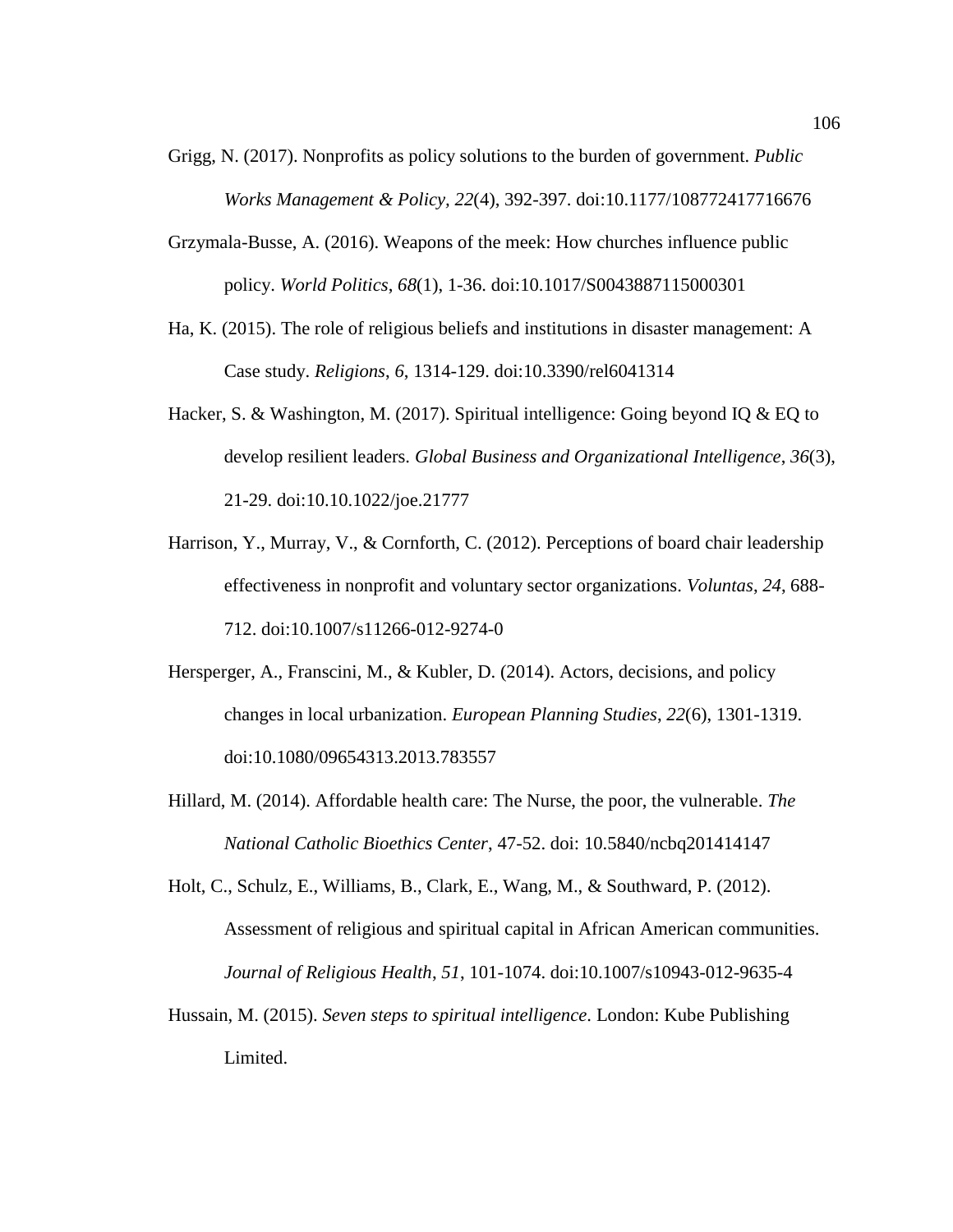- Hyson, P. (2013). The spiritual leader: The potential of spiritual intelligence to improve leadership. *The International Journal of Leadership in Public Services*, *9*(3), 109- 115. doi: 10.1108/IJPS-10-2013-0028
- Jack, A., Friedman, J., Boyatzis, R., & Taylor, S. (2016). Why do you believe in God? Relationships between religious belief, analytic thinking, mentalizing and moral concern. *PLoS One, 11*(3). doi: http://dx.doi.10/1371/journal.pone.0149989.
- Judd, R. (2013). Social justice: A Shared paradigm for social work and religion. *Journal of Religion & Spirituality in Social Work: Social Thought*, *32*(2), 177-193. doi:10.1080/15426432.2013.779187
- Kalyanasundaram, K. & Balasubramanian, P. (2014). Effect of spirituality on human performance – a myth or reality? *Purushartha: A Journal of Management Ethics and Spirituality*, *7*(1), 34-42. Retrieved from https://www.myresearchjournals.com/index.php/PAJMES
- Kaur, D., M. Sambasivan, & N. Kumar. (2013). Effect of spiritual intelligence, emotional intelligence, psychological ownership and burnout on caring behavior of nurses: a cross-sectional study. *Journal of Clinical Nursing*, *22*, 3192-3202. doi:10.1111/jocn.12386
- Keeney, K. (2013). The public university's performance in state arts policy: Lessons from Virginia. *The Journal of Arts Management, Law, and Society*, *43*, 18-35. doi:10.1080/10632921.2013.767760
- Keller, L. (2011). Pastors and politics. *The Humanist,29*. Retrieved from https://thehumanist.com/magazine/january-february-2011/features/pastors-politics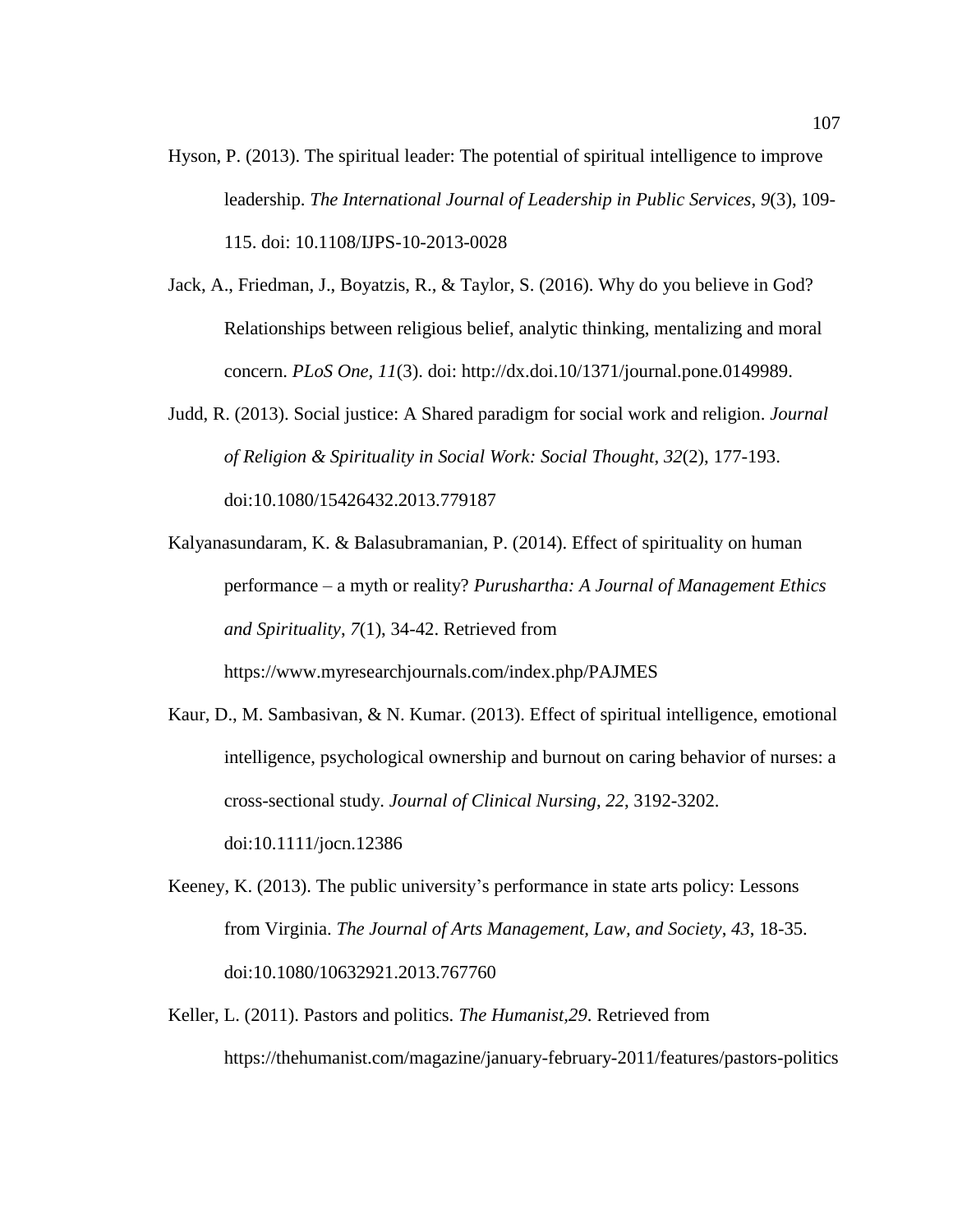- Kelly, R. (2011). Public theology and the modern social imaginary. *Dialog: A Journal of Theology, 50*(2), 162-173. doi.org/10.111/j.1540-6385.2011.00600.X
- King, D. & DeCicco, T. (2009). A viable model and self-report measure of spiritual intelligence. *International Journal of Transpersonal Studies*, *28*(1), 68-85. doi:10.24972/ijts.2009.28.1.68
- King, D., Mara, C., & DeCicco, T. (2012). Connecting the spiritual and emotional intelligences: Confirming an intelligence criterion and assessing the role of empathy. *International Journal of Transpersonal Studies*, *31*(1), 11-20. doi:10.24972/ijts.2012.21.1.11
- Lee, D. & Clark, J. (2013). Market failures, government solutions, and moral perceptions. *The Cato Journal*, *33*(2), 287-298. Retrieved from https://www.cato.org/catojournal/about
- Lerner, J. (2011). Participatory budgeting: Building community agreement around though budget decisions. *National Civic Review,* 30-35. doi:10.1002/ncr.20059
- Levin, J. (2013). Engaging the faith community for public health advocacy: An Agenda for the Surgeon General. *Journal of Religion and Health, 52*(2), 368-385. doi: 10.1007/s10943-013-9699-9
- Lewis, A. (2011). Representing the faithful in legal advocacy? Evaluating the congruence in Baptist church-state advocacy. *Politics & Policy*, *39*(3), 441-468. Doi.org/10.1111/j.1747-1346.2011.00298.X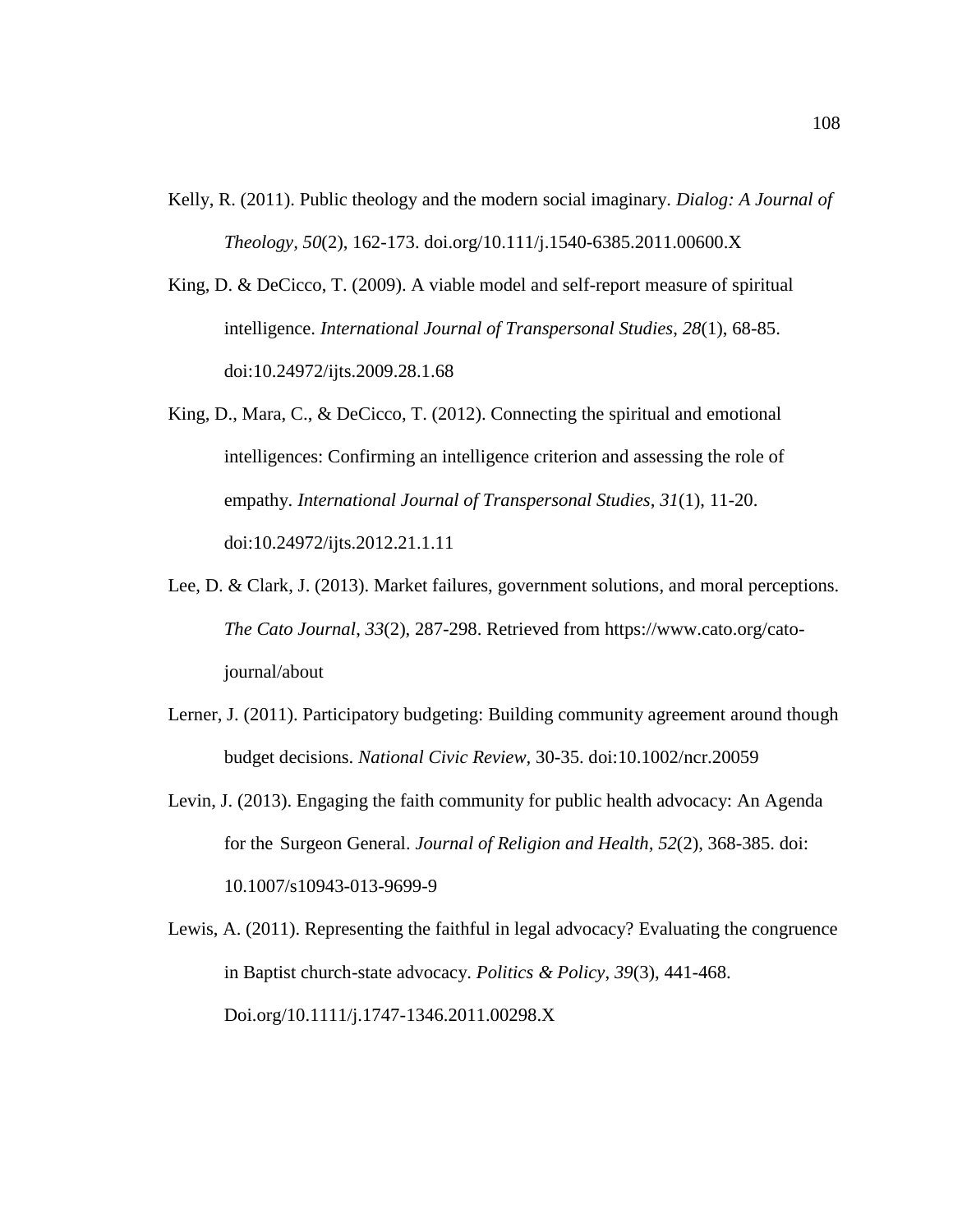Liechty, D. (2013). Sacred content, secular context: A Generative theory of religion and spirituality for social work. *Journal of Social Work in End-of-Life & Palliative Care*, *9*, 123-143. doi:10.1080/15524256.2013.794011

Maher, C., Hadfield, M., Hutchings, M., & de Eyto, A. (2018). Ensuring rigor in qualitative data analysis: A Design research approach to coding combining NVivo with traditional material methods. *International Journal of Qualitative Methods*, *17*, 1-13. doi:10.1177/1609406918786362

- Mainwaring, S. (2015). Place, power, and people in the Twenty-first century theological education. *Anglican Theological Review*, *97*(1), 91-104. Retrieved from http://www.anglicantheologicalreview.org/
- Malik, M., & Tariq, S. (2016). Impact of spiritual intelligence on organizational performance. *International Review of Management and Marketing*, 6 (2). Retrieved from https://www.econjournals.com/index.php/irmm

Martin, C. (2014). What is religion? *Political Theology*, *15*(6), 503-508. doi:10.1179/1462317X14Z.00000000095

McAndrews, C. & Marcus, J. (2015). The politics of collective public participation in transportation decision making. *Transportation Research*, *78*, 537-550. doi:10.1016/j.tra2015.06.014

McGhee, P. & Grant, P. (2017). Using spiritual intelligence to transform organizational cultures. *Electronic Journal of Business Ethics and Organizational Studies*, *22*  (1), 4-14. Retrieved from http://ejbo.jyu.fi/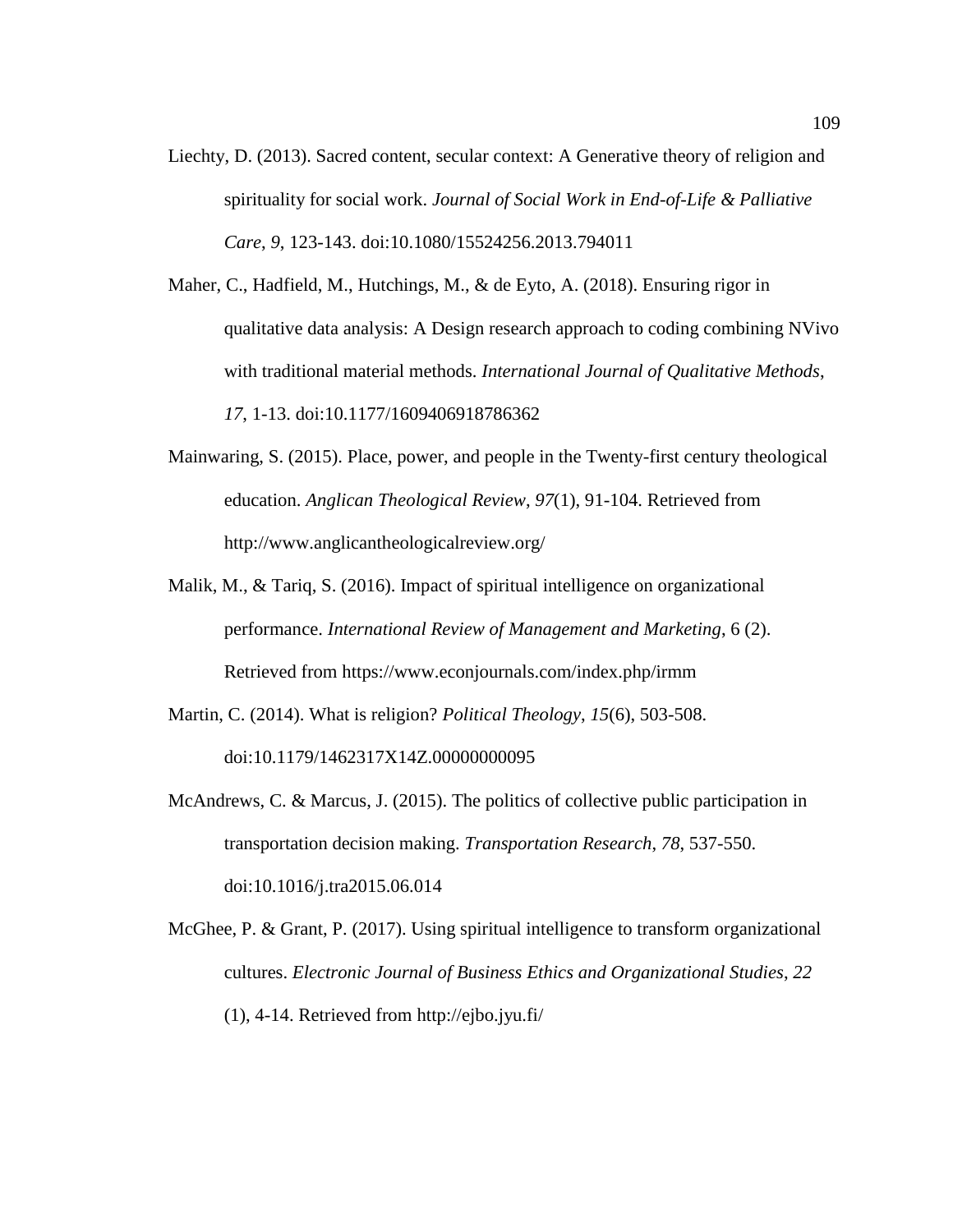- McGloin, S. (2008). The trustworthiness of case study methodology. Nurse Researcher, *16*(1), 45-55. doi: 10.7748/nr2008.10.16.1.45.c6752
- McGinry, A. (2012). Faith drives me to be an activist: Two American Muslim women on faith, outreach, and gender. *The Muslim World*, *102*, 371-389. doi:10.111/j.1478- 1913.2012.01400.x
- Mihut, L. (2011). Lobbying a political communication tool for churches and religious organizations. *Journal for the Study of Religions and Ideologies*, 10 (29), 64-86. Retrieved from http://www.jsri.ro/
- Miles, M., Huberman, A., & Saldana, J. (2014). *Qualitative Data Analysis: A Methods Sourcebook, 3rd edition*. Los Angeles, CA: Sage Publications.
- Montgomery, P. (2017). The religious right moves to cement political power under President Trump. *Alternet.* Retrieved from https://www.alternet.org/rightwing/religious-right-moves-cement-political-power-under-president-trump.
- Moore, S. Adedoyin, C., Robinson, M., & Boamah, D. (2015). The Black church: Responding to the drug-related incarceration of young black males: "If you had been here my brother would not have died!". *Social Work & Christianity*, *42*(3), 313-331. Retrieved from https://www.nacsw.org/publications/journal-swc/
- Murthy, V. (2015). A season of hope, a season of action: Addressing mental health through faith communities. *Public Health Records, 130*, 560-561. doi: 10.1177/003333549153000602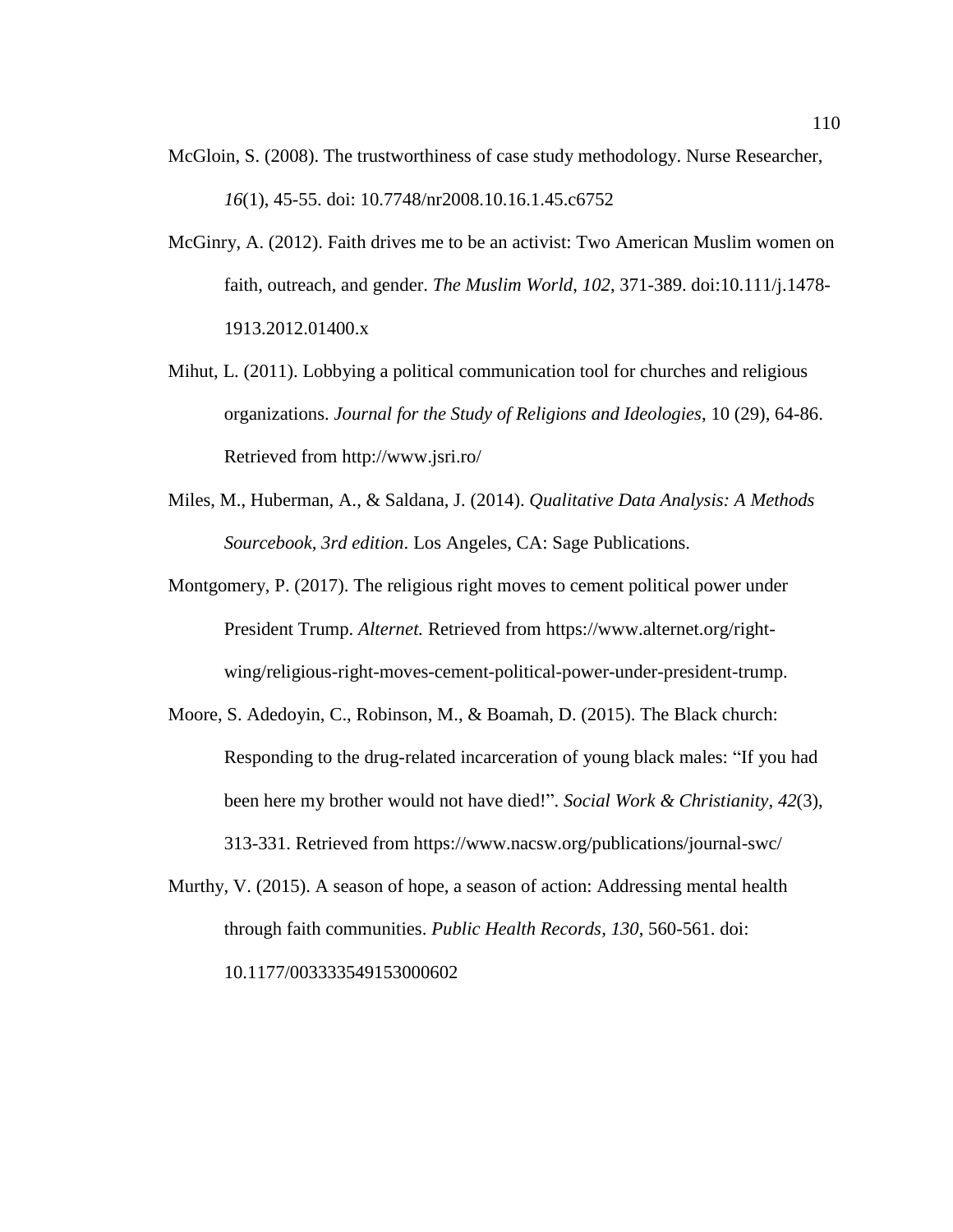- Nel, M. (2016). Rather spirit-filled than learned! Pentecostalism's tradition of antiintellectualism and Pentecostal theological scholarship. *Verbum Et Ecclesia, 37*
	- (1), 1-9. doi:10.4102/ve.v37i1.1533
- Newman, H. (2011). Expanding opportunities for teaching civic engagement in a bachelor of public policy degree. *Journal of Public Affairs Education, 17*(2), 264- 275. doi:.org/10.1080/15236803.2011.12001642
- Nita, M. (2014). From emotional to spiritual intelligence in public administration. *Curentil Juridic*, *56*(1), 165-181. Retrieved from http://revcurentjur.ro/old/
- O'Sullivan, E., Rassel, G. R., & Berner, M. (2008). Research methods for public administrators (5th edition). New York, NY: Pearson, Longman.
- Papouras, P. (2016). Faith through deeds: Case studies of a faith-based humanitarian organization. *The Review of Faith & International Affairs*, *14*(1), 51-57. doi:10.1080/15570274.2016.1145477
- Patton, M. Q. (2015). *Qualitative research and evaluation methods* (4th edition). Thousand Oaks, CA: Sage Publications, Inc.
- Persons, G. (2011). Administrative policy initiatives and the limits of change: Lessons from the implementation of the Bush faith-based and community initiative. *Politics & Policy*, *39*(6), 949-978. doi.org/10.1111/j:1747-1346.2011.00332.X
- Pinn, A. (2013). *What has the Black church to do with public life?* New York, New York: St. Martin's Press, LLC.
- Pitt, R. (2012). *Divine Callings: Understanding in Call of Ministry in Black Pentecostalism.* New York: New York University Press.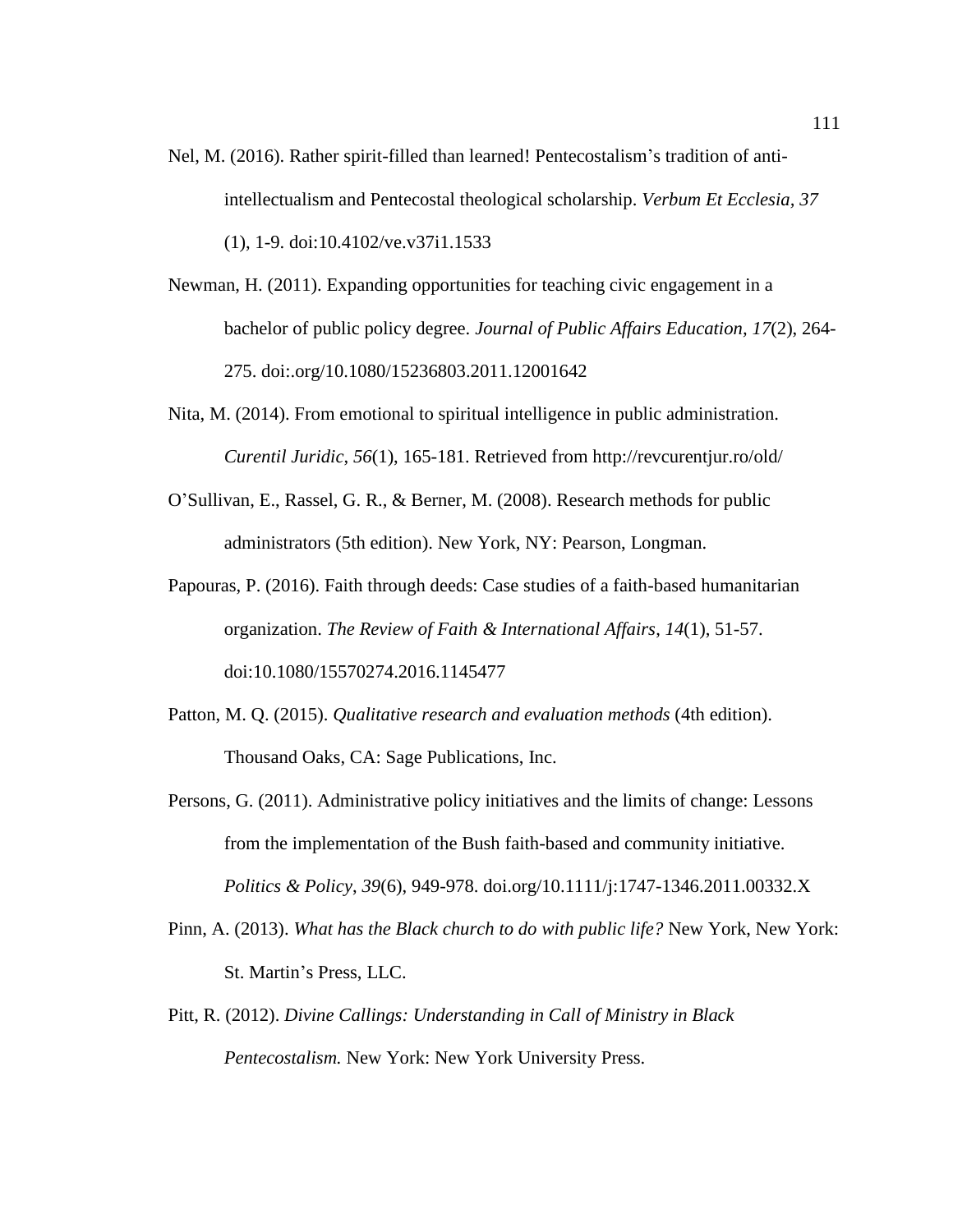- Randolph, R. (2011). Christian prophetic leadership for the environment. *Review and Expositor*, *108*, 73-87. doi.org/10.1177/003463731110800108
- Raskin, J., Bridges, S., & Kahn, J. (2015). Constructivism: Where for we go from here? *Studies in Meaning*, *5*, 300-325. *Retrieved from Studies in meaning 5: Perturbing the status quo in constructivist psychology.* New York, New York: Pace University Press.
- Rousseau, D. (2014). A systems model of spirituality. *Zygon*, *49* (2), 476-508. doi.org/10.1111/zygo.12087
- Salmona, M. & Kaczynski, D. (2016). Don't blame the software: Using qualitative data analysis software successfully in doctoral research. *Forum: Qualitative Social Research*, *17*(3), Art. 11. doi.org/10.17169/fqs-17.3.2505
- Sanford, A. (2014). Why we need religion to solve the world food crisis. *Zygon*, *49*(4), 977-991. doi.org/10.1111.zygo.12133
- Samuels, D. (2011). The underserved and role of the African-American church. *Journal of Cultural Diversity*, *18*(4), 129-133. Retrieved from http://www.tuckerpub.com/jcd.htm
- Schaffalitzky de Muckadell, C. (2015). A Deep-Seated Schism: Fundamental Discussions in the Study of Religions. *Bulletin For The Study Of Religion*, *44*(4). doi:10.1093/jaarel.lfu015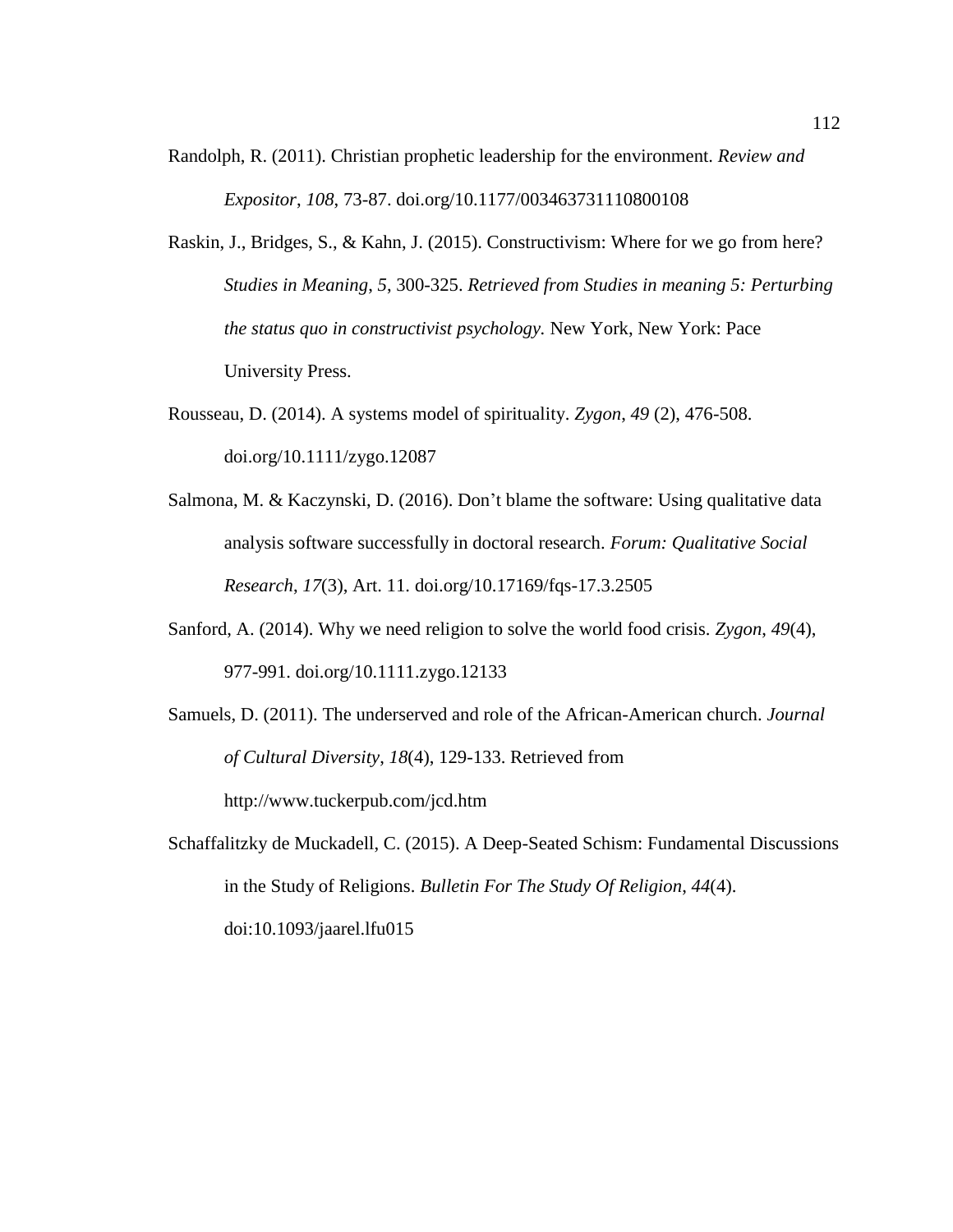Scheitle, C. & Cornell, N. (2015). Hearing clergy speak about social and political issues: Examining the effects of religious tradition and personal interest. *Social Science Quarterly*, *96*(1), 148-160. Retrieved from https://onlinelibrary.wiley.com/journal/15406237

Scheitle, C. & Hahn, B. (2011). From pews to policy: Specifying evangelical Protestantism's influence on state's sexual orientation policies. *Social Forces*, *89* (3), 913-934. Retrieved from https://academic.oup.com/sf

- Schreiber, J. (2011). Parenting, policies, and practice: Christian influence on child welfare in America. *Social Work & Christianity*, *38* (3), 293-314. Retrieved from https://www.nacsw.org/publications/journal-swc/
- Shapiro, S. & Murphy, R. Public participation without a public: The Challenge for administrative policymaking. *The Missouri Law Review*, 489-510. Retrieved from https://mulaw.missouri.edu/lawreview/
- Shabnam, Y. & Tung, N. (2013). Intelligence, emotional and spiritual quotient as elements of effective leadership. *Journal of Social Sciences and Humanities*, *21* (1), 315-328.
- Shenton, A. (2004). Strategies for ensuring trustworthiness in qualitative research projects. *Education for Information*, *22*, 63-75. doi: 10.3233/EFI-2004-22201
- Seitz, Jr., C. (2014). Utilizing a spiritual disciplines framework for faith integration in social work: A Competency-based model. *Social Work & Christianity*, *41*(5), 334-354. Retrieved from https://www.nacsw.org/publications/journal-swc/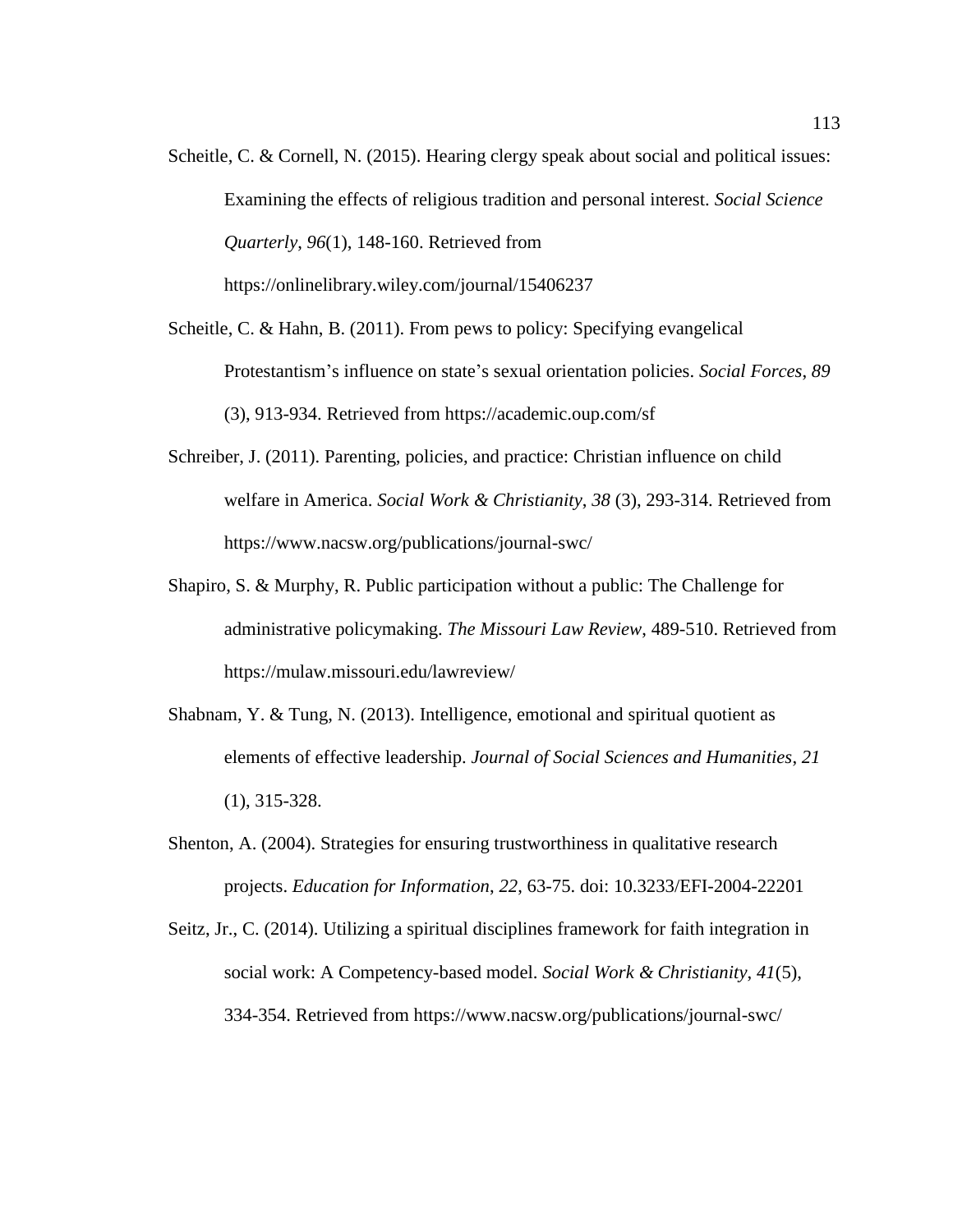- Simon, M. K. (2011). Dissertation and Scholarly Research: Recipes for Success. Seattle, WA: Dissertation Success, LLC.
- Simon, M. K. & Goes, J. (2013). Dissertation and Scholarly Research: Recipes for Success. Seattle, WA: Dissertation Success, LLC.

Singh, M. & Sinha, J. (2013). Impact of spiritual intelligence on quality of life. *International Journal of Scientific and Research Publications*, *3*(5), 1-5. Retrieved from http://www.ijsrp.org/

- Singh, S., Swarup, A., & Singh, R. (2015). Spiritual intelligence: A Road map to future learning. *International Multispecialty Journal of Health*, *1*(7), 1-8. Retrieved from http://globalimpactfactor.com/international-multispeciality-journal-of-health/
- Smyers, J. (2011). Immigration and security: Public policy and Christian ethics. *The Review of Faith & International Affairs*, *9*(1), 41-47. Retrieved from https://globalengage.org/publications/faith-international-affairs
- Snelgar, R., Renard, M., & Shelton, S. (2017). Preventing compassion fatigue amongst pastors: The Influence of spiritual intelligence and intrinsic motivation. *Journal of Psychology and Theology*, *45*(4), 247-260. doi:12.1177/009164711704500401
- Stanley, S. (2018). Holiness women pastors. *Christian Century*, *25*(135), 1-7. Retrieved from http://christiancentury.org
- Stephens, J. & Berner, M. (2011). Learning for your neighbor: The Value of public participation evaluation for public policy dispute resolution. *Journal of Public Deliberation*, *7*(1), 1-22. Retrieved from https://www.publicdeliberation.net/jpd/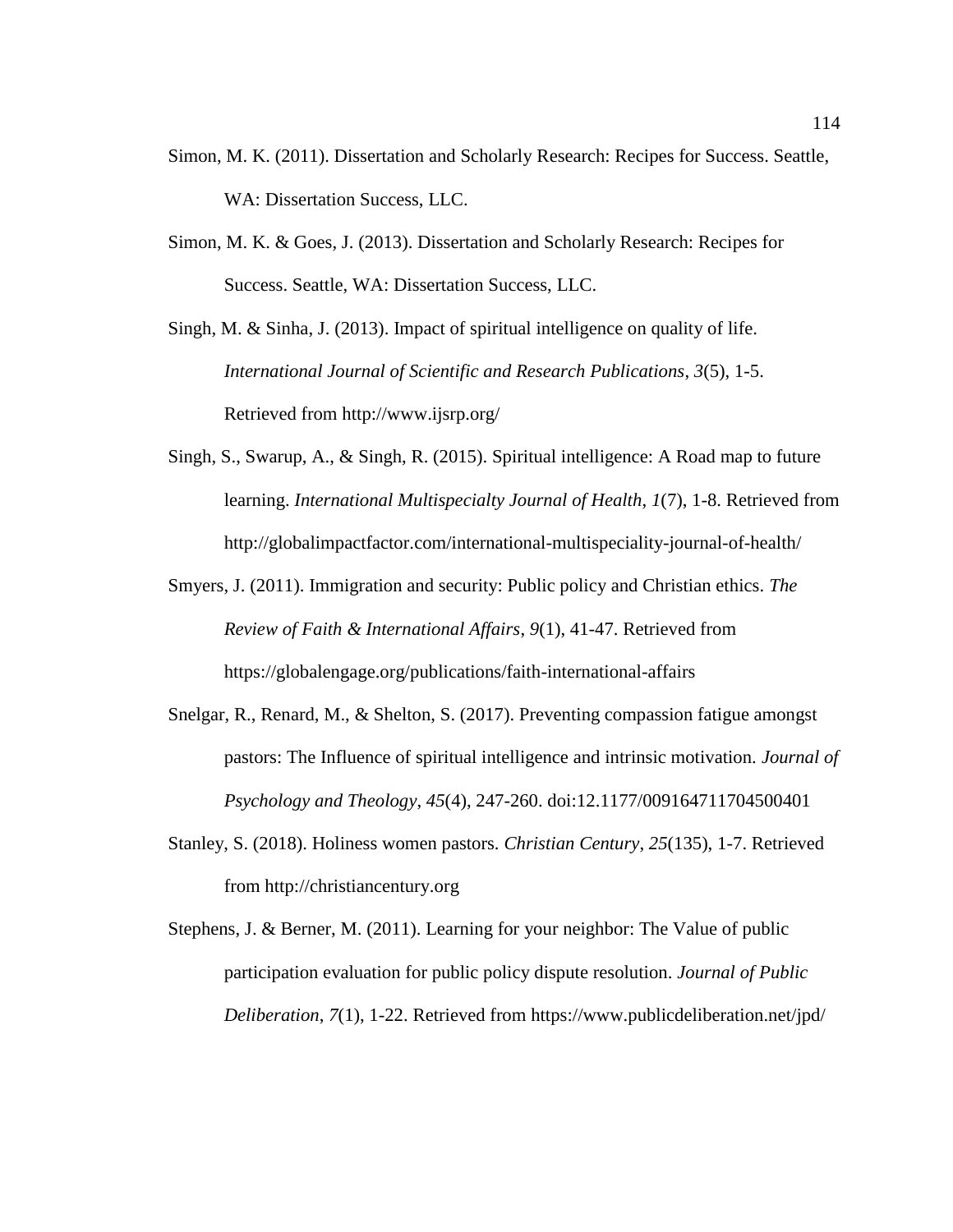- Sutton, B. (1993). The rationale for qualitative research: A review of principles and theoretical foundations. *Library Quarterly*, *63*(4), 411-430. doi.org/10.1086/602619
- Tenai, N. (2016). An enquiry on poverty discourses in public theology for the calling of the church to respond to poverty: A case for the African inland church in Kenya. *In Die Skriflig, 50*(1), 1-8. doi: http://dx.doi.org/10.4102/ids.v50i1.2059.
- Todd, N. (2012). Religious networking organizations and social justice: An Ethnographic case study. *American Journal of Community Psychology*, *50*, 229-245. doi:10.1007/s10464-012-9493-y
- Todd, N. & Rufa, A. (2013). Social justice and religious participation: A Qualitative investigation of Christian perspective. *American Journal of Community Psychology*, *51*, 315-331. doi:10.1007/s10464-102-9552-4
- Trousset, S., Gupta, K., Jenkins-Smith, H., Silva, C., & Herron, K. (2015). Degrees of engagement: Using cultural worldviews to explain variations in public preferences for engagement in the policy process. *Policy Studies Journal*, *43*(1), 44-69. doi.org/10.1111.psj.12083
- Tucker-Worgs, T. & Worgs, D. (2014). Black morality politics: Preachers, politicians, and voters in the battle over same-sex marriage in Maryland. *Journal of Black Studies*, *45*(4), 338-362. doi.org/10.1177/0021934714530157
- Vosloo, R. (2016). Democracy is coming to the RSA: On democracy, theology, and futural historicity. *Verbum Et Ecclesia, 37*(1), 1-7. doi:http://dx.doi.org/10.4102/ve.v37i1.1523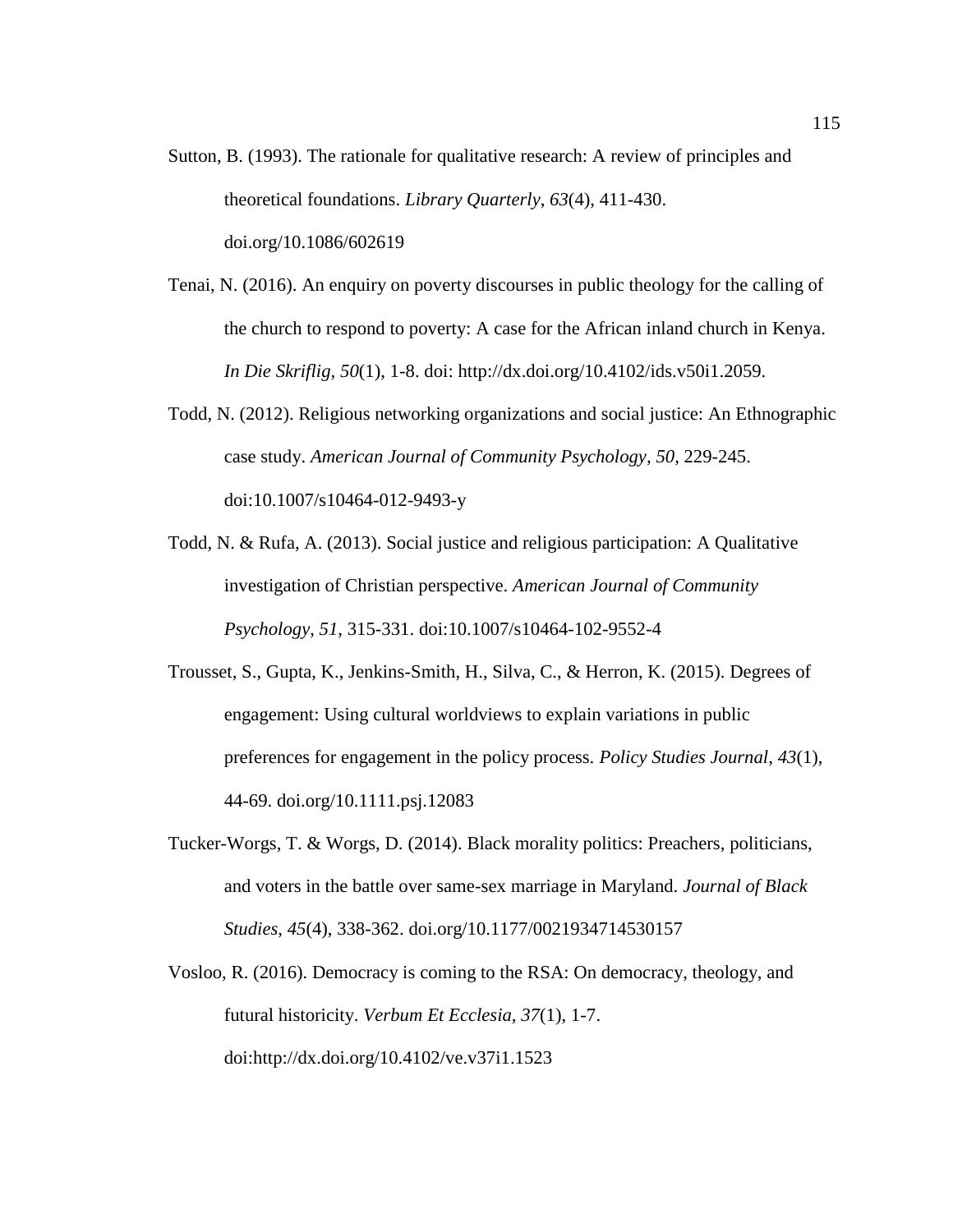- Watkinson, A. (2015). The second coming: Faith-based organizations, public services, and policy. *Journal of Women and Social Work*, *30*(4), 476-488. doi:10.1177/0886109915574578
- Warrington, K. (2011). Social transformation in the missions of Pentecostals: A Priority or a bonus? *Journal of the European Pentecostal Theological Association*, *31*(1), 17-35. Retrieved from https://www.tandfonline.com/toc/yjpe20/current
- Weatherly, J., Plumm, K., & Derenne, A. (2011). Delay discounting and social policy issues. *The Psychological Record, 61*, 527-546. Retrieved from https://www.springer.com/journal/40732
- Wenk, M. (2002). The Holy Spirit as transforming power within a society: Pneumatological spirituality and its political/social relevance for Western Europe. *Journal of Pentecostal Theology*, *11*(1), 130-142. Retrieved from https://brill.com/view/journals/pent/pent-overview.xml
- Welch, IV, J. & Clark, N. (2015). The problematic nature of civic participation in sustainability initiatives. *Public Integrity*, *17*(1), 37-54. doi:10.2753/PIN1099- 9922170103
- West, G., Van der Walt, C., Kaoma, K. (2016). When faith does violence: Reimagining engagement between churches and LBGTI groups on homophobia in Africa. *Hervornde Teologiese Studies, 72*(1), 1-8. doi:10.4102/hts.v52i1.3511
- Worthington, B. (2013). Martin Luther King, Jr. as identificatory conglomerate. *Black Theology, 11*(2), 219-239. doi.org/10.1179/14769948132.0000000004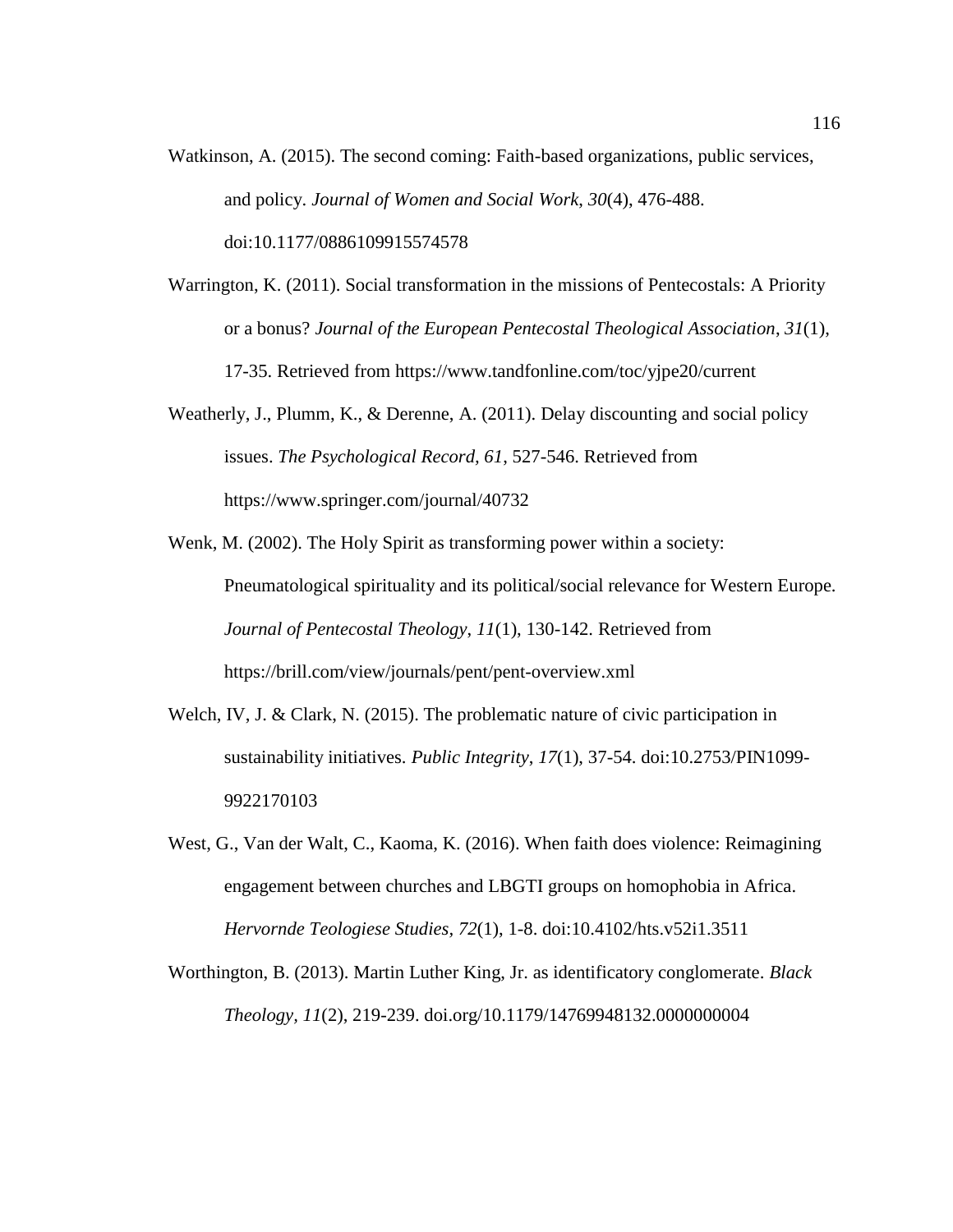- Wigglesworth, C. (2014). *SQ21: The Twenty-one skills of spiritual intelligence.* New York, New York: Select Books, Inc.
- Yadav, P. & Punia, B. (2016). Emotionality does but spirituality does not: The Effect of emotional and spiritual intelligence on organizational citizenship behavior. *Asia-Pacific Journal of Management Research and Innovation*, *12*(1), 46-55. doi:10.1177/2319510X16650058
- Yadav, S., Kohli, N., & Kumar, V. (2016). Spiritual intelligence and ethics in negotiation. *Journal of Psychological Research*, *11*(1), 43-54. Retrieved from https://ojs.bilpublishing.com/index.php/jpr
- Yazan, B. (2015). Three approaches to case study methods in education: Yin, Merriam, and Stake. *The Qualitative Report*, *20*(2), 134-152. Retrieved from https://nsuworks.nova.edu/tqr/
- Yin, R. (2014). *Case Study Research: Design and Methods.* Los Angeles, CA: Sage Publications.
- Zamawe, F. (2015). The implication of using NVivo software in qualitative data analysis: Evidence-based reflections. *Malawi Medical Journal, 27*(1), 13-15. doi: 10.4314/mmj.v27i1.4
- Zohar, D. & Marshall, I. (2000). *Connecting with our Spiritual Intelligence*. New York, New York: Bloomsbury Publishing.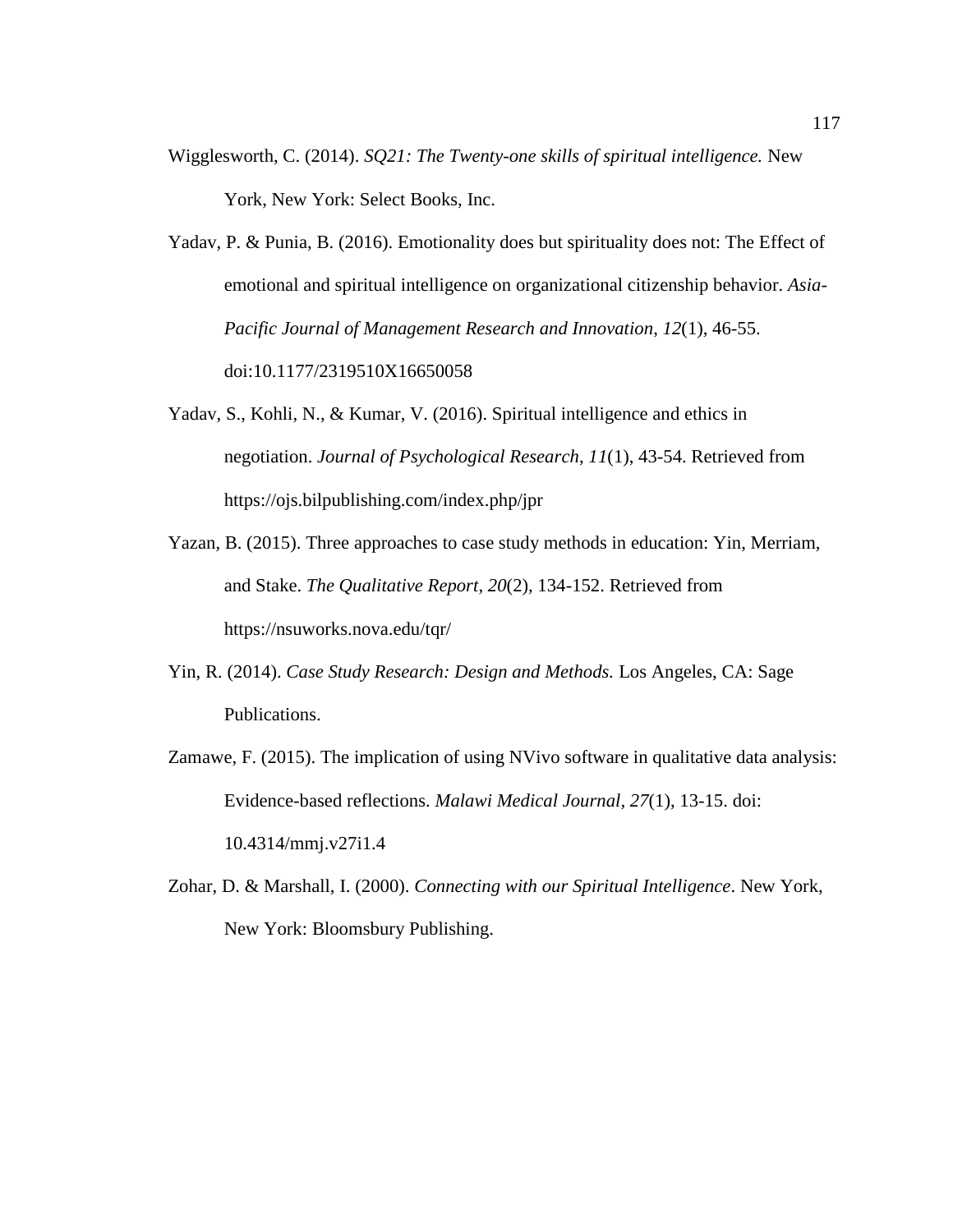## Appendix A: Recruitment Letter

Dear Bishop:

My name is James B. Smith, and I am currently a doctoral student enrolled at Walden University. I am writing to share an opportunity for which I hope you consider. I am currently engaged in an academic study to satisfy requirements for a doctoral degree in public policy and administration. The title of the study is entitled the *Role of Spiritual Intelligence in Public Policy in the African American Pentecostal Church*. The focus of the study is to explore the perceptions of African-American Pentecostal Church leaders on the use of Spiritual Intelligence to impact and change communities.

Using a qualitative, case study methodology, participants of the study will be interviewed with a prescribed set of questions to explore the research questions. I am extending an invitation to you to participate as an interviewee. The interview, which will be conducted through a video-conferencing platform, will last between 60- and 90 minutes. I anticipate the interview phase of the study beginning in November 2018. A total of 14 Bishops will be interviewed.

The findings of the study may help to assist in preparing members of the Pentecostal clergy in their roles of spiritual leadership, i.e., connecting theological frameworks to public policy initiatives to bolster efforts from the African-American Pentecostal Church as social change agents. I solicit your consideration as a participant and would be available to answer any questions you may have that may help you arrive at a final decision.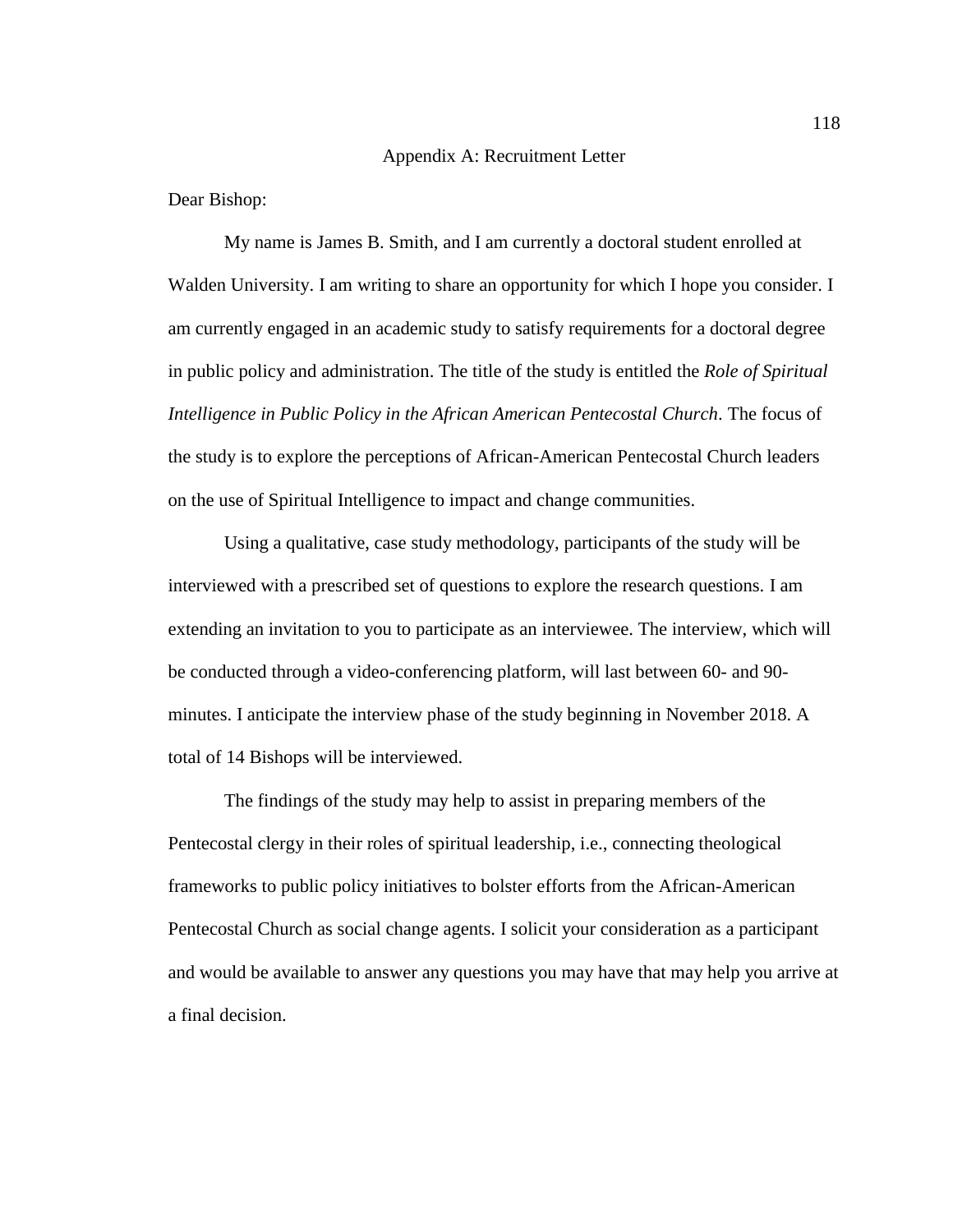If you are interested in taking part of this study, please e-mail me at xxxxxxx. I will, in turn, send you an official consent form, which will require your signature and will allow me to formalize your participation in the study. I appreciate your consideration and appreciate your taking this time to read this communication.

Sincerely,

James B. Smith Doctoral Student, Walden University Public Policy and Administration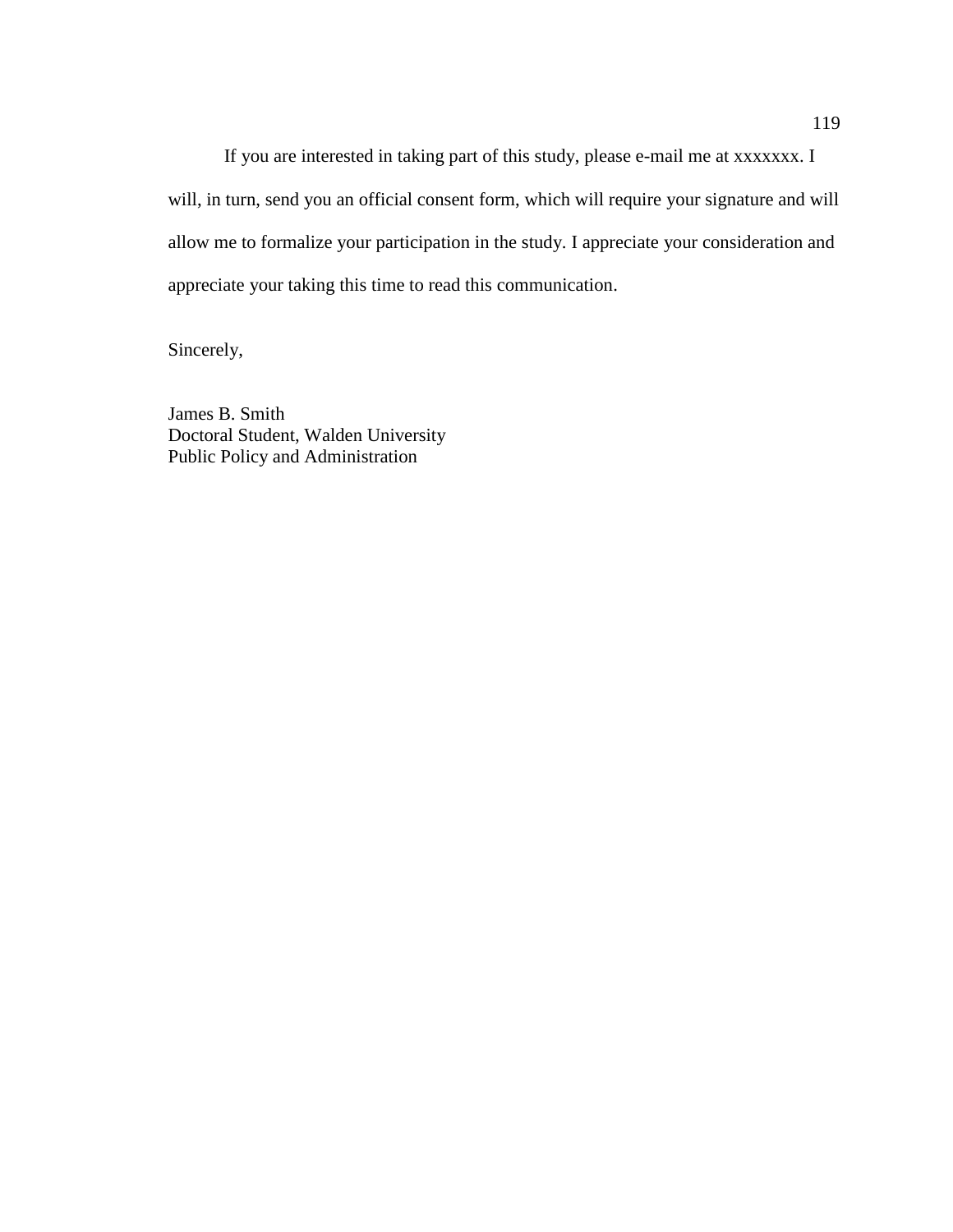Appendix B: Interview Questionnaire

Name: Date:

The focus of this interview is to collect data for a qualitative, case study research project is designed to explore how the AAPC uses or does not use the principles of SI to impact and change communities. My purpose in talking with you today is to learn more about your thoughts, feelings, and experiences with the AAPC and its connection to public policy engagement.

This interview will take about 60 minutes and will include 13 questions. I would like your permission to tape record this interview, so I may accurately document the information you convey. If at any time during the interview you wish to discontinue the use of the recorder or the interview itself, please feel free to express your desire to end the conversation. All of your responses are confidential. Your responses will remain confidential and will be used to develop a better understanding of how you and your peers view the AAPC's use of spiritual intelligence to connect to public policy engagement.

At this time, I would like to remind you of your written consent to participate in this study. You will receive a draft of the interview for your review and approval. Your participation in this interview is completely voluntary. If at any time you need to stop, take a break, or return to a previous question, please let me know. You may also withdraw your participation at any time without consequence. Do you have any questions or concerns before we begin? Then with your permission, we will begin the interview.

1. What is your episcopal assignment and area of ministerial responsibility?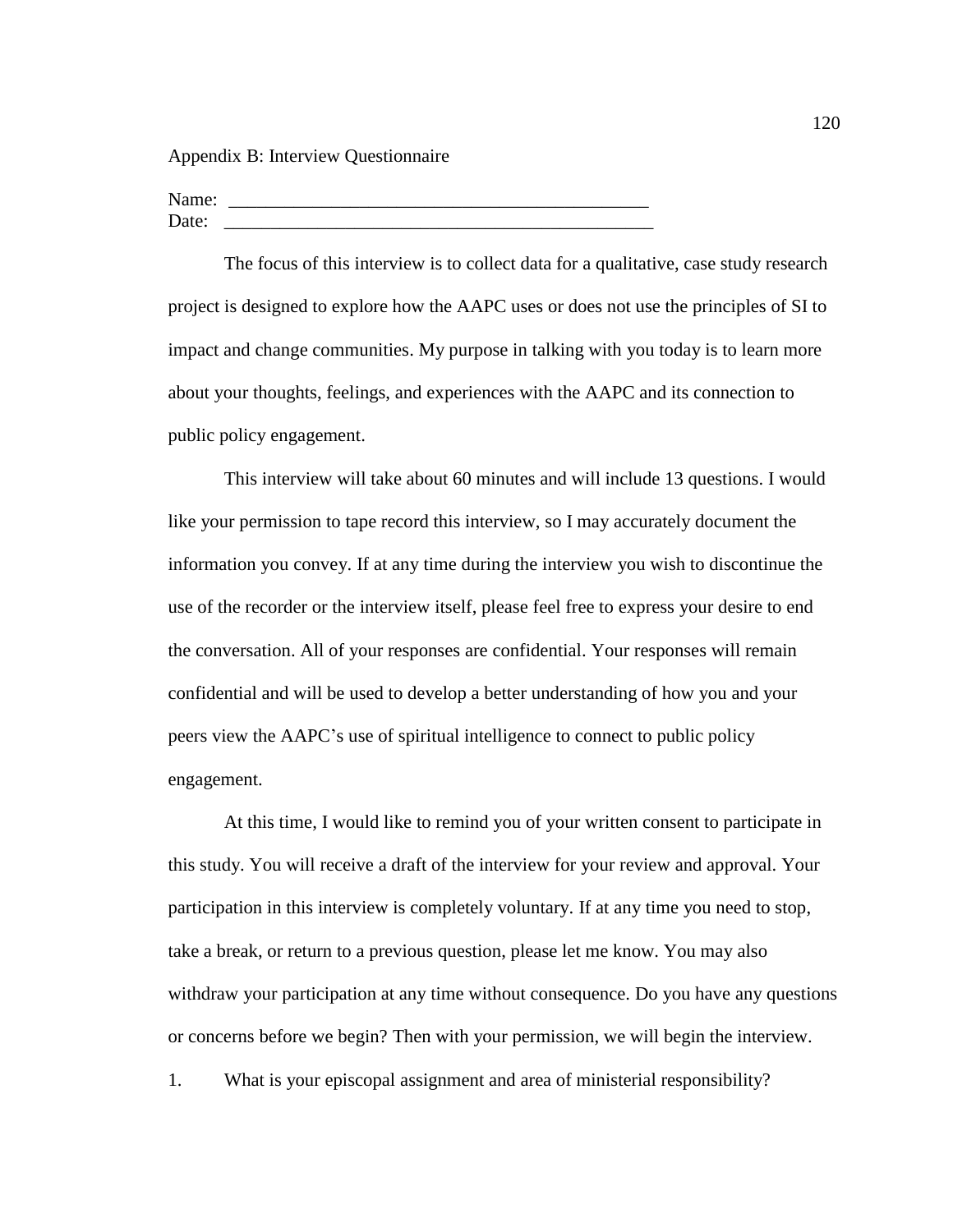- 2. In what part of the country do you currently serve?
- 3. What influences your thoughts and actions about community engagement?
- 4. According to Pentecostal theology, how would you characterize a role, if any, for the church as an institution in community engagement? And, you as a leader?
- 5. In what ways, if at all, does spirituality guide one's community engagement connections? And, further, should spirituality influence that connection?
- 6. There are two themes that exist in the church relative to the separation between church and state. One suggests that the church maintain a clear distinction from the "world" and not be concerned about those who are not members of the faith. Another theme holds that the church bears a responsibility to care for and be concerned about the needs of both its members and the "lost". To which do you subscribe and why?
- 7. What spiritual forces challenge the church from participating in direct public policy engagement? Are there other forces that also impact the church from its involvement with public policy initiatives? What strategies would you offer to confront and eradicate those barriers?
- 8. Strategic direction for the next generation of leaders of the faith is imminent. What advice would you offer on how to engage the church with the community?
- 9. What areas of community engagement, if any, should the church be involved?
- 10. From your perspective, do you perceive any challenges for which the church would need to contend should the AAPC formalized its approach to public policy engagement?